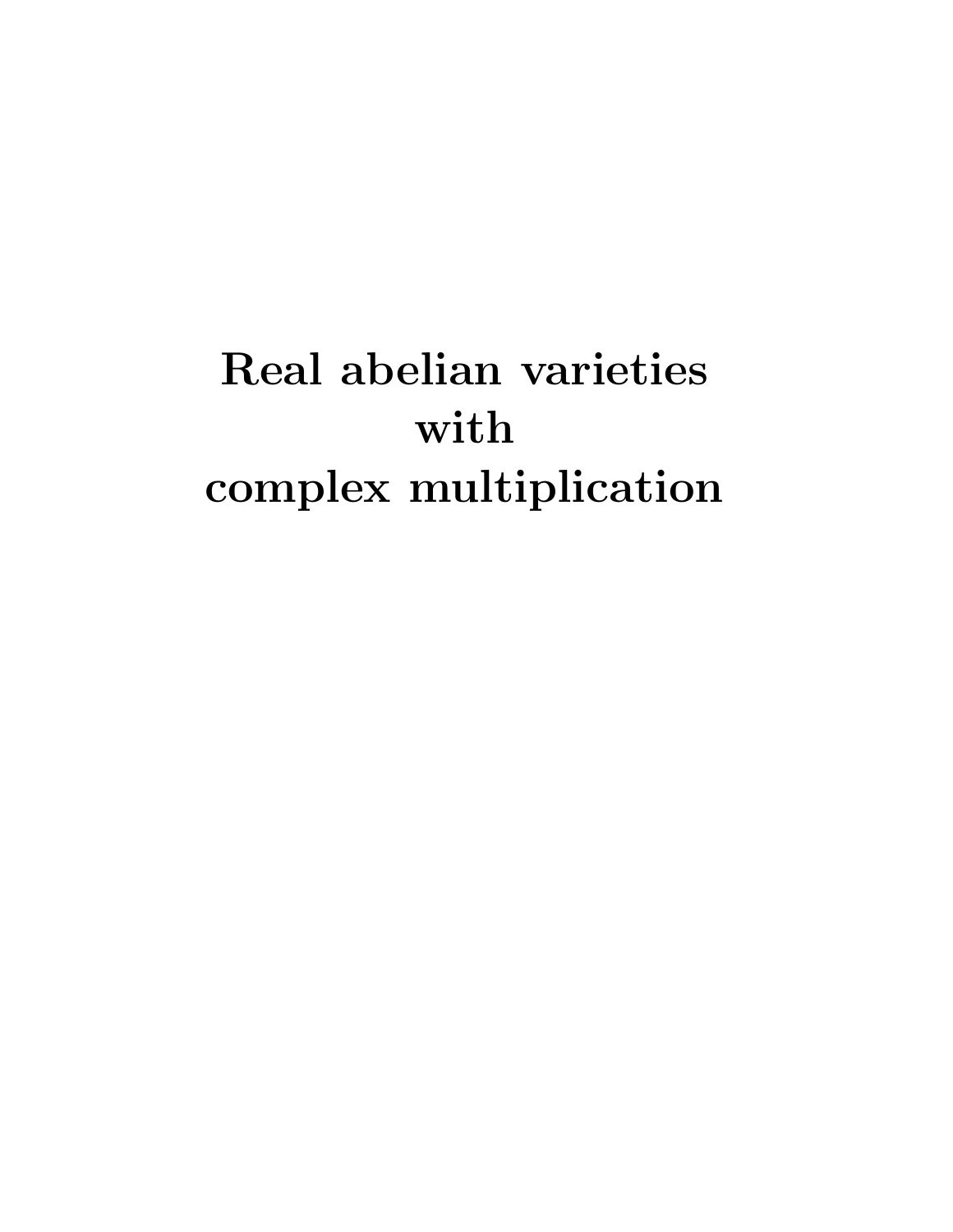c J. Huisman, Amsterdam 1992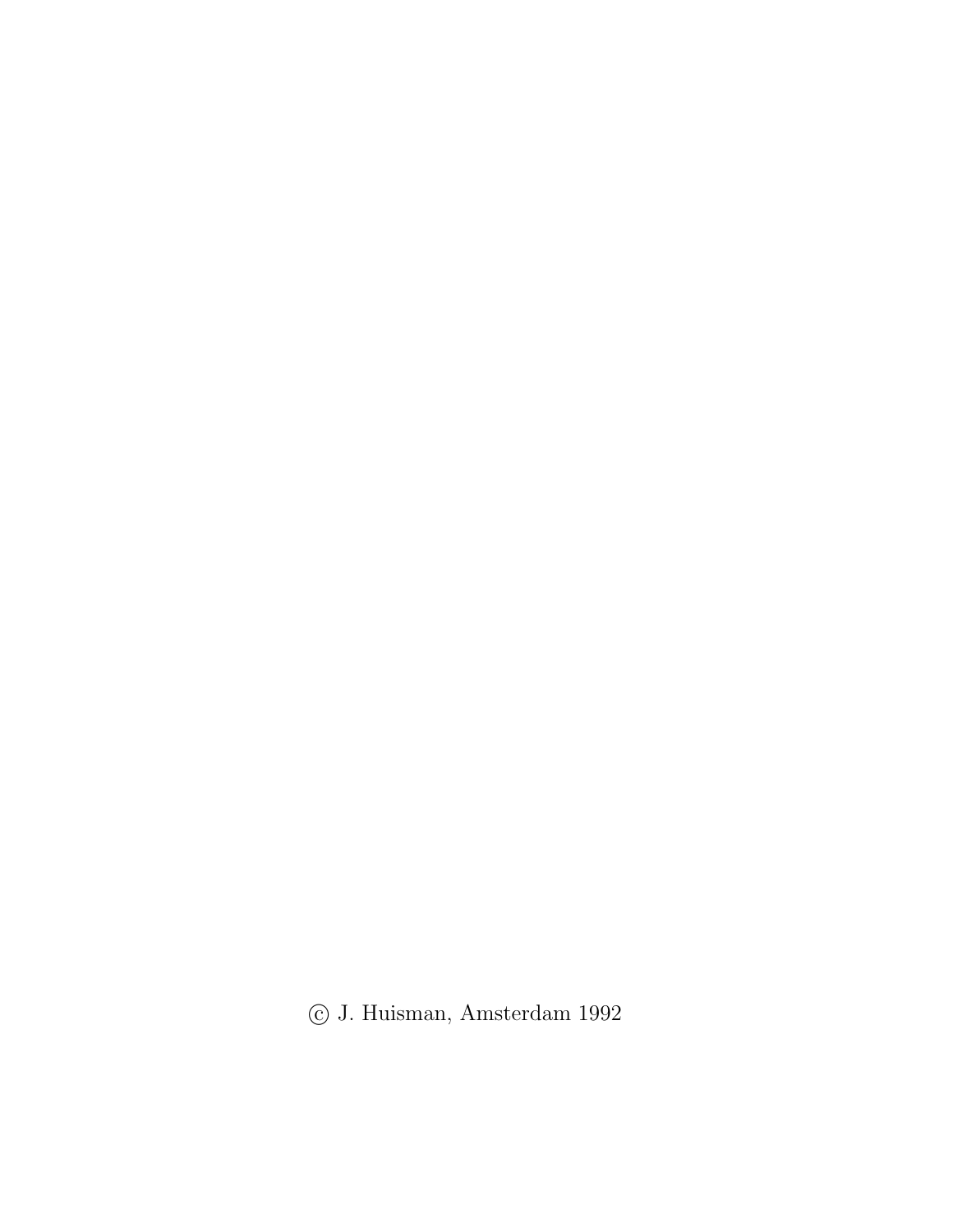#### VRIJE UNIVERSITEIT

### Real abelian varieties with complex multiplication

#### ACADEMISCH PROEFSCHRIFT

ter verkrijging van de graad van doctor aan de Vrije Universiteit te Amsterdam, op gezag van de rector magnificus dr. C. Datema, hoogleraar aan de faculteit der letteren, in het openbaar te verdedigen ten overstaan van de promotiecommissie van de faculteit der wiskunde en informatica op dinsdag 8 september 1992 te 13.30 uur in het hoofdgebouw van de universiteit, De Boelelaan 1105

door

#### Johannes Huisman

geboren te Hellevoetsluis

Krips Repro Meppel 1992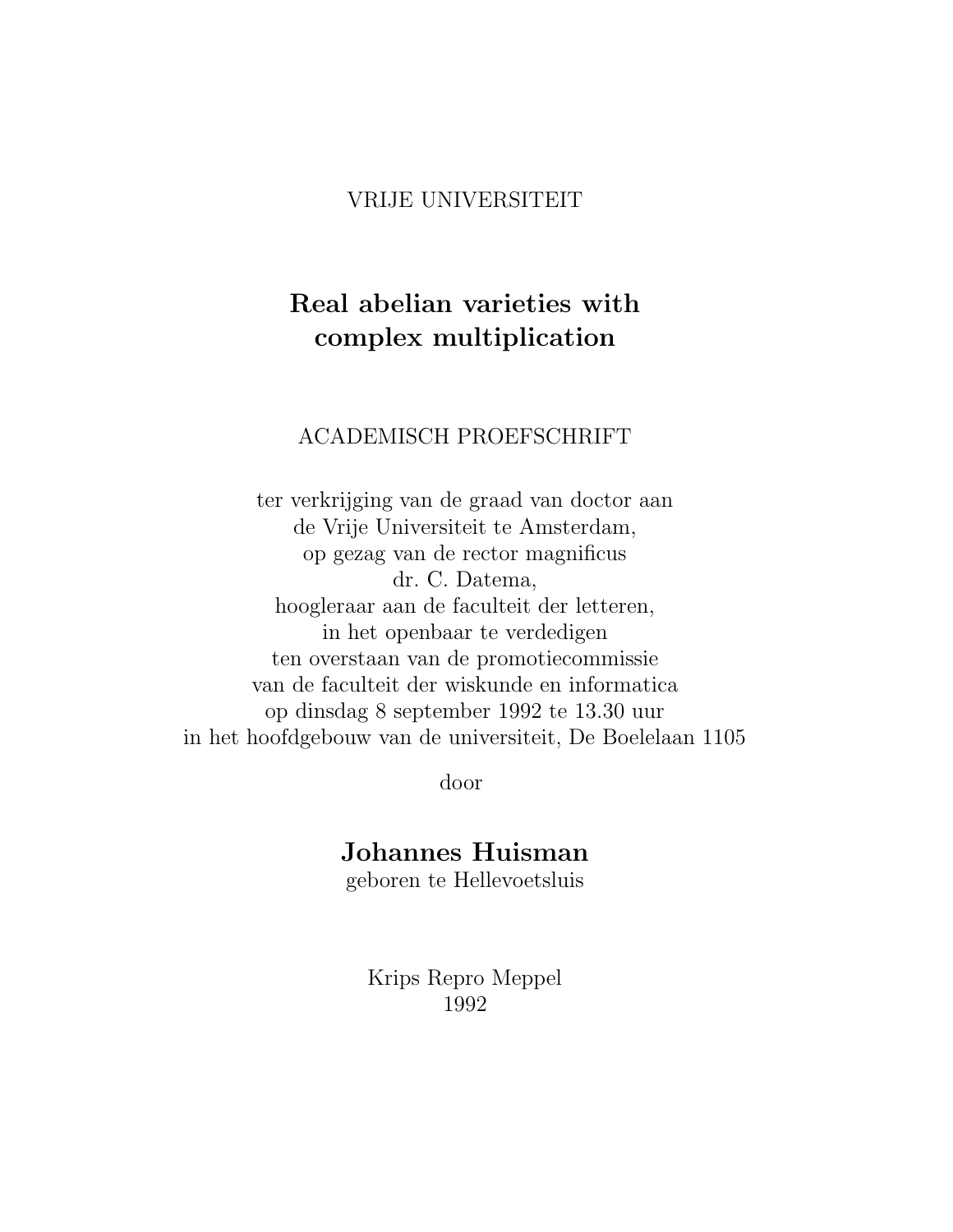| Promotor: | prof.dr. J. Bochnak          |
|-----------|------------------------------|
|           | Copromotor: prof.dr. F. Oort |
| Referent: | prof.dr. E. Becker           |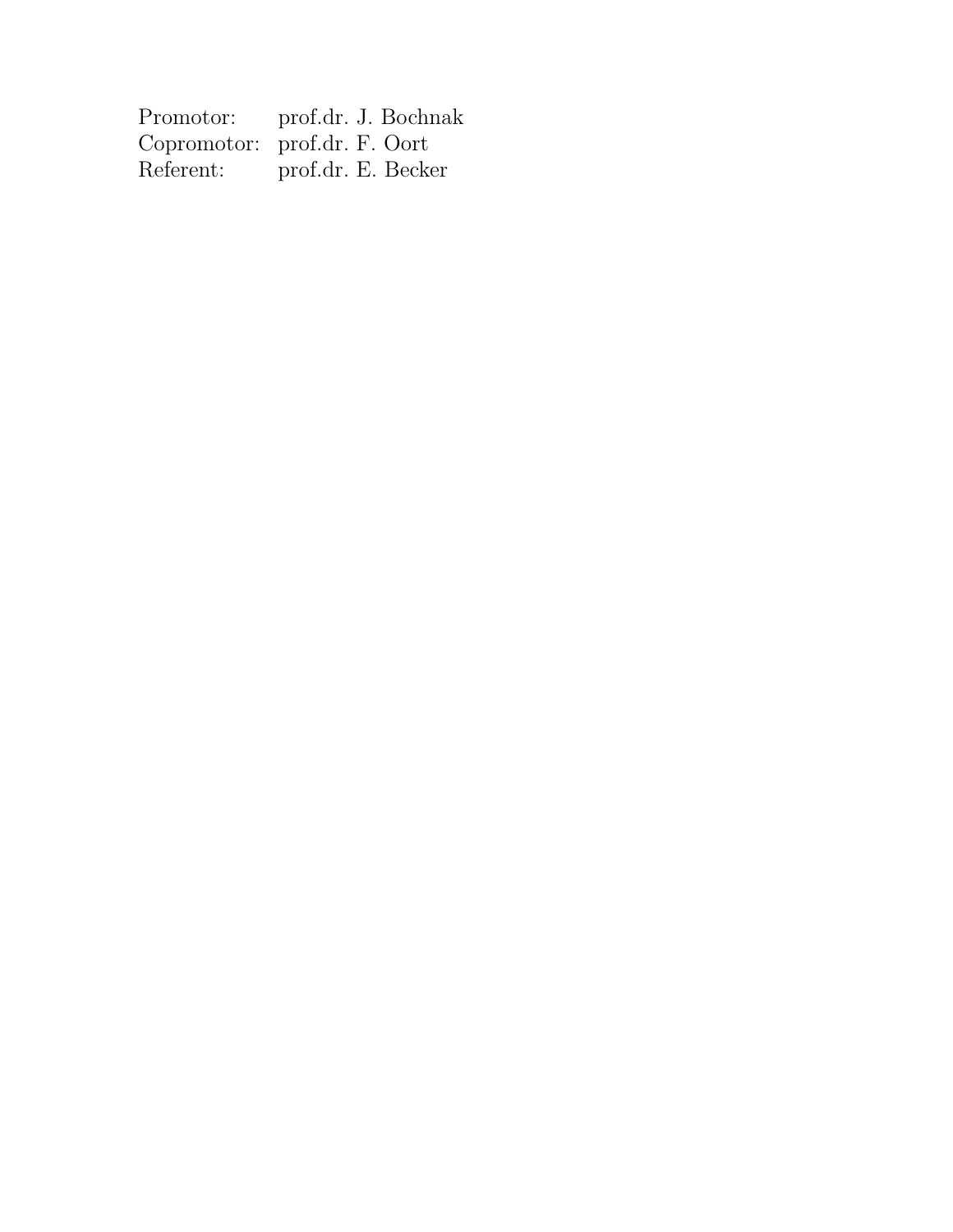# Voorwoord

Dit proefschrift is voortgekomen uit het onderzoek dat ik als assistent in opleiding bij de faculteit der Wiskunde en Informatica van de Vrije Universiteit te Amsterdam onder leiding van J. Bochnak gedaan heb. Hij was het die mij meetkunde, in het bijzonder reële algebra¨ısche meetkunde, leerde. Ik wil hem daarvoor uitdrukkelijk bedanken. Verder denk ik met veel plezier terug aan de enthousiaste wijze waarop hij met mij discussiëerde over wiskunde en aan de vrijheid die hij mij gaf bij de keuze van het onderwerp van mijn onderzoek. Vooral dat laatste heeft er veel aan bijgedragen dat ik het, toen nog maagdelijke, terrein van de onderliggende reële algebraïsche structuur van algebraïsche variëteiten over  $\mathbb C$  betrad.

Verder wil ik F. Oort bedanken voor de grote belangstelling die hij in mijn onderzoek heeft getoond. Onze plezierige gesprekken gingen, vooral in het begin, gepaard met hevige spraakverwarringen (wat die gesprekken overigens niet minder plezierig maakte) als gevolg van het feit dat er twee verwante èn totaal verschillende vakgebieden bij betrokken waren. De invloed op dit proefschrift die hiervan uitging is groot. Voorts bedank ik hem voor de suggestie, na het bestuderen van de onderliggende reële algebraïsche structuur van elliptische krommen over  $\mathbb C$ , die structuur van abelse variëteiten over  $\mathbb C$  met voldoende veel complexe vermenigvuldigingen te bestuderen.

Ik wil E. Becker bedanken voor het feit dat hij referent van dit proefschrift wilde zijn en voor het geduld dat hij had bij de vertraging die ontstond tijdens de voltooiing van het manuscript.

Ik bedank de faculteit der Wiskunde en Informatica voor de aangename sfeer waarin ik heb kunnen werken, en daarbij denk ik ook aan het AIO-boekenbudget en de subsidieregeling voor de aanschaf van computer-apparatuur.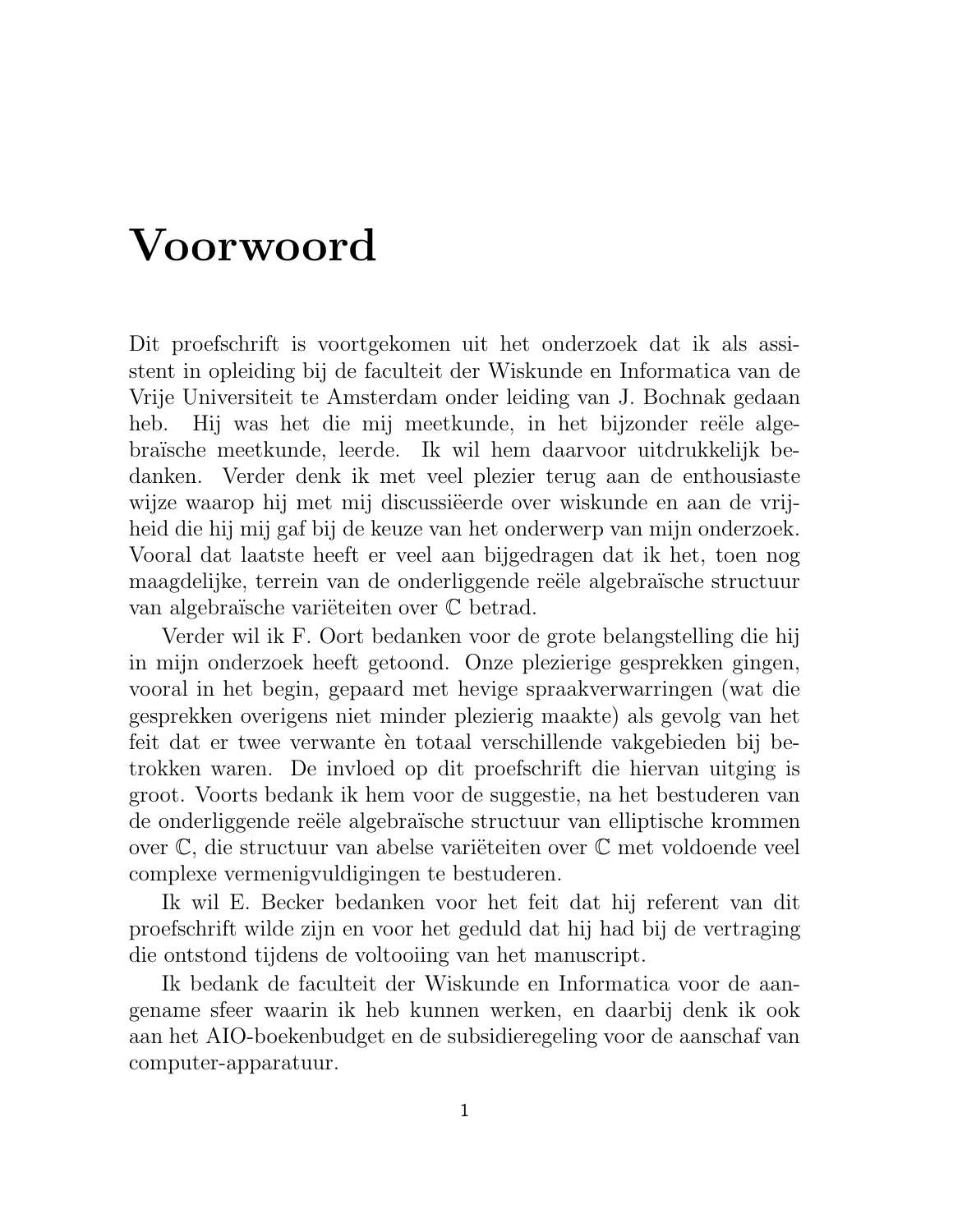2 10VOORWOORD

Voorts denk ik met veel plezier terug aan de animerende discussies die ik had met Ira Helsloot, en dan vooral de discussies ten tijde van ons 2-koppig seminarium.

Jeroen Warmerdam bedank ik voor de buitengewoon zorgvuldige wijze, die hem zo eigen is, waarop hij het manuscript doorgelezen heeft. Het is daarbij zeker niet beperkt gebleven tot "type-checking"!

> Johan Huisman Amsterdam, juli 1992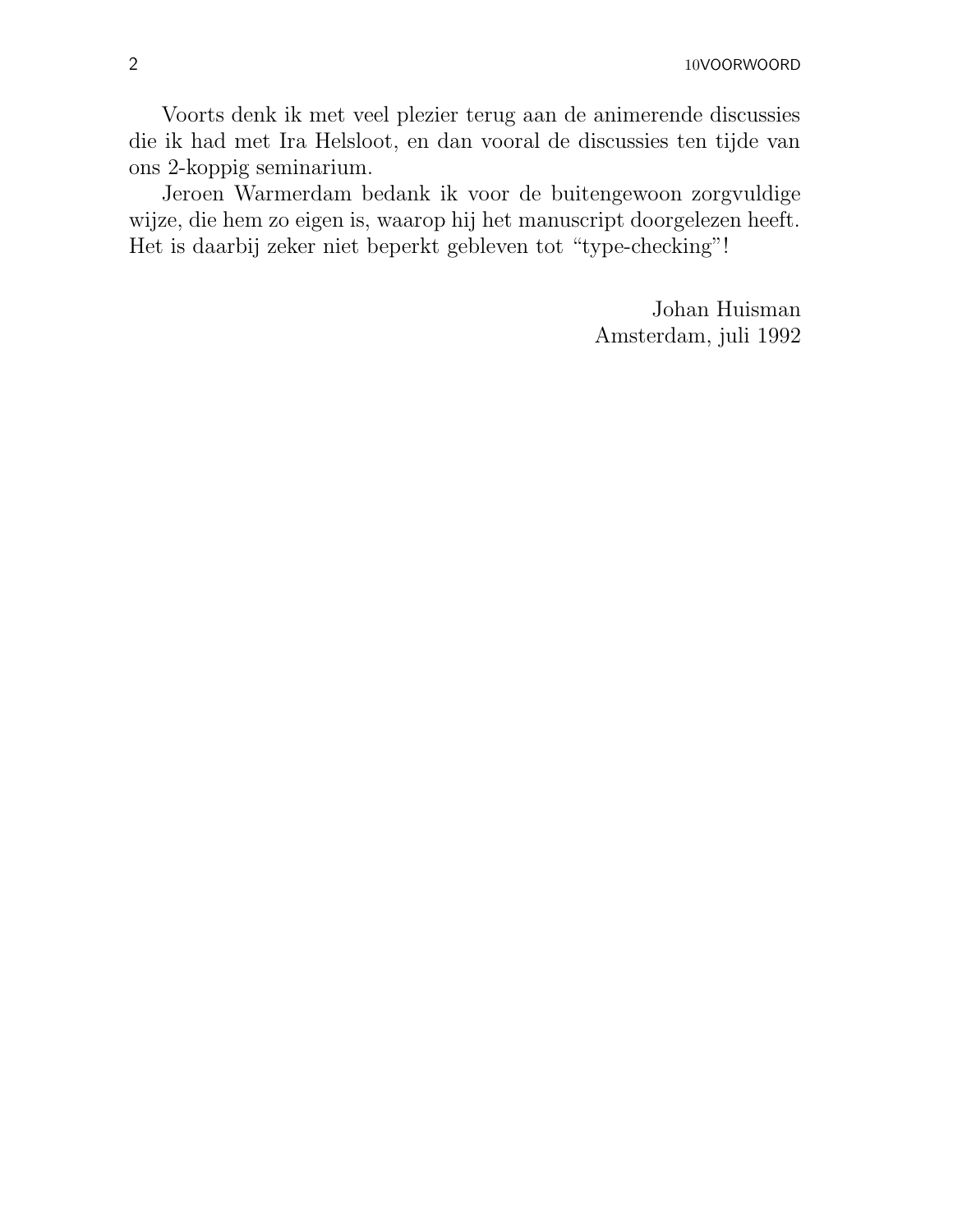# **Contents**

|             | Voorwoord  |                                                                    | $\mathbf 1$    |
|-------------|------------|--------------------------------------------------------------------|----------------|
|             | Contents   |                                                                    | 3              |
|             |            | Introduction                                                       | $\overline{5}$ |
|             |            | Conventions and notation                                           | 9              |
| $\mathbf 1$ |            | <b>Generalities</b>                                                | 11             |
|             | 1.1        |                                                                    | 11             |
|             | 1.2        | Algebraic cycles and line bundles                                  | 21             |
|             | 1.3        | Field of definition of an algebraic variety                        | 24             |
|             | 1.4        |                                                                    | 25             |
|             | 1.5        | The underlying real algebraic structure                            | 30             |
| $\bf{2}$    |            | Abelian varieties                                                  | 37             |
|             | 2.1        | Abelian varieties over a field                                     | 37             |
|             | 2.2        |                                                                    | 41             |
|             | 2.3        |                                                                    | 48             |
|             | 2.4        |                                                                    | 56             |
|             | 2.5        |                                                                    | 67             |
|             | 2.6        | The topology of real abelian varieties $\ldots \ldots \ldots$      | 71             |
|             | 2.7        | The topology of elliptic curves over $\mathbb C$                   | 84             |
| 3           |            | Real abelian varieties with CM                                     | 91             |
|             | 3.1        |                                                                    | 91             |
|             | 3.2        |                                                                    |                |
|             | 3.3        | Real abelian varieties with $CM \dots \dots \dots \dots \dots 121$ |                |
|             | References |                                                                    | 129            |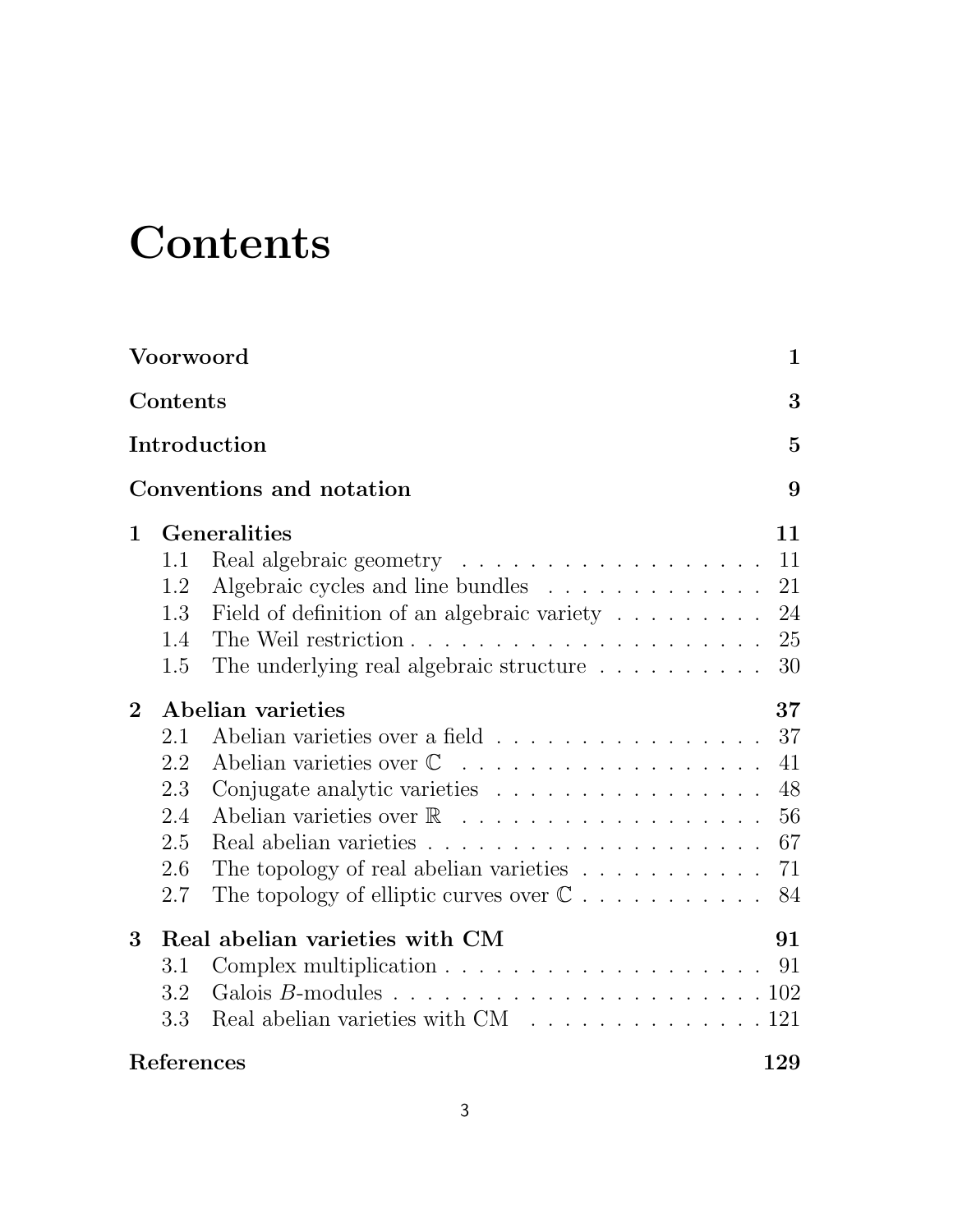| List of symbols  | 132 |
|------------------|-----|
| Index            | 133 |
| Samenvatting     | 135 |
| Curriculum vitae | 137 |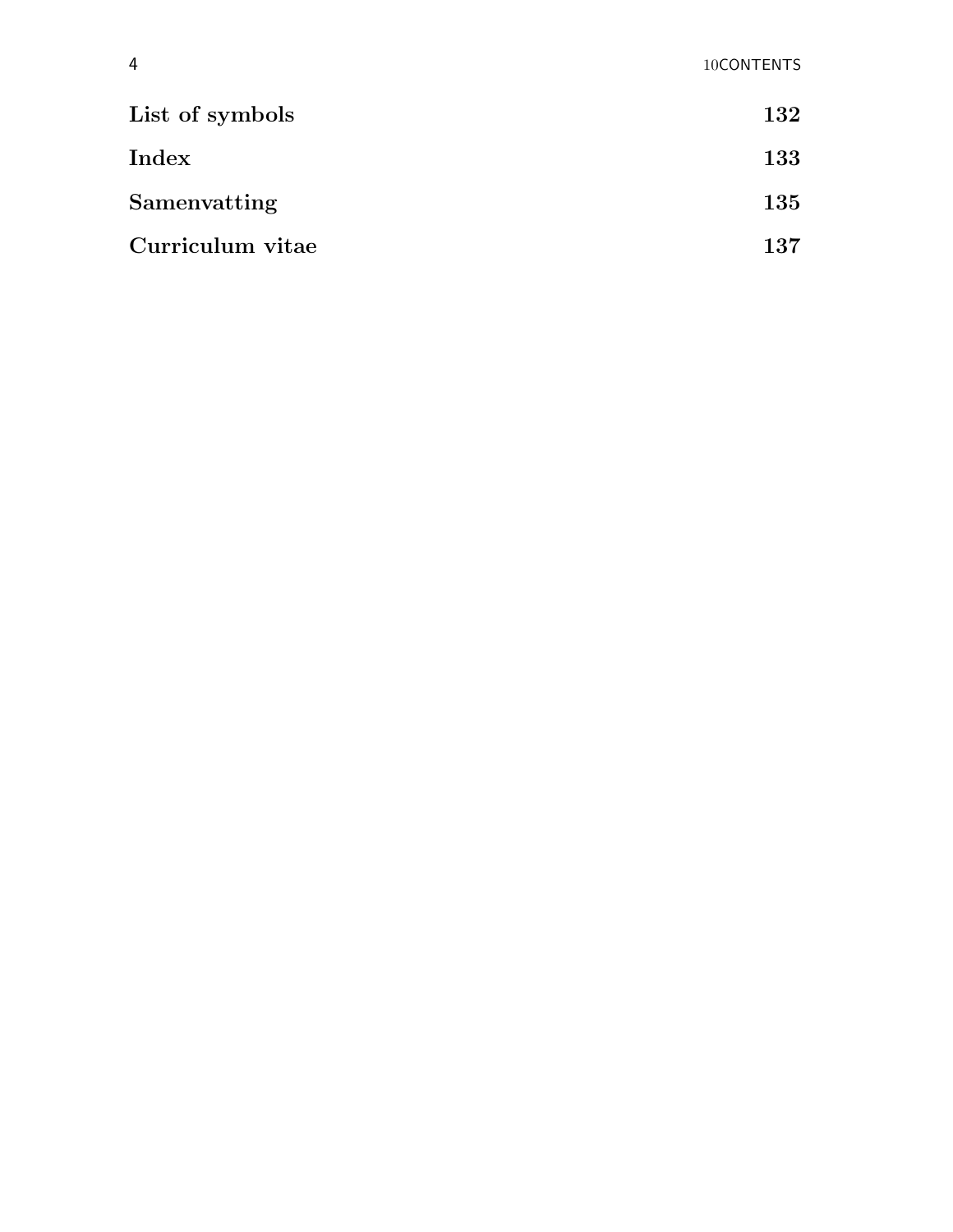# Introduction

In real algebraic geometry one essentially studies affine real algebraic varieties. (Projective real algebraic varieties are affine  $[2,$  Théorème 3.4.4.]) An affine real algebraic variety is a subset V of  $\mathbb{R}^n$  given by polynomial equations. An interesting problem is the question of realizability of  $\mathbb{Z}/2\mathbb{Z}$ -homology classes by real algebraic subvarieties. More precisely, let  $V \subseteq \mathbb{R}^n$  be an affine real algebraic variety which is compact with respect to the strong topology (=Euclidean topology) and let

$$
c \in H_i(V, \mathbb{Z}/2\mathbb{Z})
$$

be an element of the  $i^{th}$  homology group of V with coefficients in  $\mathbb{Z}/2\mathbb{Z}$ . Then,  $c$  is realizable by a real algebraic subvariety of  $V$  if there exists an *i*-dimensional real algebraic subvariety W of V such that the  $\mathbb{Z}/2\mathbb{Z}$ homology class

$$
[W] \in H_i(V, \mathbb{Z}/2\mathbb{Z})
$$

determined by  $W$  [2, p. 235] is equal to c. The subgroup of elements of  $H_i(V, \mathbb{Z}/2\mathbb{Z})$  that are realizable by a real algebraic subvariety is denoted by

$$
H_i^{alg}(V, \mathbb{Z}/2\mathbb{Z}).
$$

The problem then is to determine this group.

We will solve this problem in the case  $i = \dim V - 1$  (cf. Theorem 89) for a large class of affine real algebraic varieties, namely the class of real abelian varieties. (A real abelian variety is a real algebraic group admitting a complete complexification which is itself an algebraic group.) In particular, we will prove in Chapter 2, among other things, that

$$
(0) \neq H_{d-1}^{alg}(V, \mathbb{Z}/2\mathbb{Z}) \neq H_{d-1}(V, \mathbb{Z}/2\mathbb{Z}),
$$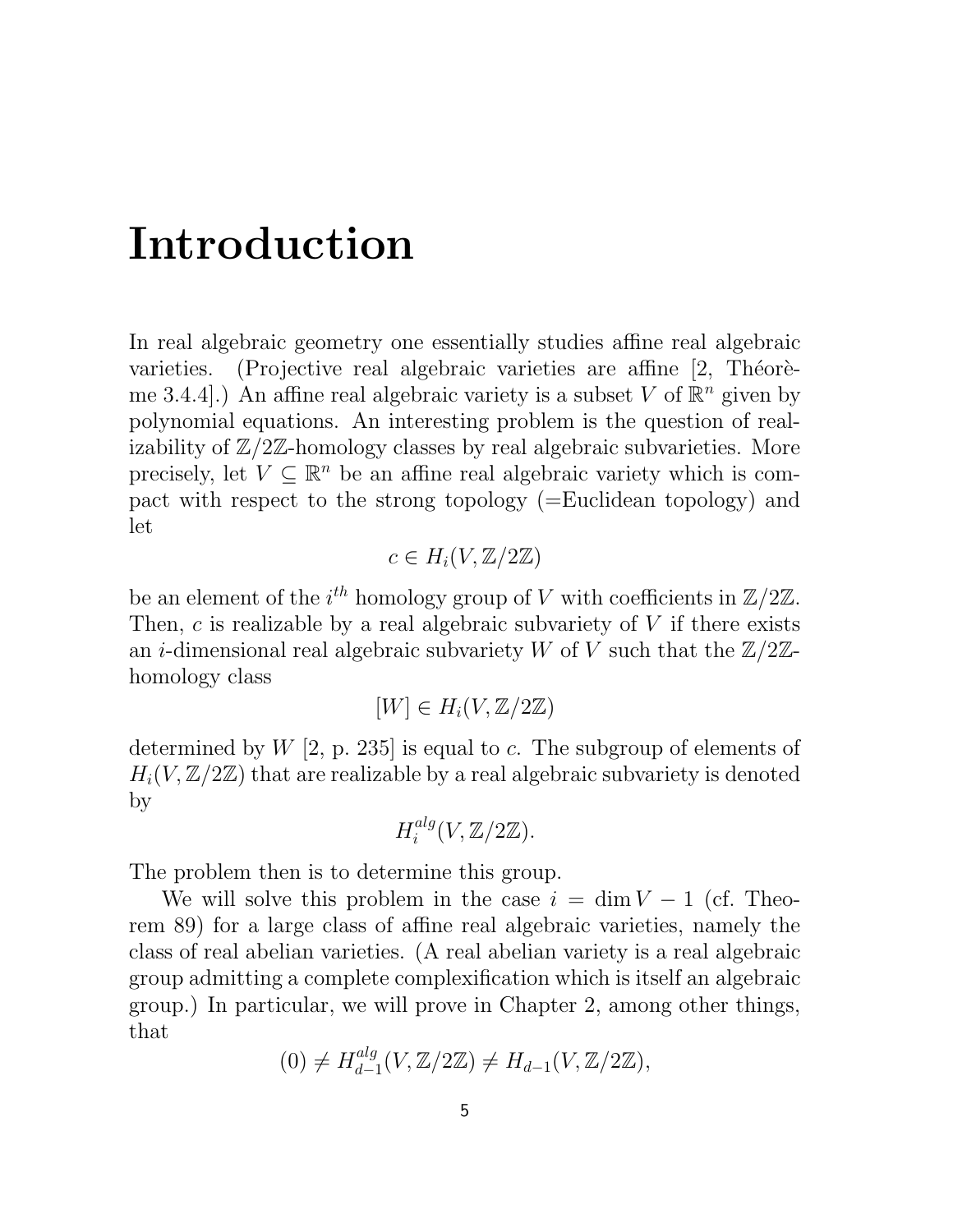for any real abelian variety V of dimension  $d > 1$ , which is not connected with respect to the strong topology (Corollary 93).

Other questions which we will study are concerned with the underlying real algebraic structure of algebraic varieties over  $\mathbb C$ . Briefly, if X is an algebraic variety over  $\mathbb C$  then, using the identification of  $\mathbb C^n$  with  $\mathbb{R}^{2n}$ , there exists a canonical structure of a real algebraic variety on X, called the underlying real algebraic structure of X and denoted by  $\mathbb{R}X$ . Obviously, the dimension of the real algebraic variety  $\mathbb{R}^X$  is twice the dimension of X, that is,  $\dim_{\mathbb{R}} X = 2 \dim X$ .

In the last section of Chapter 2 we will study realizability of  $\mathbb{Z}/2\mathbb{Z}$ homology classes of the underlying real algebraic structure of elliptic curves over  $\mathbb C$  with complex multiplication, i.e. we will study the group  $H_1^{alg}$  $\int_1^{alg}$ ( $_{\mathbb{R}}E, \mathbb{Z}/2\mathbb{Z}$ ), where E is a elliptic curve over  $\mathbb C$  such that its ring of endomorphisms  $End(E)$  is not equal to  $\mathbb{Z}$ . In [6] it has been proved that the  $\mathbb{Z}/2\mathbb{Z}$ -dimension of  $H_1^{alg}$  $1^{\text{alg}}_{1}(\mathbb{R}E, \mathbb{Z}/2\mathbb{Z})$  is equal to 2 if and only if the discriminant  $\mathfrak d$  of  $\text{End}(E)$  is odd, is equal to 1 if  $\mathfrak d$  is even and  $\mathfrak{d} \neq 8\mathfrak{d}$ , with d odd, and is equal to 0 or 1 in the remaining cases (that is,  $\mathfrak{d} = 8\mathfrak{d}$ , with d odd). The question rose whether the  $\mathbb{Z}/2\mathbb{Z}$ -dimension of  $H_1^{alg}$  $1^{\text{aug}}_{1}(\mathbb{R}E, \mathbb{Z}/2\mathbb{Z})$  is equal to 0 or to 1 in these remaining cases. In Section 2.7 we will answer this question and present a different proof of the results mentioned above. More precisely, we will show that

$$
\dim_{\mathbb{Z}/2\mathbb{Z}} H_1^{alg}({}_{\mathbb{R}}E, \mathbb{Z}/2\mathbb{Z}) = \begin{cases} 2, & \text{if } \mathfrak{d} \text{ is odd,} \\ 1, & \text{if } \mathfrak{d} \text{ is even,} \end{cases}
$$

whenever  $E$  is an elliptic curve over  $\mathbb C$  with complex multiplication. Particularly interesting is the fact that in the case  $\mathfrak{d} = 8\mathfrak{d}$ , with d odd, the nonzero homology class in  $H_1^{alg}$  $1^{\text{aug}}_{1}(\mathbb{R}E, \mathbb{Z}/2\mathbb{Z})$  is not realizable by a real elliptic curve, while in the other cases all nonzero homology classes in  $H_1^{alg}$  $1^{\text{alg}}_{1}(\mathbb{R}E, \mathbb{Z}/2\mathbb{Z})$  are realizable by a real elliptic curve.

Another interesting problem is classification of the underlying real algebraic structure of algebraic varieties over C. The case of elliptic curves over  $\mathbb C$  has been solved [14]. In particular, for any elliptic curve E over  $\mathbb C$  with complex multiplication the following is proved in [14]. The number  $\rho({}_{\mathbb{R}}E)$  of (isomorphism classes of) algebraic varieties F over  $\mathbb C$  such that  $_{\mathbb R}F$  is isomorphic to  $_{\mathbb R}E$  is equal to the class number  $h(\text{End}(E))$  of the ring  $\text{End}(E)$ . In Chapter 3, this will be generalized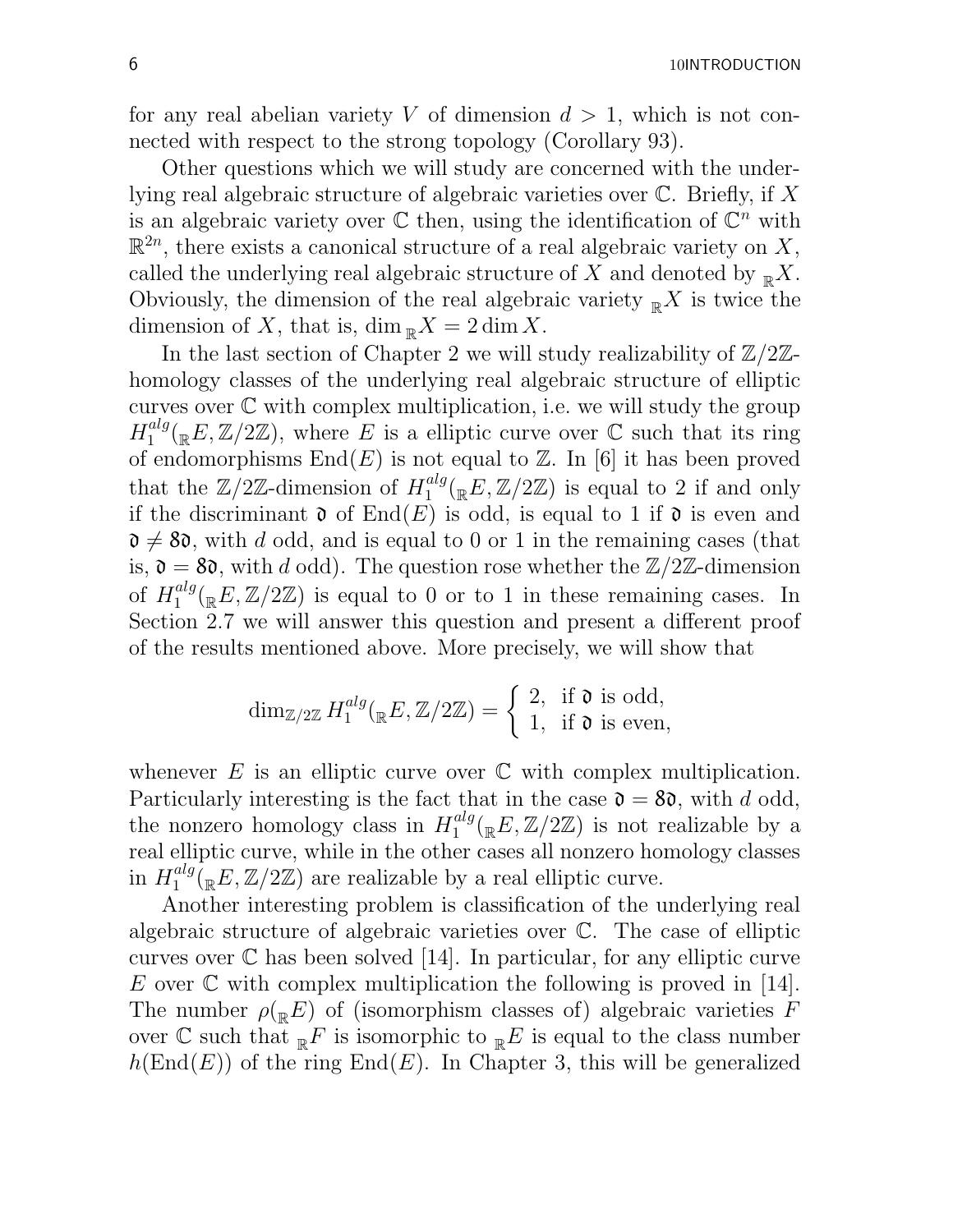to abelian varieties over C having sufficiently many complex multiplications (Theorem 137).

A related problem is the problem of the product structure of a simple abelian variety over  $\mathbb C$ . Let us explain this. It is well known that, for any abelian variety X over  $\mathbb C$  of dimension n, the set of complex points  $X(\mathbb{C})$  of X is topologically isomorphic to  $(S^1)^{2n}$ , where  $S^1$  is the topological circle. Hence, at least topologically, X is the product of two real algebraic varieties. The problem of the product structure of a simple abelian variety  $X$  over  $\mathbb C$  is the question whether there exist real algebraic varieties  $X_1$  and  $X_2$  of positive dimension, such that

$$
{}_{\mathbb{R}}X \cong X_1 \times X_2,
$$

as real algebraic varieties.

The problem of the product structure of elliptic curves over C has been solved in [5]. There, it is proved that an elliptic curve  $E$  over  $\mathbb C$ has product structure if and only if E has complex multiplication and the discriminant of the ring  $End(E)$  of endomorphisms of E is odd (see Corollary 100). In Chapter 3, we will generalize this to a large class of simple abelian varieties over C having sufficiently many complex multiplications (Theorem 140).

An important notion in real algebraic geometry is that of a complexification. All our proofs of the statements mentioned above make use of this notion. Classically, a complexification of a real algebraic variety  $V \subseteq \mathbb{R}^n$  (or  $V \subseteq \mathbb{P}^n(\mathbb{R})$ ) is the algebraic variety over  $\mathbb{C}$  in  $\mathbb{C}^n$  (or  $\mathbb{P}^n(\mathbb{C})$  given by the same equations as V. In terminology of schemes, a complexification of a real algebraic variety  $V$  is just a geometrically reduced separated scheme  $X$  over  $\mathbb R$  of finite type such that the set of real points  $X(\mathbb{R})$  of X is isomorphic to V, as a real algebraic variety. We will take the latter characterization as definition of a complexification (see Definition 11). Although a real algebraic variety does not have a canonical complexification in general, we will prove in Chapter 2 that every real algebraic group does have a canonical complexification (Theorem 79).

The fact that the Weil restriction of an irreducible algebraic variety X over  $\mathbb C$  with respect to the field extension  $\mathbb C/\mathbb R$  is a complexification of the underlying real algebraic structure  $\mathbb{R}^X$  of X (Theorem 29) will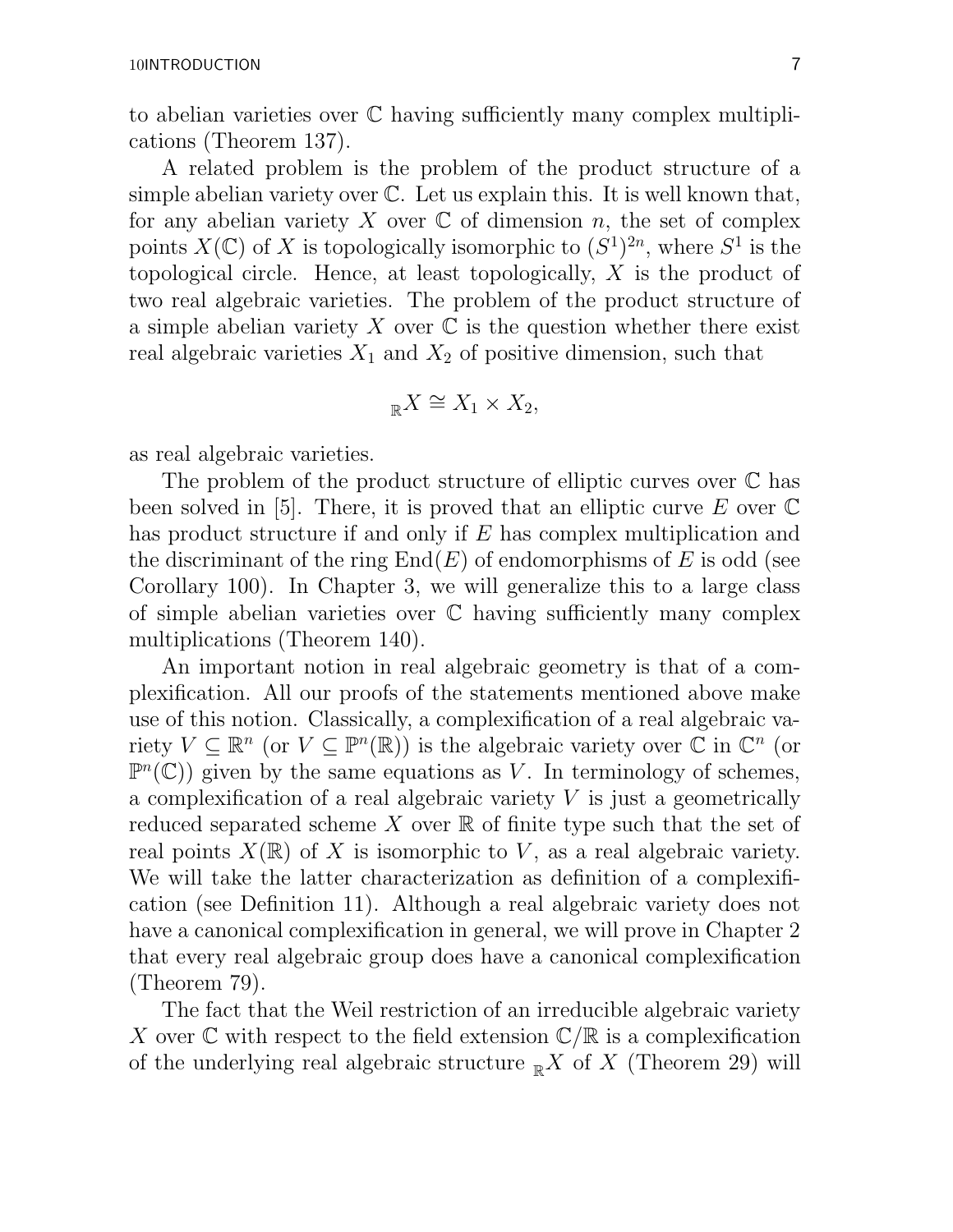play an important role in the study of the underlying real algebraic structure of algebraic varieties over C.

The reader is refered to the book [2] for more details on real algebraic geometry and to [13] or [24] for more details on algebraic geometry in general.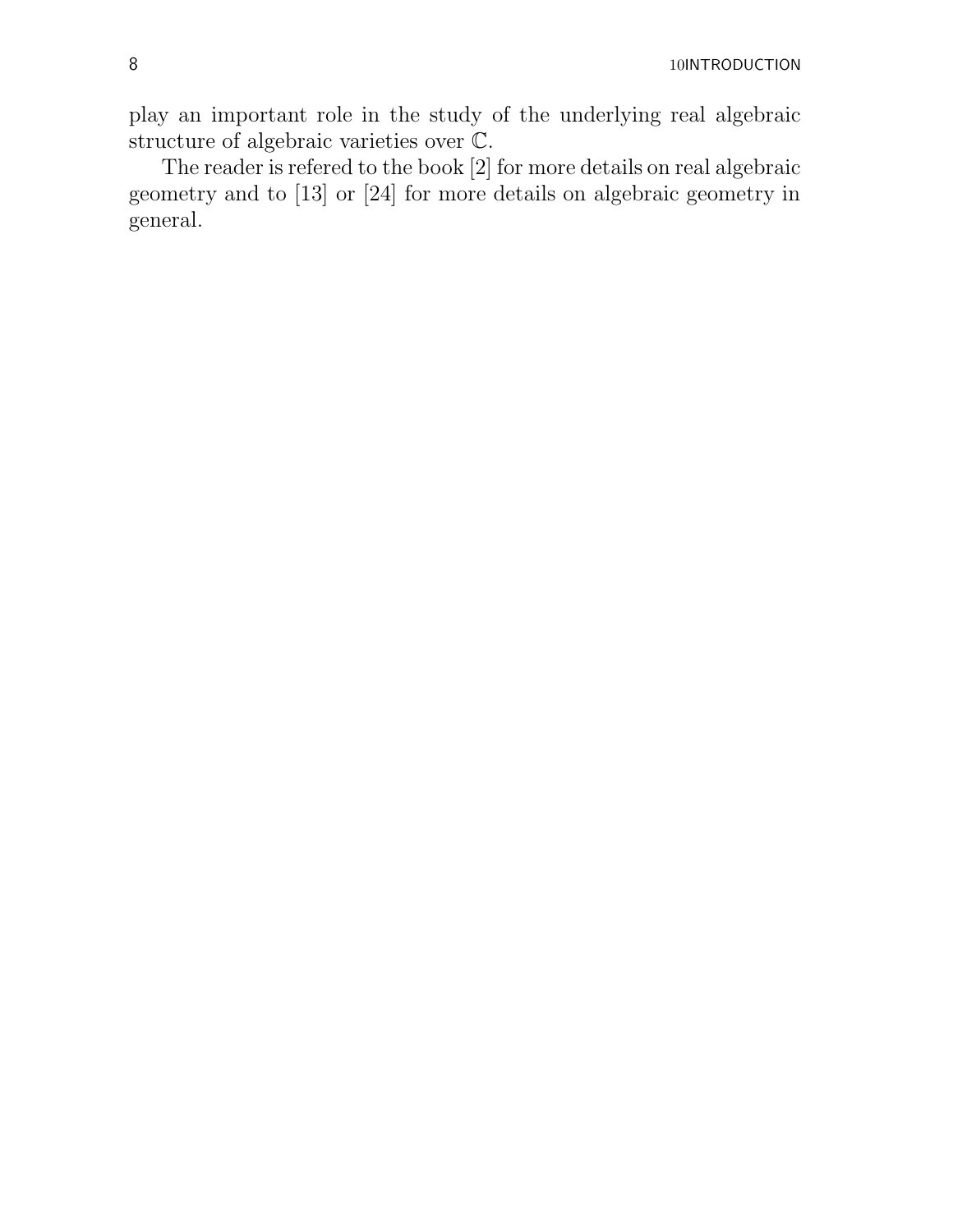# Conventions and notation

If  $\mathcal C$  is a category and X and Y are objects in  $\mathcal C$  then the set of morphisms from X into Y will be denoted by  $\text{Hom}_{\mathcal{C}}(X, Y)$ , or  $\text{Hom}(X, Y)$ when no confusion is likely to occur. If  $X = Y$  then this set is denoted by  $\text{End}_{\mathcal{C}}(X)$  or  $\text{End}(X)$ . Furthermore,  $X \cong_{\mathcal{C}} Y$  or  $X \cong Y$  means X is isomorphic to Y.

An action of a group  $G$  on a set  $X$  will always be a left action, unless stated otherwise. The set of fixed points of G is denoted by  $X^G$ , that is,

$$
X^G = \{ x \in X \mid \sigma x = x, \text{ for every } \sigma \in G \}.
$$

If we also have an action of G on the set Y, then a mapping  $f: X \to Y$ is called G-equivariant if

$$
f(\sigma x) = \sigma f(x),
$$

for every  $x \in X$  and  $\sigma \in G$ .

A module over a ring will always be a left module, unless stated otherwise.

If  $(X, \mathcal{O}_X)$  and  $(Y, \mathcal{O}_Y)$  are locally ringed spaces then, for every morphism  $f: X \to Y$  of locally ringed spaces, the corresponding morphism of sheaves

$$
\mathcal{O}_Y\longrightarrow f_{\star}\mathcal{O}_X
$$

will be denoted by  $f^{\#}$ .

We will use the symbol  $\upharpoonright$  to denote restriction.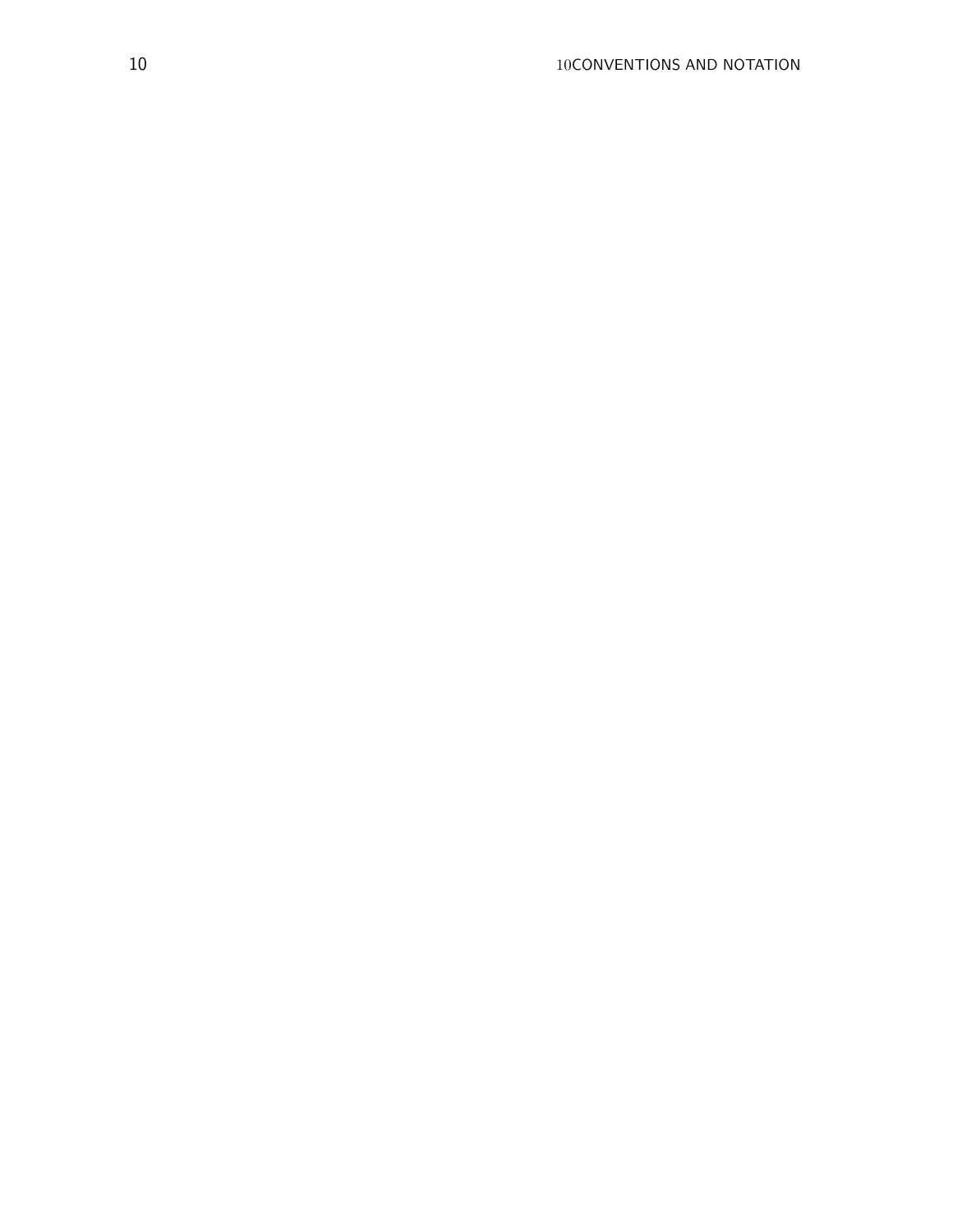# Chapter 1 Generalities

In this chapter we define the notion of a real algebraic variety. This definition is essentially the same as  $[2,$  Définition 3.2.11] and has the advantage that, whenever  $X$  is a geometrically reduced separated scheme over R of finite type such that the set of real points  $X(\mathbb{R})$  of X is dense in X, the space  $X(\mathbb{R})$  together with the restriction of the structure sheaf of X to  $X(\mathbb{R})$  is a real algebraic variety (Proposition 8). In Section 1.2 we recall some facts concerning realizability of homology classes by real algebraic subvarieties and in Section 1.3 we recall the basic fact of the theory of descent, which we will need in Section 2.4 and in Section 1.4. The latter section is devoted to the Weil restriction. The last section of this chapter, Section 1.5, is concerned with the underlying real algebraic structure of algebraic varieties over C. In this section it will be proved that the Weil restriction of an irreducible algebraic variety X over C is a complexification of the underlying real algebraic structure  $\mathbb{R}^X$  of X (Theorem 29).

## 1.1 Real algebraic geometry vs. algebraic geometry over the reals

Let us define the notion of a real algebraic variety (cf. [2]).

A subset V of the *n*-fold cartesian product  $\mathbb{R}^n$  of  $\mathbb{R}$  is an *algebraic set* if there exist polynomials  $F_i, i \in I$ , in the polynomial ring  $\mathbb{R}[X_1, \ldots, X_n]$ such that

$$
V = \{x \in \mathbb{R}^n \mid \forall i \in I : F_i(x) = 0\}.
$$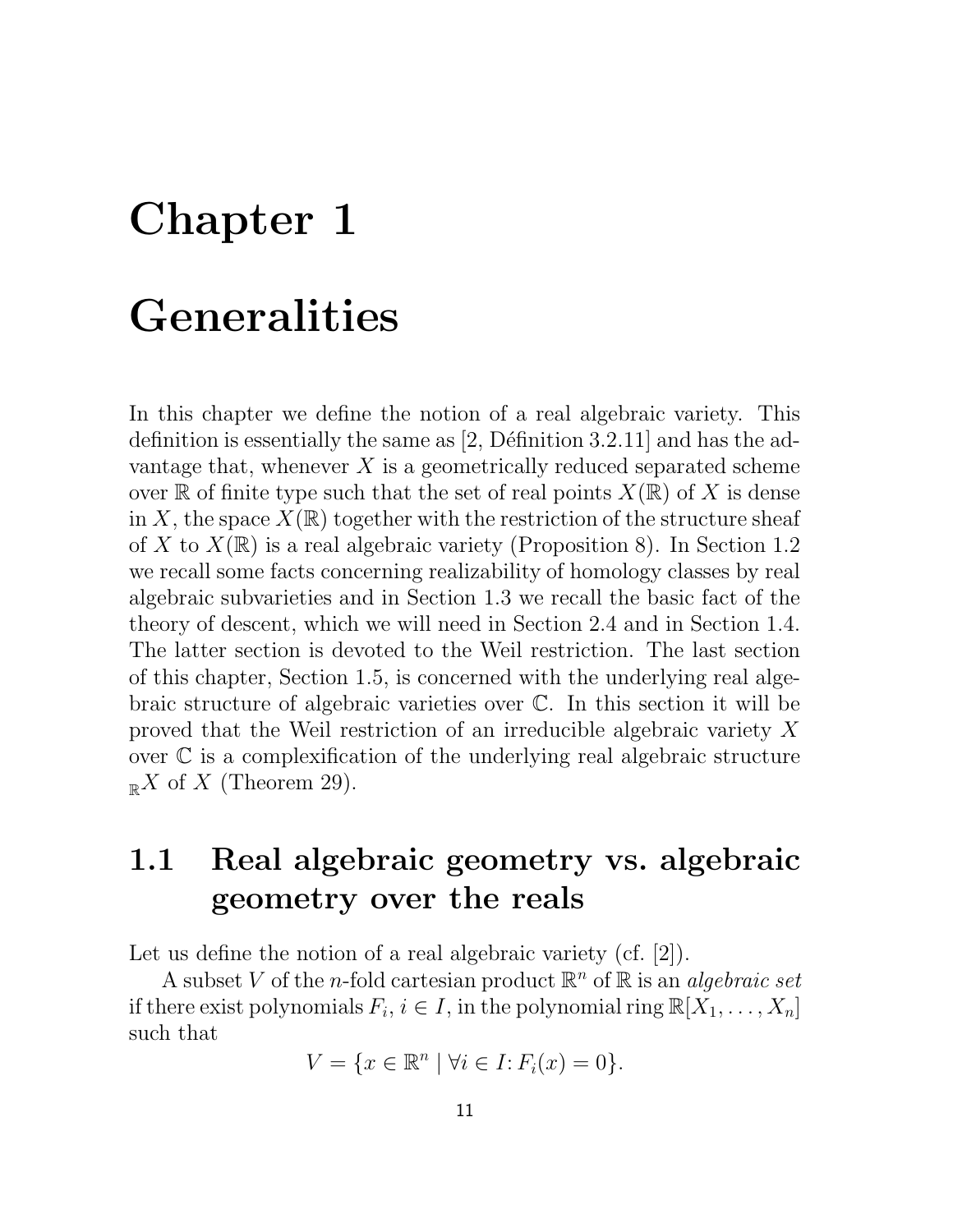Clearly, the algebraic subsets of  $\mathbb{R}^n$  determine a topology on  $\mathbb{R}^n$  such that the closed sets are precisely the algebraic sets. This topology is called the *Zariski topology*. Any algebraic subset V of  $\mathbb{R}^n$  will be given the induced topology. Again, this topology is called the Zariski topology.

Let U be an open subset of the algebraic subset V of  $\mathbb{R}^n$ . A realvalued function  $f: U \to \mathbb{R}$  will be called *regular* on U if, for every  $x \in U$ , there exist polynomials  $p, q \in \mathbb{R}[X_1, \ldots, X_n]$  such that q does not vanish on a neighbourhood  $U' \subseteq U$  of x and

$$
f(y) = \frac{p(y)}{q(y)},
$$

for every  $y \in U'$ . Denote the R-algebra of regular functions on U by  $\mathcal{R}_V(U)$ . Obviously,  $\mathcal{R}_V$  is a sheaf on V, the sheaf of regular functions on  $V$ .

**Remark 1.** It follows from [2, Proposition 3.2.3] that, whenever  $V \subseteq$  $\mathbb{R}^n$  is an algebraic set and U is an open subset of V, for every regular function f on U there exist polynomials  $p, q \in \mathbb{R}[X_1, \ldots, X_n]$  such that q does not vanish on U and

$$
f(y) = \frac{p(y)}{q(y)},
$$

for every  $y \in U$ .

Observe that  $(V, \mathcal{R}_V)$  is a locally ringed space [13, p. 72] and  $\mathcal{R}_V$  is a sheaf of R-algebras. Let us call a locally ringed space  $(X, \mathcal{O}_X)$ , where  $\mathcal{O}_X$  is a sheaf of R-algebras, an R-space. If X and Y are R-spaces, a morphism  $f: X \to Y$  of locally ringed spaces is a *morphism of*  $\mathbb{R}$ -spaces if

$$
f^{\#}\colon \mathcal{O}_Y\longrightarrow f_{\star}\mathcal{O}_X
$$

is a morphism of sheaves of R-algebras on Y. With the obvious composition of morphisms, we get the category of R-spaces.

**Definition 2.** An R-space X is an affine real algebraic variety if X is isomorphic to  $(V, \mathcal{R}_V)$ , for some algebraic set V. A pre-real algebraic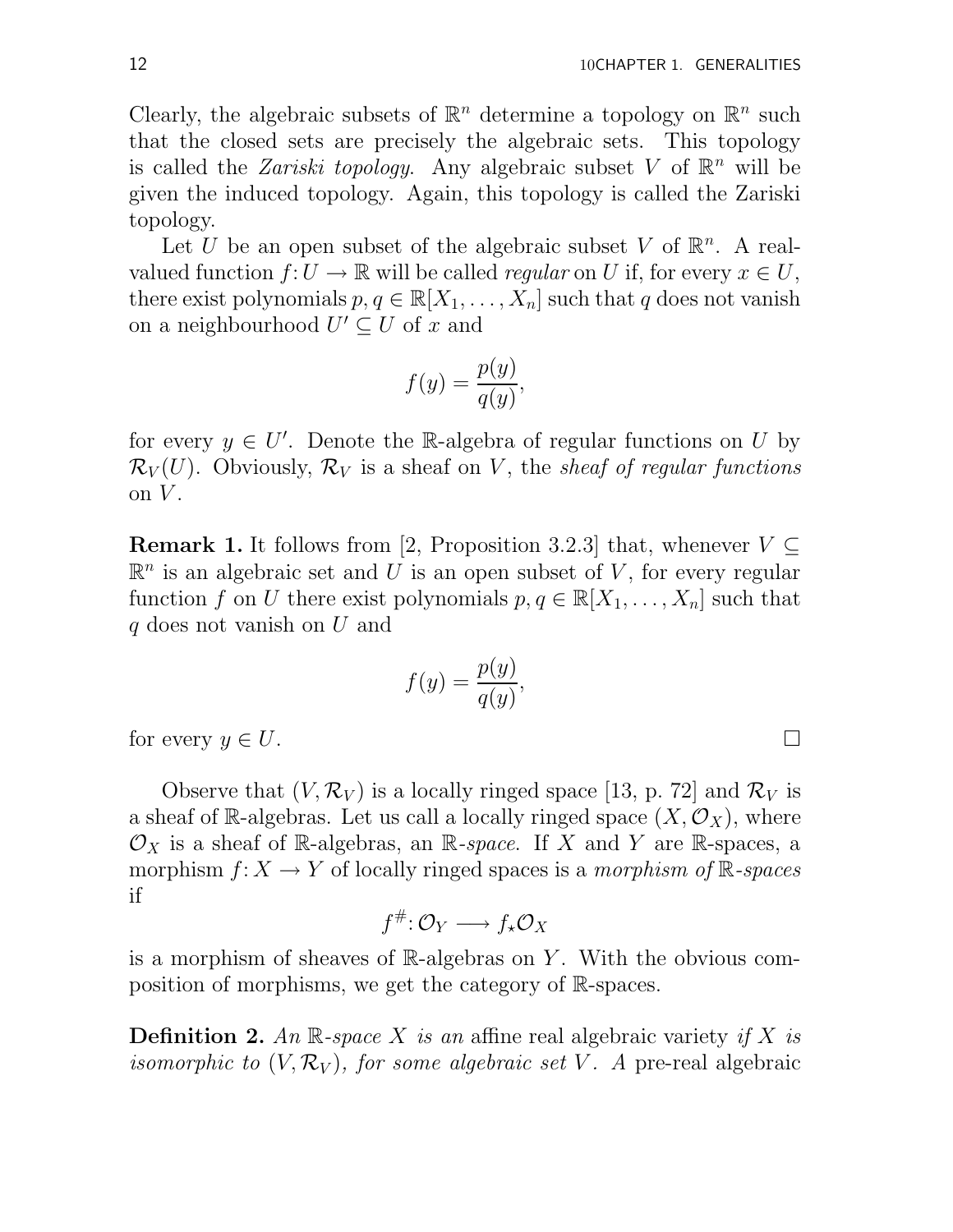variety is an  $\mathbb{R}$ -space X such that there exists a finite open covering  ${U_i}$  of X such that the R-spaces  $(U_i, \mathcal{O}_X|_{U_i})$  are affine real algebraic varieties.

Observe that the category of pre-real algebraic varieties has finite products. Therefore we can define the *diagonal*  $\Delta \subseteq X \times X$ , if X is a pre-real algebraic variety. Namely,  $\Delta$  is the image of X under the morphism  $\langle id_X, id_X \rangle: X \to X \times X$ .

A pre-real algebraic variety X is called *separated* if  $\Delta$  is closed in  $X \times X$ .

**Definition 3.** A real algebraic variety is a separated pre-real algebraic variety. A morphism from a real algebraic variety X into a real algebraic variety Y is just a morphism from the  $\mathbb{R}$ -space X into the  $\mathbb{R}$ -space Y . The dimension of a real algebraic variety is the Krull dimension of the underlying topological space.

This definition of a real algebraic variety is only slightly different from  $[2,$  Définition 3.2.11]. Fortunately, the two definitions give rise to equivalent categories, as can be seen easily. Moreover, definitions and properties from [2] concerning real algebraic varieties apply to our real algebraic varieties.

Observe that the dimension of a real algebraic variety in the sense of  $[2]$  is equal to the dimension in our sense. In particular, if X is an irreducible real algebraic variety, the dimension  $\dim X$  of X is equal to the transcendence degree over  $\mathbb R$  of the function field of X.

**Remark 4.** Let X be a real algebraic variety. Clearly, every open subset U of X has an induced structure of a real algebraic variety. Furthermore, every closed subset  $C$  of  $X$  has a unique structure of a real algebraic variety such that the inclusion  $i: C \to X$  extends to a morphism of real algebraic varieties. Hence, every locally closed subset Y of X has an induced structure of a real algebraic variety.  $\Box$ 

**Example 5.** An open subset U of an affine real algebraic variety  $V \subseteq$  $\mathbb{R}^n$  is affine. Indeed,  $V-U$  is closed in  $\mathbb{R}^n$ . Hence, there is an ideal I of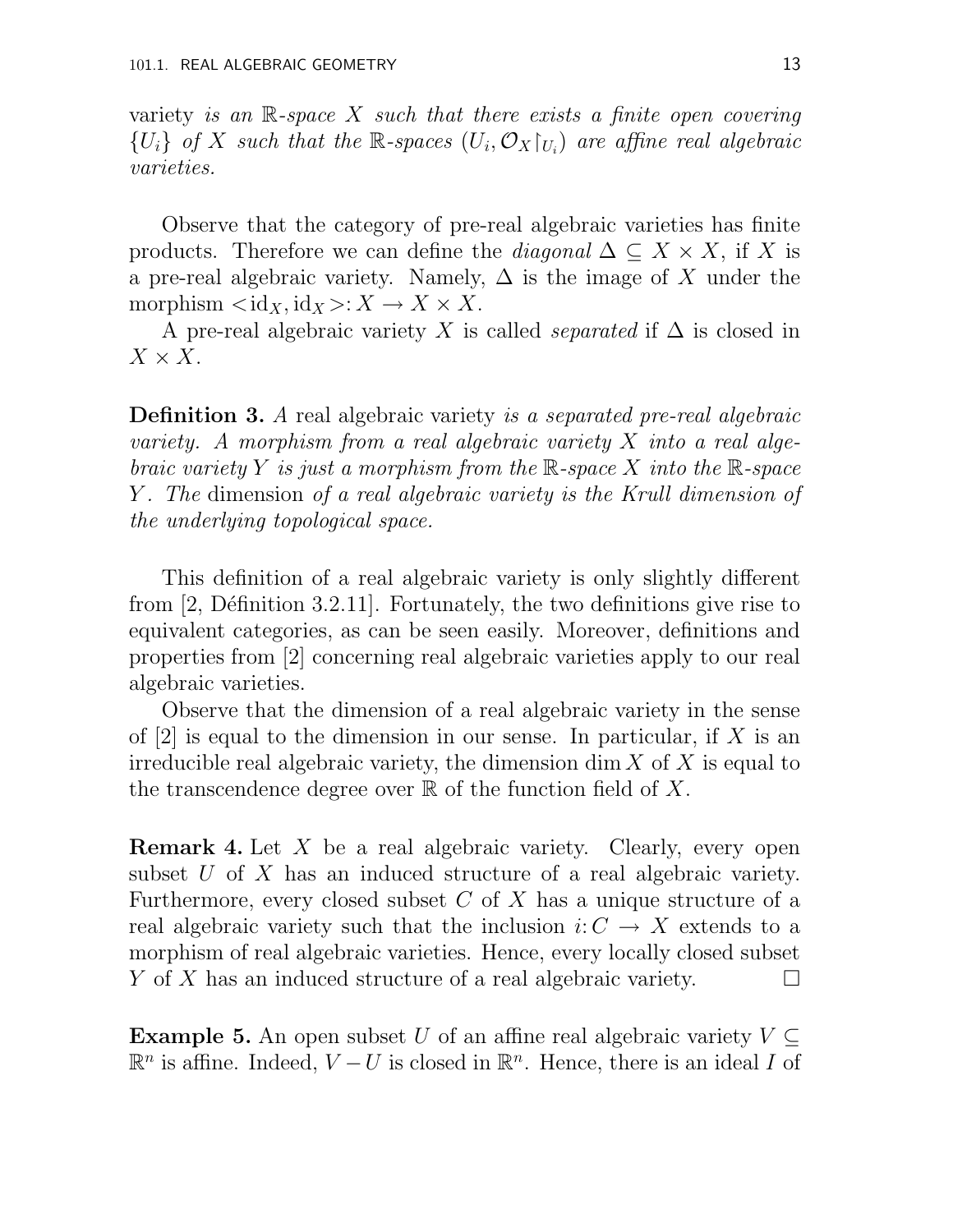$\mathbb{R}[X_1,\ldots,X_n]$  which has as vanishing set  $V-U$ . Since  $\mathbb{R}[X_1,\ldots,X_n]$ is Noetherian, there exist  $F_1, \ldots, F_m \in I$  which generate I. Put

$$
F = \sum_{i=1}^{m} F_i^2.
$$

Then,

$$
V' = \{(x, t) \in \mathbb{R}^n \times \mathbb{R} \mid x \in V \text{ and } tF(x) = 1\}
$$

is an affine real algebraic variety isomorphic to  $U$ .

Observe that, if  $V$  is an affine real algebraic variety,  $V$  has a topology induced by the Euclidean topology, called the strong topology. Of course, if X is an arbitrary real algebraic variety then X has a topology generated by the strong topologies on all open affine subsets. Again, this topology is called the strong topology. We will denote this topological space associated to the real algebraic variety  $X$  by  $X_s$ .

**Definition 6.** An algebraic variety over a field  $K$  is a geometrically reduced, separated scheme over K, which is of finite type over K.

Let us mention explicitly that, according to Definitions 3 and 6, we have made distinction between "real algebraic varieties" and "algebraic varieties over  $\mathbb{R}^n$ .

**Remark 7.** Suppose X is an algebraic variety over  $K$ . An open subset U of X becomes an algebraic variety over K by taking the restriction of the structure sheaf  $\mathcal{O}_X$  of X to U. A closed subset of X will always be given the reduced induced closed subscheme structure, when considered as an algebraic variety over K.

Combining these facts, every locally closed subset  $Y$  of  $X$  has the structure of an algebraic variety over  $K$ . Moreover, the inclusion mapping  $i: Y \to X$  extends to a morphism of algebraic varieties over K.  $\Box$ 

If X is a scheme over a field K and  $L/K$  is a field extension, then an L-rational point of  $X$  is a morphism

$$
x: \operatorname{Spec} L \longrightarrow X
$$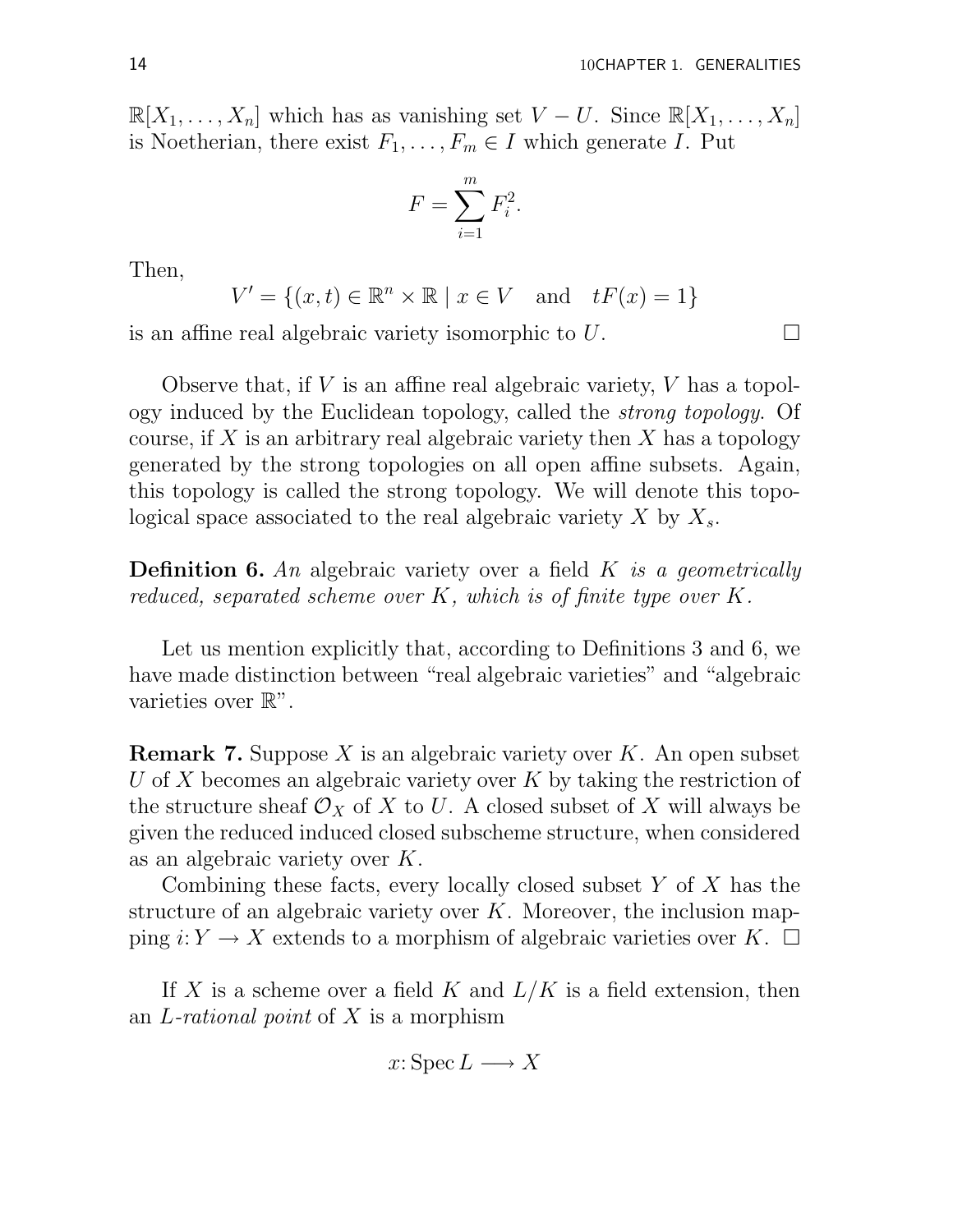of schemes over K. The set of L-rational points of X will be denoted by  $X(L)$ .

In the special case that  $L = K$ , the set  $X(K)$  of K-rational points can be considered to be a subset of X in a canonical way. For, a  $K$ rational point is a morphism x: Spec  $K \to X$  of schemes over K and the image of  $(0) \in \text{Spec } K$  is uniquely determined by x.

If X is a scheme over R, let us denote the R-space  $(X(\mathbb{R}), \mathcal{O}_X|_{X(\mathbb{R})})$ by  $\mathcal{R}(X)$ , called the *real part* of X.

**Proposition 8.** If X is an algebraic variety over  $\mathbb{R}$  with its set of real points  $X(\mathbb{R})$  dense in X then the real part  $\mathcal{R}(X)$  of X is a real algebraic variety.

*Proof.* Let us first prove the statement for affine varieties. That is, we first prove that, if  $X = \operatorname{Spec} A$ , where  $A = \mathbb{R}[X_1, \ldots, X_n]/I$  and I is an ideal of  $\mathbb{R}[X_1,\ldots,X_n]$ , the real part  $\mathcal{R}(X)$  of X is a real algebraic variety.

Let V be the vanishing set of I in  $\mathbb{R}^n$ , that is,

$$
V = \mathfrak{V}(\mathfrak{I}) = \{ x \in \mathbb{R}^n \mid \forall F \in I : F(x) = 0 \}
$$

and let  $I' \subseteq \mathbb{R}[X_1, \ldots, X_n]$  be the vanishing ideal of V, that is,

$$
I' = \mathfrak{I}(\mathfrak{V}) = \{ F \in \mathbb{R}[X_1, \ldots, X_n] \mid \forall x \in V : F(x) = 0 \}.
$$

We claim that  $I' = I$ .

Obviously, I is contained in I'. Put  $A' = \mathbb{R}[X_1, \ldots, X_n]/I'$  and  $X' = \text{Spec } A'$  and let  $\varphi: A \to A'$  be the canonical mapping. Then,

 $\operatorname{Spec} \varphi: X' \longrightarrow X$ 

is a closed immersion and  $X(\mathbb{R})$  is contained in the image of Spec  $\varphi$ . Since  $X(\mathbb{R})$  is dense, Spec  $\varphi$  is a homeomorphism. In particular, I' is the radical ideal of  $I$  [16, p. 23]. Since X is reduced, I is its own radical ideal. Therefore  $I' = I$ .

Now we will prove that the real part  $\mathcal{R}(X)$  of X is isomorphic to  $(V, \mathcal{R}_V)$ . Define the mapping

$$
f: V \longrightarrow X(\mathbb{R})
$$

$$
x \longmapsto m_x,
$$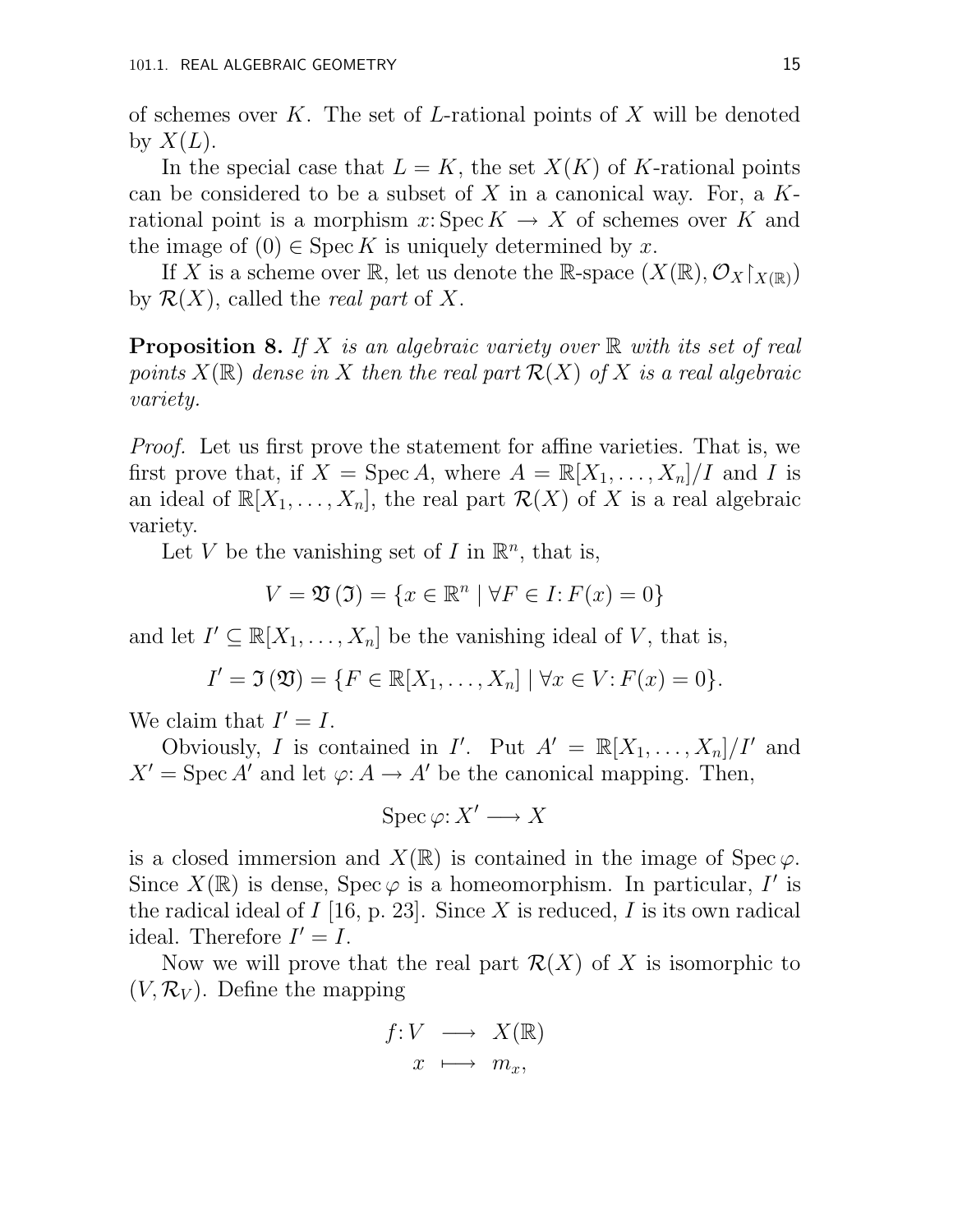where  $m_x$  is the maximal ideal of A generated by  $X_1 - x_1, \ldots, X_n - x_n$ and  $x = (x_1, \ldots, x_n)$ . Clearly, f is a homeomorphism. The local ring of  $m_x$  in  $\mathcal{R}(X)$  is equal to the local ring of  $m_x$  in X and is  $A_{m_x}$ . Define a morphism of local rings

$$
f_x^{\#}: A_{m_x} \longrightarrow \mathcal{R}_{V,x}
$$

by considering an element of  $A_{m_x}$  as a regular real-valued function in a neighbourhood of  $x$  in  $V$ . This is well defined since every polynomial  $F \in I$  vanishes on V and every element  $a \in A - m_x$  is nonzero in x.

Let us prove that f is an isomorphism of R-spaces. Since  $f_x^{\#}$  $\dot{x}^{\#}$  is clearly surjective for every  $x \in V$ , it suffices to show injectivity of  $f_x^{\#}$  $x^*$ . Suppose  $p \in A$ ,  $q \in A - m_x$  and  $f_x^{\#}$  $\mathcal{R}_{x}^{#}(p/q) = 0$  in  $\mathcal{R}_{V,x}$ . In particular, p vanishes in a neigbourhood of  $x$  in  $V$ . Hence, there exists a polynomial  $F \in \mathbb{R}[X_1,\ldots,X_n]$  such that  $F(x) \neq 0$  and  $F_p$  vanishes on V. This shows that  $Fp$  is an element of I. Furthermore, the image  $a$  of  $F$  in  $A$ is not contained in  $m_x$  and  $ap = 0$  in A. Therefore,  $p/q = 0$  in  $A_{m_x}$  and  $f^\#_x$  $\chi^{\#}_{x}$  is injective. This proves that f is an isomorphism.

To prove the theorem for an arbitrary algebraic variety X over  $\mathbb{R}$ , it suffices to show that the pre-algebraic variety  $\mathcal{R}(X)$  is separated. Observe that

$$
\mathcal{R}(X \times X) \cong \mathcal{R}(X) \times \mathcal{R}(X)
$$

and, under this isomorphism, the diagonal  $\Delta_{\mathcal{R}(X)} \subseteq \mathcal{R}(X) \times \mathcal{R}(X)$ corresponds to  $\Delta_X \cap \mathcal{R}(X \times X)$ . Since X is separated,  $\Delta_X$  is closed in  $X \times X$ . Therefore,  $\Delta_X \cap \mathcal{R}(X \times X)$  is closed in  $\mathcal{R}(X \times X)$  and  $\mathcal{R}(X)$  is separated. is separated.

In categorical language,  $\mathcal R$  is a functor from the category of algebraic varieties over  $\mathbb R$  with dense sets of real points into the category of real algebraic varieties.

Observe that, the real part  $\mathcal{R}(U)$  of U is canonically isomorphic to  $\mathcal{R}(X)$ , if U is an open subset of the algebraic variety X over R such that U contains the set of real points  $X(\mathbb{R})$  of X.

We sometimes refer to the real part  $\mathcal{R}(X)$  of X by just writing  $X(\mathbb{R}).$ 

**Example 9.** As usual, the *n*-dimensional affine scheme

$$
Spec\ A[X_1,\ldots,X_n]
$$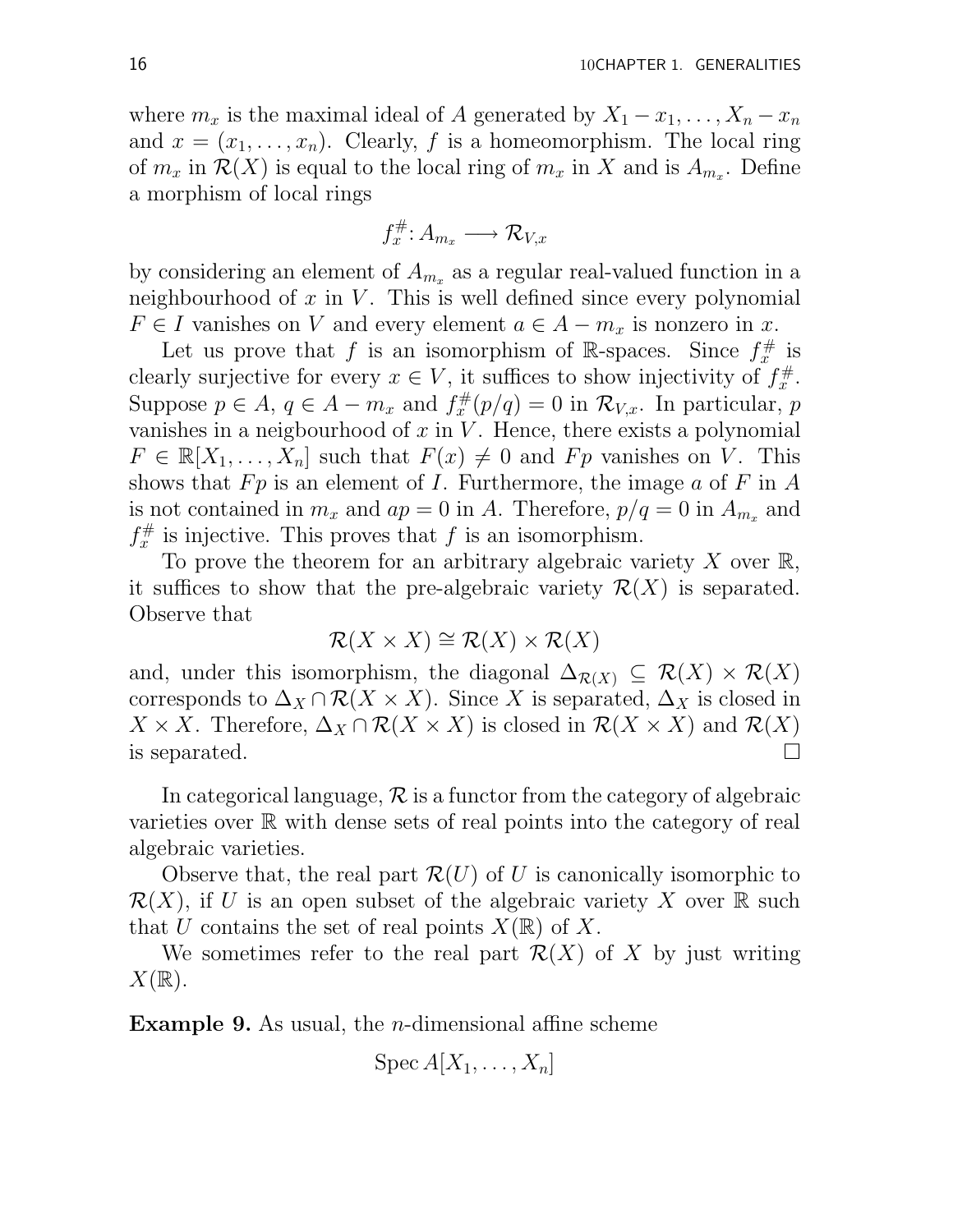over a ring A is denoted by  $\mathbb{A}_{\mathcal{A}}^n$  $n_A^n$ , the *n*-dimensional projective space

$$
\operatorname{Proj} A[X_0,\ldots,X_n]
$$

over a ring A is denoted by  $\mathbb{P}_{\mathcal{A}}^n$  $A^{\text{pn}}$ . If  $A = \mathbb{Z}$ , we write just  $\mathbb{A}^n$  (resp.  $\mathbb{P}^n$ ) instead of  $\mathbb{A}^n_{\mathbb{Z}}$  $\mathbb{Z}$  (resp.  $\mathbb{P}^n_{\mathbb{Z}}$  $_{\mathbb{Z}}^{\mathbb{D}n}).$ 

Both  $\mathbb{A}^n_{\mathbb{R}}$  $\mathbb{R}$  and  $\mathbb{P}^n_{\mathbb{R}}$  $\mathbb{R}^n$  are algebraic varieties over  $\mathbb{R}$ . Their real parts  $\mathbb{A}^n_{\mathbb{R}}$  $\mathbb{R}^n(\mathbb{R}) = \mathbb{R}^n$  and  $\mathbb{P}^n_{\mathbb{R}}$  $\mathbb{R}^n(\mathbb{R}) = \mathbb{P}^n(\mathbb{R})$  are real algebraic varieties, by Theorem 8. Of course, these structures of real algebraic varieties on  $\mathbb{R}^n$  and  $\mathbb{P}^n(\mathbb{R})$  coincide with the usual structures.

**Remark 10.** An important class of algebraic varieties  $X$  over  $\mathbb{R}$ , such that  $X(\mathbb{R})$  is dense in X, is the class of nonsingular irreducible algebraic varieties X over  $\mathbb R$  with  $X(\mathbb R)$  nonempty [31, p. 8].

**Definition 11.** A complexification of a real algebraic variety  $X$  is a pair  $(Y, i)$  consisting of an algebraic variety Y over R, having its set of real points  $Y(\mathbb{R})$  dense in Y, and an isomorphism  $i: X \to \mathcal{R}(Y)$  of real algebraic varieties.

It is clear that the dimension of  $X$  is equal to the dimension of  $Y$ , whenever  $Y$  is a complexification of  $X$ .

Observation 12. Complexifications play an important role in the study of real algebraic varieties because of the following property. Let X be a real algebraic variety and suppose  $(Y, i)$  is a complexification of X. Then, for every algebraic variety Y' over  $\mathbb R$  and every morphism  $f: X \to \mathcal{R}(Y')$  of R-spaces, there exists a unique rational mapping

$$
g: Y \longrightarrow Y',
$$

such that the domain dom g of g contains the set of real points  $Y(\mathbb{R})$ of  $Y$  and the diagram

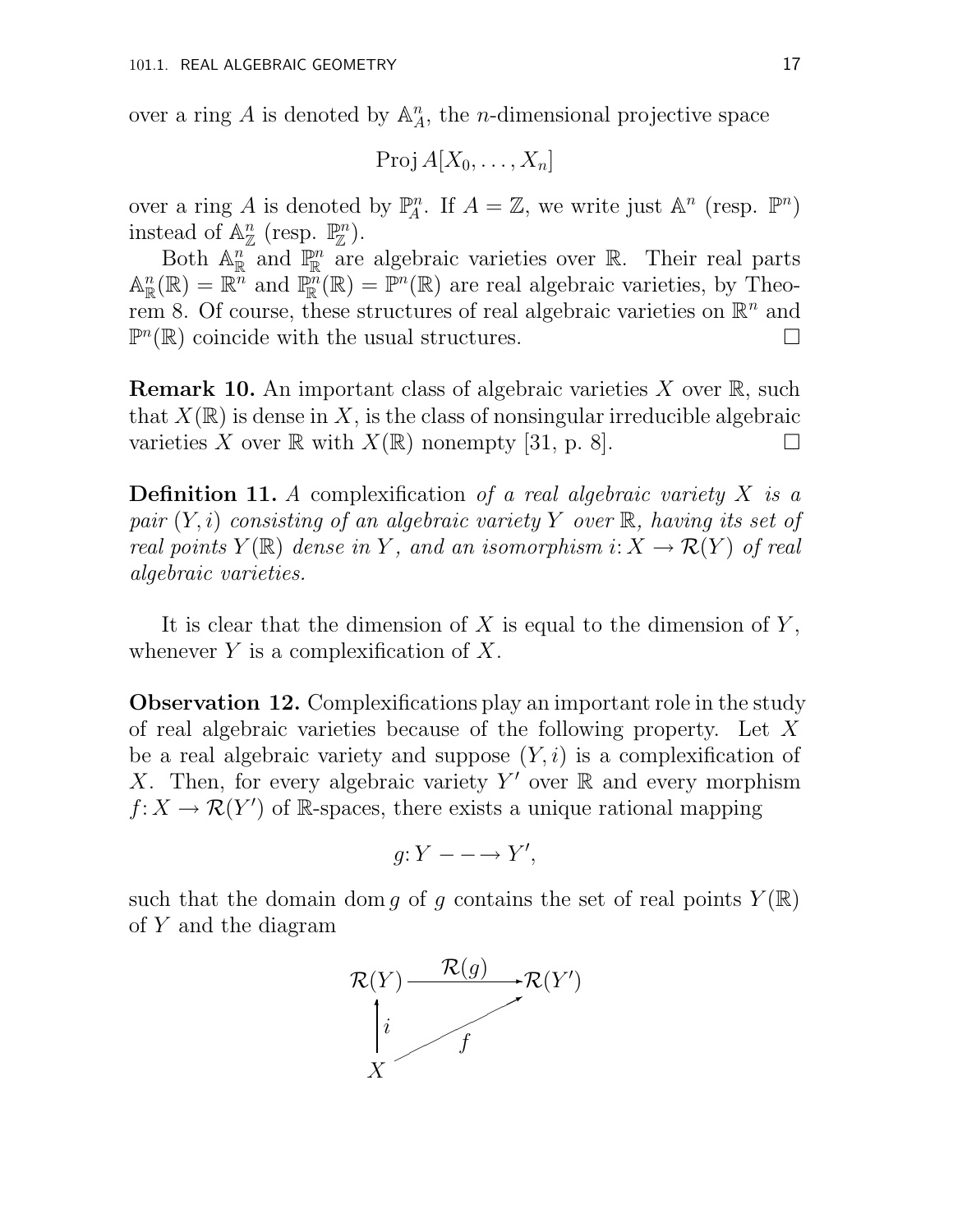commutes.

To prove this, one may assume both  $Y$  and  $Y'$  affine. Then we have to extend the morphism

$$
h = f \circ i^{-1} : \mathcal{R}(Y) \longrightarrow \mathcal{R}(Y')
$$

to a morphism on some open subset  $U$  of  $Y$ .

Choose generators  $a_1, \ldots, a_n$  of  $\Gamma(Y', \mathcal{O}_{Y'})$  as an R-algebra. Then, the image under  $h^{\#}$  of the restriction of  $a_i$  to  $Y'(\mathbb{R})$  is the restriction to  $Y(\mathbb{R})$  of some  $b_i \in \Gamma(U_i, \mathcal{O}_Y)$ , for some open affine subset  $U_i$  of Y containing  $Y(\mathbb{R})$ . Then,  $U_i$  is dense in Y and every  $b_i$  can be considered as a rational function. Observe that, since  $Y(\mathbb{R})$  is dense in Y, each  $b_i$  is uniquely determined as a rational map by  $a_i$ . Let U be the intersection of all  $U_i$ . Then, again since  $Y(\mathbb{R})$  is dense in Y, the assignment  $a_i \mapsto b_{i|U}$ extends to a morphism of R-algebras

$$
\varphi\colon \Gamma(U, \mathcal{O}_Y) \longrightarrow \Gamma(Y', \mathcal{O}_{Y'}).
$$

Now,  $g = \text{Spec } \varphi: U \to Y'$  extends h and is uniquely determined as a rational mapping  $Y - \rightarrow Y'$ .

The preceding observation shows that complexifications are unique up to birational equivalence. That is, if  $Y$  and  $Y'$  are complexifications of the real algebraic variety  $X$ , then Y and Y' are birationally equivalent. In particular, if a real algebraic variety  $X$  has a complexification  $(Y, i)$ , birational invariants of Y are, in fact, invariants of the real algebraic variety X.

As an example, the genus of a nonsingular irreducible real algebraic curve  $C$  is defined and is an invariant of  $C$ . For, let  $D$  be a nonsingular complete complexification of C. Then, the genus  $q(D)$  of D does not depend on  $D$  and will be called the *genus* of  $C$ . Clearly, if the nonsingular geometrically irreducible real algebraic curves  $C$  and  $C'$  are isomorphic then both genera are equal.

**Remark 13.** It is clear that a real algebraic variety  $X$  of positive dimension does not have a "minimal" complexification, that is, there does not exist an algebraic variety Y over  $\mathbb R$  with  $Y(\mathbb R)$  dense in Y and  $\mathcal{R}(Y)$  isomorphic to X such that for every algebraic variety Y'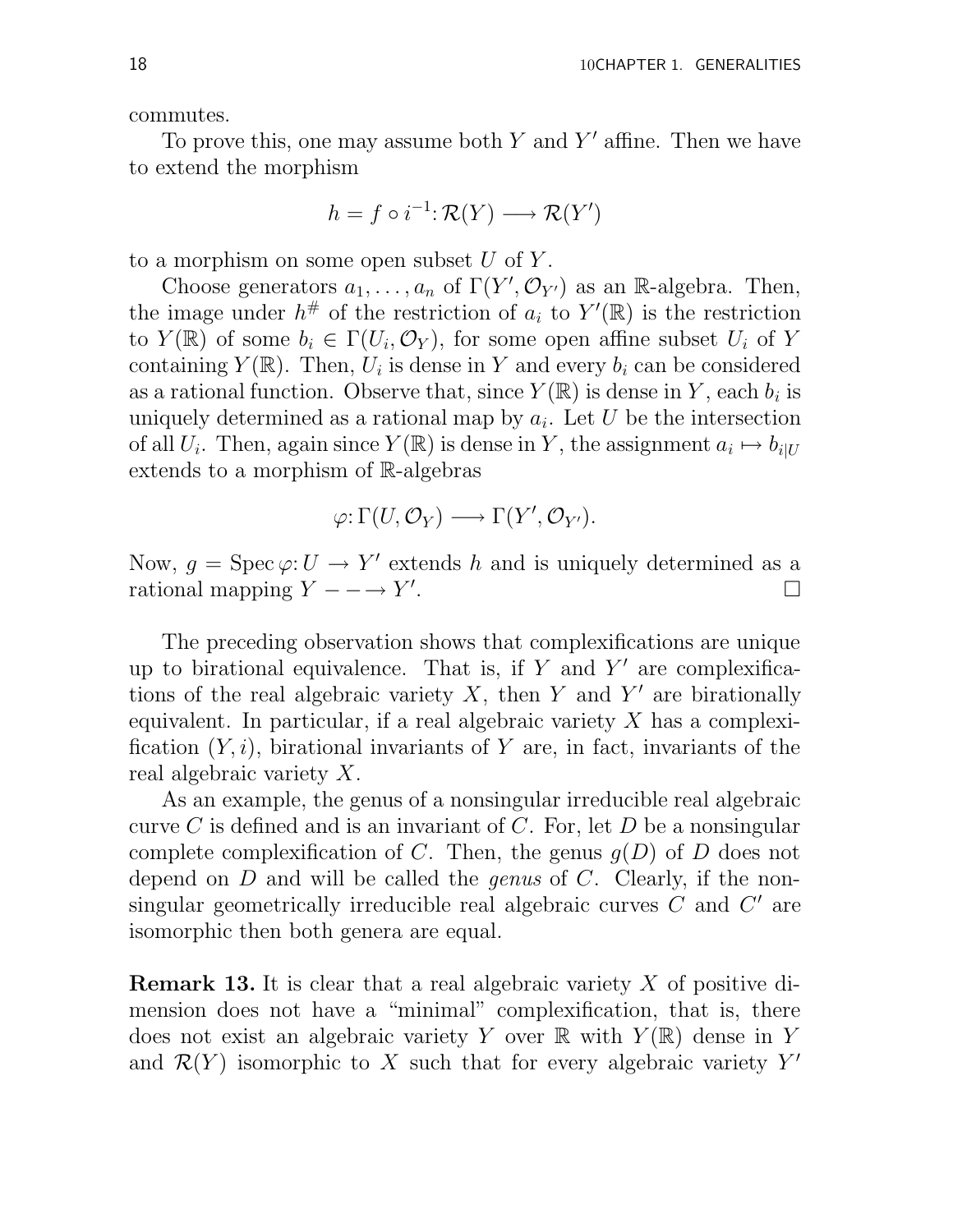over R and every morphism  $f: X \to \mathcal{R}(Y')$  of R-spaces, there exists a unique morphism g from Y into Y' which makes the diagram on page 17 commutative. However, if the real algebraic variety  $X$  has a complexification then one can construct a seperated reduced scheme S over R, together with an isomorphism of R-spaces

$$
j: X \to \mathcal{R}(S)
$$

such that for every algebraic variety  $Y'$  over  $\mathbb R$  and every morphism  $f: X \to \mathcal{R}(Y')$  of R-spaces, there exists a unique morphism g of schemes over  $\mathbb R$  from  $S$  into  $Y'$  which makes the diagram



commutative. For, if  $(Y, i)$  is a complexification of X then one defines

$$
S = \{ P \in Y \mid \overline{\{P\}} \cap Y(\mathbb{R}) \neq \emptyset \}.
$$

One makes the subset  $S$  of  $Y$  into a scheme by taking as the structure sheaf on S the restriction of the structure sheaf of Y. Since  $\mathcal{R}(S)$  =  $\mathcal{R}(Y)$ , the mapping i from X into  $\mathcal{R}(Y)$  is at the same time a mapping j from X into  $\mathcal{R}(S)$ . One can check that  $(S, j)$  has the required property. Moreover,  $(S, j)$  is unique up to isomorphism.

Let us call the scheme  $S$  over  $\mathbb{R}$ , when it exists, the *real scheme* associated to X. Of course, S is not of finite type over  $\mathbb{R}$ , in general.

In the case that  $X$  is an affine real algebraic variety,  $S$  is just the scheme over R

$$
S = \operatorname{Spec} \Gamma(X, \mathcal{R}_X),
$$

where  $\mathcal{R}_X$  is the sheaf of regular functions on X.

**Remark 14.** Observe that, when Y is an algebraic variety over  $\mathbb{R}$  and i is an isomorphism of R-spaces from the real algebraic variety  $X$  to the R-space  $\mathcal{R}(Y)$ , the closure Z in Y of the set of real points of Y is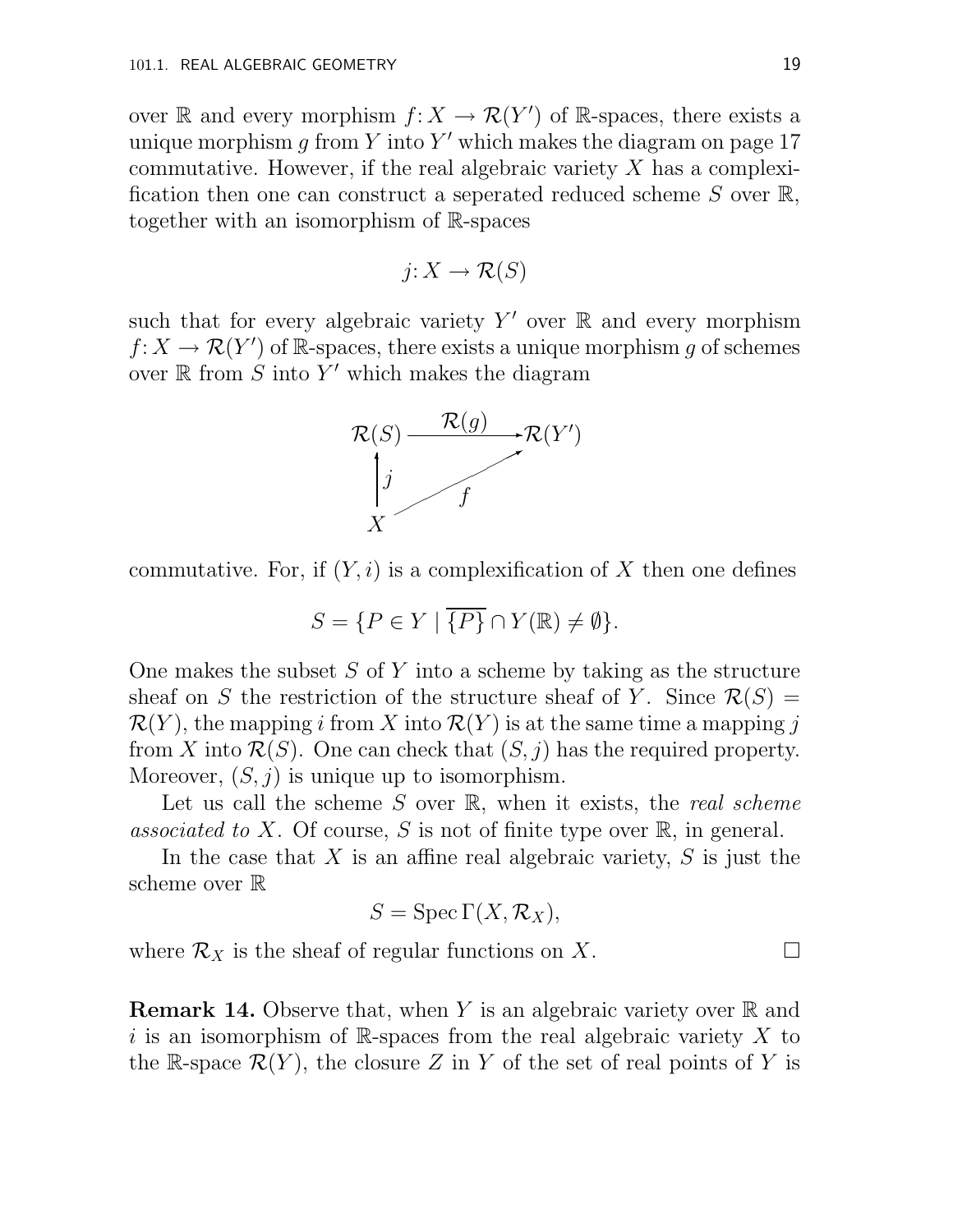a complexification of X. For, i factors through  $\mathcal{R}(j): \mathcal{R}(Z) \to \mathcal{R}(Y)$ , where  $j: Z \to Y$  is the inclusion. Since j is a closed immersion,

$$
j_x^{\#} : \mathcal{O}_{Y,x} \longrightarrow \mathcal{O}_{Z,x}
$$

is surjective for every  $x \in Z(\mathbb{R}) = Y(\mathbb{R})$ . Therefore, X is isomorphic to  $\mathcal{R}(Z)$ , where Z has a dense set of real points. (It even follows that Z is the union of all irreducible components C of Y having  $C(\mathbb{R})$ nonempty.)  $\Box$ 

**Definition 15.** A real algebraic variety X is (quasi-)projective if X is isomorphic to a (locally) closed subvariety Y of  $\mathbb{P}^n(\mathbb{R})$ . An algebraic variety X over  $\mathbb R$  is (quasi-)projective if X is isomorphic to a (locally) closed subvariety Y of  $\mathbb{P}^n_{\mathbb{R}}$  $_{\mathbb{R}}^{n}.$ 

We have the following trivial, but important, fact.

Proposition 16. Every quasi-projective (resp. projective) real algebraic variety has a quasi-projective (resp. projective) complexification.

*Proof.* Suppose  $X \subseteq \mathbb{P}^n(\mathbb{R})$  is locally closed (resp. closed). There exists a locally closed (resp. closed) subset Y of  $\mathbb{P}^n$  $\mathbb{R}^n$  such that

$$
X=Y(\mathbb{R}).
$$

Let  $Z$  be the closure of  $X$  in  $Y$ . Then  $Z$  is a complexification of  $X$  and Z is quasi-projective (resp. projective).

Of course, the complexification constructed in the proof of Proposition 16 depends on the embedding of the quasi-projective real algebraic variety in projective space.

We will see in Section 2.5 (Theorem 29) that real algebraic groups have canonical complexifications.

Remark 17. A typical feature of real algebraic geometry is that all quasi-projective real algebraic varieties are actually affine. For, if X is a quasi-projective real algebraic variety then, by Proposition 16, X has a quasi-projective complexification  $Y$ . Without loss of generality, we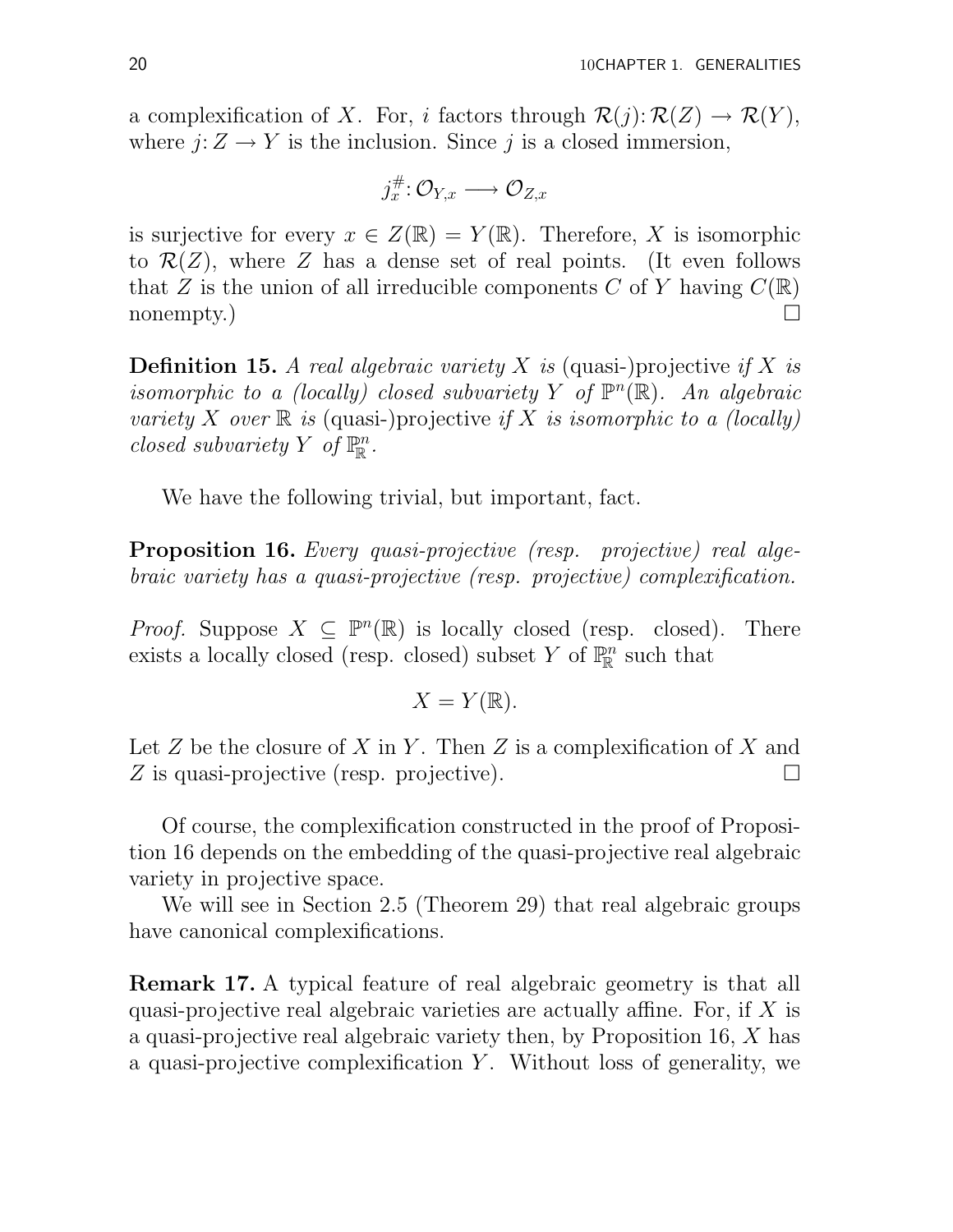may assume that Y is a locally closed subvariety of  $\mathbb{P}^n_{\mathbb{R}}$  $\mathbb{R}^n$ . Let H be the hypersurface in  $\mathbb{P}^n_{\mathbb{R}}$  $\mathbb{R}^n$  given by

$$
\sum_{i=0}^{n} X_i^2 = 0.
$$

One knows that  $\mathbb{P}^n$  – H is affine [13, Exercise I.3.5]. Now the set of real points  $H(\mathbb{R})$  is empty. Therefore, the real parts of Y and Y – H are isomorphic and the real part of  $Y - H$  is quasi-affine. Hence,  $Y - H$ is also a complexification of  $X$ . In particular,  $X$  is quasi-affine. By Example 5, X is affine.

#### 1.2 Algebraic cycles and line bundles

The  $i^{th}$  singular homology (resp. cohomology) group with coefficients in  $\mathbb{Z}/2\mathbb{Z}$  will be denoted by

$$
H_i(M, \mathbb{Z}/2\mathbb{Z}) \quad (\text{resp. } H^i(M, \mathbb{Z}/2\mathbb{Z})).
$$

Recall from  $[2, p. 235]$  that, if X is an affine real algebraic variety and *strongly compact*, i.e.  $X_s$  is compact, then every real algebraic subvariety  $Y$  of dimension  $i$  has a fundamental class

$$
[Y] \in H_i(X_s, \mathbb{Z}/2\mathbb{Z}).
$$

A cycle  $c \in H_i(X_s, \mathbb{Z}/2\mathbb{Z})$  is said to be *realizable by a real algebraic* subvariety of X if there exists an *i*-dimensional real algebraic subvariety Y of X such that

$$
[Y] = c.
$$

The subset  $H_i^{alg}$  $i^{alg}(X, \mathbb{Z}/2\mathbb{Z})$ , consisting of cycles that are realizable by real algebraic subvarieties of X, is clearly a subgroup of  $H_i(X_s, \mathbb{Z}/2\mathbb{Z})$ . Furthermore, if  $X$  is nonsingular and of dimension  $n$  then one defines the subgroup

$$
H^i_{alg}(X, \mathbb{Z}/2\mathbb{Z})
$$

of  $H^i(X_s, \mathbb{Z}/2\mathbb{Z})$  as the image of  $H^{alg}_{n-}$  $_{n-i}^{aug}(X,\mathbb{Z}/2\mathbb{Z})$  under Poincaré duality.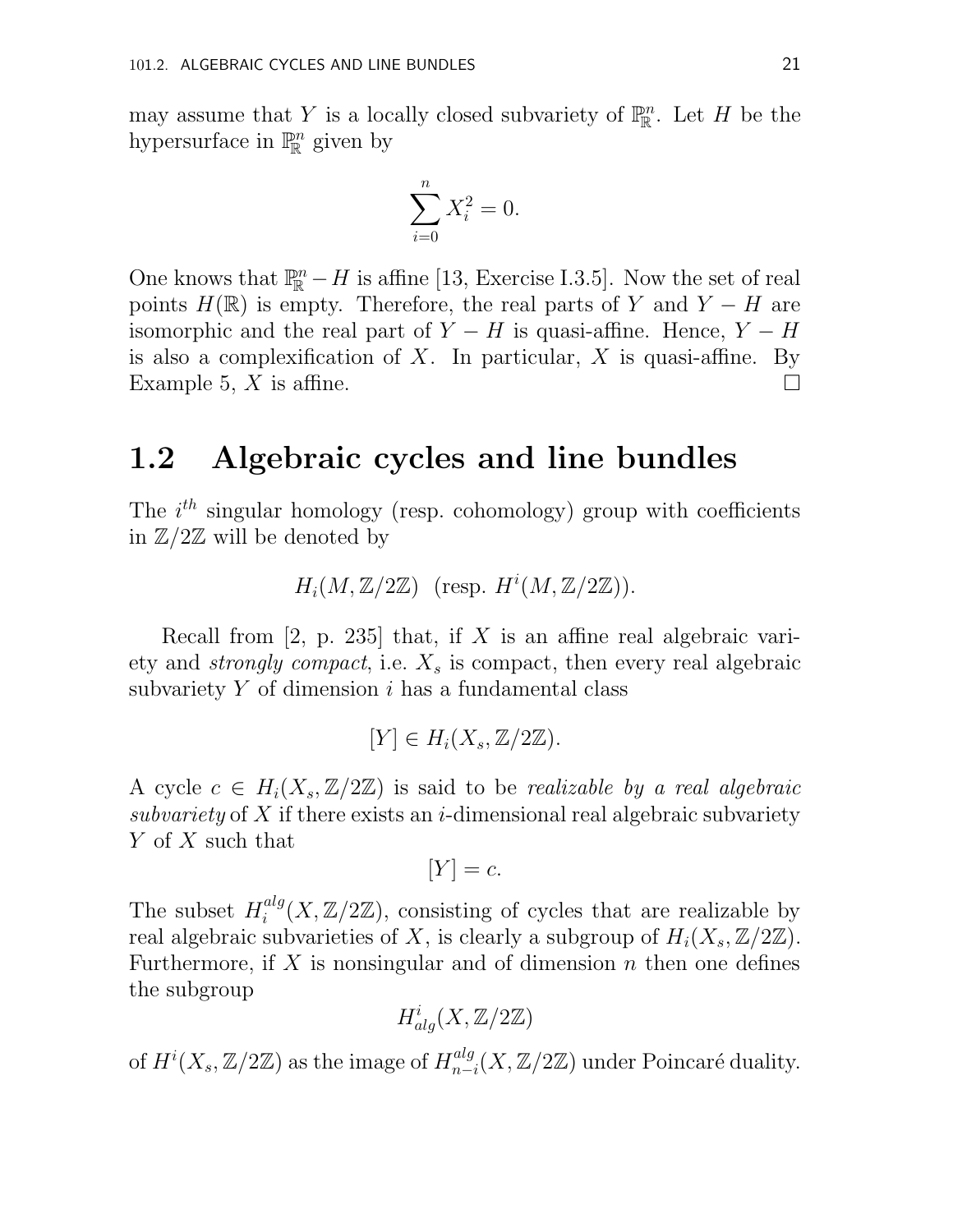**Example 18.** Let  $T \subseteq \mathbb{R}^n$  be the real algebraic torus given by the equation

$$
z^2 = 1 - (x^2 + y^2 - 2)^2.
$$

Then, intersecting the torus T with the plane  $z = 0$  gives us the reducible real algebraic subvariety

$$
(x^2 + y^2 - 1)(x^2 + y^2 - 3) = 0
$$

of T. Clearly, both subvarieties  $x^2 + y^2 = 1$  and  $x^2 + y^2 = 3$  represent the same nontrivial homology class in  $H_1^{alg}$  $i_1^{alg}(T, \mathbb{Z}/2\mathbb{Z})$ . The reader may enjoy finding real algebraic subvarieties representing the other 2 nontrivial elements of  $H_1^{alg}$  $1^{alg}(T, \mathbb{Z}/2\mathbb{Z})$ . (It can be shown that T is isomorphic to  $S^1 \times S^1$ .)

Remark 19. The following facts are known [3]. Let M be a compact connected  $C^{\infty}$ -manifold of dimension greater than 1. Let k be an integer satisfying

$$
\begin{cases} 0 \leq k \leq \dim_{\mathbb{Z}/2\mathbb{Z}} H^1(M,\mathbb{Z}/2\mathbb{Z}), \text{ if } M \text{ is orientable,} \\ 1 \leq k \leq \dim_{\mathbb{Z}/2\mathbb{Z}} H^1(M,\mathbb{Z}/2\mathbb{Z}), \text{ if } M \text{ is nonorientable.} \end{cases}
$$

Then there exists a nonsingular affine real algebraic variety  $X$  diffeomorphic to M, such that  $\dim_{\mathbb{Z}/2\mathbb{Z}} H^1_{alg}(X, \mathbb{Z}/2\mathbb{Z}) = k.$ 

In general, given a strongly compact affine real algebraic variety  $X$ , it is very difficult to compute the group  $H_i^{alg}$  $i_i^{aug}(X, \mathbb{Z}/2\mathbb{Z})$ . However, in Section 2.6 we will be able to compute this group for a large class of real algebraic varieties in the case  $i = \dim X - 1$ . A crucial tool for this is the first Stiefel-Whitney class of a strongly algebraic line bundle.

Suppose X is real algebraic variety and S is a scheme over  $\mathbb R$  such that  $\mathcal{R}(S)$  is isomorphic to X. If  $\mathcal L$  is an invertible sheaf on S then the restriction  $\mathcal{L}|_{\mathcal{R}(S)}$  of  $\mathcal L$  to  $\mathcal{R}(S)$  is an invertible sheaf on  $\mathcal{R}(S)$ . Clearly, there is, up to isomorphism, a unique real algebraic line bundle on  $\mathcal{R}(S)$ , denoted by  $\mathcal{R}(\mathcal{L})$ , such that the sheaf of sections of  $\mathcal{R}(\mathcal{L})$  is isomorphic to  $\mathcal{L}|_{\mathcal{R}(S)}$ . Then, if  $i: X \to S$  is an isomorphism,  $i^*\mathcal{R}(\mathcal{L})$ is a real algebraic line bundle on  $X$ . Moreover, if  $X$  is affine and  $S$  is the associated real scheme of  $X$ , a real algebraic line bundle  $L$  on  $X$  is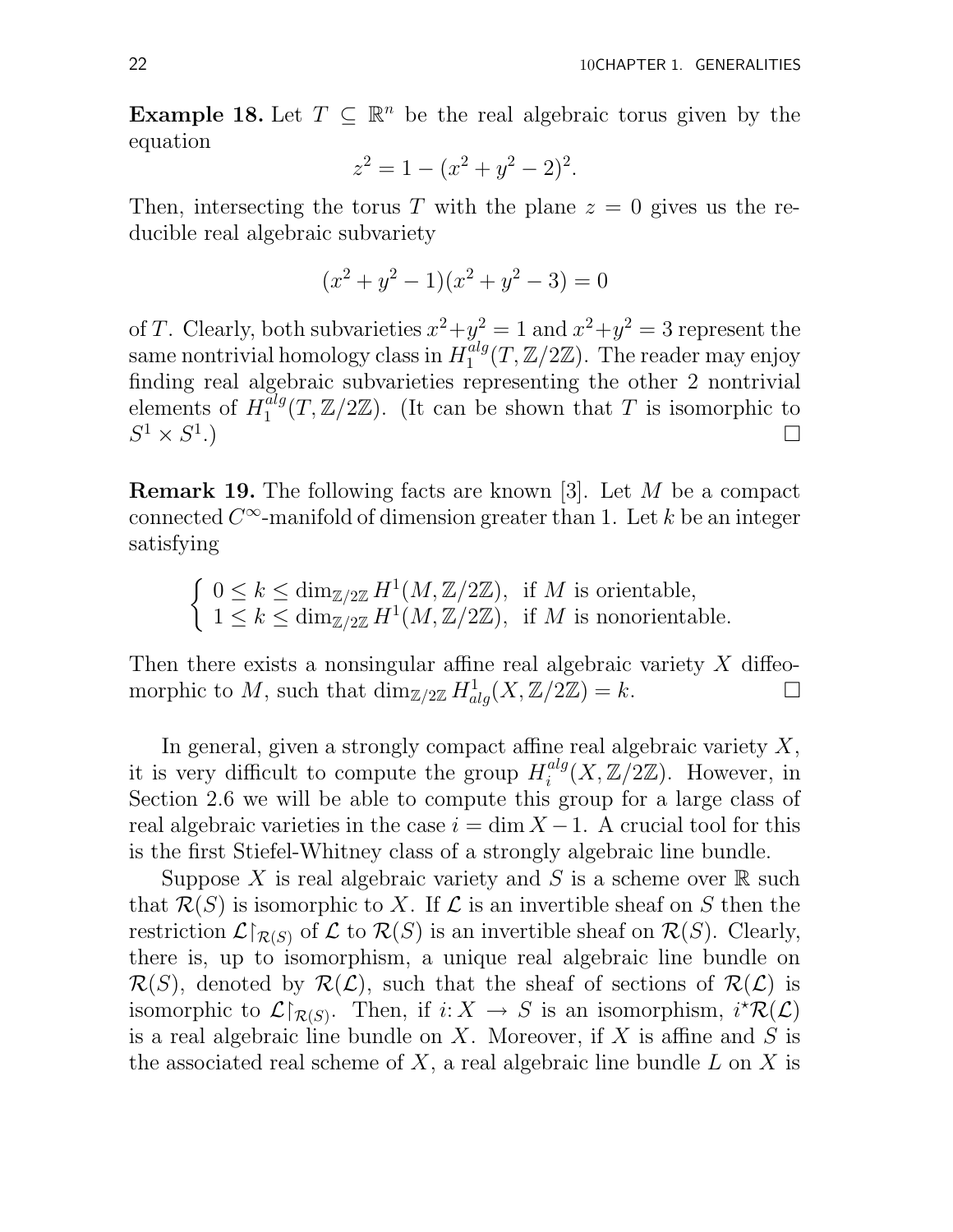strongly algebraic if and only if there exists an invertible sheaf  $\mathcal L$  on  $S$ such that

$$
i^{\star}\mathcal{R}(\mathcal{L}) \cong L.
$$

This follows immediately from the definition of strongly algebraic line bundles [2, p. 259].

The group of isomorphism classes of strongly algebraic line bundles on X is denoted by  $V_{al}^1$  $\chi_{alg}^1(X)$ . Hence, by what we have said above, the group  $V_{al}^1$  $\chi_{alg}^1(X)$  is isomorphic to the group Pic S of invertible sheaves on  $S$ , where  $S$  is the associated real scheme of the affine real algebraic variety  $X$ .

If M is a topological manifold, the group of isomorphism classes of topological line bundles on M will be denoted by  $V^1(M)$ . It has been proved in [2, p. 265] that the canonical mapping

$$
V_{alg}^1(X) \longrightarrow V^1(X_s)
$$

is injective, whenever  $X$  is strongly compact nonsingular and affine. Hence, for such real algebraic varieties,  $V_{al}^1$  $\chi_{alg}^1(X)$  can be considered as a subgroup of  $V^1(X_s)$ . The following theorem, proved in [2, p. 271], shows that if one wants to study the group  $H_{n-}^{alg}$  $\frac{f_{n-1}(X, \mathbb{Z}/2\mathbb{Z})}{\prod_{i=1}^{n} (X_i)}$  or, equivalently,  $H^1_{alg}(X,\mathbb{Z}/2\mathbb{Z})$ , one could as well study the group  $V^1_{al}$  $\chi^1_{alg}(X)$  of strongly algebraic line bundles on  $X$ . (For the definition of Stiefel-Whitney classes of a topological line bundle on a manifold, the reader is refered to [22, p. 37].)

**Theorem 20.** Let X be a nonsingular affine real algebraic variety and strongly compact. Then, the first Stiefel-Whitney class defines a mapping

> $w_1$ :  $V^1_{al}$  $H^1(X_s, \mathbb{Z}/2\mathbb{Z}) \longrightarrow H^1(X_s, \mathbb{Z}/2\mathbb{Z})$

which is an isomorphism onto  $H^1_{alg}(X,\mathbb{Z}/2\mathbb{Z})$ .

As a consequence,  $H^1_{alg}(\cdot, \mathbb{Z}/2\mathbb{Z})$  is a contravariant functor from the category of strongly compact nonsingular affine real algebraic varieties into the category of abelian groups.

When studying strongly algebraic line bundles on an affine irreducible real algebraic variety  $X$ , we will need to know whether such a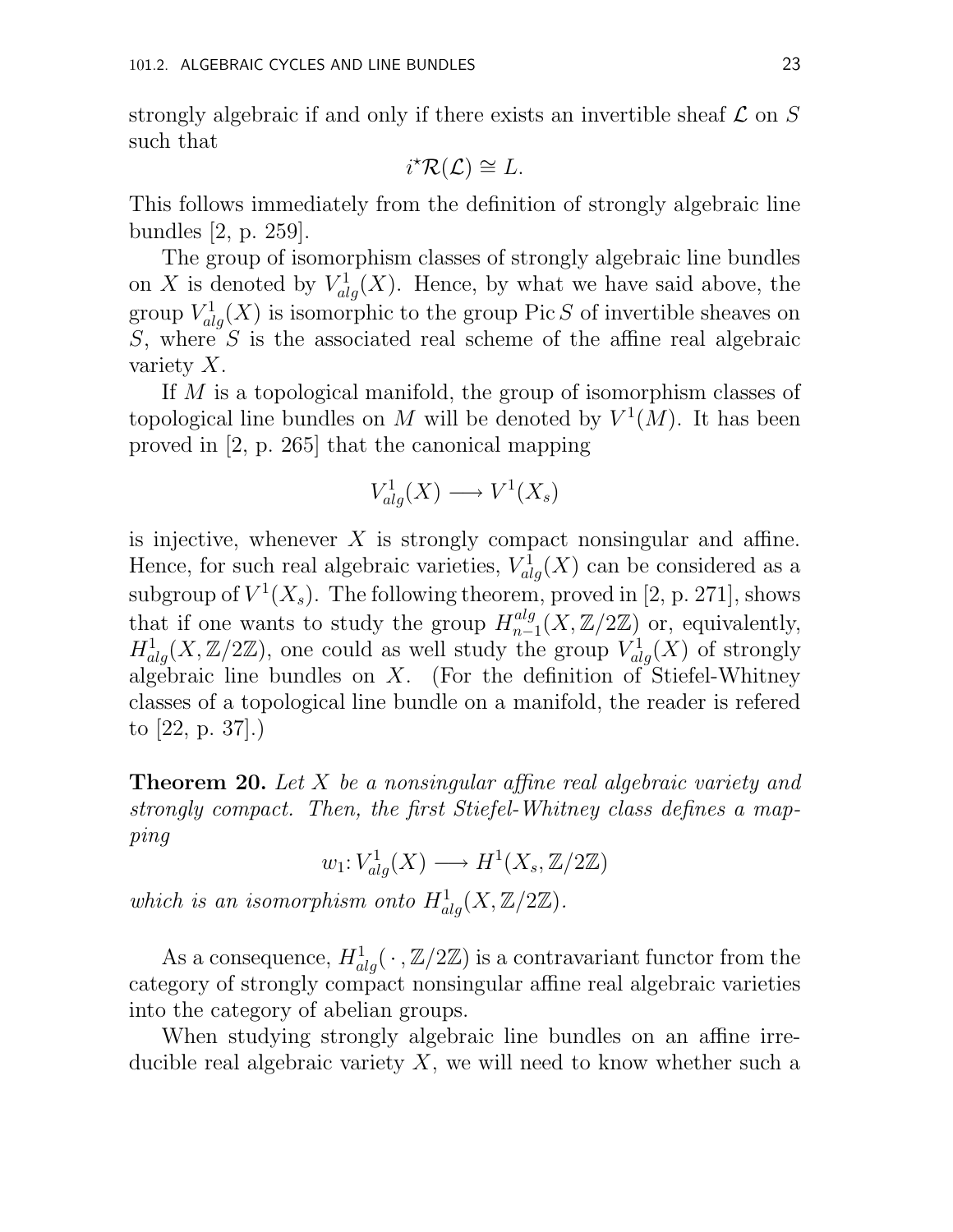line bundle extends to a line bundle over a complexification  $(Y, i)$  of X. More precisely, we will need to know whether the mapping

$$
l_Y: \text{Pic } Y \longrightarrow V_{alg}^1(X),
$$

defined by  $l_Y(\mathcal{L}) = i^* \mathcal{R}(\mathcal{L})$ , is surjective, where Pic Y is the group of isomorphism classes of invertible sheaves on Y. We will prove that  $l<sub>Y</sub>$ is surjective whenever  $X$  and  $Y$  are nonsingular.

**Lemma 21.** If X is an irreducible nonsingular affine real algebraic variety and Y is a nonsingular complexification of X, then the mapping

$$
l_Y: \text{Pic } Y \longrightarrow V_{alg}^1(X),
$$

defined above, is surjective.

Proof. Let S be the associated real scheme of X. Then, S can be considered as a subscheme of Y (see Remark 13). Since

$$
\operatorname{Pic} S \cong V_{alg}^1(X),
$$

it suffices to show that the canonical mapping

$$
\rho: \operatorname{Pic} Y \longrightarrow \operatorname{Pic} S,
$$

defined by  $\rho(\mathcal{L}) = \mathcal{L}|_S$ , is surjective.

Let  $ClT$  denote the *class group* of a nonsingular integral scheme T. It is proved in [13, p. 145] that the class group of such a scheme is isomorphic to the Picard group. Clearly, the canonical mapping

$$
\text{Cl}\,Y\longrightarrow\text{Cl}\,S
$$

is surjective. Therefore,  $\rho$  is surjective. This proves the lemma.  $\Box$ 

## 1.3 Field of definition of an algebraic variety

The object of this section is to recall a fundamental theorem from the theory of descent. A profound study of this subject was done by A. Weil [34], after which A. Grothendieck generalized this [12, Exp. 190].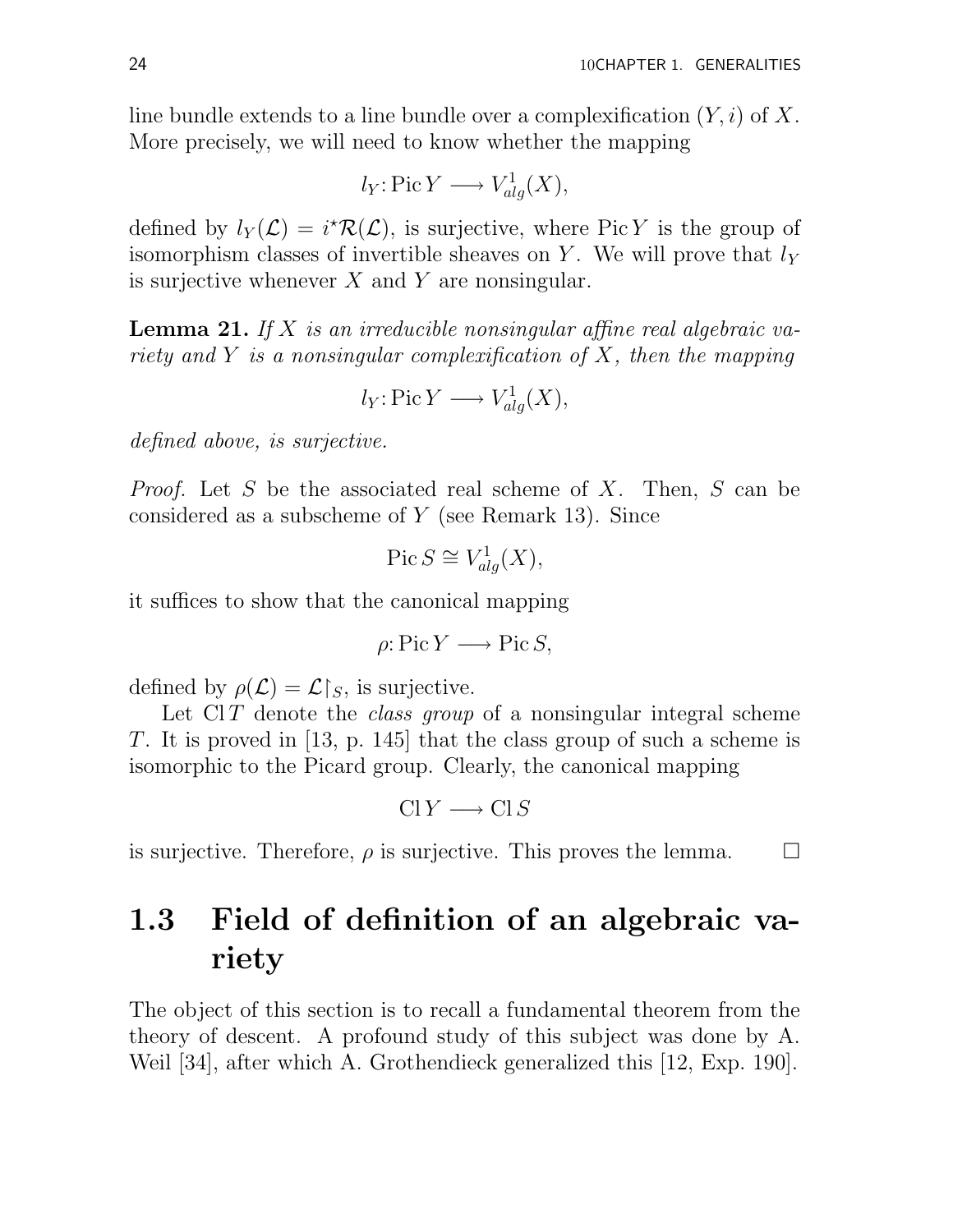Before we state this fundamental theorem, we need some preparation. Let  $L/K$  be a finite Galois extension with Galois group  $G$ . Suppose Y is an algebraic variety over  $L$  and  $G$  acts on Y, that is, for every  $\sigma \in G$ , we are given a morphism of schemes

$$
\psi_{\sigma}: Y \longrightarrow Y
$$

such that  $\psi_1 = id_Y$  and  $\psi_{\sigma} \circ \psi_{\tau} = \psi_{\sigma\tau}$ , for  $\sigma, \tau \in G$ . Let us call such an action a *descent datum* for Y with respect to the field extension  $L/K$ if the diagram



commutes for every  $\sigma \in G$ .

If X is an algebraic variety over K then  $X \otimes_K L$  is an algebraic variety over L, denoted by  $X_L$ . Observe that G acts on  $X_L$  by letting  $\sigma \in G$  act like

$$
1\otimes \sigma^{-1}: X_L\longrightarrow X_L.
$$

Clearly, this action is a descent datum for  $X_L$  with respect to the field extension  $L/K$ .

The following theorem states that it is in fact equivalent to give a quasi-projective algebraic variety  $X$  over  $K$  or to give a descent datum for  $X_L$ . For a proof the reader should consult the above mentioned references.

**Theorem 22.** Let  $L/K$  be a finite Galois extension with Galois group G. If Y is a quasi-projective algebraic variety over L endowed with a descent datum with respect to the field extension  $L/K$ , then there exists a unique, up to K-isomorphism, algebraic variety X over K such that  $X_L$  and Y are G-equivariantly isomorphic.

### 1.4 The Weil restriction

In this section we recall the definition and construction of the Weil restriction (see [35, Section 1.3] or [12, Exp. 195, Section C2]), also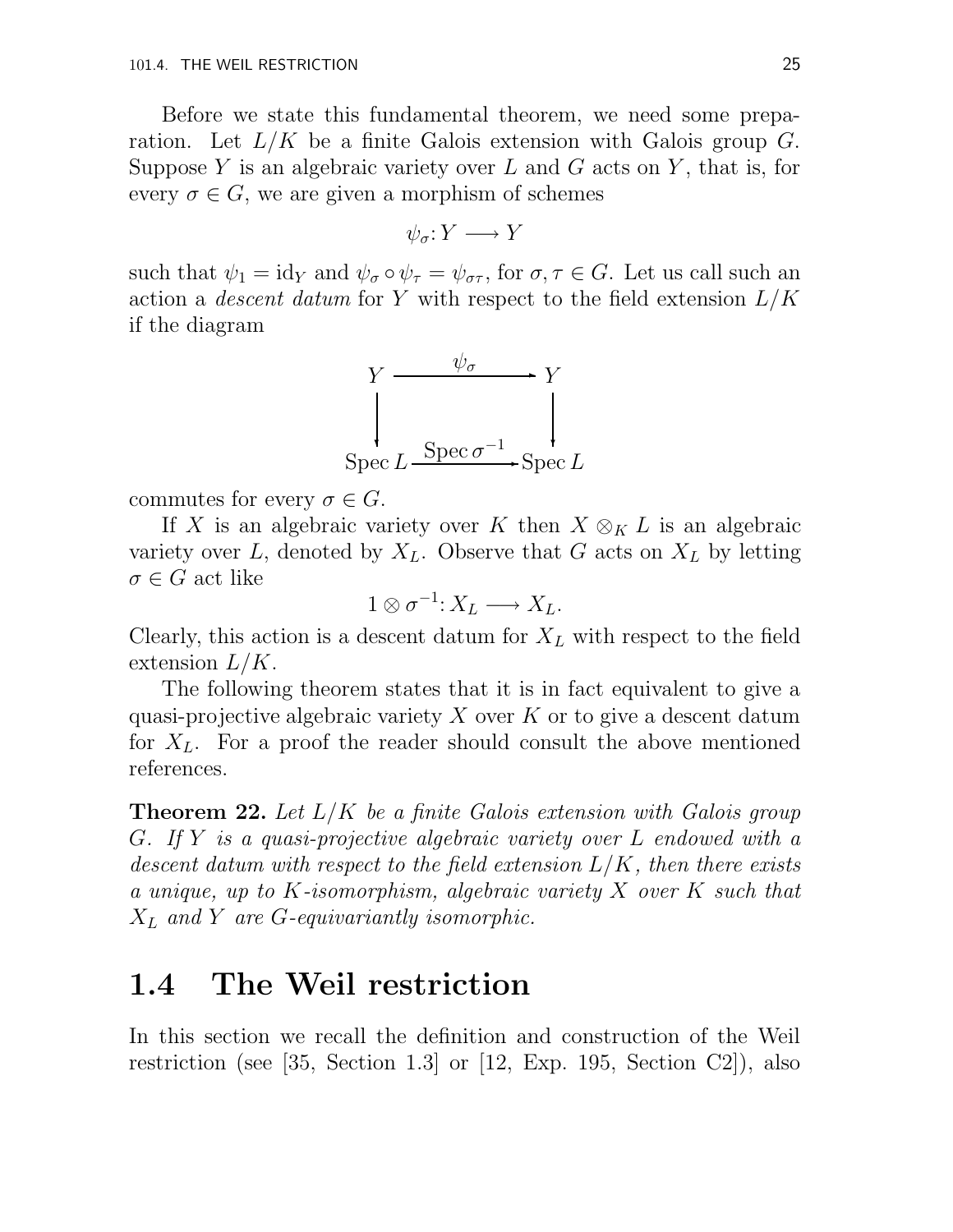called restriction of scalars, of an L-scheme with respect to a finite Galois extension  $L/K$ . Although we are mainly interested in the case  $L = \mathbb{C}, K = \mathbb{R}$ , we will treat this more general case here.

In this section,  $L/K$  will be a finite Galois extension and G its Galois group.

**Definition 23.** If X is a scheme over L then the Weil restriction of X with respect to the field extension  $L/K$  is a K-scheme  $\mathcal{N}_{L/K}(X)$  and a morphism of L-schemes  $\varphi: \mathcal{N}_{L/K}(X) \otimes_K L \to X$  such that for every K-scheme Y and every morphism of L-schemes  $\psi: Y \otimes_K L \to X$  there exists a unique morphism of K-schemes  $\eta: Y \to \mathcal{N}_{L/K}(X)$  making the diagram



commutative.

The notation  $\mathcal{N}_{L/K}(X)$  stems from [20]. Of course, if the Weil restriction of an L-scheme exists, it is unique up to an isomorphism. One could rephrase the condition on  $\mathcal{N}_{L/K}(X)$  by requiring, for every  $K$ -scheme  $Y$ , the existence of a bijection

$$
\operatorname{Hom}_{K\operatorname{-Sch}}(Y,\mathcal{N}_{L/K}(X))\longrightarrow \operatorname{Hom}_{L\operatorname{-Sch}}(Y\otimes_K L,X),
$$

which is natural in Y, where  $K-Sch$  denotes the category of schemes over K. In the language of category theory (see [19]), the functor  $\mathcal{N}_{L/K}$ is a right adjoint of the functor  $Y \mapsto Y \otimes_K L$ . Anyway, we have a bijection

$$
\mathcal{N}_{L/K}(X)(K) \longrightarrow X(L).
$$

In the special case  $L = \mathbb{C}$ ,  $K = \mathbb{R}$  and X is an algebraic variety over C, the bijection  $\mathcal{N}_{\mathbb{C}/\mathbb{R}}(X)(\mathbb{R}) \to X(\mathbb{C})$  will give rise to an isomorphism of the real algebraic varieties  $\mathcal{R}(\mathcal{N}_{\mathbb{C}/\mathbb{R}}(X))$  and the underlying real algebraic structure  $\mathbb{R}^X$  of X. In other words, if X is an irreducible algebraic variety over  $\mathbb C$  then  $\mathcal N_{\mathbb C/\mathbb R}(X)$  is a complexification of the underlying real algebraic structure  $\mathbb{R}^X$  of X (Theorem 29).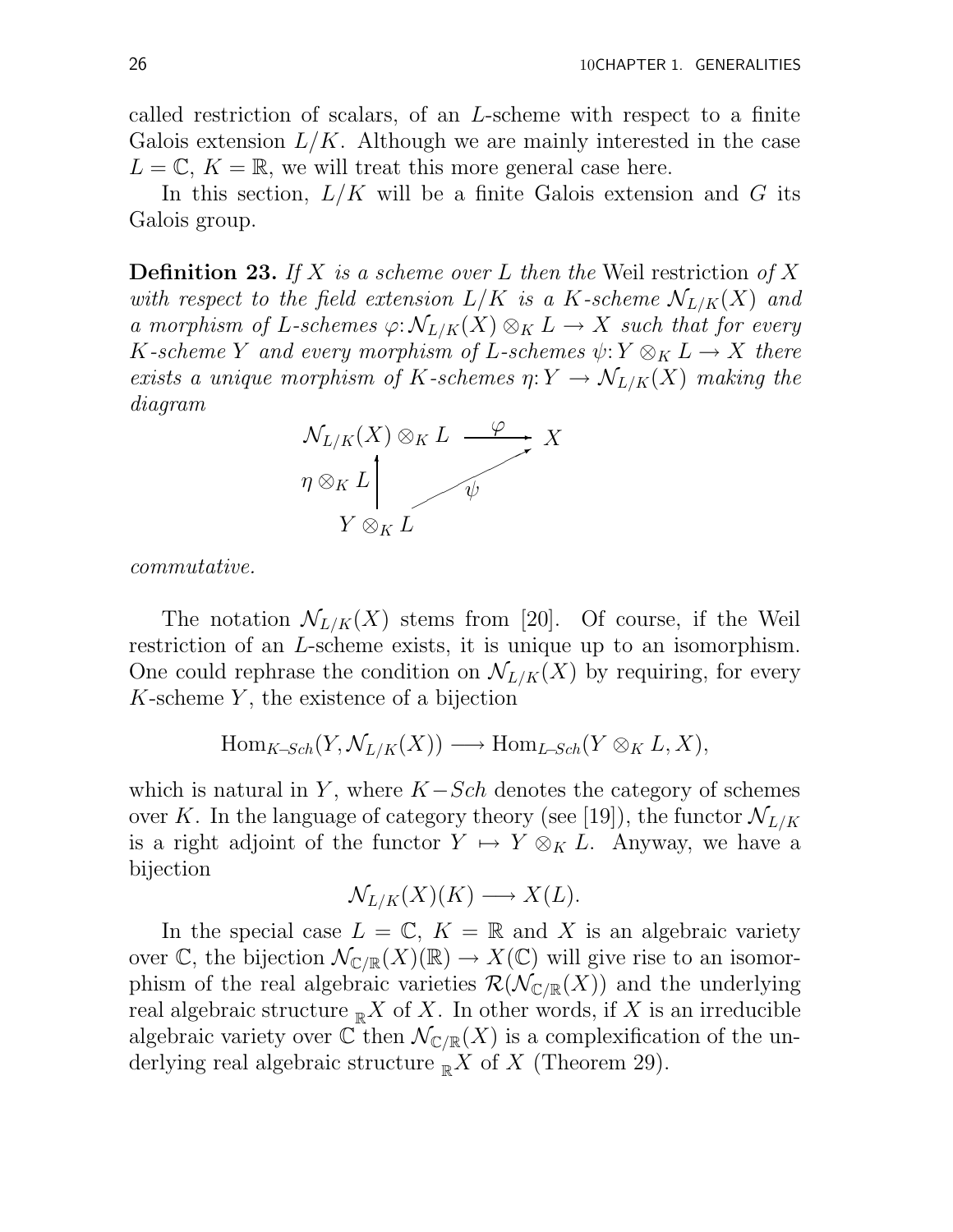Before we prove the existence of the Weil restriction for quasiprojective algebraic varieties, we need to fix some notation.

If X is a scheme over L and  $\sigma \in G$  then the L-scheme  $X^{\sigma}$  is defined to be the composition

$$
X \longrightarrow \operatorname{Spec} L \stackrel{\operatorname{Spec} \sigma^{-1}}{\longrightarrow} \operatorname{Spec} L.
$$

The assignment  $X \mapsto X^{\sigma}$  can be made into a functor from the category  $L-Sch$  of L-schemes into itself. Although this notation is classical, it is a little bit awkward. For, if  $\sigma, \tau \in G$ , then the composition of functors  $X \mapsto (X^{\tau})^{\sigma}$  of  $X \mapsto X^{\sigma}$  with  $X \mapsto X^{\tau}$  is equivalent with the functor  $X \mapsto X^{\sigma\tau}$ . Nevertheless, we adopt the classical notation.

Forgetting the structures of an L-scheme on both X and  $X^{\sigma}$ , the schemes X and  $X^{\sigma}$  are identical, by definition of  $X^{\sigma}$ . Therefore, the identity on  $X$  is a morphism of schemes

$$
\varphi_{\sigma} \colon X \longrightarrow X^{\sigma}.
$$

Note that  $\varphi_{\sigma}$  is a morphism of K-schemes, not of L-schemes.

**Theorem 24.** Let  $L/K$  be a finite Galois extension. Then, the Weil restriction with respect to the field extension L/K exists for quasiprojective algebraic varieties.

*Proof.* Let X be a quasi-projective algebraic variety over L. We will give a construction of the Weil restriction  $\mathcal{N}_{L/K}(X)$  of X with respect to the field extension  $L/K$ .

For any  $\sigma, \tau \in G$  let

$$
\varphi_{\tau,\sigma^{-1}}:X^{\sigma}\longrightarrow X^{\tau}
$$

be the morphism of K-schemes  $\varphi_{\tau} \circ \varphi_{\sigma}^{-1}$ . Then, for every  $\pi, \sigma, \tau \in G$ , we have

$$
\varphi_{\tau,\sigma^{-1}}\circ\varphi_{\sigma,\pi^{-1}}=\varphi_{\tau,\pi^{-1}}.
$$

Put

$$
X' = \prod_{\alpha \in G} X^{\alpha},
$$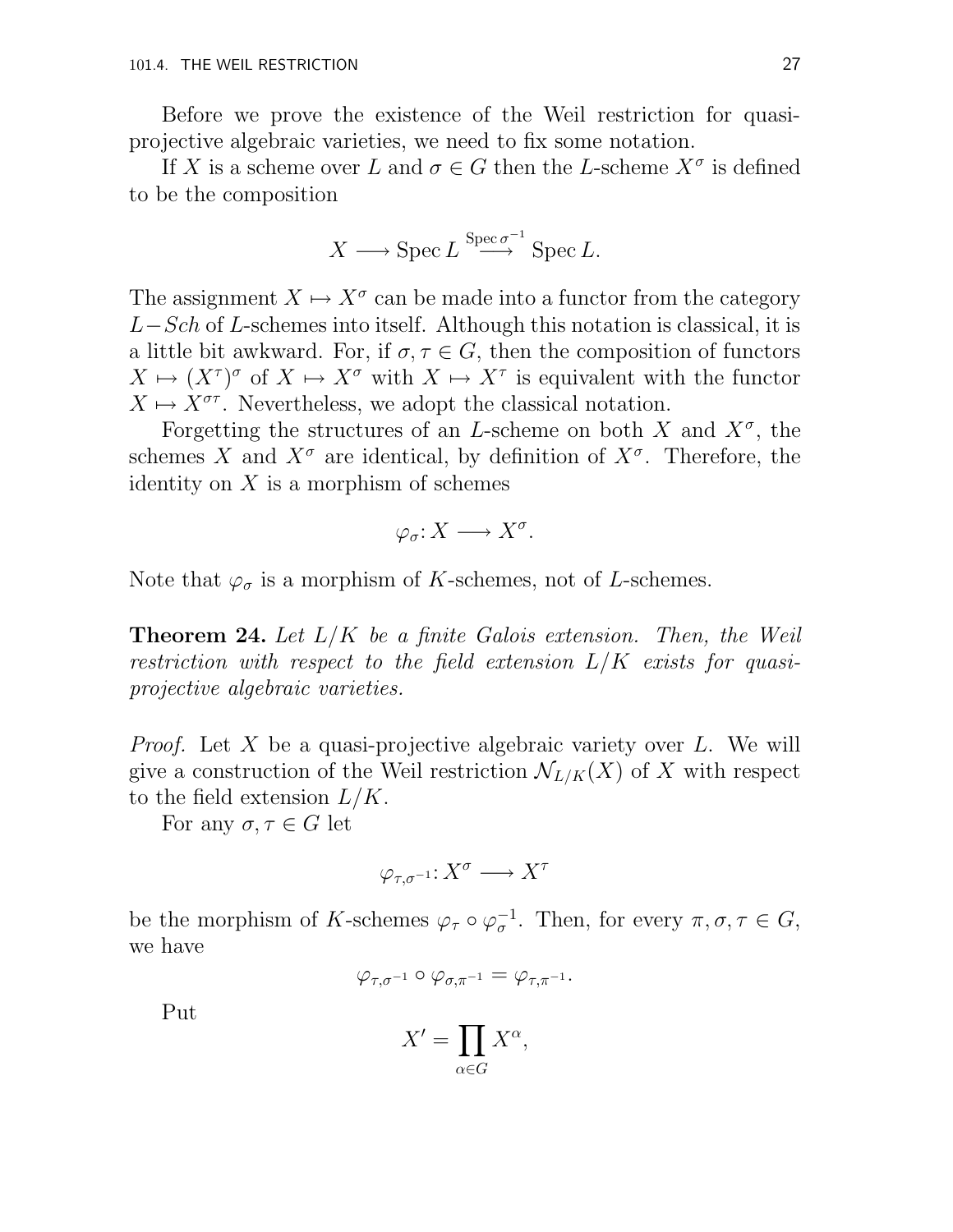and let, for  $\alpha \in G$ ,  $p_{\alpha}: X' \to X^{\alpha}$  be the projection on the  $\alpha^{\text{th}}$  factor. We define a descent datum for  $X'$  with respect to  $L/K$  as follows. Define for any  $\tau \in G$  a morphism  $\psi_{\tau}: X' \to X'$  by requiring

$$
p_{\alpha} \circ \psi_{\tau} = \varphi_{\alpha, \alpha^{-1} \tau} \circ p_{\tau^{-1} \alpha}
$$
, for every  $\alpha \in G$ .

Indeed, this defines a descent datum for  $X'$ . We only have to check that  $\psi_{\sigma} \circ \psi_{\tau} = \psi_{\sigma\tau}$ , for every  $\sigma, \tau \in G$ . This holds since, for any  $\alpha \in G$ ,

$$
p_{\alpha} \circ \psi_{\sigma} \circ \psi_{\tau} = \varphi_{\alpha,\alpha^{-1}\sigma} \circ p_{\sigma^{-1}\alpha} \circ \psi_{\tau}
$$
  
= 
$$
\varphi_{\alpha,\alpha^{-1}\sigma} \circ \varphi_{\sigma^{-1}\alpha,\alpha^{-1}\sigma\tau} \circ p_{\tau^{-1}\sigma^{-1}\alpha}
$$
  
= 
$$
\varphi_{\alpha,\alpha^{-1}\sigma\tau} \circ p_{(\sigma\tau)^{-1}\alpha}
$$
  
= 
$$
p_{\alpha} \circ \psi_{\sigma\tau}.
$$

Now, it follows from Theorem 22 that, if X is a quasi-projective algebraic variety over L, there exist a unique quasi-projective algebraic variety  $\mathcal{N}_{L/K}(X)$  over K and a G-equivariant isomorphism of L-schemes

$$
\mathcal{N}_{L/K}(X)\otimes_K L\longrightarrow X'.
$$

Identifying  $\mathcal{N}_{L/K}(X) \otimes_K L$  and X' via this mapping, the pair

$$
(\mathcal{N}_{L/K}(X), p_1)
$$

is the Weil restriction of X with respect to the field extension  $L/K$ . We omit the easy proof of the latter statement.  $\Box$ 

**Example 25.** Let  $L = \mathbb{C}$ ,  $K = \mathbb{R}$ , and let  $\mathbb{R}$  be embedded in  $\mathbb{C}$  in the standard way. Then the Galois group consists of two elements, complex conjugation, denoted by  $\sigma$ , and the identity. If X is a quasi-projective algebraic variety over  $\mathbb{C}$ , then the algebraic variety  $X^{\sigma}$  over  $\mathbb{C}$ , also denoted by  $\overline{X}$ , is called the *conjugate variety*.

Furthermore, suppose we choose an embedding  $i: X \to \mathbb{P}_{\mathbb{C}}^n$  $_{\mathbb{C}}^n$  of  $X$ in *n*-dimensional projective space over  $\mathbb{C}$ . Then the conjugate variety  $\overline{X}$  is isomorphic to the image  $\sigma_n(X)$  of X under the mapping  $\sigma_n =$  $1 \otimes \sigma : \mathbb{P}^n_{\mathbb{C}} \to \mathbb{P}^n_{\mathbb{C}}$  $\mathbb{C}^n$ , where we have identified  $\mathbb{P}^n_{\mathbb{C}}$  with  $\mathbb{P}^n_{\mathbb{R}} \otimes \mathbb{C}$ .

Moreover, the action of  $\sigma$  on  $X' = X \times \overline{X}$  is the mapping  $\psi_{\sigma}$ . On the set of complex points of  $X'$ , this is just the mapping

$$
(x,y)\longmapsto (\sigma_n(y),\sigma_n(x)),
$$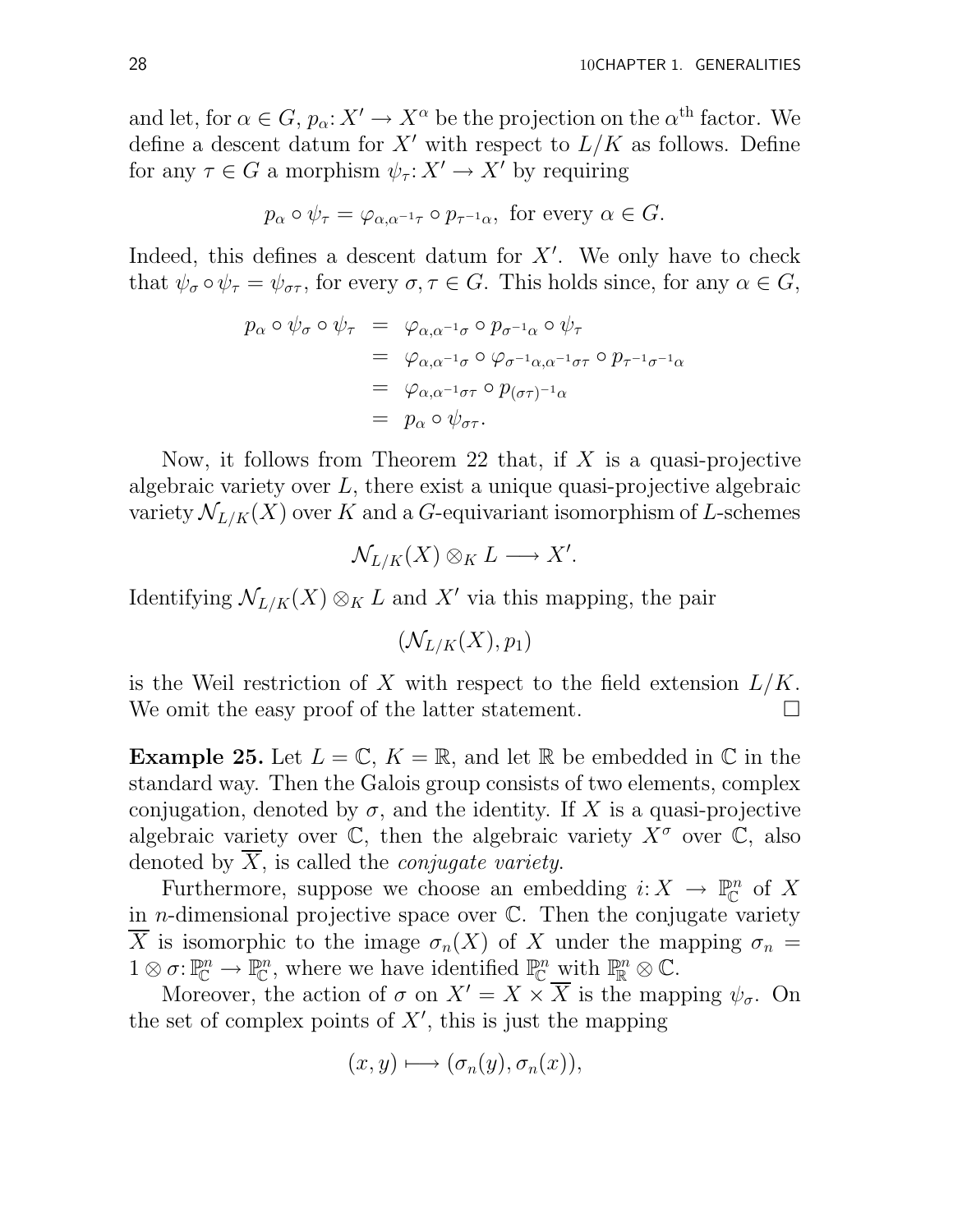where  $(x, y) \in X'(\mathbb{C})$ .  $(\mathbb{C})$ .

Given a quasi-projective algebraic variety  $X$  over  $L$ , it is interesting to study the set of (isomorphism classes of) quasi-projective varieties Y over L, which have the property that  $\mathcal{N}_{L/K}(Y)$  is isomorphic to  $\mathcal{N}_{L/K}(X)$ . Roughly speaking, one studies the fibers of  $\mathcal{N}_{L/K}$ .

Clearly,  $\mathcal{N}_{L/K}(X^{\sigma})$  is isomorphic to  $\mathcal{N}_{L/K}(X)$ , for every  $\sigma \in G$ . One might expect that, in general, these are the only varieties  $Y$  with  $\mathcal{N}_{L/K}(Y) \cong \mathcal{N}_{L/K}(X)$ . This is true for certain curves of genus  $g > 1$ .

**Theorem 26.** Let  $L/K$  be a finite Galois extension of degree n and let X be a complete geometrically irreducible nonsingular algebraic curve over L of genus  $q > 1$  such that  $X(L)$  is nonempty. If Y is an algebraic curve over L with

$$
\mathcal{N}_{L/K}(Y) \cong \mathcal{N}_{L/K}(X)
$$

then there exists an automorphism  $\sigma$  of L over K such that  $Y \cong X^{\sigma}$ . In particular, the number of (isomorphism classes of) algebraic curves Y over L having  $\mathcal{N}_{L/K}(Y)$  isomorphic to  $\mathcal{N}_{L/K}(X)$  divides n.

*Proof.* Suppose  $\mathcal{N}_{L/K}(Y)$  is isomorphic to  $\mathcal{N}_{L/K}(X)$ , but Y is not isomorphic to any  $X^{\sigma}$ . Then, there exists an isomorphism

$$
\varphi: \prod_{\alpha \in G} Y^{\alpha} \longrightarrow \prod_{\alpha \in G} X^{\alpha}.
$$

In particular, Y is a complete geometrically irreducible nonsingular algebraic curve of genus g. Let  $i: Y \to \prod Y^{\alpha}$  be an inclusion of Y as a factor (which exists since  $Y^{\alpha}(L)$  is nonempty for all  $\alpha \in G$ ), let  $p_{\sigma} \colon \prod_{\alpha} X^{\alpha} \to X^{\sigma}$  be the projection on the  $\sigma^{\text{th}}$  factor. Then, for all  $\sigma \in G$ ,

$$
p_{\sigma} \circ \varphi \circ i: Y \longrightarrow X^{\sigma}
$$

is a separable morphism between curves of the same genus  $q > 1$ . Since Y is not isomorphic to  $X^{\sigma}$ , this morphism is constant, for any  $\sigma$ , by Hurwitz's Theorem [13, p. 301]. Contradiction.

The preceding result is not true for curves of genus 1. The following theorem, which follows easily from [14], illustrates this.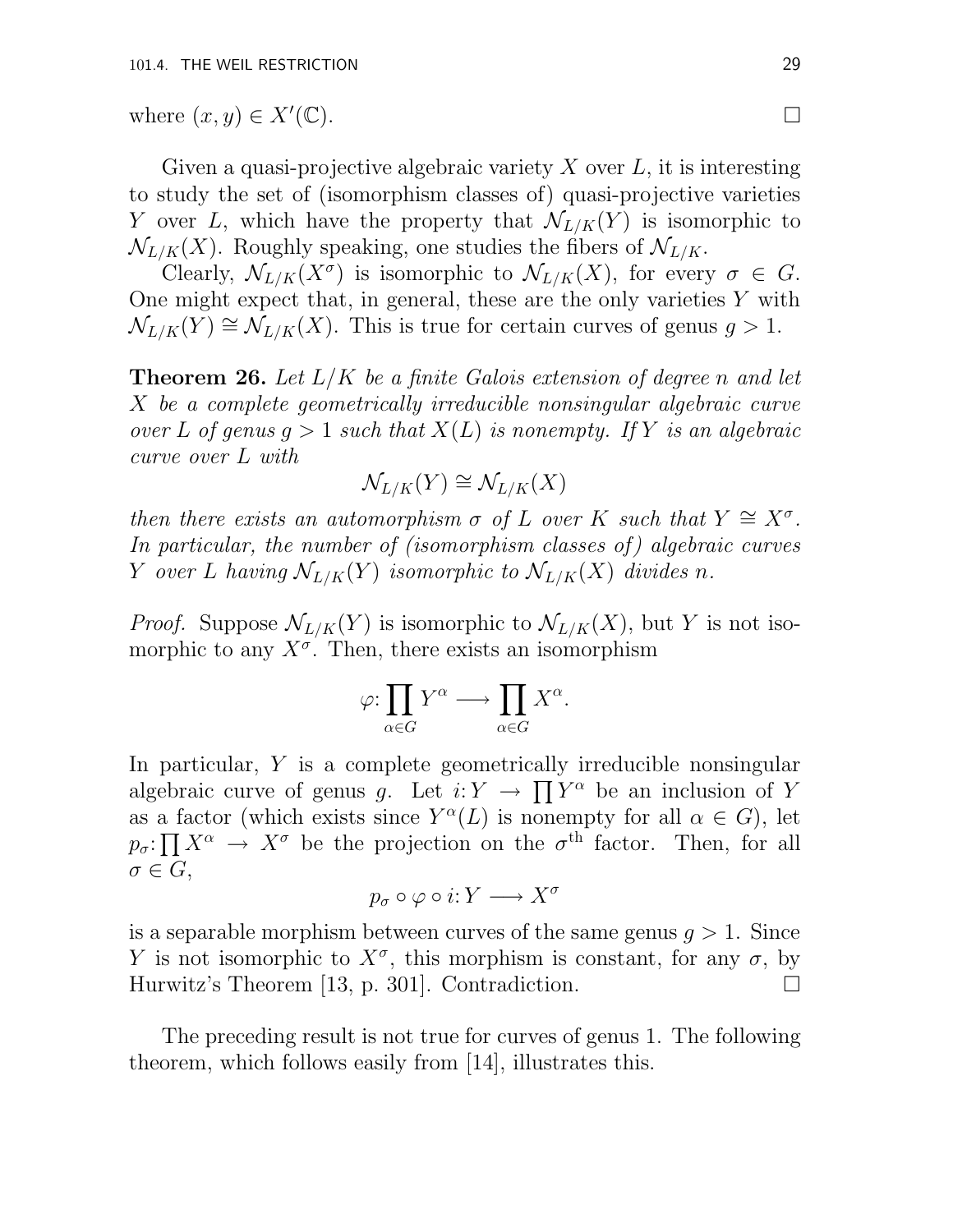**Theorem 27.** For every positive integer k, there exist mutually nonisomorphic complete geometrically irreducible nonsingular algebraic curves  $E_1, \ldots, E_k$  over  $\mathbb C$  of genus 1 such that

$$
\mathcal{N}_{\mathbb{C}/\mathbb{R}}(E_i) \cong \mathcal{N}_{\mathbb{C}/\mathbb{R}}(E_j),
$$

for all  $i, j \leq k$ .

## 1.5 The underlying real algebraic structure of algebraic varieties over C

Let us recall the definition of the underlying real algebraic structure of an algebraic variety over  $\mathbb{C}$ . Taking the standard identification of  $\mathbb{C}^n$ with  $\mathbb{R}^{2n}$ , one sees immediately that, given a quasi-affine algebraic variety  $X \subseteq \mathbb{A}_{\mathbb{C}}^n$  $\mathcal{C}$  over  $\mathbb{C}$ , the subset  $X(\mathbb{C}) \subseteq \mathbb{C}^n$  gives rise to a quasi-affine real algebraic variety  $_{\mathbb{R}}X \subseteq \mathbb{R}^{2n}$ , called the underlying real algebraic structure of X.

Observe that the underlying real algebraic structure of a quasi-affine algebraic variety X over  $\mathbb C$  does not depend on the embedding of X in affine space. To see this, observe that, if  $X \subseteq \mathbb{A}_{\mathbb{C}}^n$  $_{\mathbb{C}}^{n}$  and  $Y \subseteq \mathbb{A}_{\mathbb{C}}^{m}$  $_{\mathbb{C}}^{m}$  are quasi-affine subvarieties and  $f: X \to Y$  is a morphism then the induced mapping  $_{\mathbb{R}}f:_{\mathbb{R}}X \to {_{\mathbb{R}}Y}$  is a morphism of real algebraic varieties.

Now that we have defined the underlying real algebraic structure for quasi-affine algebraic varieties over  $\mathbb{C}$ , it is easy to extend this to arbitrary algebraic varieties over  $\mathbb C$ . For, if X is an algebraic variety over  $\mathbb C$  then choose a covering  $\{U_i\}$  of X by open affine subsets  $U_i$ . Choose embeddings  $\varphi_i: U_i \to \mathbb{A}_{\mathbb{C}}^{n_i}$  $\mathcal{C}^{n_i}$  and let  $V_i$  be the image of  $\varphi_i$ . Put  $V_{ij} = \varphi_i(U_i \cap U_j)$ , in particular, the varieties  $V_{ij}$  are affine, and let  $\varphi_{ji}: V_{ij} \to V_{ji}$  be defined by

$$
\varphi_{ji} = \varphi_j \circ \varphi_i^{-1} \upharpoonright_{V_{ij}}.
$$

By the preceding remark, the induced mappings  $_{\mathbb{R}}\varphi_{ji}:\mathbb{R}V_{ij}\to_{\mathbb{R}}V_{ji}$  are isomorphisms of real algebraic varieties. Furthermore, the variety  $\mathbb{R}V_{ij}$ is an open subvariety of  $_{\mathbb{R}}V_i$ . Hence, the real algebraic structures  $_{\mathbb{R}}V_i$  on  $V_i(\mathbb{C})$  can be glued together along the  $\mathbb{R}^{V_{ij}}$  using the morphisms  $\mathbb{R}^{\varphi_{ji}}$ . Obviously, this defines the structure of a real algebraic variety  $\mathbb{R}^X$  on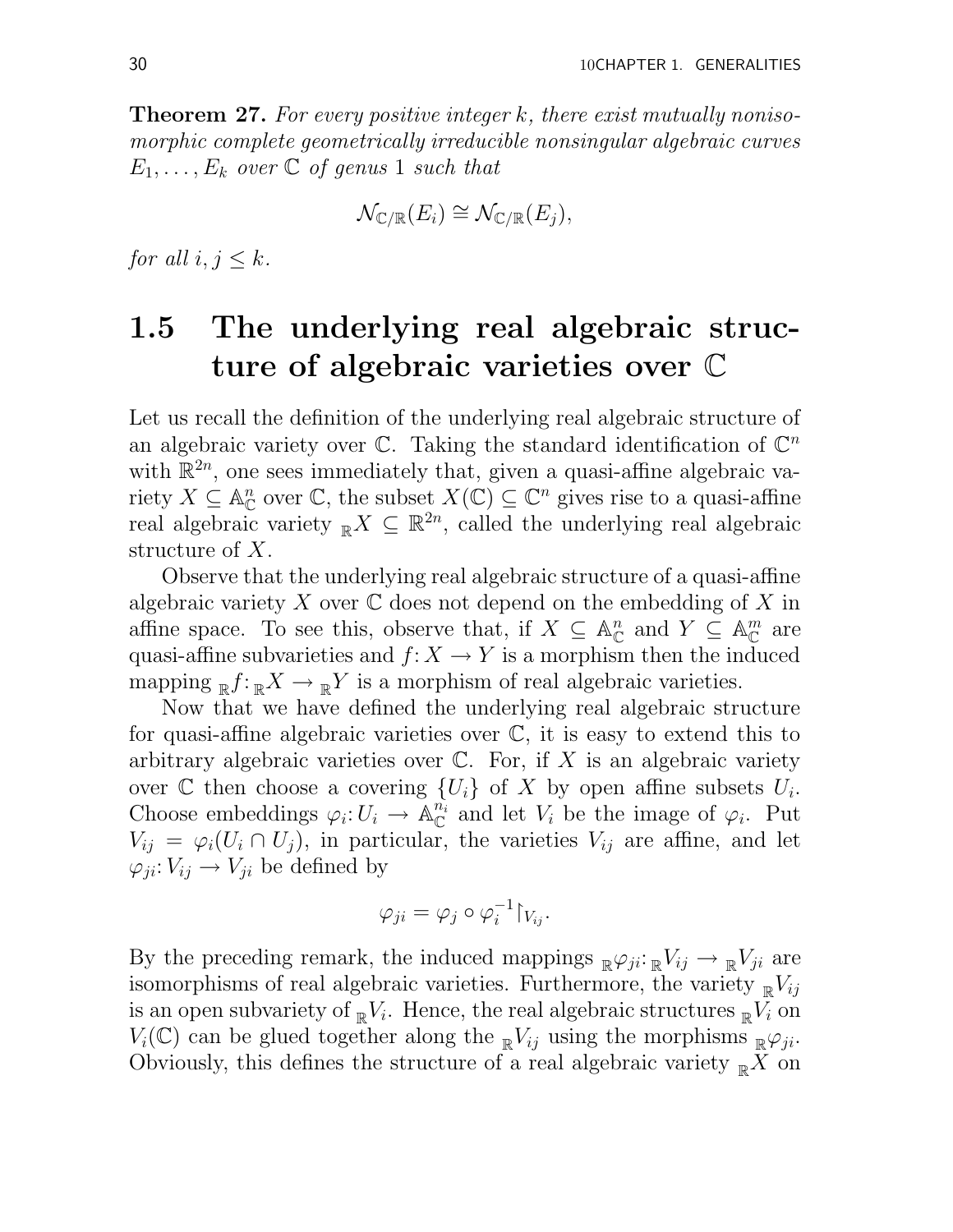the set of complex points  $X(\mathbb{C})$  of X. Again, this structure is called the underlying real algebraic structure of X.

In [14] the underlying real algebraic structure of an algebraic variety X over  $\mathbb C$  is denoted by  $X_{\mathbb R}$ . However, here we will use the notation  $R_{\mathbb{R}}X$  .

Example 28. The underlying real algebraic structure of the projective line  $\mathbb{P}^1_{\mathbb{C}}$ <sup>p1</sup> over  $\mathbb C$  is isomorphic to the 2-sphere  $S^2 \subseteq \mathbb R^3$ , that is,

$$
{}_{\mathbb{R}}\mathbb{P}^1_{\mathbb{C}}\cong S^2.
$$

To show this, it will be convenient to write  $\mathbb{C} \times \mathbb{R}$  instead of  $\mathbb{R}^3$ , then

$$
S^{2} = \{(z, x) \in \mathbb{C} \times \mathbb{R} \mid |z|^{2} + x^{2} = 1\}.
$$

Define the real algebraic morphism  $f: \mathbb{R}^{\mathbb{P}^1} \to S^2$  by

$$
f: (z:w) \longrightarrow \left(\frac{2z\overline{w}}{|z|^2 + |w|^2}, \frac{|z|^2 - |w|^2}{|z|^2 + |w|^2}\right).
$$

This is just the inverse of stereographic projection and is an isomor- $\Box$ 

To ease notation, we will often write  $\mathcal{N}(X)$  instead of  $\mathcal{N}_{\mathbb{C}/\mathbb{R}}(X)$  for the Weil restriction of  $X$  with respect to the (standard) field extension  $\mathbb{C}/\mathbb{R}$ .

**Theorem 29.** If X is a quasi-projective algebraic variety over  $\mathbb C$  then the real part  $\mathcal{R}(\mathcal{N}(X))$  of the Weil restriction  $\mathcal{N}(X)$  of X with respect to the field extension  $\mathbb{C}/\mathbb{R}$  is naturally isomorphic to  $\mathbb{R}X$  as  $\mathbb{R}$ -spaces. Moreover, if  $X_1, \ldots, X_n$  are the irreducible components of X then the Weil restrictions  $\mathcal{N}(X_i)$  are closed subvarieties of  $\mathcal{N}(X)$  and the union

$$
\bigcup_{i=1}^n \mathcal{N}(X_i)
$$

is a complexification of the underlying real algebraic structure  $\mathbb{R}^X$  of  $X$ .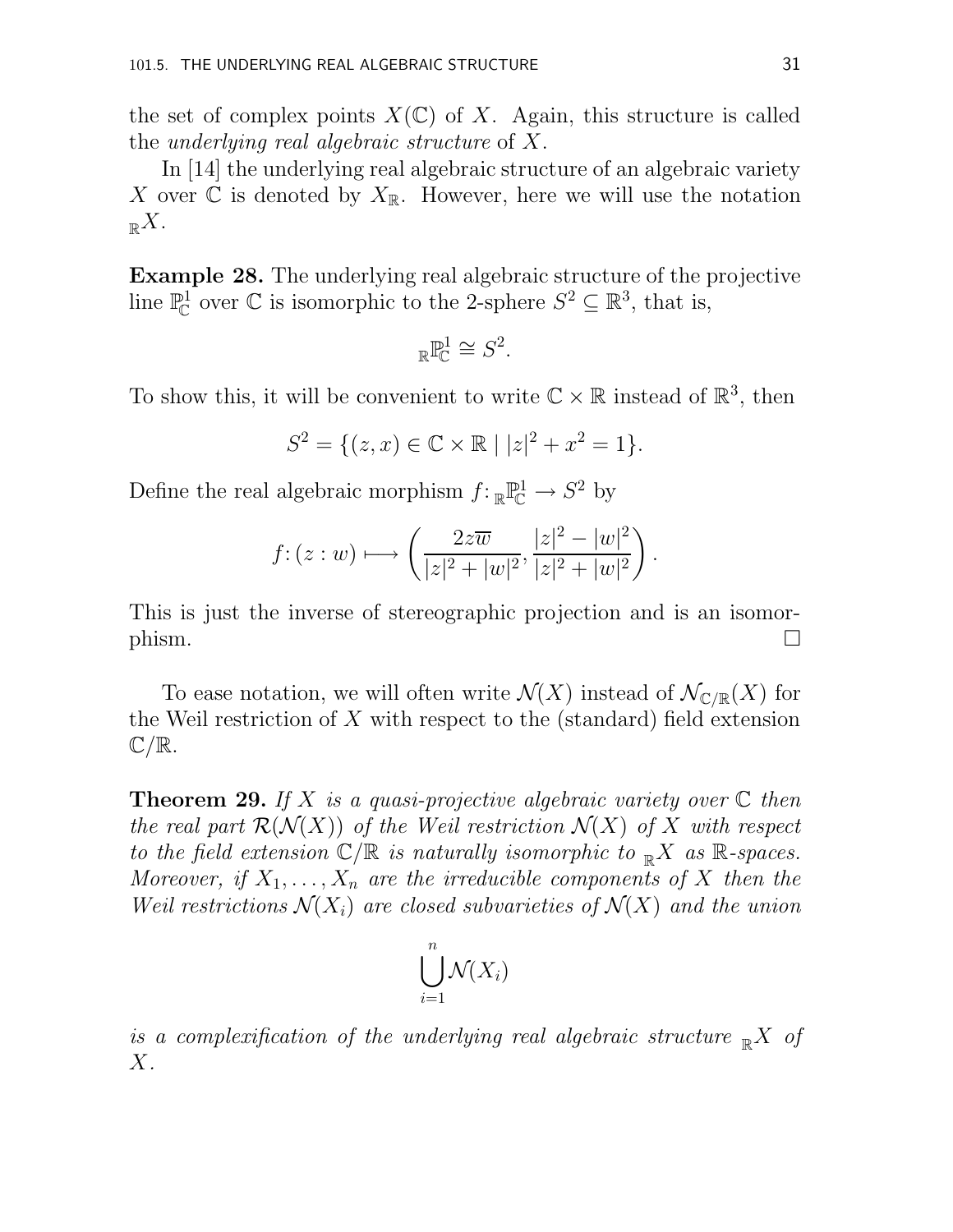Proof. The second statement follows from the first and from Remark 14. Let the pair  $(\mathcal{N}(X), \varphi)$  be the Weil restriction of X. Let

 $\psi: X(\mathbb{C}) \longrightarrow \mathcal{N}(X)(\mathbb{R})$ 

be the natural bijective mapping induced by  $\varphi$ . We will prove that  $\psi$ induces an isomorphism

$$
\widetilde{\psi}: {}_{\mathbb{R}}X \longrightarrow \mathcal{R}(\mathcal{N}(X))
$$

of R-spaces.

It clearly suffices to prove this statement for affine algebraic varieties X over C. Let X be an affine subvariety of  $\mathbb{A}^n_{\mathbb{C}}$  $_{\mathbb{C}}^n$ . Then, under the identification of  $\mathbb{C}^n$  with  $\mathbb{R}^{2n}$ , the set of complex points  $X(\mathbb{C}) \subseteq \mathbb{C}^n$  of X is the affine real algebraic variety  $\mathbb{R}^X$  in  $\mathbb{R}^{2n}$ . Since  $\mathcal{N}(X) = X \times \overline{X}$ , which may be considered as a subvariety of  $\mathbb{A}^n_{\mathbb{C}} \times \mathbb{A}^n_{\mathbb{C}}$  $_{\mathbb{C}}^{n}$ , the set of real points of  $\mathcal{N}(X)$  is the set

$$
\mathcal{N}(X)(\mathbb{R}) = \{(z,\overline{z}) \mid z \in X(\mathbb{C})\} \subseteq \mathbb{C}^n \times \mathbb{C}^n.
$$

Then the mapping  $\psi$  is given by

$$
\psi(x_1, y_1, \dots, x_n, y_n) = ((x_1 + iy_1, \dots, x_n + iy_n), (x_1 - iy_1, \dots, x_n - iy_n)),
$$

where  $(x_1, y_1, \ldots, x_n, y_n) \in \mathbb{R}^X \subseteq \mathbb{R}^{2n}$ . The inverse of  $\psi$  is given by

$$
\psi^{-1}((z_1,\ldots,z_n),(w_1,\ldots,w_n)) =
$$
  
\n
$$
(\frac{1}{2}(z_1+w_1),\frac{1}{2i}(z_1-w_1),\ldots,\frac{1}{2}(z_n+w_n),\frac{1}{2i}(z_n-w_n)),
$$

where  $((z_1, \ldots, z_n), (w_1, \ldots, w_n)) \in \mathcal{N}(X)(\mathbb{R}) \subseteq \mathbb{C}^n \times \mathbb{C}^n$ . Therefore,  $\psi$ is continuous and induces an isomorphism  $\psi$  from  $\mathbb{R}X$  into  $\mathcal{R}(\mathcal{N}(X))$ .  $\Box$ 

Remark 30. The underlying real algebraic structure of a quasi-projective algebraic variety over  $\mathbb C$  is an affine real algebraic variety. For, if X is a quasi-projective algebraic variety over  $\mathbb{C}$ , the Weil restriction  $\mathcal{N}(X)$  of X is a quasi-projective algebraic variety over R. By Theorem 29, the underlying real algebraic structure  $\mathbb{R}^X$  of X is isomorphic to the real part  $\mathcal{R}(\mathcal{N}(X))$  of X, which is a quasi-projective real algebraic variety. By Remark 17,  $_{\mathbb{R}} X$  is an affine real algebraic variety.  $\Box$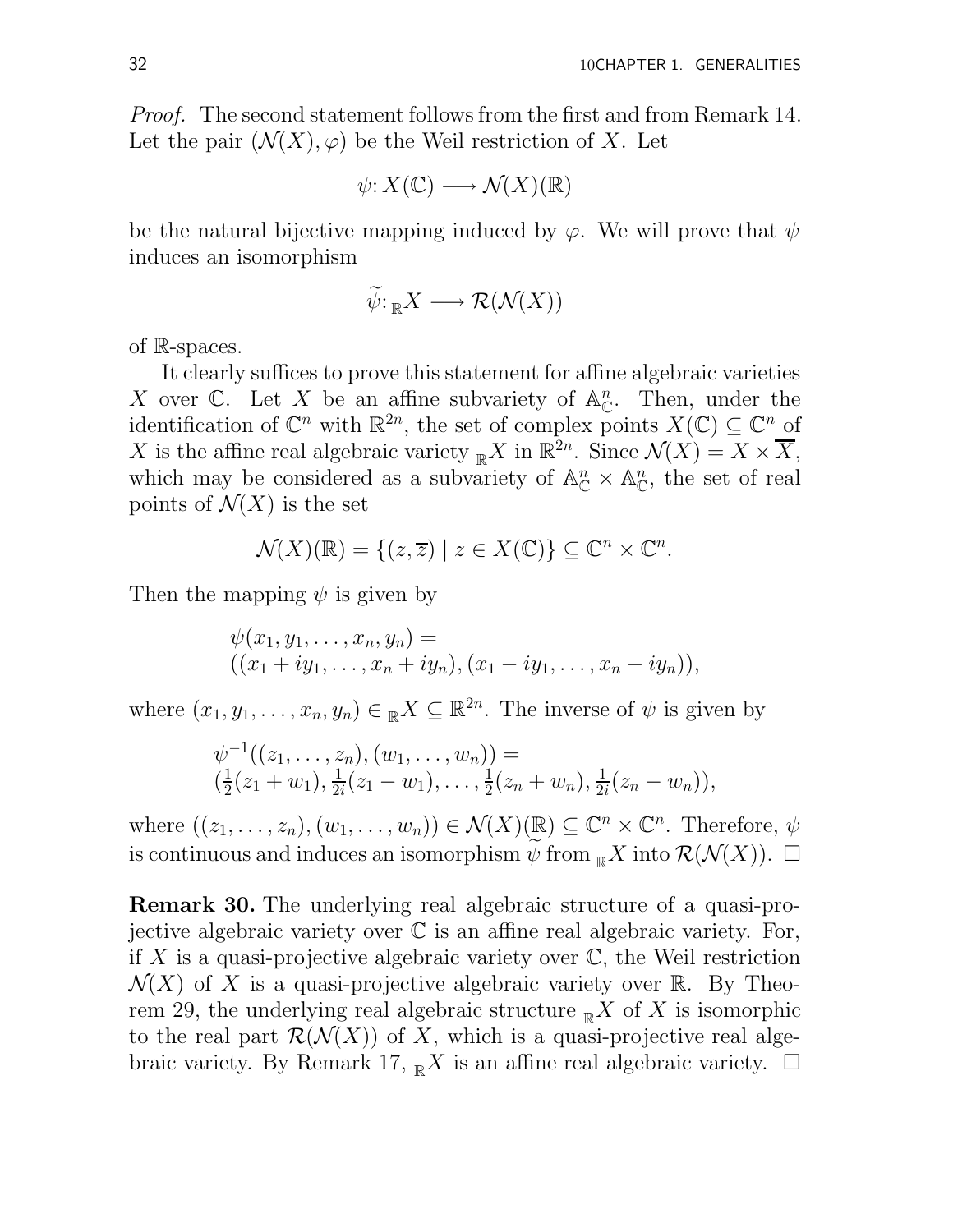**Proposition 31.** Let X be a nonsingular complete irreducible algebraic curve over  $\mathbb C$  of genus g. Then, any irreducible real algebraic curve  $C$ embedded in the underlying real algebraic structure  $\mathbb{R}^X$  of X has genus at least g.

*Proof.* Let  $C'$  be any complexification of  $C$ . Since  $C$  is embedded in  $R^X$ , there exists a nonconstant rational mapping  $f: C' \longrightarrow \mathcal{N}(X)$ , by Theorem 29. Then, either  $p_1 \circ f_{\mathbb{C}}$  or  $p_2 \circ f_{\mathbb{C}}$  is a nonconstant rational mapping, where  $p_i$  is the projection from  $\mathcal{N}(X)_{\mathbb{C}} = X \times X$  onto the  $i<sup>th</sup>$ -factor. By Hurwitz's Theorem [13, p. 301], the genus of C is at least  $g$ .

**Definition 32.** A real algebraic variety  $M$  is said to admit a complex structure if there exists an algebraic variety  $X$  over  $\mathbb C$  such that the underlying real algebraic structure  $\mathbb{R}X$  of X is isomorphic to M.

Of course, there are trivial examples of real algebraic varieties which do not admit complex structures. Odd dimensional real algebraic varieties are such examples, or nonsingular real algebraic varieties which are not orientable as smooth varieties. Other examples of real algebraic varieties which do not admit complex structures are real algebraic varieties M, having a singular point  $x \in M$  with (algebraic) tangent space at x to M of odd dimension. For example, a singular real algebraic surface in  $\mathbb{R}^3$  does not admit a complex structure. Less trivial examples will be discussed in Example 33.

**Example 33.** Let us construct, for any integer  $g \geq 1$ , a nonsingular strongly compact irreducible real algebraic surface  $T_g \subseteq \mathbb{R}^3$  of (topological) genus g which does not admit a complex structure.

Choose g distinct real numbers  $x_1, \ldots, x_g$ . Put

$$
f(x) = \prod_{i=1}^{g} (x - x_i)^2.
$$

Let  $a_1 < a_2$  be real numbers such that the equation  $f(x) = a_1$  (resp.  $f(x) = a_2$ ) has precisely 2g (resp. 2) distinct real solutions. One can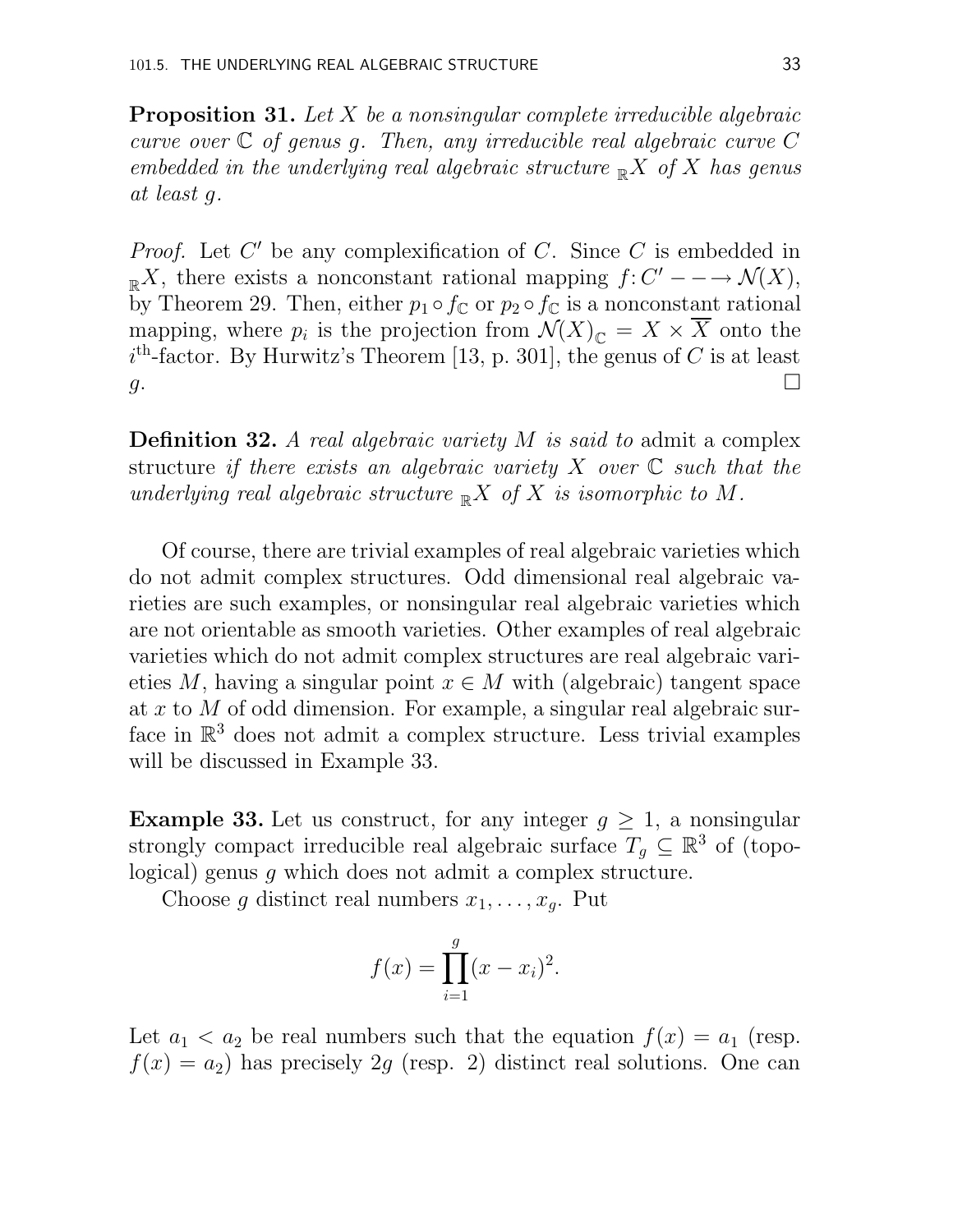check that

$$
T_g = \left\{ (x, y, z) \in \mathbb{R}^3 \middle| \left( y^2 + f(x) - \frac{a_1 + a_2}{2} \right)^2 + z^2 = \left( \frac{a_1 - a_2}{2} \right)^2 \right\}
$$

is a nonsingular compact irreducible real algebraic surface of (topological) genus g.

We claim that  $T_q$  does not admit a complex structure. For, if we intersect  $T_q$  with the plane  $z = 0$ , we get a reducible set which is the union of two real algebraic curves  $C_1, C_2$ , given by

$$
C_i = \{(x, y) \in \mathbb{R}^2 \mid y^2 = a_i - f(x)\}, \text{ for } i = 1, 2.
$$

It is well known that, since deg  $f = 2g$ , the genus of such a curve is  $g-1$  (cf. [10, p. 253]). It follows from Proposition 31 that  $T_g$  does not admit a complex structure admit a complex structure.

It follows from [4, Theorem 4.12] that "almost all" (in the sense of [4]) nonsingular irreducible real algebraic surfaces  $M \subseteq \mathbb{P}^3(\mathbb{R})$  do not admit a complex structure.

Definition 34. If M is a real algebraic variety, the cardinality of the set of (isomorphism classes of) algebraic varieties X over  $\mathbb C$  with  $\mathbb R X$ isomorphic to M is denoted by  $\rho(M)$ .

**Example 35.** The number  $\rho(S^2)$  of (isomorphism classes of) algebraic varieties X over  $\mathbb C$  with  $\mathbb R X$  isomorphic to the 2-sphere  $S^2$  is 1. For, if X is an algebraic curve over  $\mathbb C$  with  $\mathbb R X$  isomorphic to  $S^2$  then X is of genus 0. Hence, X is isomorphic to  $\mathbb{P}^1_{\mathbb{C}}$  $_{\mathbb{C}}^{\mathfrak{d}}$ . By Example 28,  $_{\mathbb{R}}\mathbb{P}_{\mathbb{C}}^{\mathfrak{d}}$  $_{\mathbb{C}}^{\mathsf{pl}}$  is isomorphic to  $S^2$ . Therefore,  $\rho(S^2) = 1$ .

**Example 36.** The 2*n*-sphere  $S^{2n}$ , where *n* is an integer different from 1 and 3, does not admit a complex structure, i.e.  $\rho(S^{2n}) = 0$ . This follows from the fact that the smooth manifold  $S^{2n}$  does not admit an almost complex structure, for  $n \neq 1, 3$  (see [7]).

Theorem 37. Let M be a nonsingular strongly compact strongly connected real algebraic surface of topological genus  $q > 1$ . Then the number  $\rho(M)$  of nonisomorphic complex structures admitted by M is 0,1 or 2.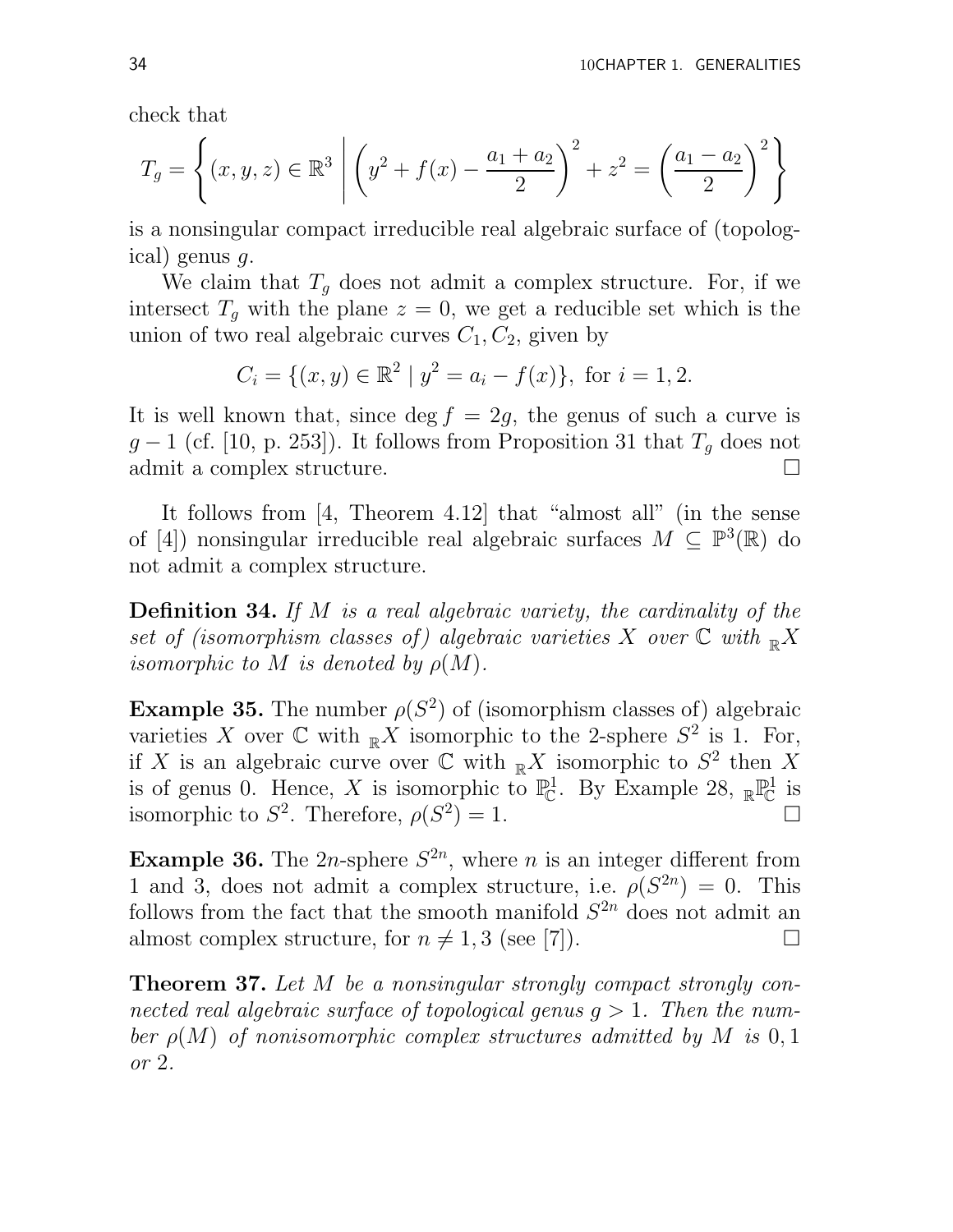*Proof.* Suppose  $\rho(M) \neq 0$ . Choose algebraic curves X and Y over C such that both  $\mathbb{R}X$  and  $\mathbb{R}Y$  are isomorphic to M. In particular, X and Y are complete nonsingular irreducible curves of genus g. Furthermore, the algebraic surfaces  $\mathcal{N}(X)$  and  $\mathcal{N}(Y)$  over R are birationally isomorphic. However,  $\mathcal{N}(X)_{\mathbb{C}}$  and  $\mathcal{N}(Y)_{\mathbb{C}}$  are minimal surfaces [26], since the genera of both X and Y are equal to  $g > 0$ . Hence,  $\mathcal{N}(X)$  and  $\mathcal{N}(Y)$  are isomorphic. By Theorem 26, Y is isomorphic to X or  $\overline{X}$ . are isomorphic. By Theorem 26, Y is isomorphic to X or  $\overline{X}$ .

Remark 38. It follows from Theorem 37 and [14] that any nonsingular strongly compact strongly connected real algebraic surface M admits, up to isomorphism, only finitely many complex structures, i.e.  $\rho(M)$ is finite. No example of a real algebraic variety  $M$  is known with  $\rho(M) = \infty.$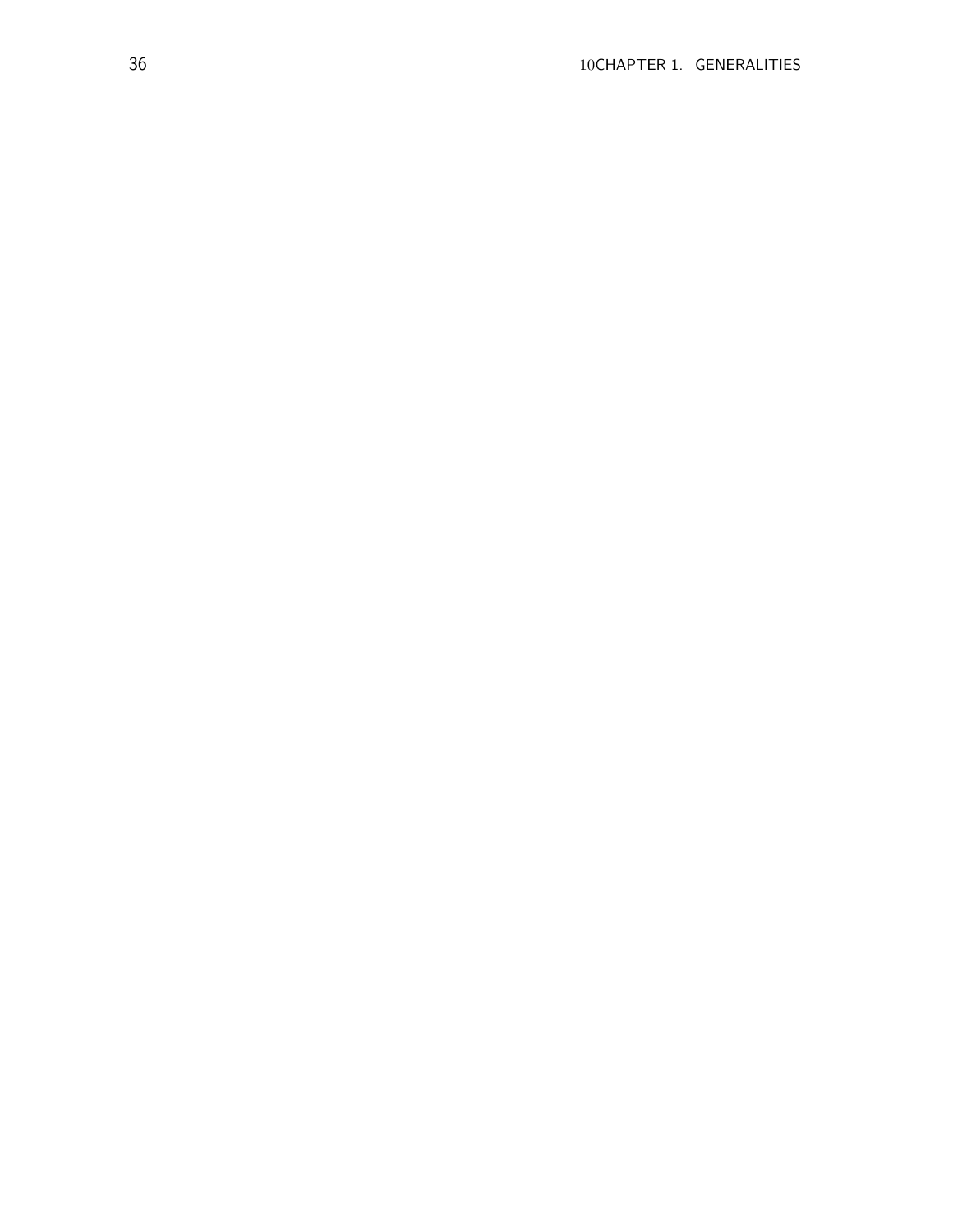# Chapter 2

## Abelian varieties

In the first section of this chapter we recall the basic facts of the theory of abelian varieties over a field. In the next section we specialize to the field of complex numbers and recall the analytic theory of complex tori and their line bundles. Section 2.3 is devoted to conjugate analytic varieties and complex tori with a real structure. This we will need in Section 2.4, when we study abelian varieties over  $\mathbb R$  and invertible sheaves on abelian varieties over R. Section 2.5 contains the definition of real abelian varieties. In Section 2.6 we will prove our results concerning realizability of codimension-1 homology classes of an arbitrary real abelian variety by real algebraic subvarieties (Theorem 89). Section 2.7 is concerned with the topology of the underlying real algebraic structure of elliptic curves over  $\mathbb C$  with emphasis on the case of complex multiplication. In this section we will prove our results on realizability of  $\mathbb{Z}/2\mathbb{Z}$ -homology classes of these real algebraic tori by real algebraic subvarieties.

### 2.1 Abelian varieties over a field

**Definition 39.** Let  $K$  be a field and  $X$  a connected algebraic variety over K. Suppose

$$
O: \operatorname{Spec} K \longrightarrow X
$$
  

$$
m: X \times X \longrightarrow X
$$
  

$$
i: X \longrightarrow X
$$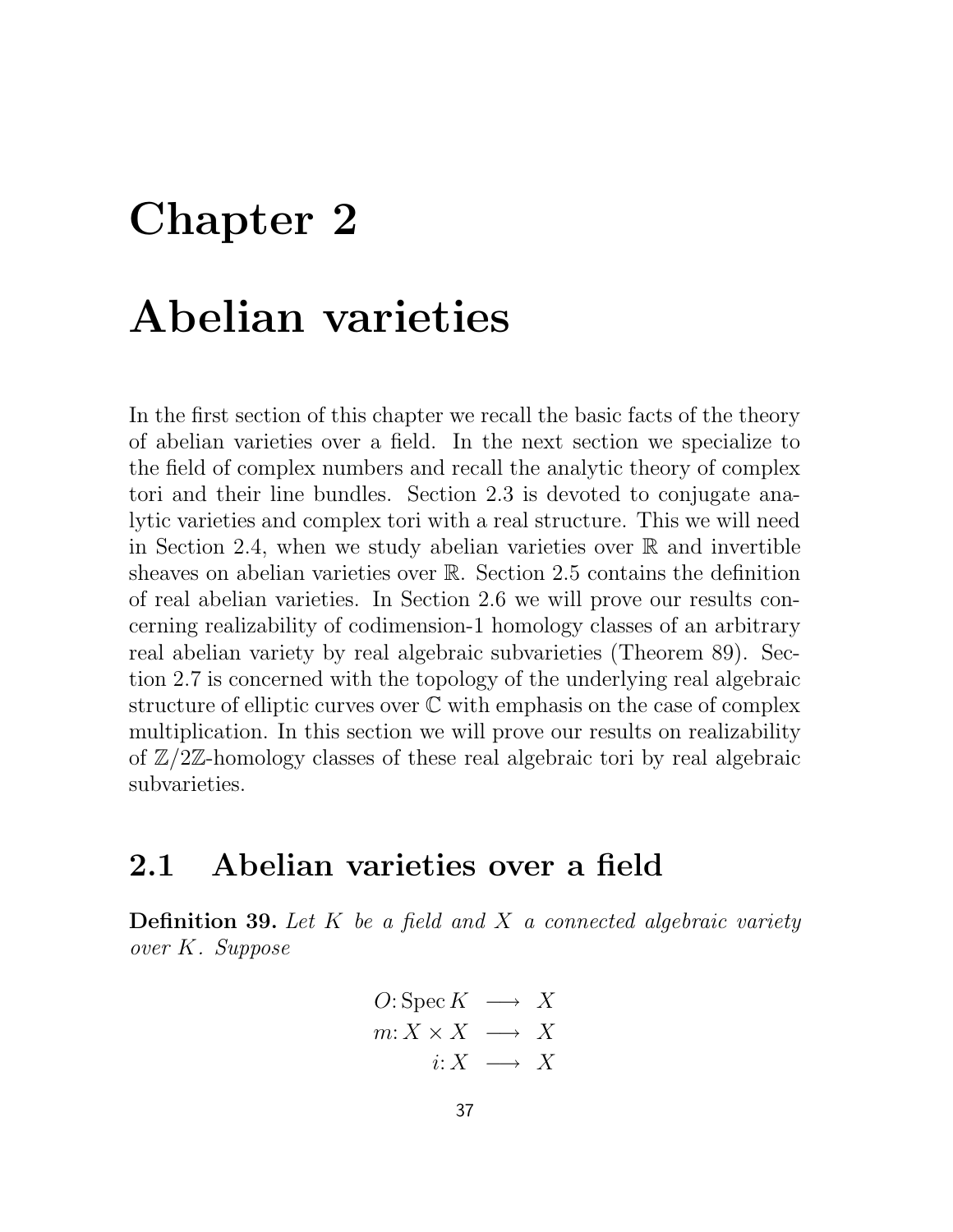are morphisms of algebraic varieties over K. Then,  $(X, O, m, i)$ , or X when no confusion is possible, is an algebraic group over  $K$  if

$$
m \circ (m \times id) = m \circ (id \times m)
$$
  
\n
$$
m \circ (O \times id) = id
$$
  
\n
$$
m \circ (id \times O) = id
$$
  
\n
$$
m \circ (id, i) = O \circ s
$$
  
\n
$$
m \circ \langle i, id \rangle = O \circ s
$$

where id is the identity on X and  $s: X \rightarrow \text{Spec } K$  is the K-structure on X. A morphism of algebraic groups over K from  $(X, O_X, m_X, i_X)$ to  $(Y, O_Y, m_Y, i_Y)$  is a morphism  $f: X \to Y$  of algebraic varieties over K such that

$$
m_Y \circ (f \times f) = f \circ m_X.
$$

Suppose X is an algebraic group over K. If P is a K-rational point of X, we have a morphism of algebraic varieties over  $K$ 

$$
\tau_P: X \longrightarrow X,
$$

called translation with P, defined by  $\tau_P = m \circ i_P$ , where  $i_P$  is the mapping from X into  $X \times X$ , given by  $i_P(Q) = (Q, P)$  on closed points  $Q \in X$ . It follows that, if X is an algebraic group over K, the algebraic variety  $X_{\overline{K}}$  over the algebraic closure  $\overline{K}$  of K is nonsingular. Therefore,  $X$  is nonsingular. Hence,  $X$  is irreducible and even geometrically irreducible. In particular, if  $L$  is a field extension of  $K$  and  $X$  is an algebraic group over K then  $X_L$  is an algebraic group over L.

**Definition 40.** Let K be a field. An abelian variety over K is a complete algebraic group over  $K$ . An abelian variety over  $K$  of dimension 1 is called an elliptic curve over K. A morphism of abelian varieties over K is just a morphism of algebraic groups over K.

**Example 41.** Let  $C \subseteq \mathbb{R}^2$  be a nonsingular geometrically irreducible cubic curve with its set of K-rational points  $C(K)$  nonempty. It is well known [32] that C can be made into an abelian variety over  $K$ , i.e. into an elliptic curve over K.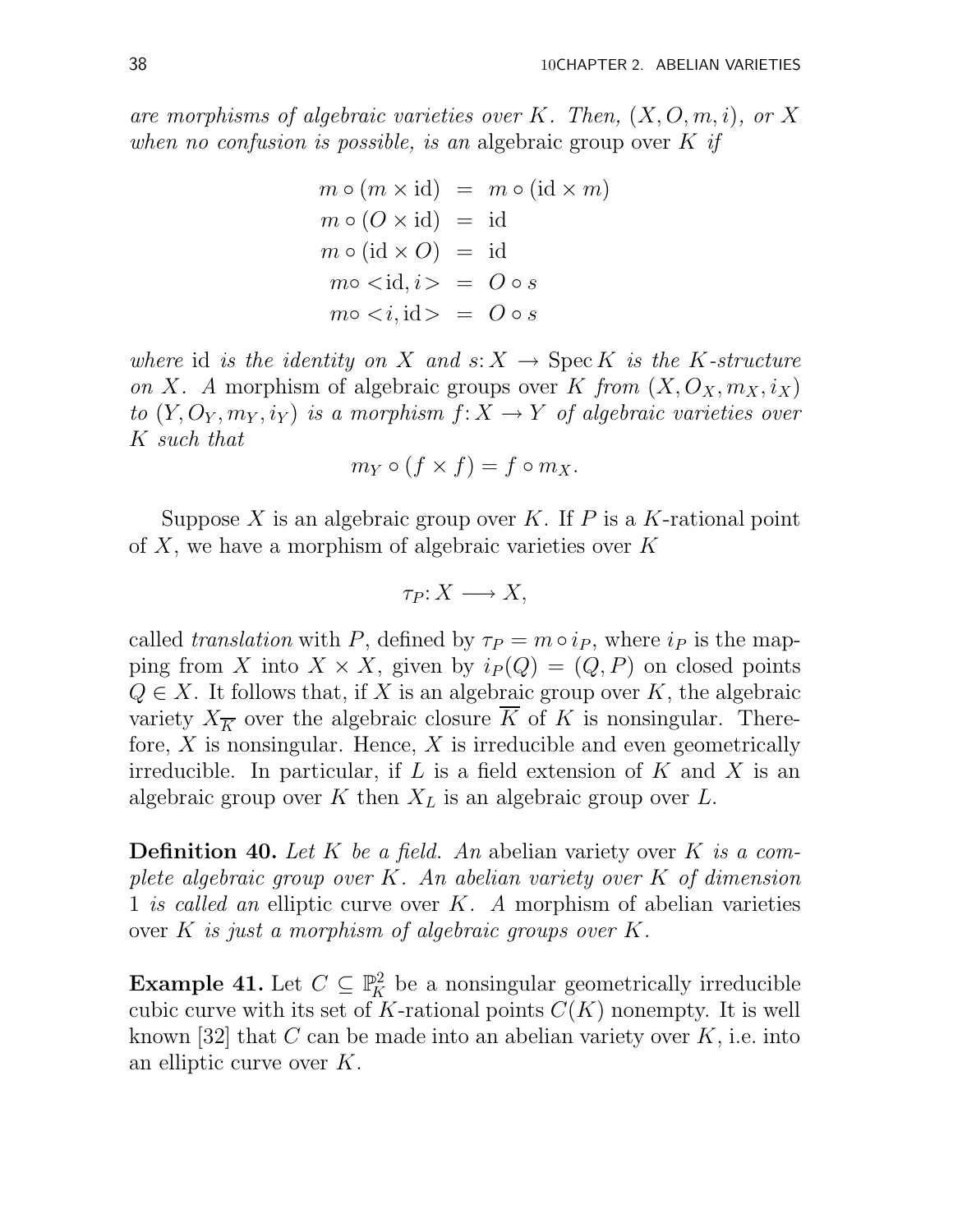On the other hand, every elliptic curve X over K is isomorphic to some cubic curve  $C \subseteq \mathbb{P}_{K}^{2}$ . This follows easily from Riemann-Roch.  $\Box$ 

More general, every abelian variety over  $K$  can be embedded as a closed subvariety into some projective space [21, p. 113]. In other words, every abelian variety over K is projective.

The geometry of abelian varieties over  $K$  is very rigid according to the following theorems.

**Theorem 42.** If V is a nonsingular algebraic variety over K and X is an abelian variety over K then every rational mapping f from V into X is a morphism.

**Theorem 43.** If X and Y are abelian varieties over K and  $f: X \to Y$ is a morphism of algebraic varieties over K then  $\tau_{-P} \circ f: X \to Y$  is a morphism of abelian varieties over K, where  $P = f(O)$ .

A proof of Theorem 42 is in [21, p. 106]. Theorem 43 is proved in [21, p. 105]. As a consequence of the latter theorem, every abelian variety  $X$  over  $K$  is commutative, i.e.

$$
m\circ \varphi=m,
$$

where  $\varphi: X \times X \to X \times X$  exchanges the factors. For, the mapping  $i: X \to X$  maps O into O. Hence, by Theorem 43, i is a morphism of abelian varieties over  $K$ . It follows that X is commutative.

If X and Y are abelian varieties over K then the group of morphisms of abelian varieties over K from X into Y is denoted by  $\text{Hom}(X, Y)$ . It can be proved that  $Hom(X, Y)$  is a free Z-module of finite rank [21, p. 122. The ring of morphisms from the abelian variety  $X$  over  $K$  into itself is denoted by  $End(X)$ , called the *endomorphism ring* of X. The endomorphism algebra of  $X$  is the Q-algebra

$$
\mathrm{End}^{o} X = \mathbb{Q} \otimes_{\mathbb{Z}} \mathrm{End}(X).
$$

**Definition 44.** Let K be a field. A morphism  $f: X \rightarrow Y$  of abelian varieties over K is called an isogeny if X and Y are of the same dimension and f has finite kernel. The abelian varieties X and Y over K are called isogenous whenever there exists an isogeny  $f: X \to Y$ .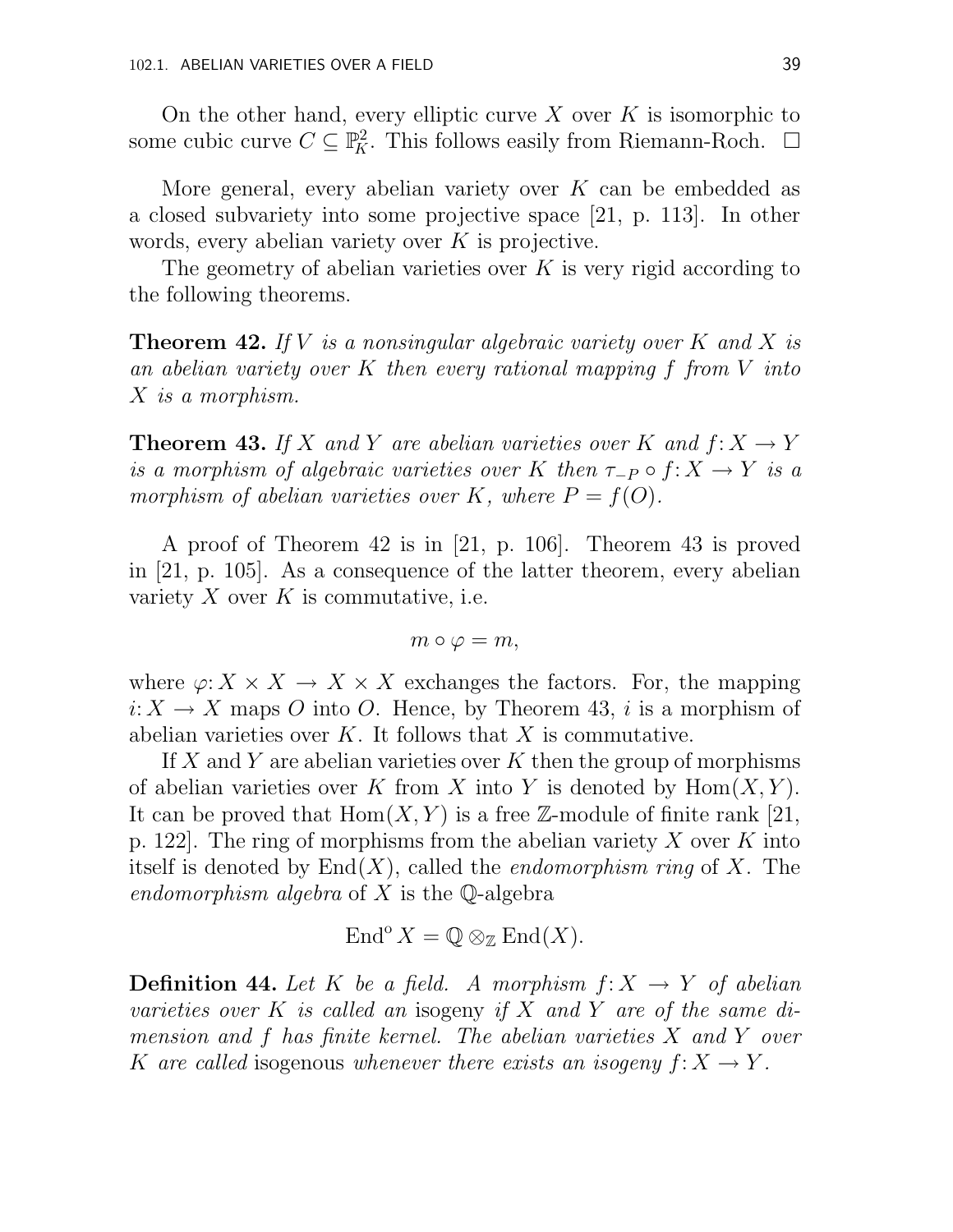**Example 45.** If X is an abelian variety over K then, for every integer n, we have the multiplication-by-n mapping

$$
[n] \colon X \longrightarrow X.
$$

Since X is commutative,  $[n]$  is a morphism of abelian varieties over K. If the characteristic of K is 0 and K is algebraically closed, the order of the kernel of  $[n]$  is  $n^{2g}$ , where g is the dimension of X. It follows that, for any field K of characteristic 0, the morphism  $[n]$  is an isogeny.  $\Box$ 

It can be proved that "isogenous" is an equivalence relation [21, p. 115].

**Definition 46.** Let K be a field. An abelian variety X over K is called simple if X does not contain nontrivial abelian subvarieties over K other than X.

The following theorem is proved in [21, p. 122].

**Theorem 47. (Poincaré-Weil)** Any abelian variety X over K is isogenous to a product  $X_1^{n_1} \times \cdots \times X_k^{n_k}$  $k^{n_k}$ , where the  $X_i$  are simple and not isogenous to each other. The isogeny type of the  $X_i$  and the integers  $n_i$ are uniquely determined by X.

If  $L$  is a field extension of  $K$  and  $X$  is a simple abelian variety over K then it is not necessarily true that  $X_L$  is simple. Let us give an example of this in the case  $K = \mathbb{R}$  and  $L = \mathbb{C}$ .

**Example 48.** Let Y be a simple abelian variety over  $\mathbb C$  such that Y is not isogenous to its conjugate variety  $Y^{\sigma}$ . Many, not to say most, abelian varieties over  $\mathbb C$  have this property. For example, the number of (isomorphism classes of) elliptic curves Y over  $\mathbb C$  such that Y is not isogenous to its conjugate curve  $Y^{\sigma}$  is uncountable [14]. Let X be the Weil restriction  $\mathcal{N}_{\mathbb{C}/\mathbb{R}}(Y)$  of Y with respect to the field extension  $\mathbb{C}/\mathbb{R}$ . Observe that X is an abelian variety over  $\mathbb R$ . Moreover, X is a simple abelian variety over  $\mathbb R$  while  $X_{\mathbb C}$  is nonsimple.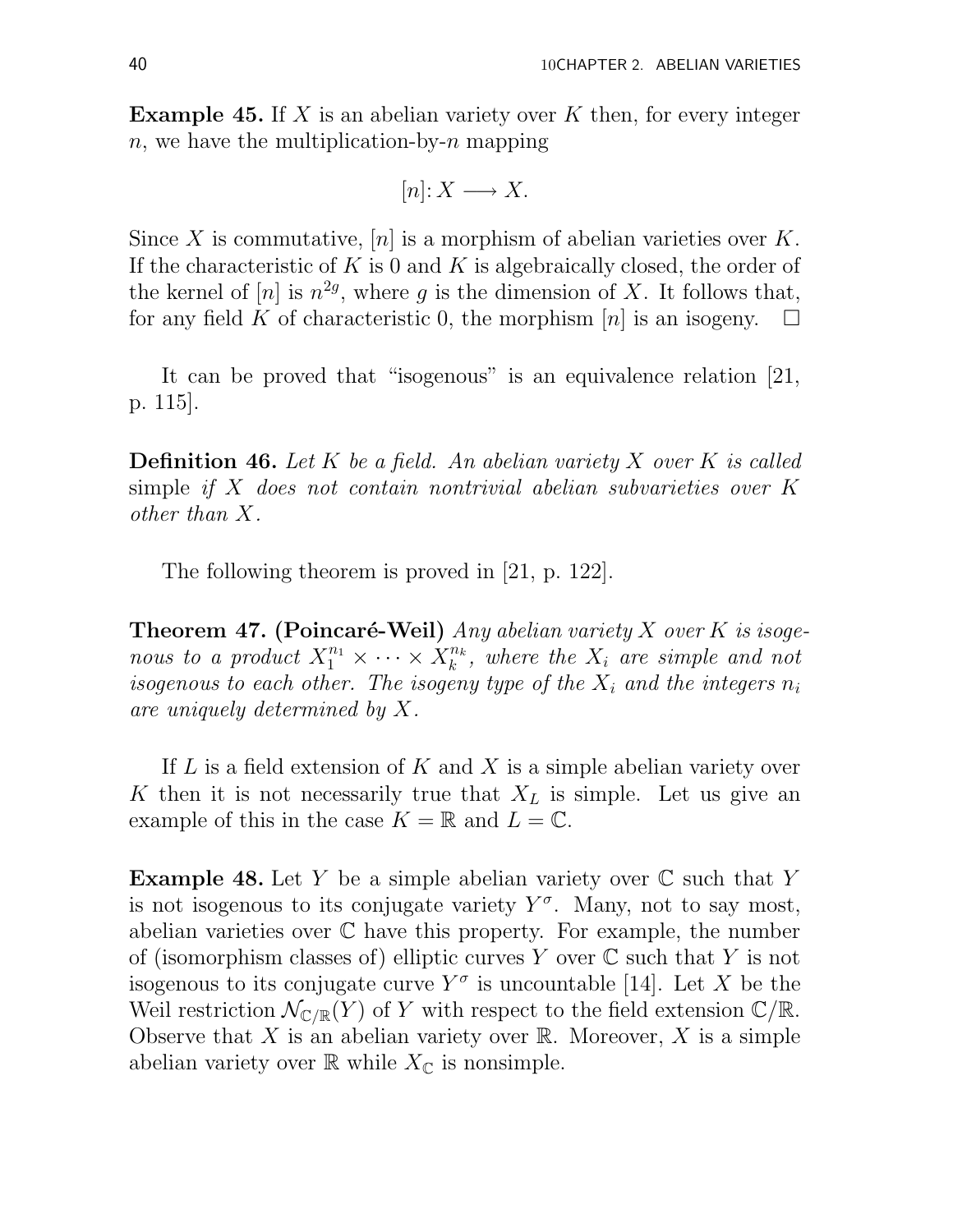For, suppose there exists a nontrivial abelian subvariety Z over R of X. Then,  $Z_{\mathbb{C}}$  is an abelian subvariety over  $\mathbb{C}$  of

$$
\big(\mathcal{N}_{\mathbb{C}/\mathbb{R}}(Y)\big)_{\mathbb{C}}\cong Y\times Y^{\sigma}.
$$

Moreover,  $Z_{\mathbb{C}}$  is stable under the action of the Galois group of  $\mathbb{C}/\mathbb{R}$  on  $Y \times Y^{\sigma}$ . Therefore, the dimension of the projection of  $Z_{\mathbb{C}}$  on Y is equal to the dimension of the projection of  $Z_{\mathbb{C}}$  on  $Y^{\sigma}$ . Hence, if  $Z \neq O$  then Y and  $Y^{\sigma}$  are both isogeny factors of  $Z_{\mathbb{C}}$ , according to Theorem 47. Since Y and  $Y^{\sigma}$  are not isogenous, the dimension of  $Z_{\mathbb{C}}$  is at least  $2 \dim Y$ . This proves that  $Z = X$ .

It is well known that, if  $X$  is a complete geometrically irreducible algebraic variety over  $K$ , the canonical mapping from the group Pic  $X$  of (isomorphism classes of) invertible sheaves on X into the group  $Pic X_{\overline{K}}$ is injective, where  $\overline{K}$  is an algebraic closure of K.

If X is an abelian variety over K then  $Pic^{o} X$  is the subgroup of Pic X consisting of (isomorphism classes of) invertible sheaves  $\mathcal L$  on X such that

$$
\tau_P^{\star} \mathcal{L}_{\overline{K}} \cong \mathcal{L}_{\overline{K}},
$$

for every  $\overline{K}$ -rational point P. The Néron-Severi group of X is, by definition, the quotient group of the group  $Pic X$  by  $Pic^{\circ} X$ . It is denoted by  $NS(X)$ . This group is free of finite rank [21, p. 124] and this rank is called the base number of X.

## 2.2 Abelian varieties over C

Suppose K is a subfield of  $\mathbb{C}$ . If X is an algebraic variety over K then the set of complex points  $X(\mathbb{C})$  of X has a natural structure of a complex analytic variety. In particular, if  $X$  is an abelian variety over K then  $X(\mathbb{C})$  has a natural structure of a complex Lie group. In this section we study the relation between abelian varieties over C and complex Lie groups. A basic reference for this is [23, Chapter 1].

Recall from [23, p. 1] that, if M is a compact connected complex Lie group, one has a holomorphic mapping

$$
\exp_M: V \longrightarrow M,
$$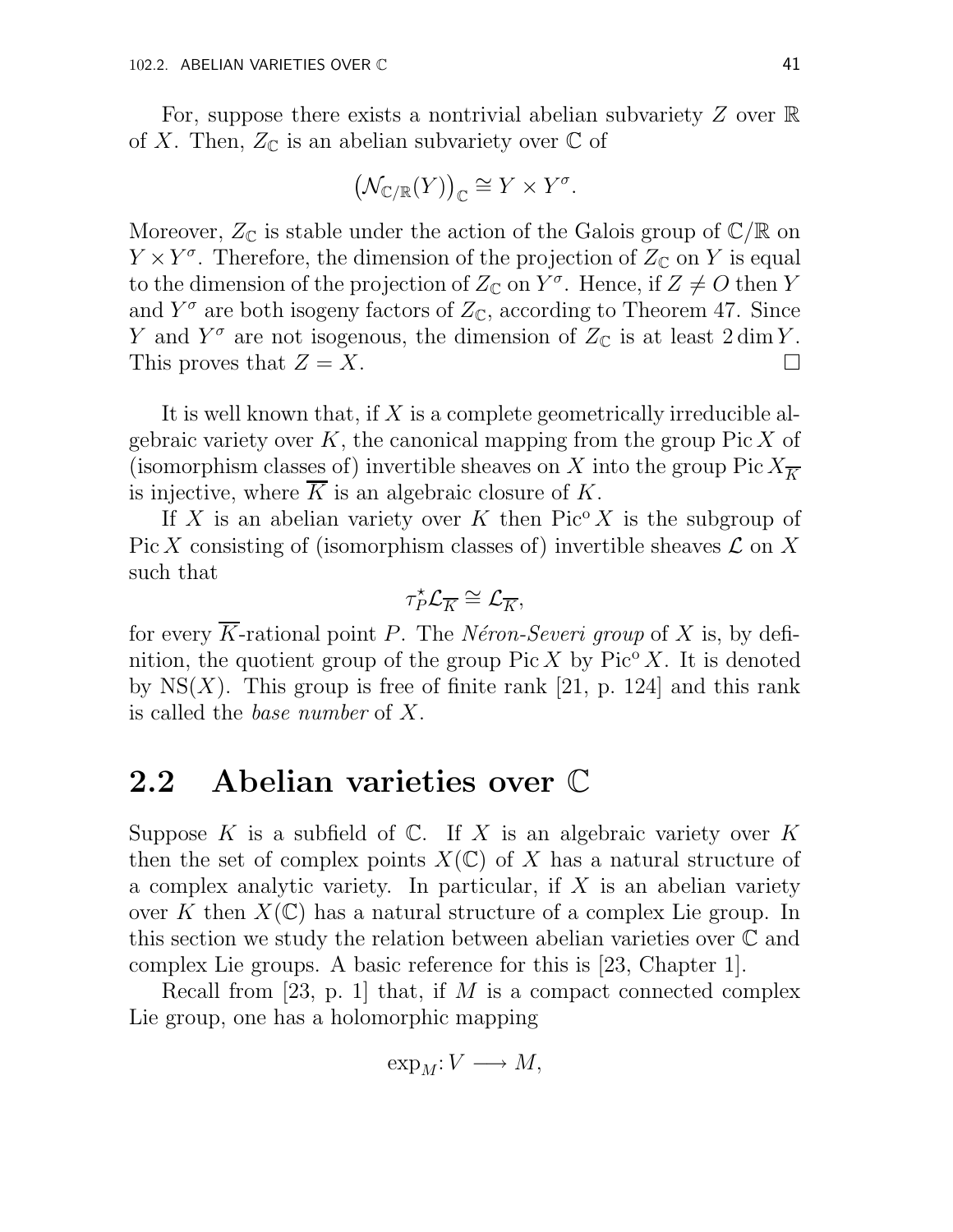where V is the tangent space  $T_0M$  at the unit element 0 of M. This mapping is called the *exponential mapping* and is defined by

$$
\exp_M(v) = \varphi_{M,v}(1),
$$

where  $\varphi_{M,v}: \mathbb{C} \to M$  is the unique holomorphic mapping such that

$$
d_0\varphi_{M,v}(1)=v.
$$

We will omit the subscript M from  $\exp_M$  or  $\varphi_{M,v}$  when there is no confusion possible.

If M and M' are compact connected complex Lie groups,  $f: M \to$ M' is an analytic mapping with  $f(0) = 0$  and V (resp. V') is the tangent space at the unit element 0 of  $M$  (resp.  $M'$ ), then the diagram



commutes, where df denotes the derivative of f in 0. For, if  $v \in V$  then

$$
d(f \circ \varphi_{M,v})(1) = df \circ d\varphi_{M,v}(1) = df(v).
$$

Hence, by uniqueness of  $\varphi_{M',df(v)},$ 

$$
\varphi_{M',df(v)} = f \circ \varphi_{M,v}.
$$

This proves the commutativity of the diagram above. As a direct consequence, the exponential mapping is a morphism of groups. Indeed, the derivative dm of the addition mapping  $m: M \times M \rightarrow M$  is the addition mapping on the vector space V and the diagram

$$
V \times V \xrightarrow{dm} V
$$
  
\n
$$
\begin{cases}\n\exp_{M \times M} & \text{exp}_{M} \\
M \times M \xrightarrow{m} & M\n\end{cases}
$$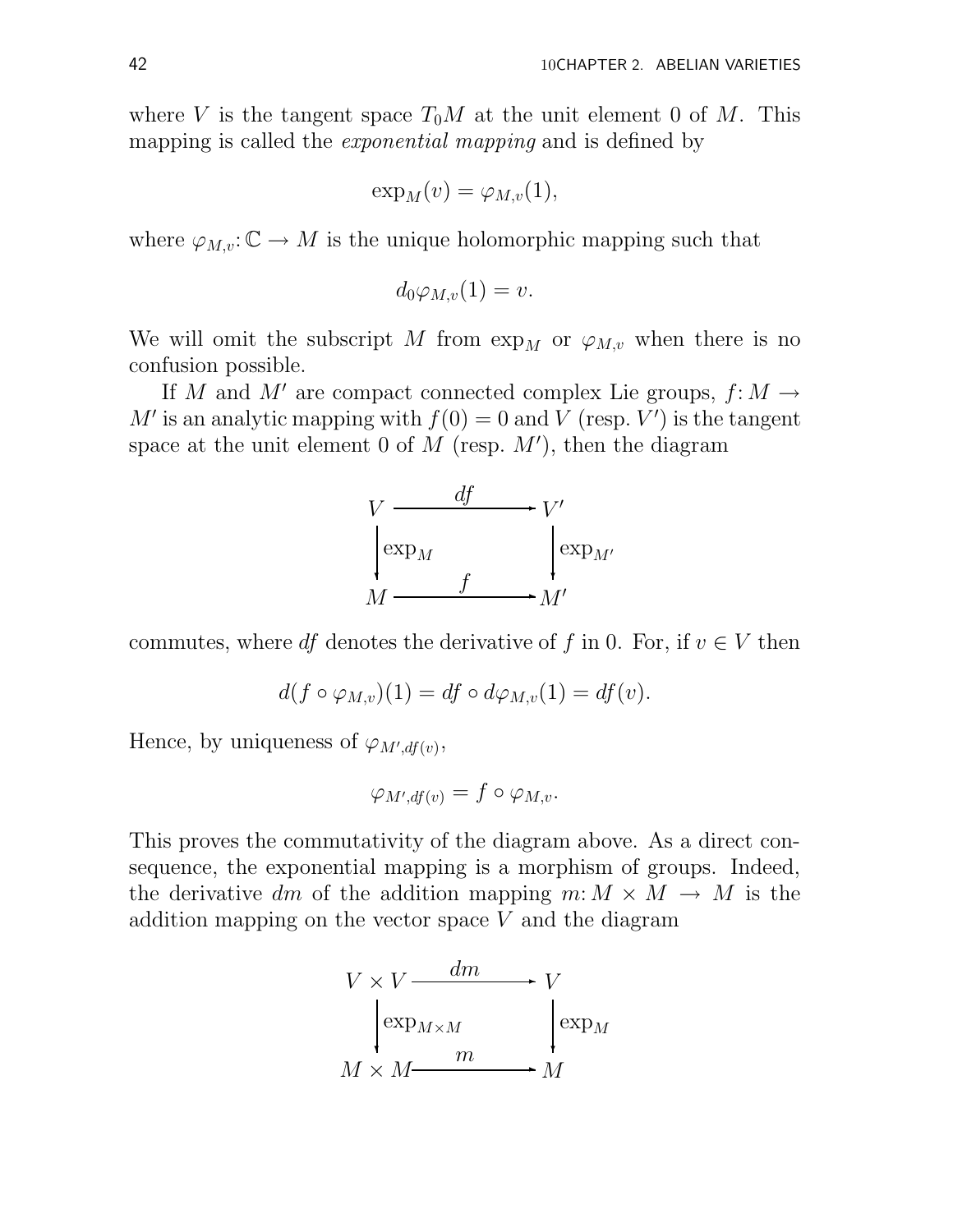commutes.

It follows easily from the definition of the exponential mapping that its derivative  $d \exp$  is the identity on V. Therefore, the exponential mapping is a local homeomorphism and is surjective by connectedness of M. If  $\Lambda \subseteq V$  is the kernel of exp, then  $\Lambda$  is a *lattice* in V, that is,  $\Lambda$  is a discrete subgroup of V which spans V as an  $\mathbb{R}$ -vector space. This follows from compactness of M. Hence, the exponential mapping induces an isomorphism of complex Lie groups from  $V/\Lambda$  onto M. A complex Lie group isomorphic to  $V/\Lambda$ , for some lattice  $\Lambda$  in some complex vector space  $V$ , is called a *complex torus*.

**Definition 49.** Let  $M$  be the category of lattices in finite dimensional complex vector spaces, that is, the objects of M are pairs  $(V, \Lambda)$ , where V is a finite dimensional C-vector space and  $\Lambda \subseteq V$  is a lattice. A morphism in M from  $(V, \Lambda)$  to  $(V', \Lambda')$  is a C-linear mapping  $L: V \to V$ V' such that  $L(\Lambda) \subseteq \Lambda'$ .

Clearly, every object  $(V, \Lambda)$  of M is isomorphic to an object of the form  $(\mathbb{C}^n, \Lambda').$ 

We have proven above the following known theorem.

Theorem 50. The functor

$$
M \longmapsto (T_0M,\ker \exp_M)
$$

is an equivalence from the category of compact connected complex Lie groups into the category  $\mathcal M$  of lattices. The functor

$$
(V,\Lambda)\longmapsto V/\Lambda
$$

from the category M into the category of compact connected complex Lie groups serves as an inverse.

Let us turn our attention to abelian varieties over  $\mathbb{C}$ . As observed earlier, if X is an abelian variety over  $\mathbb C$  then  $X(\mathbb C)$  is a compact connected complex Lie group in a natural way. By the GAGA-principle [27], the functor  $X \mapsto X(\mathbb{C})$  from the category of abelian varieties over C into the category of compact connected complex Lie groups is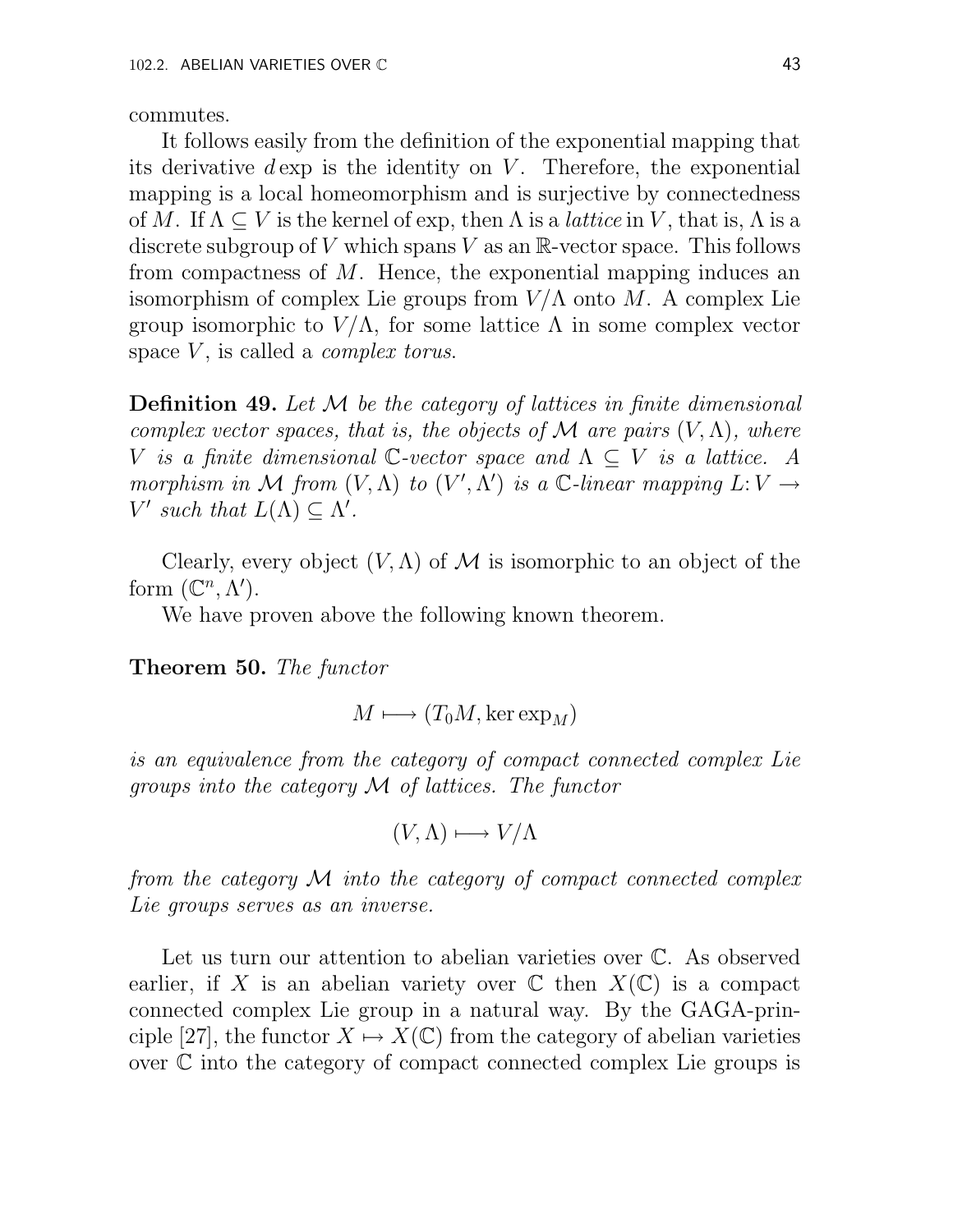an equivalence from the former onto some full subcategory of the latter. According to Theorem 50, this subcategory should be equivalent to a subcategory of the category  $\mathcal M$  of lattices. The following theorem describes this subcategory [23, p. 35].

#### Theorem 51. The functor

 $X \longmapsto (T_0X(\mathbb{C}), \ker \exp)$ 

is an equivalence from the category of abelian varieties over C onto the full subcategory of the category M consisting of pairs  $(V, \Lambda)$  such that there exists a positive definite Hermitian form

 $H: V \times V \longrightarrow \mathbb{C}$ 

with  $E = \text{Im } H$  integral on  $\Lambda$ , that is  $E(\Lambda \times \Lambda) \subseteq \mathbb{Z}$ .

**Example 52.** If  $\Lambda$  is a lattice in  $\mathbb{C}$ , we may assume that  $\Lambda = \Lambda_{\tau}$ , where

$$
\Lambda_{\tau}=\mathbb{Z}+\mathbb{Z}\tau,
$$

for some  $\tau \in \mathbb{C}$  with  $\text{Im}\,\tau$  positive. Then

$$
H(z, w) = \frac{z\overline{w}}{\operatorname{Im} \tau}
$$

defines a positive definite Hermitian form on  $\mathbb C$  with  $E = \text{Im } H$  integral on  $\Lambda$ . Therefore, by Theorem 51, for all lattices  $\Lambda$  in  $\mathbb C$  there exists an abelian variety X over  $\mathbb C$  such that

$$
X(\mathbb{C}) \cong \mathbb{C}/\Lambda.
$$

Clearly, X is an elliptic curve over  $\mathbb C$ .

Since we will study line bundles, we will need the Theorem of Appell-Humbert. Before we can state this theorem, we need to introduce the following notation.

Let us recall that a *Hermitian form* on a complex vector space  $V$  is a mapping

$$
H \hbox{\rm :}\ V \times V \longrightarrow \mathbb{C}
$$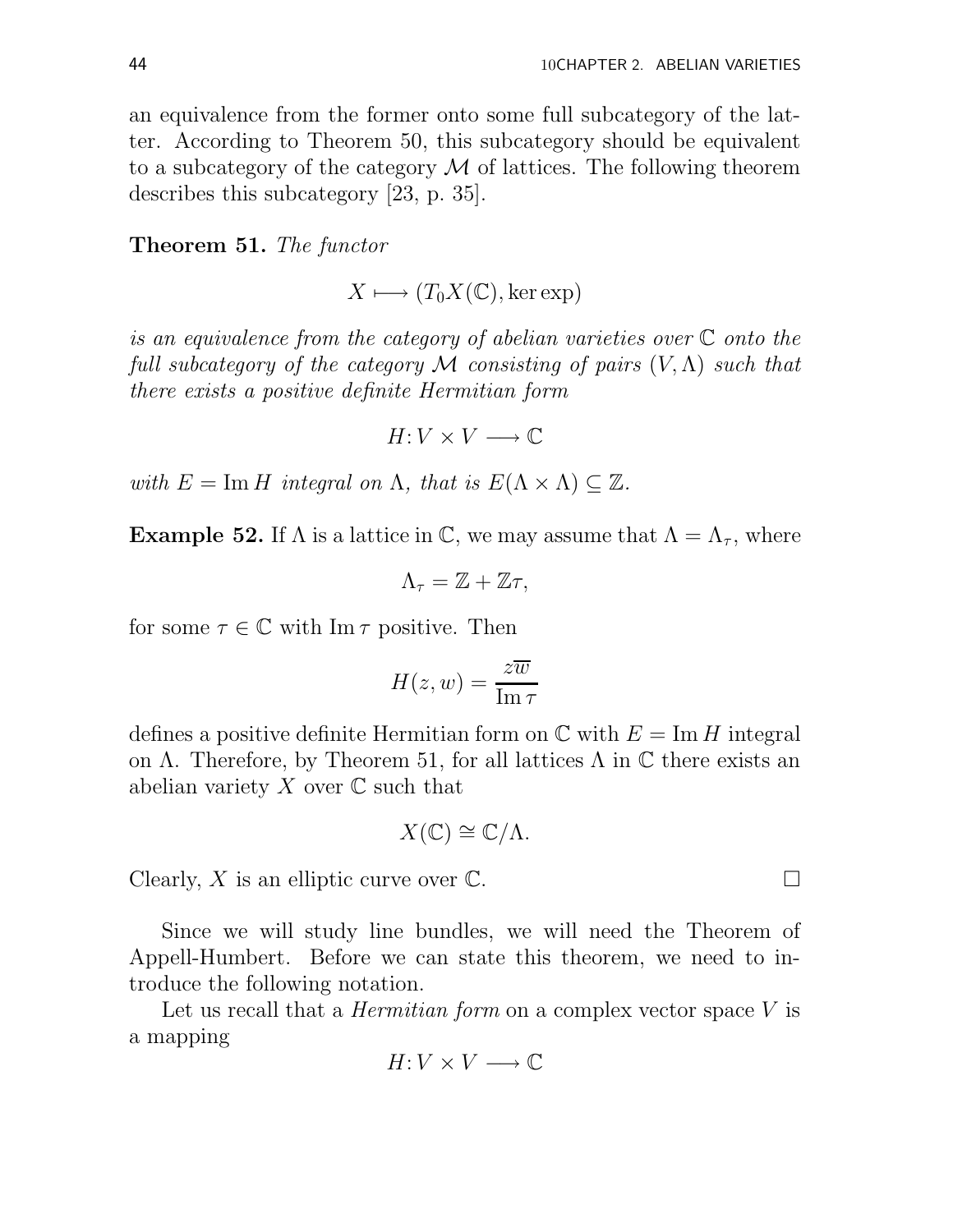which is C-linear in the first variable and

$$
H(v',v) = \overline{H(v,v')},
$$

for every  $v, v' \in V$ . In particular, if H is an Hermitian form on V then  $E = \text{Im } H$  is an alternating R-bilinear form on V such that

$$
E(iv, iv') = E(v, v'),
$$

for every  $v, v' \in V$ .

Conversely, if  $E$  is an alternating R-bilinear form on the complex vector space V such that  $E(iv, iv') = E(v, v')$ , for every  $v, v' \in V$ , then

$$
H(v, v') = E(iv, v') + iE(v, v')
$$

defines a Hermitian form on V.

If V is a finite-dimensional complex vector space and  $\Lambda \subseteq V$  is a lattice, then an *Appell-Humbert datum* for  $(V, \Lambda)$  is a pair  $(\alpha, H)$ , where H is a Hermitian form on V, such that  $E = \text{Im } H$  is integral on  $\Lambda$ , and  $\alpha$  is a mapping from  $\Lambda$  into the 1-sphere

$$
S^1 = \{ z \in \mathbb{C} \mid |z| = 1 \},\
$$

such that

$$
\alpha(\lambda + \mu) = \alpha(\lambda)\alpha(\mu)(-1)^{E(\lambda,\mu)},
$$

for every  $\lambda, \mu \in \Lambda$ .

Given an Appell-Humbert datum  $(\alpha, H)$  one defines, for every  $\lambda \in$  $\Lambda$ , a holomorphic function  $e_{\lambda}: V \to \mathbb{C}^*$  by

$$
e_{\lambda}(v) = \alpha(\lambda)e^{\pi H(v,\lambda) + \frac{1}{2}\pi H(\lambda,\lambda)}.
$$

One can check that

$$
\lambda(v, z) = (v + \lambda, e_{\lambda}(v)z)
$$

defines an action of  $\Lambda$  on  $V \times \mathbb{C}$ . The quotient of  $V \times \mathbb{C}$  under this action of  $\Lambda$  is a complex analytic line bundle, denoted by  $L(\alpha, H)$ , on the complex analytic variety  $V/\Lambda$ .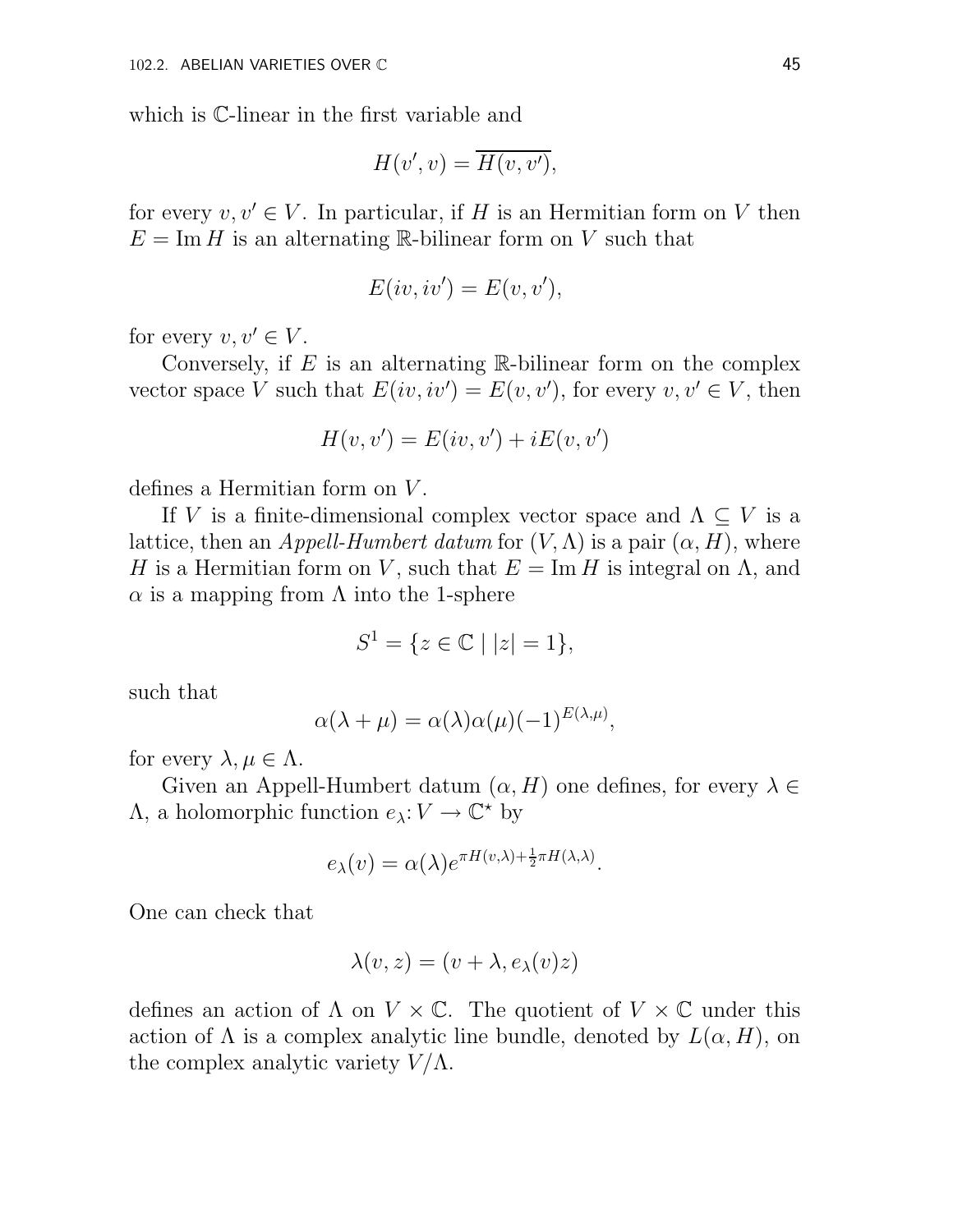Clearly, the set  $AH(V,\Lambda)$  of Appell-Humbert data for  $(V,\Lambda)$  is a group if we define

$$
(\alpha_1, H_1)(\alpha_2, H_2) = (\alpha_1 \alpha_2, H_1 + H_2),
$$

for any Appell-Humbert data  $(\alpha_1, H_1)$  and  $(\alpha_2, H_2)$  for  $(V, \Lambda)$ . Moreover, the mapping L that assigns the line bundle  $L(\alpha, H)$  to the Appell-Humbert datum  $(\alpha, H)$ , is a morphism from  $AH(V, \Lambda)$  into the group of (isomorphism classes of) complex analytic line bundles on  $V/\Lambda$ .

Then the Appell-Humbert Theorem reads as follows [23, p. 20].

**Theorem 53. (Appell-Humbert)** If V is a complex vector space of finite dimension and  $\Lambda \subseteq V$  is a lattice, then for every complex analytic line bundle L on the complex analytic variety  $V/\Lambda$ , there exists a unique Appell-Humbert datum  $(\alpha, H)$  for  $(V, \Lambda)$  such that

$$
L \cong L(\alpha, H).
$$

In other words, the mapping L from the group  $AH(V,\Lambda)$  into the group of (isomorphism classes of) complex analytic line bundles on  $V/\Lambda$  is an isomorphism.

**Remark 54.** (according to [15, p. 5]) Let V be a complex vector space of dimension n and let  $\Lambda \subset V$  be a lattice. Suppose that we are given a Hermitian form H on V such that  $E = \text{Im } H$  is integral on  $\Lambda$ . Let us study the mappings  $\alpha$  from  $\Lambda$  into the 1-sphere  $S^1$  such that  $(\alpha, H)$ is an Appell-Humbert datum. For this, choose a Z-basis  $\lambda_1, \ldots, \lambda_{2n}$  for Λ.

Clearly, a mapping  $\alpha$  from  $\Lambda$  into the 1-sphere such that  $(\alpha, H)$  is an Appell-Humbert datum is determined by the complex numbers

$$
\alpha_i = \alpha(\lambda_i), \ i = 1, \ldots, 2n.
$$

On the other hand, if we are given complex numbers

$$
\alpha_i \in S^1, \ i = 1, \ldots, 2n,
$$

then there exists a mapping  $\alpha$  from  $\Lambda$  into the 1-sphere such that  $(\alpha, H)$ is an Appell-Humbert datum and  $\alpha(\lambda_i) = \alpha_i$ ,  $i = 1, \ldots, 2n$ . For, define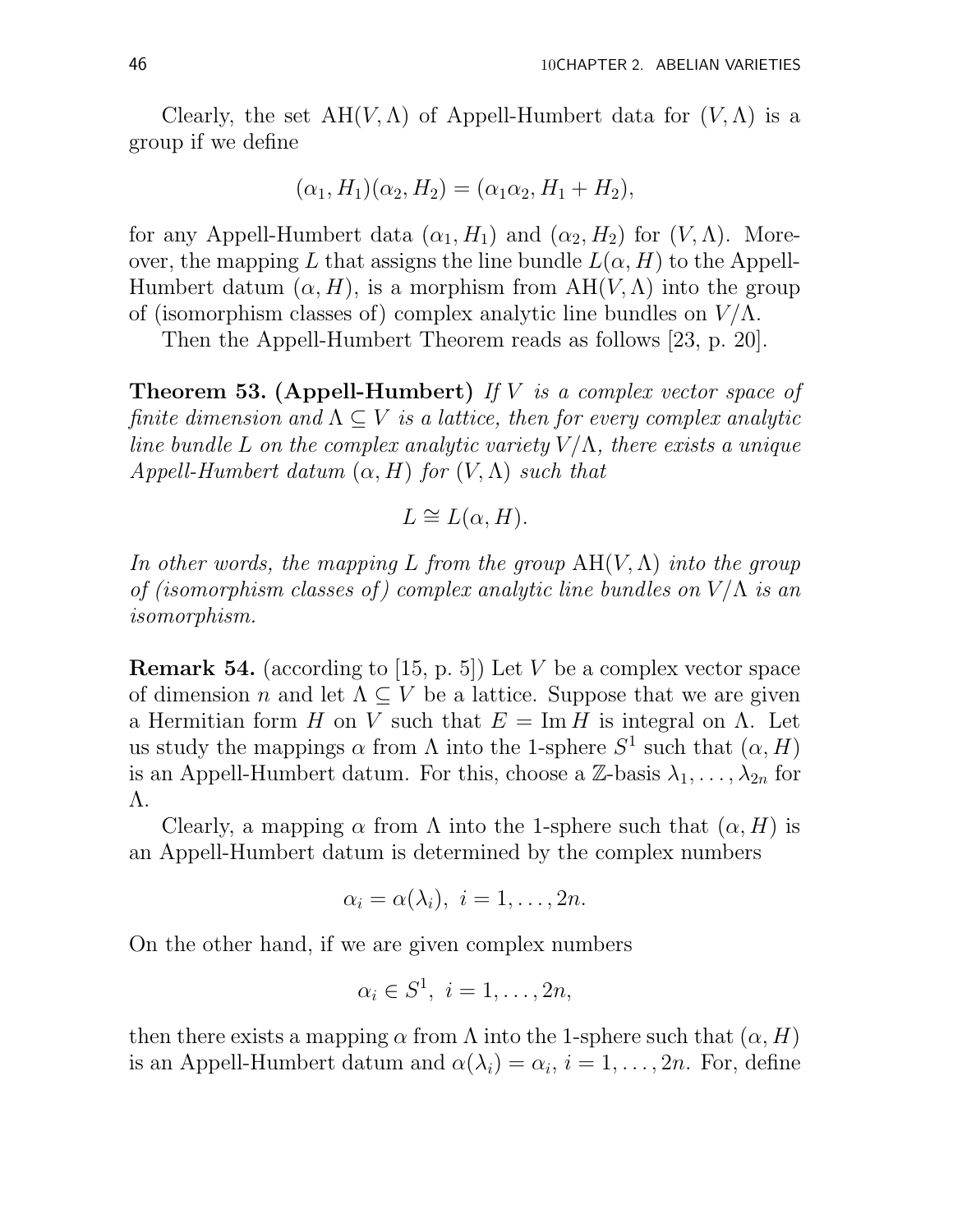δ: Λ  $\rightarrow \mathbb{Z}$  by

$$
\delta(\lambda) = \sum_{i < j} m_i m_j E(\lambda_i, \lambda_j),
$$

where  $\lambda = \sum m_i \lambda_i$ . Then, for every  $\lambda, \lambda' \in \Lambda$ ,

$$
\delta(\lambda + \lambda') = \sum_{i < j} (m_i + m'_i)(m_j + m'_j)E(\lambda_i, \lambda_j)
$$
\n
$$
\equiv \delta(\lambda) + \delta(\lambda') + \sum_{i < j} (m_i m'_j - m_j m'_i)E(\lambda_i, \lambda_j) \pmod{2}
$$
\n
$$
= \delta(\lambda) + \delta(\lambda') + \sum_{i, j} m_i m'_j E(\lambda_i, \lambda_j)
$$
\n
$$
= \delta(\lambda) + \delta(\lambda') + E(\lambda, \lambda'),
$$

where  $\lambda = \sum m_i \lambda_i$  and  $\lambda' = \sum m'_i \lambda_i$ . Hence,

$$
\alpha(\lambda) = (-1)^{\delta(\lambda)} \prod_{i=1}^{2n} \alpha_i^{m_i},
$$

where  $\lambda = \sum m_i \lambda_i$ , defines a mapping  $\alpha$  from  $\Lambda$  into the 1-sphere such that  $(\alpha, H)$  is an Appell-Humbert datum.

As a consequence we have an evident exact sequence

$$
0 \longrightarrow \text{Hom}(\Lambda, S^1) \longrightarrow \text{AH}(V, \Lambda) \longrightarrow \mathcal{H}(V, \Lambda) \longrightarrow 0,
$$

where  $\mathcal{H}(V,\Lambda)$  is the group of Hermitian forms H on V with  $E = \text{Im } H$ <br>integral on  $\Lambda$ . integral on Λ.

Let us turn our attention to invertible sheaves on abelian varieties over  $\mathbb C$ . If we have an invertible sheaf  $\mathcal L$  on the abelian variety X over C then the associated *geometric line bundle*  $V(\mathcal{L})$  [13, p. 128] is itself an algebraic variety over C. In particular, the set of complex points  $V(\mathcal{L})(\mathbb{C})$  is a complex analytic line bundle over  $X(\mathbb{C})$ . We will denote this line bundle by  $\mathcal{L}(\mathbb{C})$ . The following theorem is then a direct consequence of the GAGA-principle [27, p. 19] and Theorem 53.

**Theorem 55.** Let X be an abelian variety over  $\mathbb{C}$ ,  $(V, \Lambda)$  a lattice and  $\pi: V \to X(\mathbb{C})$  a mapping which induces an isomorphism  $\widetilde{\pi}$  from  $V/\Lambda$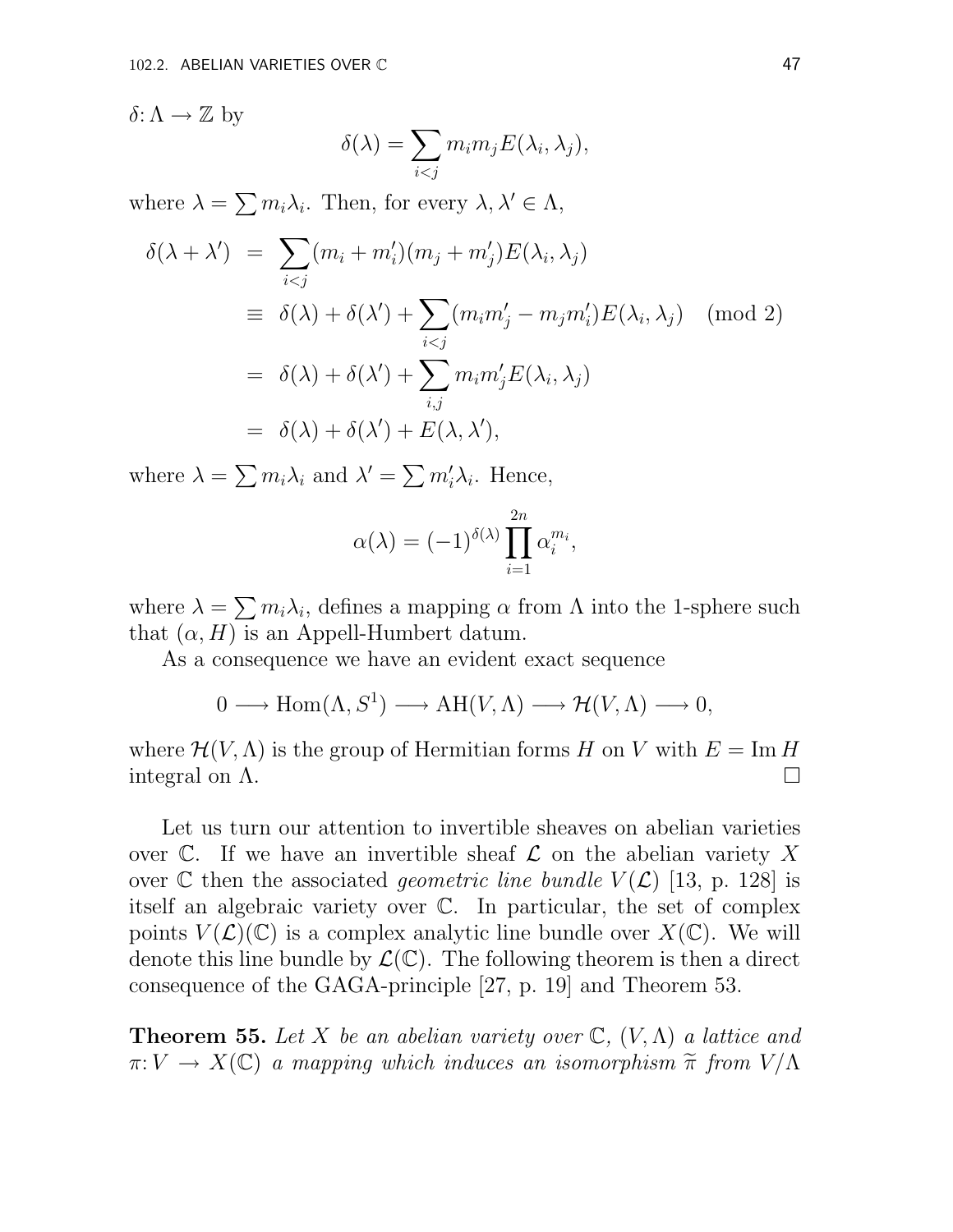onto  $X(\mathbb{C})$ . Then, the mapping from  $Pic X$  into the group of (isomorphism classes of) complex analytic line bundles on  $V/\Lambda$ , given by

$$
\mathcal{L} \longmapsto \widetilde{\pi}^{\star} \mathcal{L}(\mathbb{C})
$$

is an isomorphism. In particular, for every Appell-Humbert datum  $(\alpha, H)$  for  $(V, \Lambda)$  there exists a unique invertible sheaf  $\mathcal L$  on X such that

$$
\widetilde{\pi}^{\star}\mathcal{L}(\mathbb{C}) \cong L(\alpha, H).
$$

**Remark 56.** Let X be an abelian variety over  $\mathbb{C}$ ,  $(V, \Lambda)$  a lattice and  $\pi: V \to X(\mathbb{C})$  a mapping which induces an isomorphism  $\widetilde{\pi}$  from  $V/\Lambda$ onto  $X(\mathbb{C})$ . One knows [23, p. 30] that  $\mathcal L$  is ample if and only if H is positive definite, where  $\mathcal L$  is an invertible sheaf on X and  $(\alpha, H)$  is an Appell-Humbert datum for  $(V, \Lambda)$  such that

$$
L(\alpha, H) \cong \widetilde{\pi}^{\star} \mathcal{L}(\mathbb{C}).
$$

Moreover, it is proved in [23, p. 184] that  $\mathcal L$  is an element of Pic<sup>o</sup> X nd only if  $H = 0$ . if and only if  $H = 0$ .

Remark 57. By Theorem 55 and Remark 56 we have a good knowledge of the group Pic X of the abelian variety X over  $\mathbb C$ . For, if  $(V, \Lambda)$  is a lattice such that  $V/\Lambda \cong X(\mathbb{C})$  then we have a commutative diagram

$$
\begin{array}{ccccccc}\n0 & \longrightarrow & \text{Hom}(\Lambda, S^1) & \longrightarrow & \text{AH}(V, \Lambda) & \longrightarrow & \mathcal{H}(V, \Lambda) & \longrightarrow & 0 \\
& & \downarrow & & \downarrow & & \downarrow \\
0 & \longrightarrow & \text{Pic}^{\circ} X & \longrightarrow & \text{Pic} X & \longrightarrow & \text{NS}(X) & \longrightarrow & 0\n\end{array}
$$

where the vertical arrows are isomorphisms and the horizontal sequences are exact.  $\Box$ 

## 2.3 Conjugate analytic varieties

In contrast with the existence of a conjugate algebraic variety  $X^{\sigma}$ , for every algebraic variety X over  $\mathbb C$  and every automorphism  $\sigma$  of  $\mathbb C$ , there seems only to exist something like a conjugate variety  $M^{\sigma}$ , for a complex analytic variety M, if the automorphism  $\sigma$  of  $\mathbb C$  is continuous, i.e.  $\sigma$  is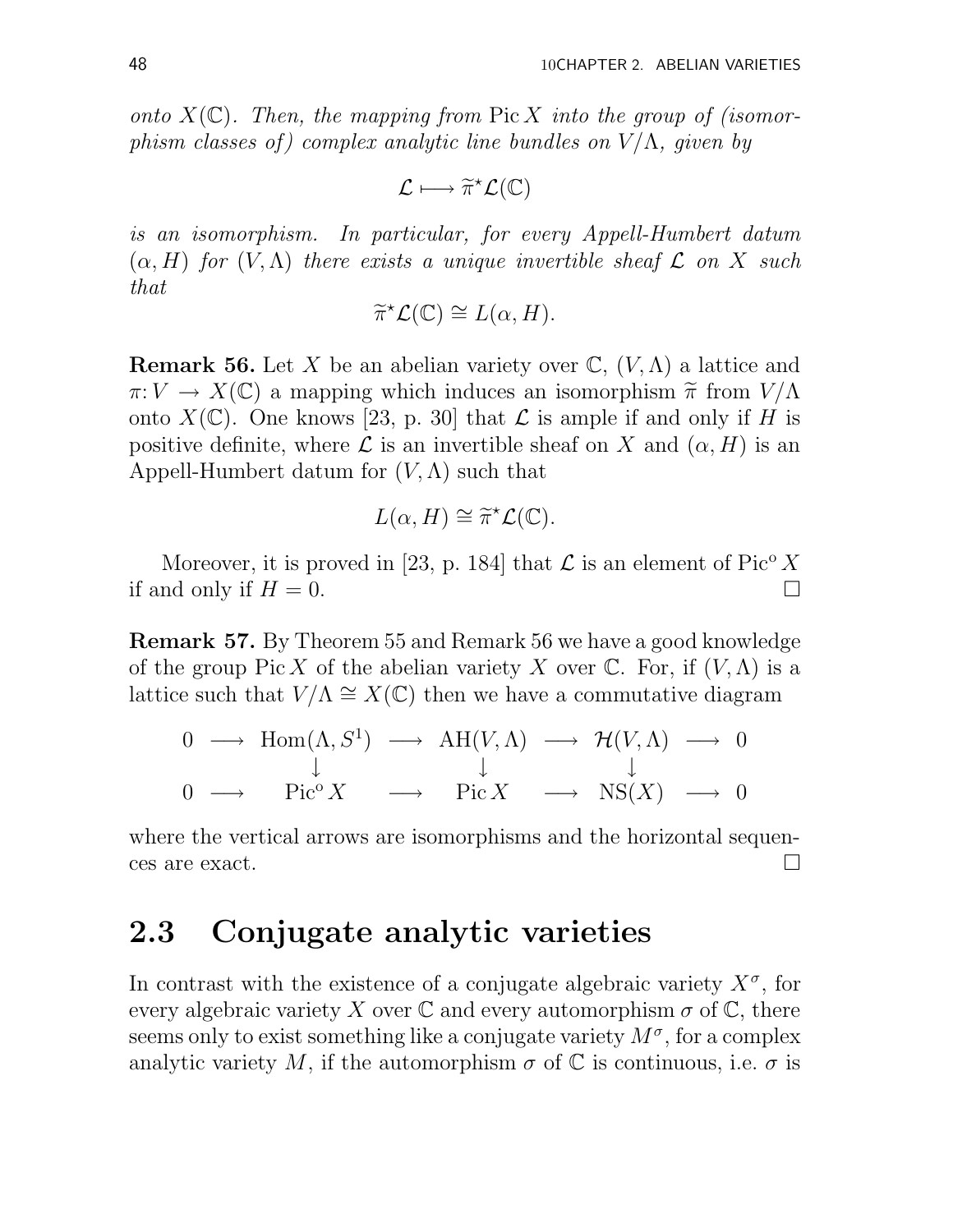either the identity or complex conjugation. Let us give the construction of the *conjugate complex analytic variety*  $M^{\sigma}$  of the complex analytic variety M in the case that  $\sigma$  is complex conjugation.

Since a complex analytic variety is a locally ringed space  $(M, \mathcal{O}_M)$ , where  $\mathcal{O}_M$  is a sheaf of local C-algebras, one can define the sheaf  $\mathcal{O}_M^{\sigma}$ of local C-algebras by letting  $\Gamma(U, \mathcal{O}_{M}^{\sigma})$  be the ring  $\Gamma(U, \mathcal{O}_{M})$  with the conjugate C-algebra structure, i.e.

$$
\lambda \cdot f = \sigma(\lambda) f,
$$

for any  $f \in \Gamma(U, \mathcal{O}_{M}^{\sigma}), U$  open in M and  $\lambda \in \mathbb{C}$ . The topological space M, equipped with the sheaf of local  $\mathbb{C}$ -algebras  $\mathcal{O}_{M}^{\sigma}$ , defines the locally ringed space  $M^{\sigma}$ .

There is an obvious morphism of locally ringed spaces

$$
\varphi_M: M \longrightarrow M^{\sigma},
$$

such that  $\varphi_M$  is just the identity on the underlying topological space M and  $\varphi_M^{\#}(f) = f$  for any  $f \in \Gamma(U, \mathcal{O}_M^{\sigma})$  and U open in  $M^{\sigma}$ . Observe that  $\varphi_M$  is not a morphism of complex analytic varieties. For,  $\varphi_M$  is not C-linear (but anti-C-linear).

One can check that  $M^{\sigma}$  is a complex analytic variety whenever M is one (here one will need continuity of the action of  $\sigma$  on  $\mathbb{C}$ ). Moreover, the assignment  $M \mapsto M^{\sigma}$  extends to a functor from the category of complex analytic varieties into itself. For, if  $f: M \to N$  is a morphism of complex analytic varieties then

$$
f^{\sigma} \colon M^{\sigma} \longrightarrow N^{\sigma},
$$

defined by  $f^{\sigma} = \varphi_N \circ f \circ \varphi_M^{-1}$ , is a morphism of complex analytic varieties.

Observe that, if V is a complex vector space, there is some ambiguity in the symbol  $V^{\sigma}$ . For, both the conjugate complex vector space structure on V and the conjugate complex analytic variety  $V^{\sigma}$  are denoted by  $V^{\sigma}$ . Fortunately, both objects are canonically isomorphic as complex analytic varieties. This justifies our notation.

**Example 58.** Let  $M$  be a complex torus and  $V$  its tangent space at the unit element. Then, the conjugate complex vector space structure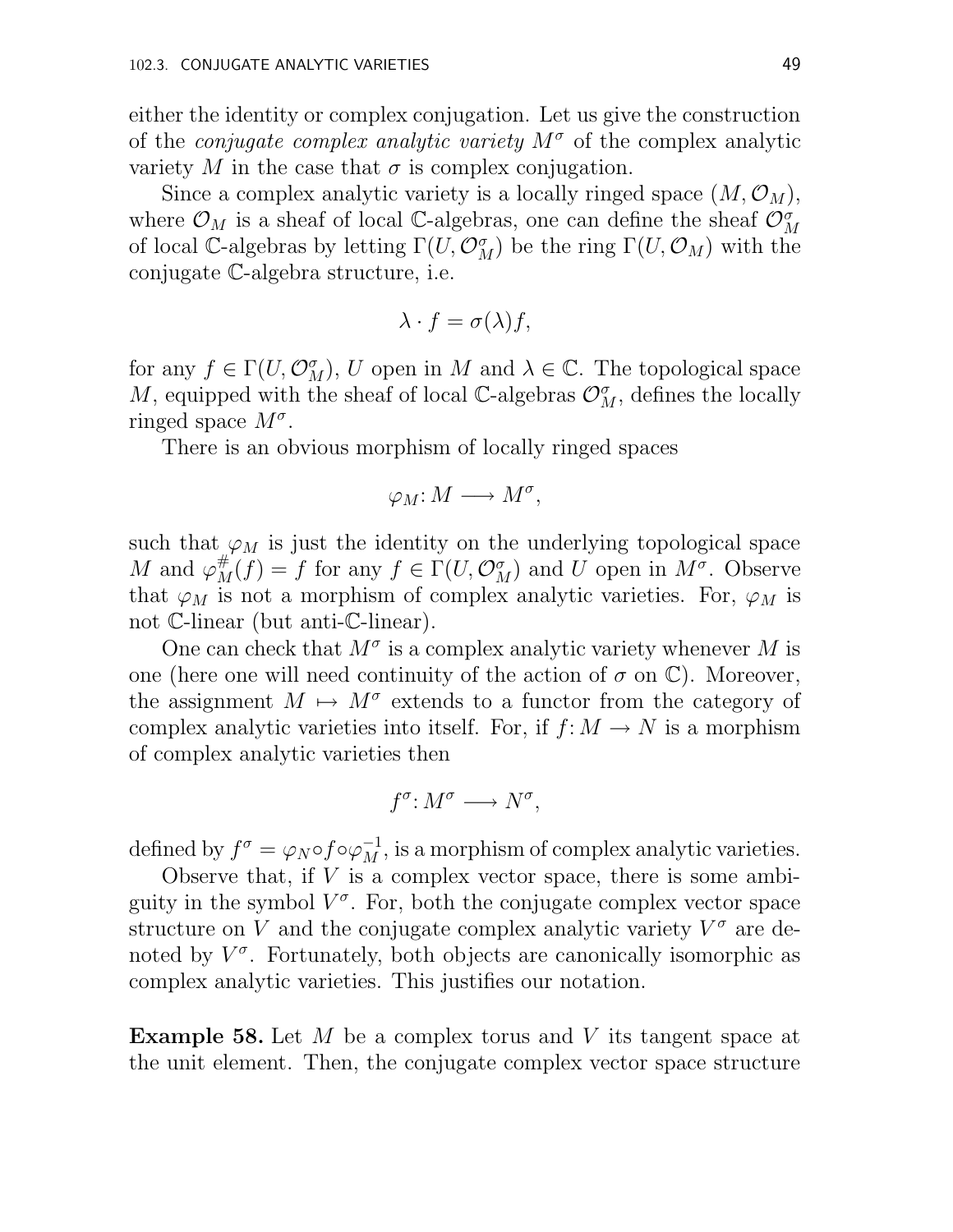$V^{\sigma}$  on V is the tangent space to  $M^{\sigma}$  at the unit element of  $M^{\sigma}$  and the holomorphic mapping

$$
\exp_M^{\sigma}: V^{\sigma} \longrightarrow M^{\sigma}
$$

is equal to the exponential mapping  $\exp_{M^{\sigma}}$  of  $M^{\sigma}$ . This follows easily from the definition of the exponential mapping.

In particular, if  $M = V/\Lambda$ , for some lattice  $\Lambda \subseteq V$ , then  $\Lambda^{\sigma} = \varphi_V(\Lambda)$ is a lattice in  $V^{\sigma}$  and  $M^{\sigma}$  is isomorphic to  $V^{\sigma}/\Lambda^{\sigma}$ .

In the special case that  $V = \mathbb{C}^n$ , one can identify  $V^{\sigma}$  with  $\mathbb{C}^n$  via

$$
\begin{array}{ccc}\nV^{\sigma} & \longrightarrow & \mathbb{C}^{n} \\
v & \longmapsto & \varphi_{V}^{-1}(v).\n\end{array}
$$

Hence, if  $M = \mathbb{C}^n/\Lambda$  then  $M^{\sigma}$  is isomorphic to  $\mathbb{C}^n/\overline{\Lambda}$ .

If we have an algebraic variety X over  $\mathbb C$  then, on the one hand, we can take the complex analytic variety  $X^{\sigma}(\mathbb{C})$  associated to the conjugate algebraic variety  $X^{\sigma}$  and, on the other hand, we have just defined the conjugate analytic variety  $X(\mathbb{C})^{\sigma}$  of the analytic variety  $X(\mathbb{C})$  associated to  $X$ . It is easy to see that both constructions give rise to the same complex analytic variety. More precisely, the functors

$$
X \longmapsto X^{\sigma}(\mathbb{C}) \quad \text{and} \quad X \longmapsto X(\mathbb{C})^{\sigma}
$$

from the category of algebraic varieties over  $\mathbb C$  into the category of complex analytic varieties are naturally isomorphic.

Furthermore, if  $p: L \to M$  is a complex analytic line bundle on M then

$$
p^{\sigma} \colon L^{\sigma} \longrightarrow M^{\sigma}
$$

is a complex analytic line bundle on  $M^{\sigma}$ , called the *conjugate line bun*dle.

In the particular case that  $M = V/\Lambda$ , where  $\Lambda$  is a lattice in the complex vector space V, and L is the Appell-Humbert line bundle  $L(\alpha, H)$ , for some Appell-Humbert datum  $(\alpha, H)$  for  $(V, \Lambda)$ , one can try to find an Appell-Humbert datum for  $(V^{\sigma}, \Lambda^{\sigma})$  that gives rise to a line bundle on  $V^{\sigma}/\Lambda^{\sigma}$  isomorphic to  $L^{\sigma}$ .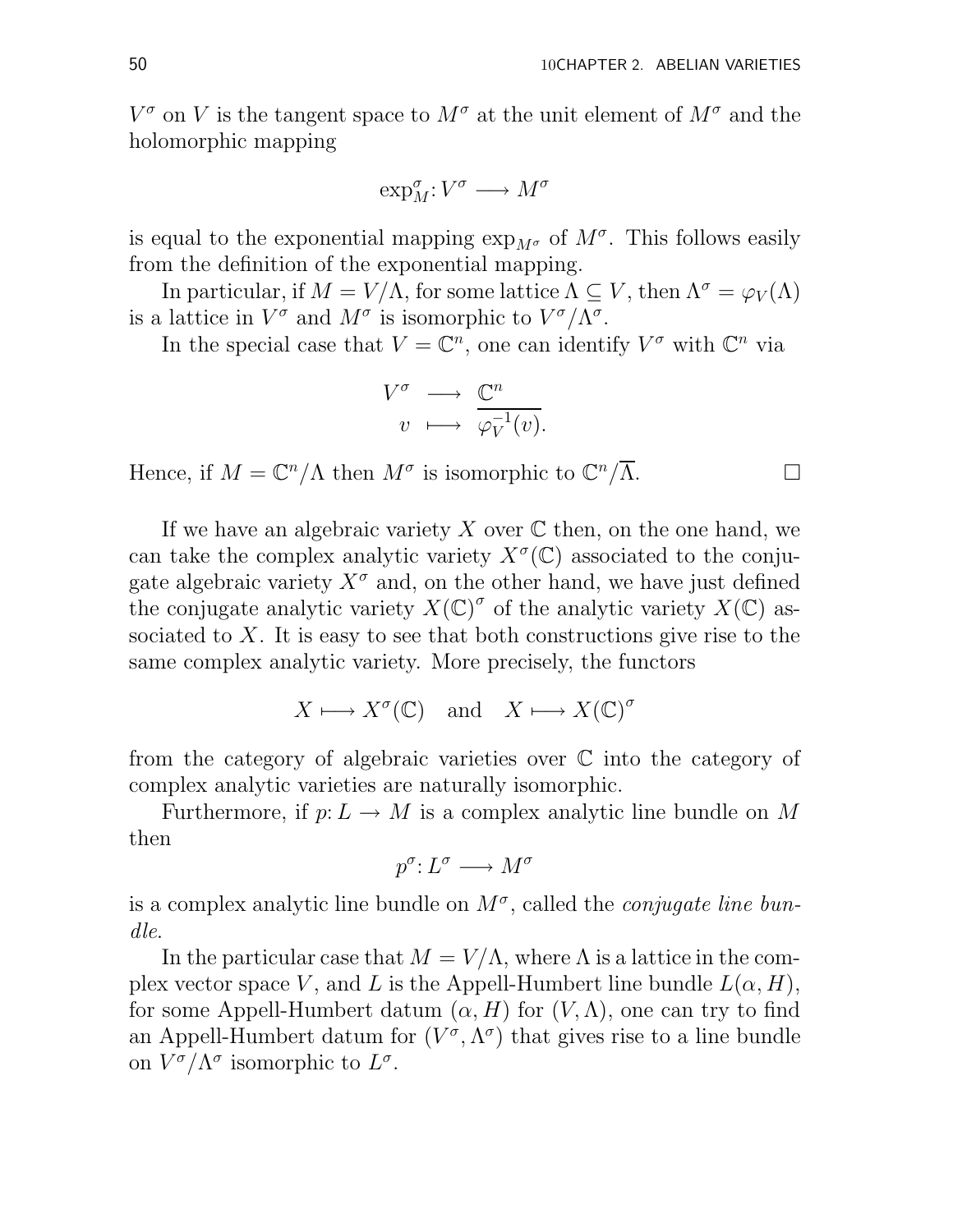Define a Hermitian form  $H^{\sigma}$  on  $V^{\sigma}$  by

$$
H^{\sigma}(v, v') = \overline{H(\varphi_V^{-1}(v), \varphi_V^{-1}(v'))},
$$

for every  $v, v' \in V^{\sigma}$ , and define a mapping  $\alpha^{\sigma}$  from  $\Lambda^{\sigma}$  into  $S^1$  by

$$
\alpha^\sigma(\lambda)=\overline{\alpha(\varphi_V^{-1}(\lambda))},
$$

for every  $\lambda \in \Lambda^{\sigma}$ . Then, it is easy to check that  $(\alpha^{\sigma}, H^{\sigma})$  is an Appell-Humbert datum for  $(V^{\sigma}, \Lambda^{\sigma})$ .

**Lemma 59.** If  $M = V/\Lambda$ , where  $\Lambda$  is a lattice in the complex vector space V, and  $(\alpha, H)$  is an Appell-Humbert datum for  $(V, \Lambda)$  then the conjugate line bundle  $L(\alpha, H)^\sigma$  of  $L(\alpha, H)$  is isomorphic to the line bundle  $L(\alpha^{\sigma}, H^{\sigma})$ .

*Proof.* The conjugate line bundle  $L(\alpha, H)^\sigma$  is the quotient of  $V^\sigma \times \mathbb{C}$ under the action of  $\Lambda^{\sigma}$  given by

$$
\lambda(v, z) = (v + \lambda, \overline{e_{\varphi_V^{-1}(\lambda)}(\varphi_V^{-1}(v))}z),
$$

where  $v \in V^{\sigma}$ ,  $z \in \mathbb{C}$ ,  $\lambda \in \Lambda^{\sigma}$  and  $e_{\mu}$ , for  $\mu \in \Lambda$ , is the holomorphic function on V associated with the Appell-Humbert datum  $(\alpha, H)$ . Put  $\lambda' = \varphi_V^{-1}(\lambda)$  and  $v' = \varphi_V^{-1}(v)$ . Then

$$
\overline{e_{\lambda'}(v')} = \overline{\alpha(\lambda')}\overline{e^{\pi H(v',\lambda') + \frac{1}{2}\pi H(\lambda',\lambda')}} = \alpha^{\sigma}(\lambda)e^{\pi H^{\sigma}(v,\lambda) + \frac{1}{2}\pi H^{\sigma}(\lambda,\lambda)}
$$

is equal to the function  $e_{\lambda}$ , associated with the Appell-Humbert datum  $(\alpha^{\sigma}, H^{\sigma})$ . Therefore,  $L(\alpha, H)^{\sigma}$  is isomorphic to  $L(\alpha^{\sigma}, H^{\sigma})$ .

Let G denote the Galois group of  $\mathbb{C}/\mathbb{R}$ . If G acts on the complex analytic variety M such that the action of  $\sigma$  is anti-holomorphic then this action of G on M is called a *real structure* on M. Let M and N be complex analytic varieties with a real structure. A mapping f from M into  $N$  is a morphism of complex analytic varieties with a real structure if f is an analytic mapping and f is  $G$ -equivariant.

This notion of a real structure will be interesting for us since, if X is an abelian variety over R then the complex analytic variety  $X(\mathbb{C})$ has a natural real structure.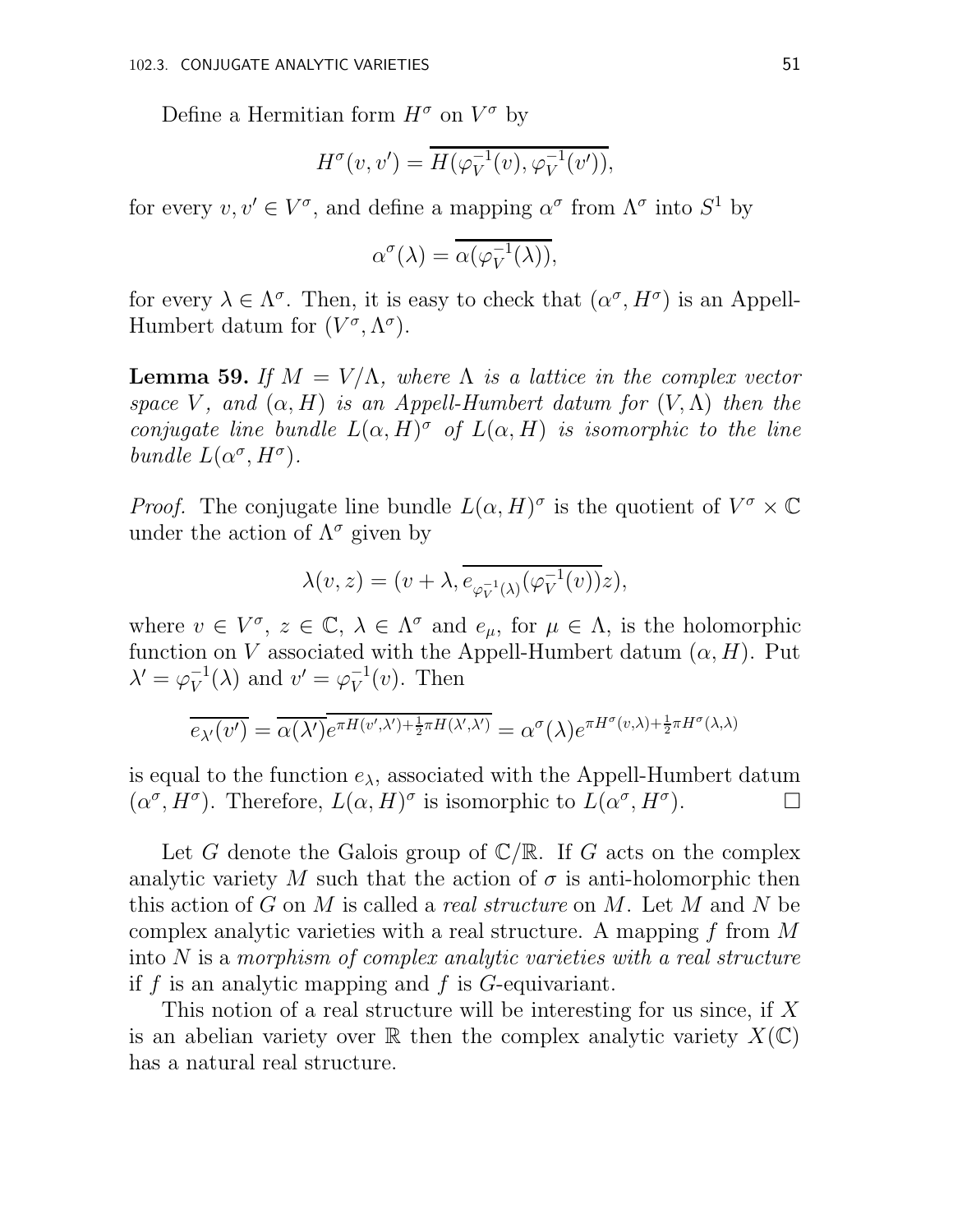Remark 60. If a complex analytic variety M has a real structure then the conjugate complex analytic variety  $M^{\sigma}$  can be canonically identified with  $M$  in the following way. The mapping

$$
\begin{array}{rcl}\nM^{\sigma} & \longrightarrow & M \\
m & \longmapsto & \sigma \varphi_M^{-1}(m)\n\end{array}
$$

is an isomorphism of complex analytic varieties, moreover this isomorphism is natural in M. Clearly, the mapping  $\varphi_M$  from M into  $M^{\sigma}$ corresponds under this isomorphism to the action of  $\sigma$  on M. Therefore, if  $M$  is a complex analytic variety with a real structure we may identify  $M^{\sigma}$  with M through the isomorphism above. The mapping  $\varphi_M$ is then the action of  $\sigma$  on M. In particular, if M and N are complex analytic varieties with a real structure and f is just an analytic mapping from M into N then, under these identifications of  $M^{\sigma}$  with M and  $N^{\sigma}$  with N,  $f^{\sigma}$  is an analytic mapping from M into N satisfying

$$
f^{\sigma}(m) = \sigma f(\sigma^{-1}m),
$$

for  $m \in M$ .

Furthermore, if  $M$  is a complex analytic variety with a real structure and  $p: L \to M$  is a complex analytic line bundle on M, then the conjugate line bundle  $L^{\sigma}$  is a line bundle on M, under the identification of  $M^{\sigma}$  with M.

**Assumption 61.** Of course, in the special case that  $M$  is a complex torus, it might happen that a real structure on M does not have the unit element of  $M$  as a fixed point. However, since we will only meet such tori of the form  $X(\mathbb{C})$ , where X is an abelian variety over  $\mathbb{R}$ , we may as well assume that a real structure on a complex torus has the unit element as a fixed point.

Suppose M is a complex torus with a real structure. Then, according to the above assumption, the unit element  $0$  of  $M$  is invariant under the action of  $G$ . Hence, we get an induced action of  $G$  on the tangent space V to M at 0. In fact, this action is a real structure on the complex analytic variety V. Hence, by Example 58 and Remark 60, the exponential mapping

$$
\exp: V \to M
$$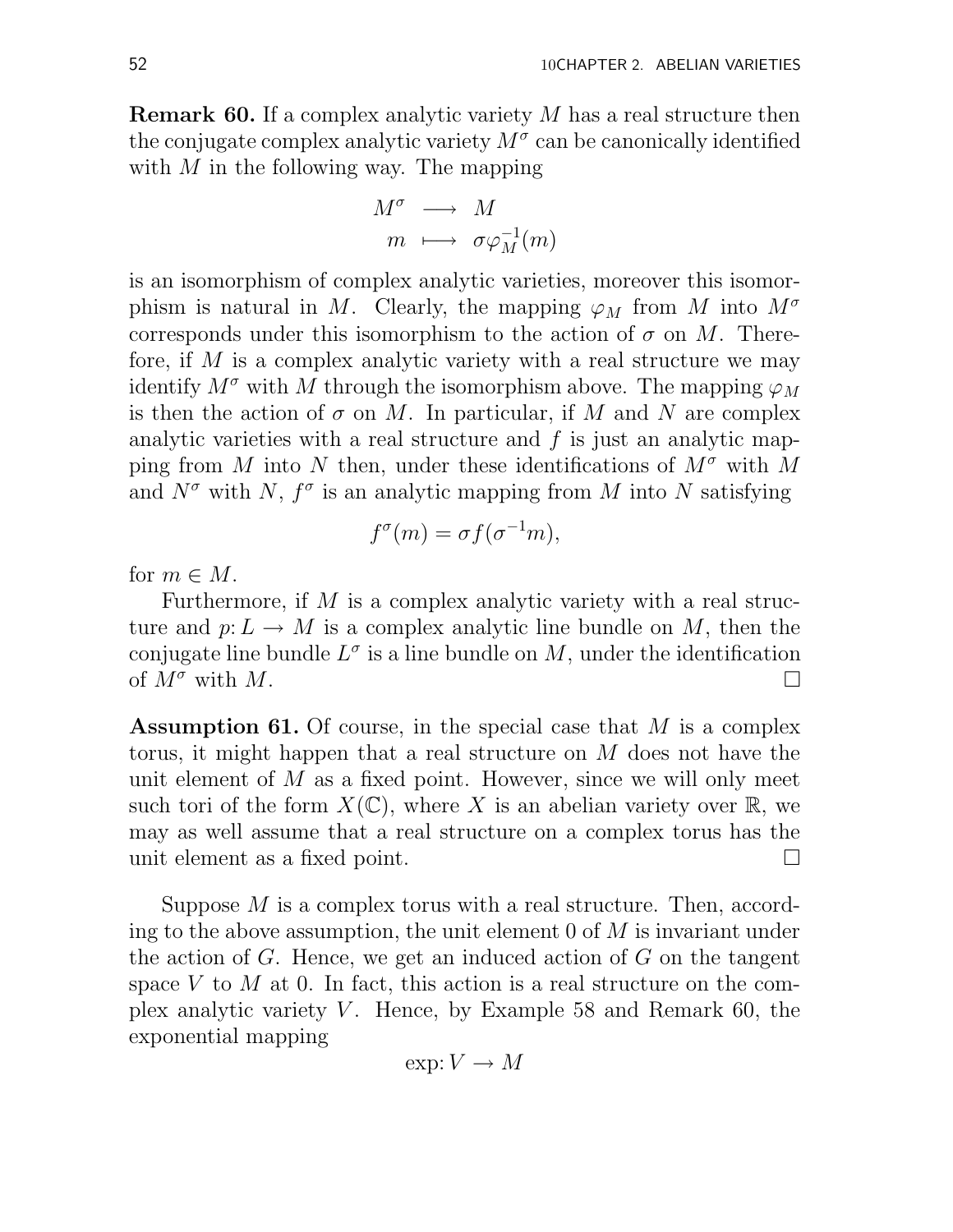is G-equivariant. In particular, the kernel ker exp is invariant under the G-action.

**Definition 62.** Let us define the category  $\mathcal{M}_{\mathbb{R}}$  of lattices over  $\mathbb{R}$  by taking as objects pairs  $(W, \Lambda)$ , where W is a finite-dimensional  $\mathbb{R}$ -vector space and

$$
\Lambda\subseteq W\otimes_{\mathbb R}{\mathbb C}
$$

is a lattice, stable under the canonical action of G on  $W \otimes_{\mathbb{R}} \mathbb{C}$ , and as morphisms from  $(W, \Lambda)$  into  $(W', \Lambda')$  R-linear mappings  $L: W \to W'$ such that

$$
(L\otimes\mathbb{C})(\Lambda)\subseteq\Lambda'.
$$

We see that, if  $M$  is a complex torus with a real structure, the pair

 $(V^G, \ker \exp)$ 

is a lattice over R. This proves, together with Theorem 50, the following proposition.

Proposition 63. (under Assumption 61) The functor

 $M \longmapsto ((T_0M)^G, \ker \exp)$ 

is an equivalence from the category of complex tori having a real structure into the category  $\mathcal{M}_{\mathbb{R}}$  of lattices over  $\mathbb{R}$ . The functor

$$
(W,\Lambda)\longmapsto W\otimes_{\mathbb R}{\mathbb C}/\Lambda
$$

from the category  $\mathcal{M}_{\mathbb{R}}$  into the category of complex tori having a real structure serves as an inverse. structure serves as an inverse.

Let us turn our attention to real structures on line bundles. If M is a complex analytic variety with a real structure then a real structure on a complex analytic line bundle  $p: L \to M$  is a real structure on the total space  $L$  such that  $p$  is a morphism of complex analytic varieties with a real structure and the action of  $G$  is  $\mathbb{R}$ -linear on each fibre.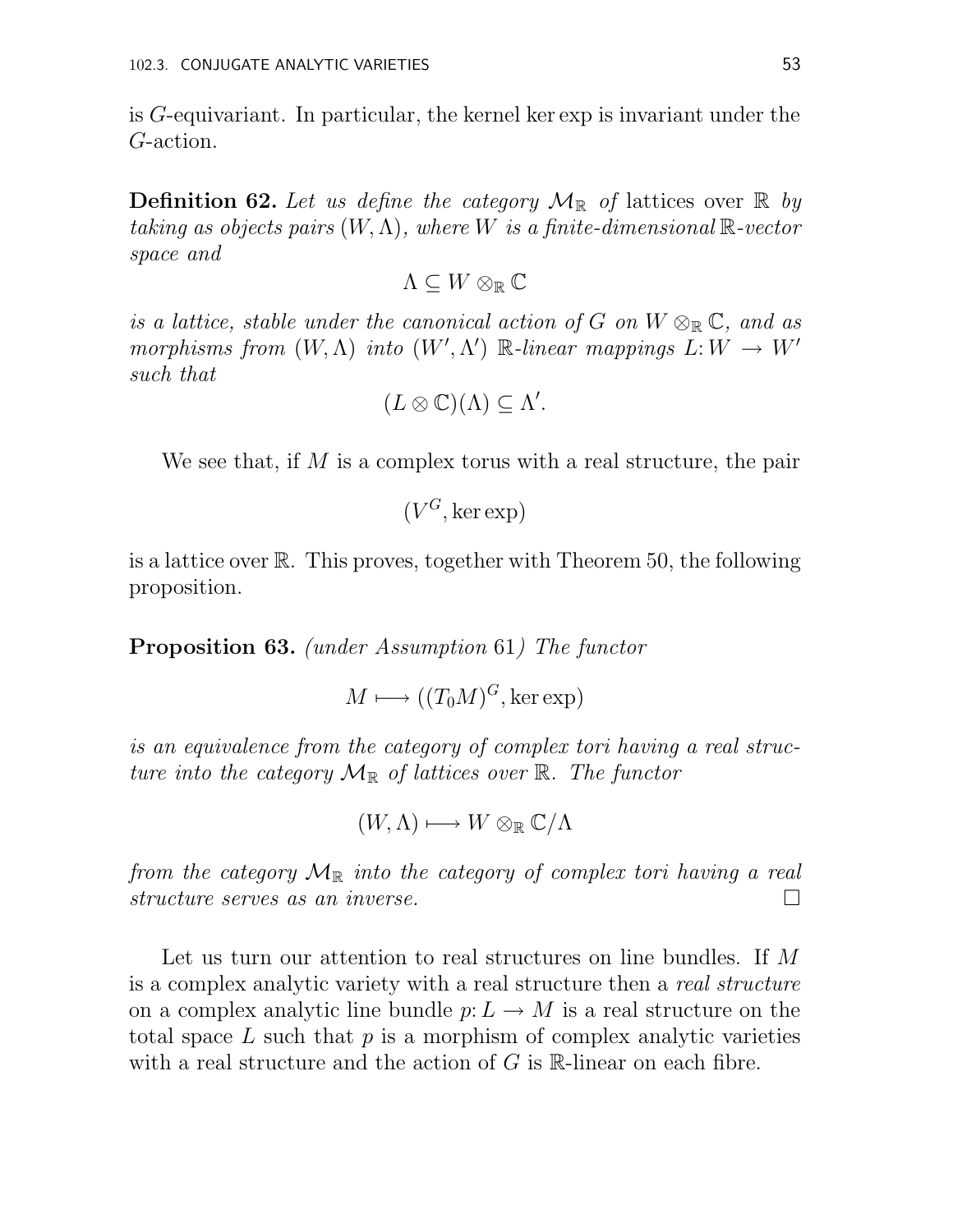**Remark 64.** If W is a real vector space and  $V = W \otimes_{\mathbb{R}} \mathbb{C}$  then it is clear that, making the identification of  $V^{\sigma}$  with V as in Remark 60,

$$
H^{\sigma}(v,v') = \overline{H(\sigma^{-1}v,\sigma^{-1}v')},
$$

for any  $v, v' \in V$ . Moreover, if  $\Lambda \subseteq V$  is a lattice, stable under the action of G and  $\alpha$  is a mapping from  $\Lambda$  into  $S^1$  then

$$
\alpha^{\sigma}(\lambda) = \overline{\alpha(\sigma^{-1}\lambda)},
$$

for any  $\lambda \in \Lambda$ . Hence, if  $(W, \Lambda)$  is a lattice over R and  $M = V/\Lambda$ , where  $V = W \otimes_{\mathbb{R}} \mathbb{C}$ , then the existence of a real structure on the complex line bundle  $L(\alpha, H)$ , for some Appell-Humbert datum  $(\alpha, H)$  for  $(W, \Lambda)$ , implies that

$$
\alpha^{\sigma} = \alpha \quad \text{and} \quad H^{\sigma} = H,
$$

by Lemma 59.

Conversely, if  $(\alpha, H)$  is an Appell-Humbert datum for  $(V, \Lambda)$  such that  $\alpha^{\sigma} = \alpha$  and  $H^{\sigma} = H$ , then there exists a real structure on the complex line bundle  $L(\alpha, H)$  on  $V/\Lambda$ . For, G acts on the trivial line bundle  $V \times \mathbb{C}$  by

$$
\sigma(v,z)=(\sigma v,\overline{z}).
$$

This action factorizes through the quotient of  $V \times \mathbb{C}$  by the action of Λ, since

$$
\begin{array}{rcl}\n\sigma(\lambda(v,z)) & = & (\sigma v + \sigma \lambda, \overline{e_{\lambda}(v)z}) \\
& = & (\sigma v + \sigma \lambda, e_{\sigma \lambda}(\sigma v) \overline{z}) \\
& = & (\sigma \lambda)(\sigma v, \overline{z}) \\
& = & (\sigma \lambda)(\sigma(v,z)),\n\end{array}
$$

where  $e_{\lambda}$  is the holomorphic function associated to  $(\alpha, H)$ . Therefore,  $L(\alpha, H)$  has a real structure.

Observe that, if W is a real vector space and  $F$  is a symmetric bilinear form on W, we can define a Hermitian form  $F \otimes \mathbb{C}$  on  $V =$  $W \otimes \mathbb{C}$ , determined by

$$
(F \otimes \mathbb{C})(w \otimes \alpha, w' \otimes \alpha') = \alpha \overline{\alpha'} F(w, w'),
$$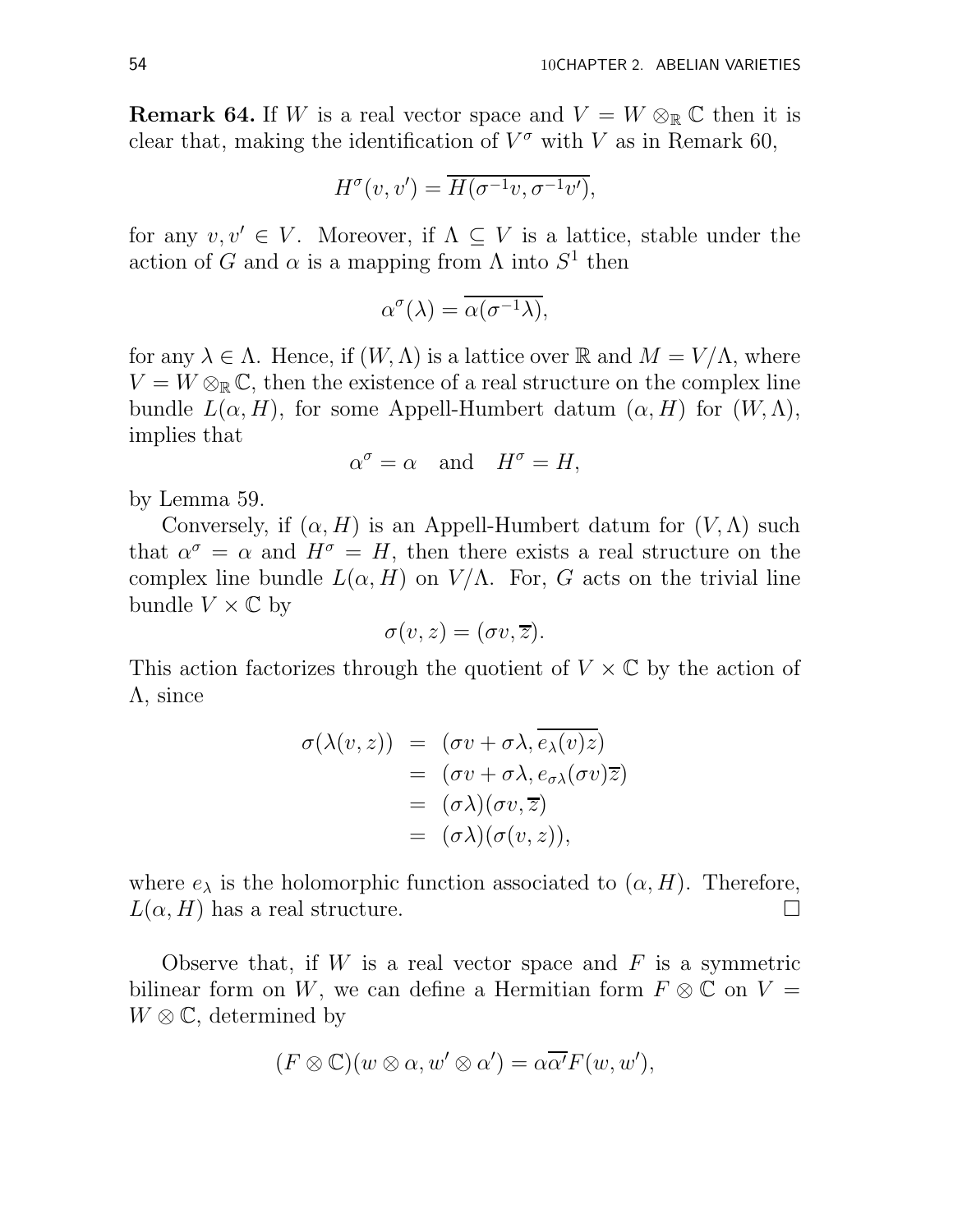Conversely, if H is a Hermitian form on V such that  $H^{\sigma} = H$  then there exists a symmetric bilinear form F on W such that  $F \otimes \mathbb{C} = H$ . Moreover,  $F$  is an inner product if and only if  $H$  is positive definite.

If  $(W, \Lambda)$  is a lattice over R, let us call a pair  $(\alpha, F)$ , where  $\alpha$  is a mapping from  $\Lambda$  into  $S^1$  and F is a symmetric bilinear form on W, an Appel-Humbert datum over  $\mathbb R$  for  $(W, \Lambda)$  if  $\alpha^{\sigma} = \alpha$  and  $(\alpha, F \otimes \mathbb C)$  is an Appel-Humbert datum for  $(W \otimes_{\mathbb{R}} \mathbb{C}, \Lambda)$ . In such case, it is proved in Remark 64 that the complex analytic line bundle  $L(\alpha, F \otimes \mathbb{C})$  over  $V/\Lambda$ , where  $V = W \otimes_{\mathbb{R}} \mathbb{C}$ , has a canonical real structure. Let us denote the complex analytic line bundle  $L(\alpha, F \otimes \mathbb{C})$  over  $V/\Lambda$  together with this real structure by  $L(\alpha, F)$ .

We will denote the set of Appell-Humbert data over  $\mathbb R$  for the lattice  $(W, \Lambda)$  over  $\mathbb R$  by  $AH(W, \Lambda)$ . This set is made into a group when we define the group structure by

$$
(\alpha_1, F_1)(\alpha_2, F_2) = (\alpha_1 \alpha_2, F_1 + F_2).
$$

Clearly, the mapping L from the group  $AH(W, \Lambda)$  into the group of (isomorphism classes of) complex analytic line bundles on  $V/\Lambda$  having a real structure is a morphism of groups. Then, we have a real version of the Theorem of Appell-Humbert.

**Lemma 65.** Let  $(W, \Lambda)$  be a lattice over R and put  $V = W \otimes_{\mathbb{R}} \mathbb{C}$ . If L is a complex analytic line bundle on  $V/\Lambda$  with a real structure, then there exists a unique Appel-Humbert datum  $(\alpha, F)$  over  $\mathbb R$  for  $(W, \Lambda)$ such that

$$
L(\alpha, F) \cong L,
$$

as complex line bundles with a real structure. In other words, the mapping L from the group  $AH(W, \Lambda)$  into the group of (isomorphism classes of) complex analytic line bundles on  $V/\Lambda$  having a real structure is an isomorphism.

*Proof.* By Remark 64, if L is a complex analytic line bundle on  $V/\Lambda$ with a real structure then there exists an Appel-Humbert datum  $(\alpha, H)$ for  $(V, \Lambda)$  such that  $L(\alpha, H)$  is isomorphic to L as complex line bundles over  $V/\Lambda$ . Moreover,  $\alpha^{\sigma} = \alpha$  and  $H^{\sigma} = H$ , hence there exists a unique Appel-Humbert datum  $(\alpha, F)$  over R for  $(W, \Lambda)$  such that  $L(\alpha, F)$  and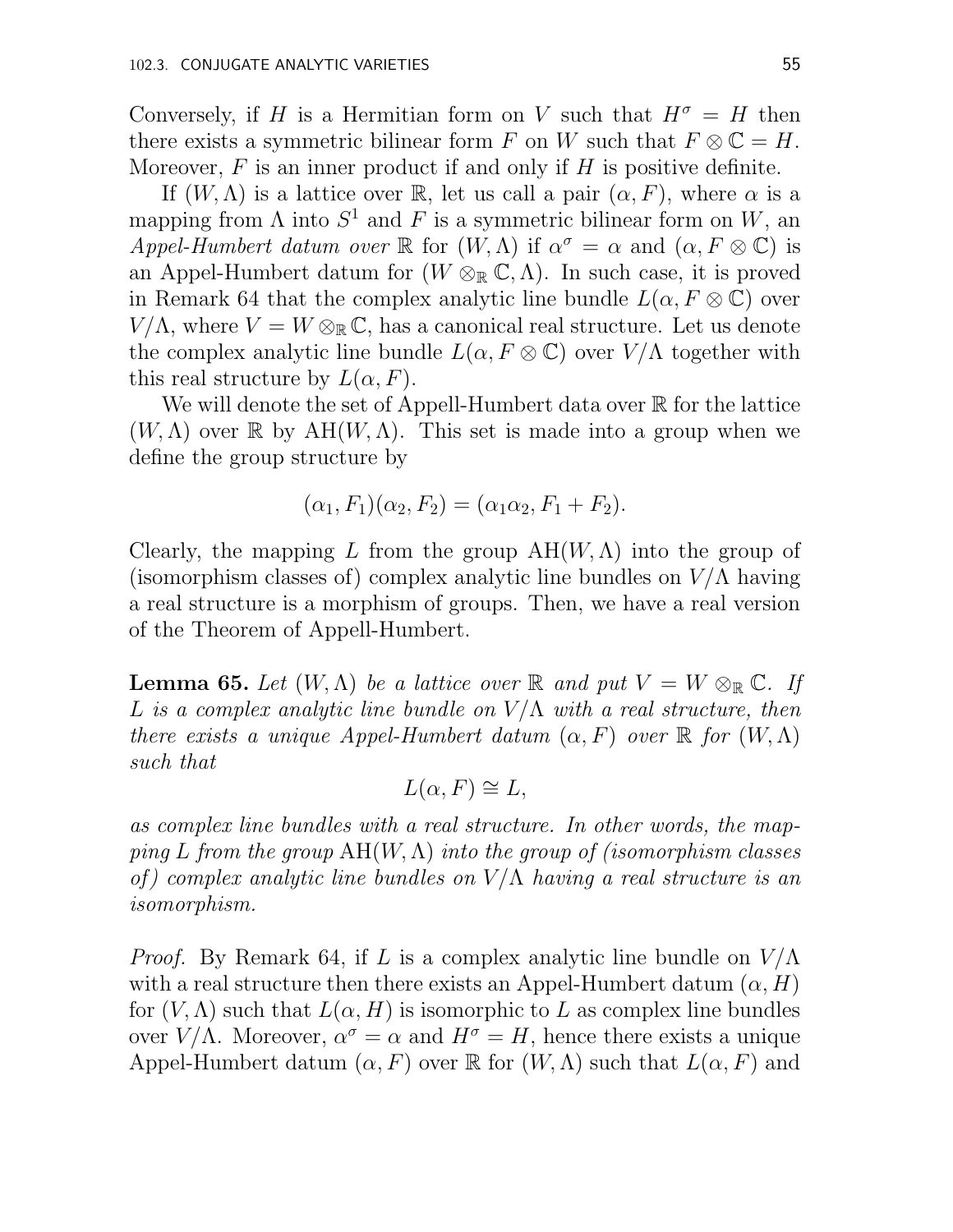L are isomorphic as complex analytic line bundles. We have to show that this isomorphism can be chosen to be G-equivariant.

This can be shown most conveniently using the theory of forms [28, p. III-1. For, L is a form of  $L(\alpha, F)$  with respect to the field extension  $\mathbb{C}/\mathbb{R}$ . Hence, we would have proved the lemma if we show that the first cohomology group

$$
H^1(G, \operatorname{Aut} L(\alpha, F \otimes \mathbb{C}))
$$

is trivial. Indeed Aut  $L(\alpha, F \otimes \mathbb{C}) = \mathbb{C}^*$ , since  $V/\Lambda$  is compact, and this identity holds even G-equivariantly. One knows that  $H^1(G, \mathbb{C}^*)$  is trivial. The lemma follows.

## 2.4 Abelian varieties over R

If X is an abelian variety over  $\mathbb R$  then, as mentioned in Section 2.2, the set of complex points  $X(\mathbb{C})$  is a complex torus with a real structure. Hence, if we put  $W = (T_0 X(\mathbb{C}))^G$  and  $\Lambda = \text{ker} \exp \text{ then } (W, \Lambda)$  is a lattice over R.

If  $\mathcal L$  is an invertible sheaf on X, the geometric line bundle  $V(\mathcal L)$ associated to  $\mathcal{L}$  [13, p. 128] is an algebraic variety over  $\mathbb R$  itself. Therefore,

$$
V(\mathcal{L})(\mathbb{C}) \longrightarrow X(\mathbb{C})
$$

is a complex analytic line bundle on  $X(\mathbb{C})$  with a real structure, denoted by  $\mathcal{L}(\mathbb{C})$ .

Theorem 66. The functor

$$
X \longmapsto ((T_0X(\mathbb{C}))^G, \ker \exp)
$$

is an equivalence from the category of abelian varieties over R onto the full subcategory of the category  $\mathcal{M}_{\mathbb{R}}$  consisting of pairs  $(W, \Lambda)$  such that there exists an inner product F on W with  $E = \text{Im}(F \otimes \mathbb{C})$  integral on Λ.

*Proof.* Suppose that X is an abelian variety over  $\mathbb R$  and let  $(W, \Lambda)$  be the lattice  $((T_0X(\mathbb{C}))^G$ , ker exp) over R. Since X is projective (see Section 2.1), there exists an ample invertible sheaf  $\mathcal L$  on X. In particular,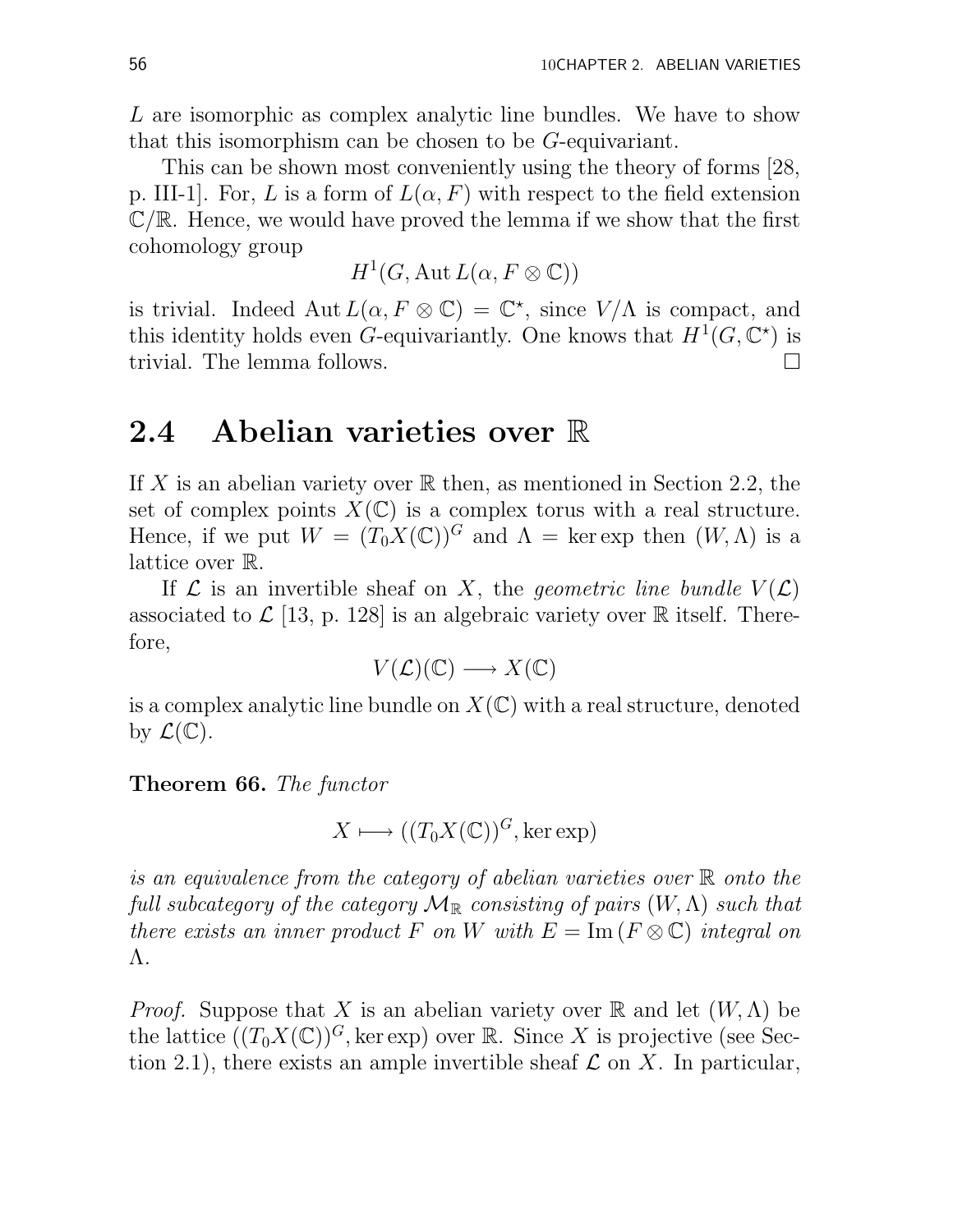$\mathcal{L}(\mathbb{C})$  is a complex analytic line bundle on  $X(\mathbb{C})$  with a real structure. Hence, by Lemma 65, there exists an Appell-Humbert datum  $(\alpha, F)$ over  $\mathbb R$  for  $(W, \Lambda)$  such that

$$
L(\alpha, F) \cong \mathcal{L}(\mathbb{C}).
$$

Since  $\mathcal L$  is ample, the Hermitian form  $F \otimes \mathbb C$  is an inner product by Remark 56. Therefore, F is an inner product.

Conversely, if  $(W, \Lambda)$  is a lattice over  $\mathbb R$  and F is an inner product on W with  $E = \text{Im}(F \otimes \mathbb{C})$  integral on  $\Lambda$  then we know from Theorem 51 that there exists an abelian variety Y over  $\mathbb C$  such that  $Y(\mathbb C)$  is isomorphic to  $V/\Lambda$ , where  $V = W \otimes_{\mathbb{R}} \mathbb{C}$ . Using the GAGA-principle [27], the real structure on  $V/\Lambda$  gives rise to a descent datum for Y with respect to the field extension  $\mathbb{C}/\mathbb{R}$ . According to Theorem 22, there exists an algebraic variety X over R such that  $X_{\mathbb{C}}$  and Y are G-equivariantly isomorphic. In particular,  $X(\mathbb{C})$  and  $V/\Lambda$  are isomorphic as complex tori having a real structure. Of course,  $X$  is an abelian variety over  $\mathbb{R}$ .

The fact that the above functor is full follows from the GAGAprinciple [27] and Proposition 63. Faithfulness is trivial.  $\Box$ 

**Remark 67.** As a consequence of Theorem 66, if  $\Lambda$  is a lattice in  $\mathbb{C}^n$ , stable under the action of  $\sigma$  on  $\mathbb{C}^n$  and such that there exists a positive definite Hermitian form H on  $\mathbb{C}^n$  with  $E = \text{Im } H$  integral on  $\Lambda$ , then there exists an abelian variety X over  $\mathbb R$  such that

$$
X(\mathbb{C}) \cong \mathbb{C}^n/\Lambda
$$

as complex tori with a real structure. For this, it is crucial that the action of the Galois group G of  $\mathbb{C}/\mathbb{R}$  on  $V = W \otimes_{\mathbb{R}} \mathbb{C}$  is continuous.

To illustrate this point, take instead of  $\mathbb R$  the subfield

$$
K=\mathbb{Q}\left(\sqrt{-5}\right)
$$

of C and let G be the group of automorphisms of C over K. Let  $\Lambda \subseteq \mathbb{C}$ be the lattice

$$
\mathbb{Z}+\mathbb{Z}\sqrt{-5}.
$$

Then,  $\Lambda$  is invariant under the action of G on  $\mathbb C$  and there exists a positive definite Hermitian form H on  $\mathbb{C}^n$  with  $E = \text{Im } H$  integral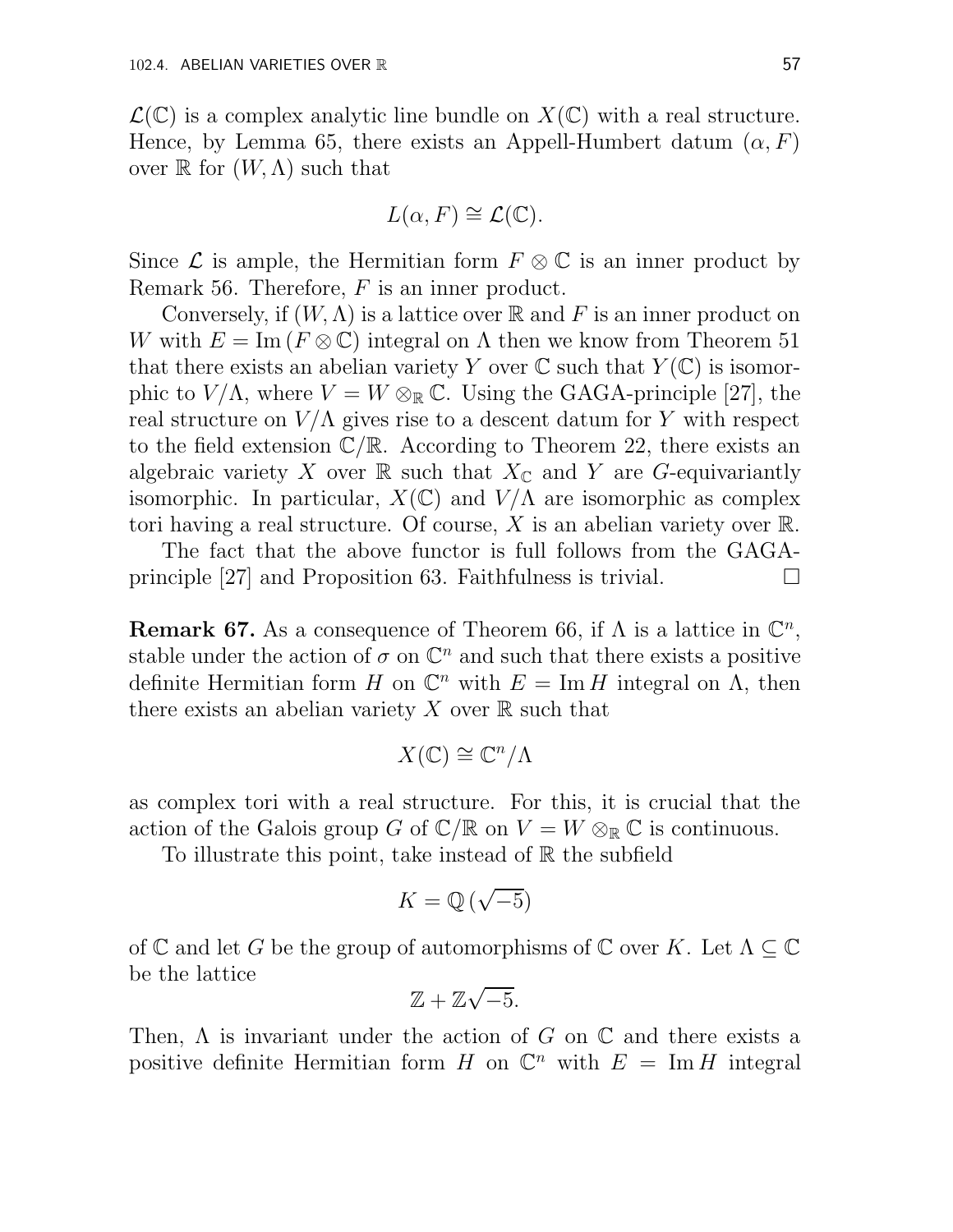on Λ, according to Example 52. But, there does not exist an abelian variety X over K such that  $X(\mathbb{C})$  is isomorphic to  $\mathbb{C}/\Lambda$  as complex tori. Indeed, it is the theory of complex multiplication [29] which tells us that one has to enlarge the field  $K$  to its Hilbert class field  $L$ . More precisely, there exists an abelian variety X over L such that  $X(\mathbb{C})$  is isomorphic to  $V/\Lambda$  as complex Lie groups. In our case  $L = K(\sqrt{-1})$ will do.  $\Box$ 

**Theorem 68.** Let X be an abelian variety over  $\mathbb{R}$ ,  $(W, \Lambda)$  a lattice over  $\mathbb R$  and  $\pi: V \to X(\mathbb C)$  a mapping which induces an isomorphism of complex tori having a real structure  $\widetilde{\pi}$  from  $V/\Lambda$  onto  $X(\mathbb{C})$ , where  $V =$  $W \otimes_{\mathbb{R}} \mathbb{C}$ . Then, the mapping from Pic X into the group of (isomorphism classes of) complex analytic line bundles on  $V/\Lambda$  having a real structure, given by

$$
\mathcal{L} \longmapsto \widetilde{\pi}^{\star} \mathcal{L}(\mathbb{C})
$$

is an isomorphism. In particular, for every Appell-Humbert datum  $(\alpha, F)$  over  $\mathbb R$  for  $(W, \Lambda)$  there exists a unique invertible sheaf  $\mathcal L$  on X such that

$$
\widetilde{\pi}^{\star}\mathcal{L}(\mathbb{C}) \cong L(\alpha, F),
$$

as complex analytic line bundles having a real structure.

Proof. The first part follows from the GAGA-principle [27] and the Theorem of descent. The last part is then a direct consequence of the real version of the Appell-Humbert Theorem (Lemma 65).

Theorem 68 will give us good insight in the group  $Pic X$  of isomorphism classes of invertible sheaves on the abelian variety X over  $\mathbb R$  (see Remark 73).

Let  $\mathcal{F}(W,\Lambda)$  be the group of symmetric bilinear forms F on W with  $E = \text{Im}(F \otimes \mathbb{C})$  integral on  $\Lambda$ . Then the projection

$$
\mathrm{AH}(W,\Lambda)\longrightarrow \mathcal{F}(W,\Lambda)
$$

is surjective. This is implied by the following lemma.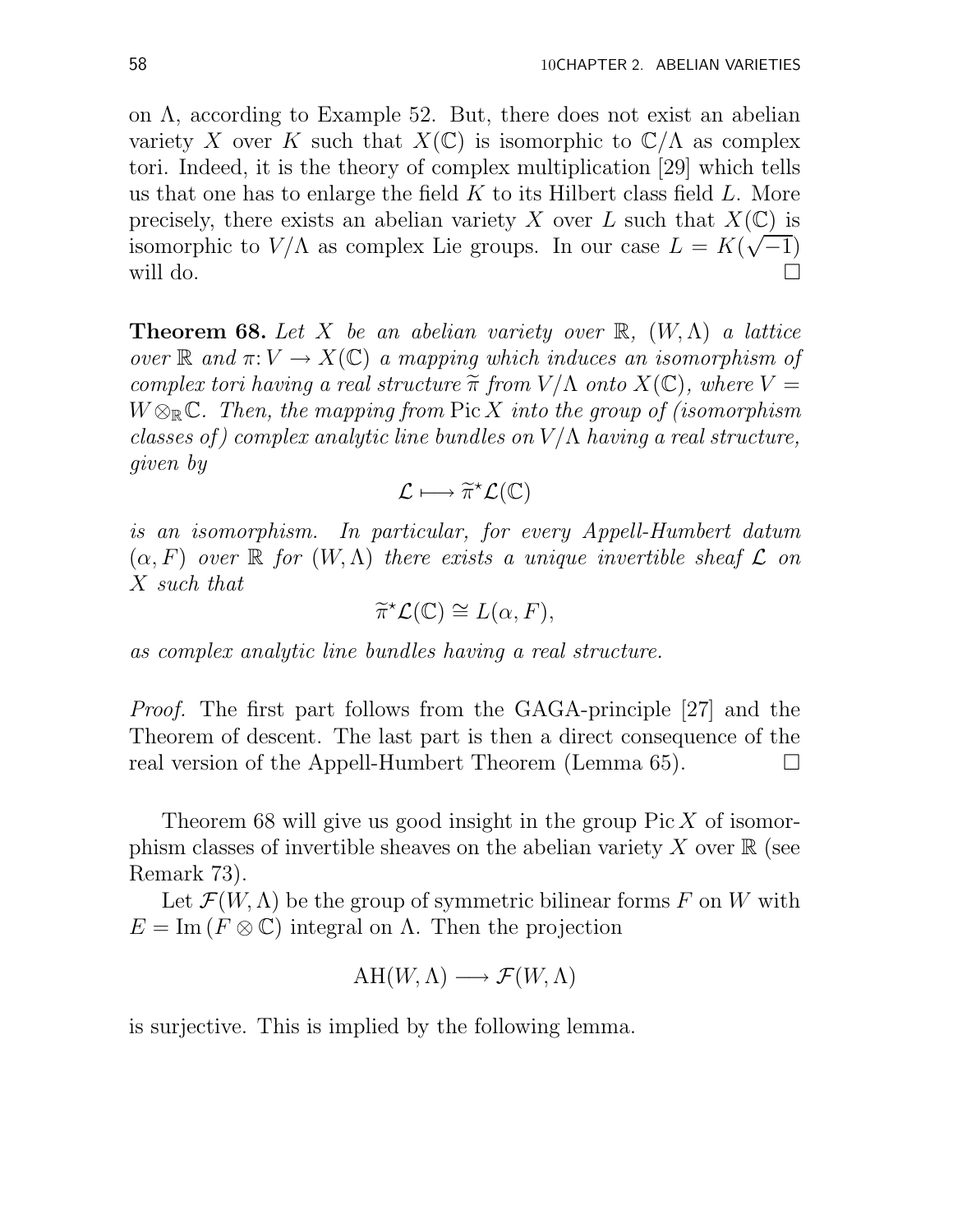**Lemma 69.** If  $(W, \Lambda)$  is a lattice over  $\mathbb R$  and F is a symmetric bilinear form on W with  $E = \text{Im}(F \otimes \mathbb{C})$  integral on  $\Lambda$ , then there exists a mapping

 $\alpha: \Lambda \longrightarrow S^1$ 

such that  $(\alpha, F)$  is an Appell-Humbert datum over  $\mathbb R$  for  $(W, \Lambda)$ .

Actually, this lemma is a consequence of Proposition 72. For the proof of this proposition we will need the following proposition, which describes the structure of lattices over R. We will omit the proof of this proposition.

Let us first introduce the following notation. If the Galois group G of  $\mathbb{C}/\mathbb{R}$  acts on a group H then we define

$$
\operatorname{Re} H = \{ h \in H \mid \sigma h = h \}
$$

and

$$
\operatorname{Im} H = \{ h \in H \mid \sigma h = -h \},\
$$

where  $\sigma$  is the nontrivial element of G.

**Proposition 70.** Let W be a real vector space of dimension n and let  $\Lambda \subseteq V$  be a lattice, invariant under the action of G on  $V = W \otimes_{\mathbb{R}} \mathbb{C}$ . Then there exist a  $\mathbb{Z}$ -basis  $x_1, \ldots, x_n$  for  $\text{Re }\Lambda$  and a  $\mathbb{Z}$ -basis  $y_1, \ldots, y_n$ for Im  $\Lambda$  such that

> 1  $\frac{1}{2}(x_1+y_1),\ldots,\frac{1}{2}$  $\frac{1}{2}(x_k+y_k), x_1, \ldots, x_n, y_{k+1}, \ldots, y_n$

is a Z-basis for  $\Lambda$ , for some uniquely determined integer  $k, 0 \leq k \leq n$ .

We will call this integer k, which is uniquely determined by  $\Lambda$ , the degree of connectedness of  $\Lambda$  (or  $(W, \Lambda)$ ). We will see (cf. Corollary 84) that the number of connected components of  $(V/\Lambda)^G$  is precisely  $2^{n-k}$ , if n is the dimension of  $W$ .

**Remark 71.** As a consequence of Proposition 70, if W is a *n*-dimensional real vector space, a lattice  $\Lambda \subseteq V$  over  $\mathbb R$  is completely determined by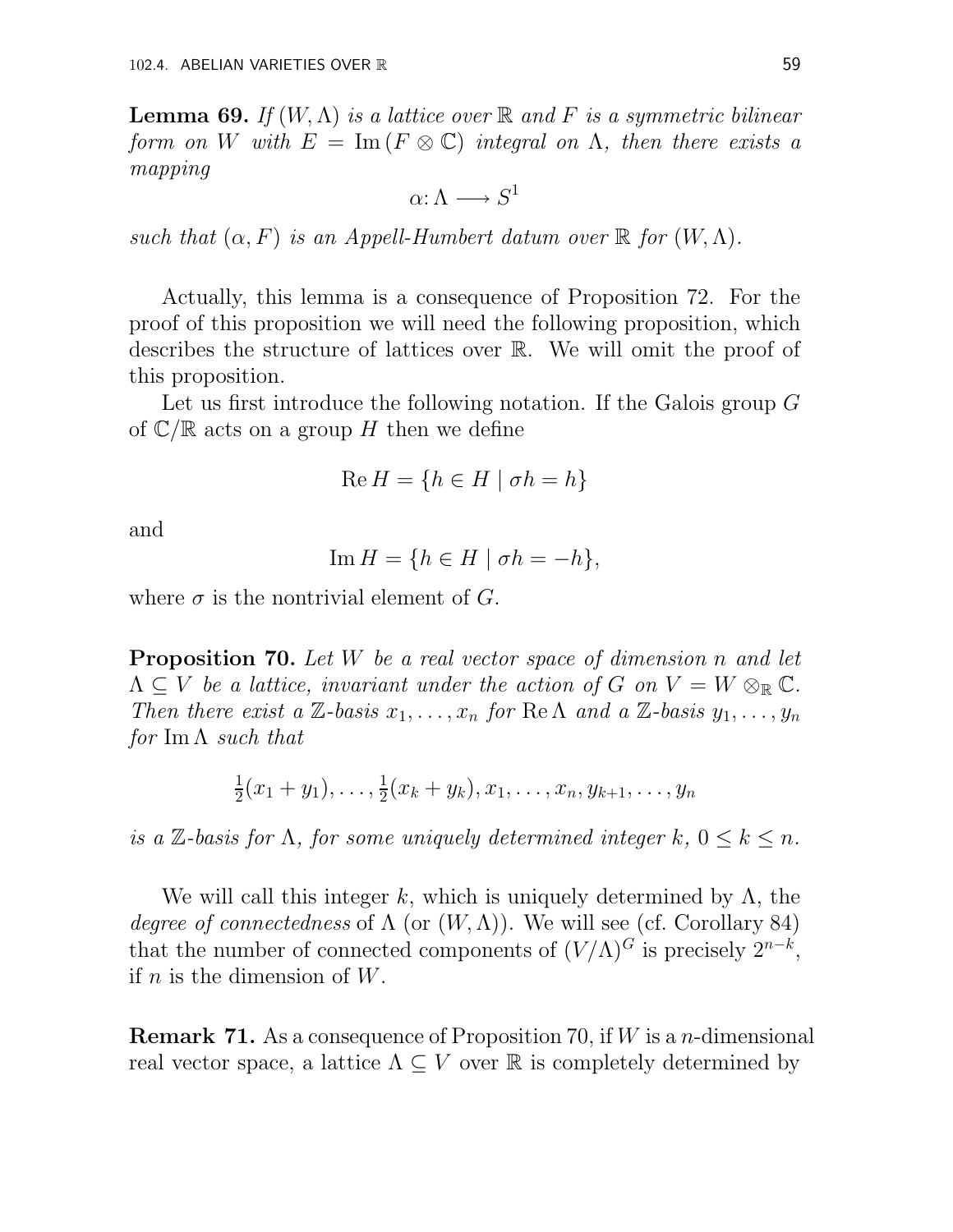its degree of connectedness k and the nonsingular real  $n \times n$ -matrix M, defined by

$$
y_l = \sum_{j=1}^n m_{lj} i x_j,
$$

where  $x_1, \ldots, x_n$  is a Z-basis for Re  $\Lambda$  and  $y_1, \ldots, y_n$  a Z-basis for Im  $\Lambda$ as in Proposition 70. For, we can make a lattice  $\Lambda' \subseteq V$  over  $\mathbb R$  out of the nonsingular real  $n \times n$ -matrix M and the integer k as follows. Choose an R-basis  $w_1, \ldots, w_n$  for ReV and define

$$
v_l = \sum_{j=1}^n m_{lj} i w_j.
$$

Then  $v_1, \ldots, v_n$  is an R-basis for Im V and the Z-module  $\Lambda' \subseteq V$  generated by

$$
\frac{1}{2}(w_1+v_1),\ldots,\frac{1}{2}(w_k+v_k),w_1,\ldots,w_n,v_{k+1},\ldots,v_n
$$

is a lattice over R. Clearly,  $(W, \Lambda')$  and  $(W, \Lambda)$  are isomorphic as lattices over  $\mathbb R$ . For, if L is a linear mapping from W into itself, such that  $Lw_j = x_j$ , for every j, then

$$
(L\otimes\mathbb{C})(\Lambda')=\Lambda.
$$

Hence, L is an isomorphism from  $(W, \Lambda')$  onto  $(W, \Lambda)$ .

**Proposition 72.** Let  $(W, \Lambda)$  be a lattice over  $\mathbb R$  and let  $x_1, \ldots, x_n$  be a  $\mathbb{Z}\text{-}basis$  for Re $\Lambda$  and  $y_1, \ldots, y_n$  a  $\mathbb{Z}\text{-}basis$  for Im  $\Lambda$  such that

$$
z_1,\ldots,z_k,x_1,\ldots,x_n,y_{k+1},\ldots,y_n
$$

is a Z-basis for  $\Lambda$ , where  $z_j = \frac{1}{2}$  $\frac{1}{2}(x_j + y_j)$ , for  $j = 1, \ldots, k$ . Suppose we are given a symmetric bilinear form F on W, with  $E = \text{Im}(F \otimes \mathbb{C})$ integral on  $\Lambda$ , and complex numbers  $\alpha_j \in S^1$ ,  $j = 1, ..., n$ . Then, there exists a mapping  $\alpha$  from  $\Lambda$  into  $S^1$  such that  $(\alpha, F)$  is an Appell-Humbert datum over  $\mathbb R$  for  $(W, \Lambda)$  and  $\alpha(x_j) = \alpha_j$ , for every j, if and only if all  $\alpha_i$  are  $\pm 1$  and

$$
\alpha_j = (-1)^{\frac{1}{2}E(x_j, y_j)}
$$
, for  $j = 1, ..., k$ .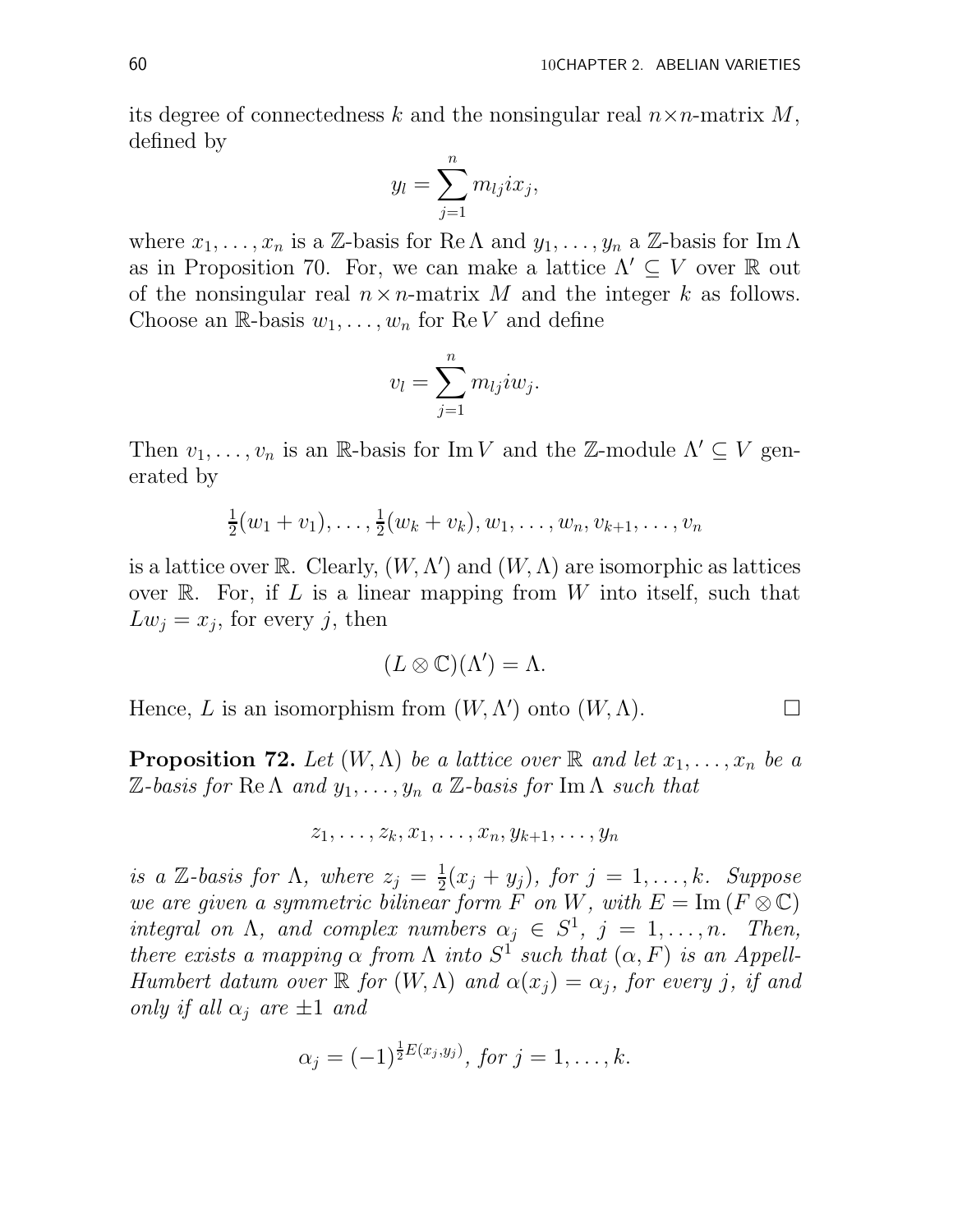*Proof.* Suppose we have a mapping  $\alpha$  from  $\Lambda$  into  $S^1$  such that  $(\alpha, F)$ is an Appell-Humbert datum over  $\mathbb R$  for  $(W, \Lambda)$  and  $\alpha(x_j) = \alpha_j$ , for every j. Since  $\alpha$  is G-equivariant,  $\alpha(x_i) = \pm 1$ , for every j. Therefore,  $\alpha_i = \pm 1$ , for every j. Moreover,

$$
\overline{\alpha(z_j)} = \alpha(\overline{z_j})
$$
  
=  $\alpha(x_j - z_j)$   
=  $\alpha(x_j)\alpha(z_j)^{-1}(-1)^{\frac{1}{2}E(x_j,y_j)}$   
=  $\alpha(x_j)\overline{\alpha(z_j)}(-1)^{\frac{1}{2}E(x_j,y_j)},$ 

for  $j = 1, ..., k$ . Hence,  $\alpha_j = (-1)^{\frac{1}{2}E(x_j, y_j)}$ , for  $j = 1, ..., k$ .

Conversely, if all  $\alpha_j$  are  $\pm 1$  and  $\alpha_j = (-1)^{\frac{1}{2}E(x_j, y_j)}$ , for  $j = 1, \ldots, k$ , then, according to Remark 54, there exists a mapping

$$
\alpha\colon \Lambda \longrightarrow S^1
$$

such that  $(\alpha, F \otimes \mathbb{C})$  is an Appell-Humbert datum for  $(V, \Lambda)$  and  $\alpha(x_i) =$  $\alpha_j$  for every j. The above equation shows at the same time that  $\alpha$  is G-equivariant. Hence,  $(\alpha, F)$  is an Appell-Humbert datum over R for  $(W, \Lambda)$ .

As a consequence of Lemma 69 we have an exact sequence

$$
0 \longrightarrow \text{Hom}_G(\Lambda, S^1) \longrightarrow \text{AH}(W, \Lambda) \longrightarrow \mathcal{F}(V, \Lambda) \longrightarrow 0,
$$

where  $\text{Hom}_G(\Lambda, S^1)$  is the group of G-equivariant morphisms from  $\Lambda$ into  $S^1$ , whenever  $(W, \Lambda)$  is a lattice over  $\mathbb{R}$ .

**Remark 73.** Suppose X is an abelian variety over R and  $\pi$  is a mapping from  $V = W \otimes \mathbb{C}$  into  $X(\mathbb{C})$  such that  $\pi$  induces a G-equivariant mapping

$$
\widetilde{\pi}: V/\Lambda \longrightarrow X(\mathbb{C}).
$$

Then, by Theorem 68, the mapping

$$
AH(W, \Lambda) \longrightarrow Pic X
$$

$$
(\alpha, F) \longmapsto \mathcal{L},
$$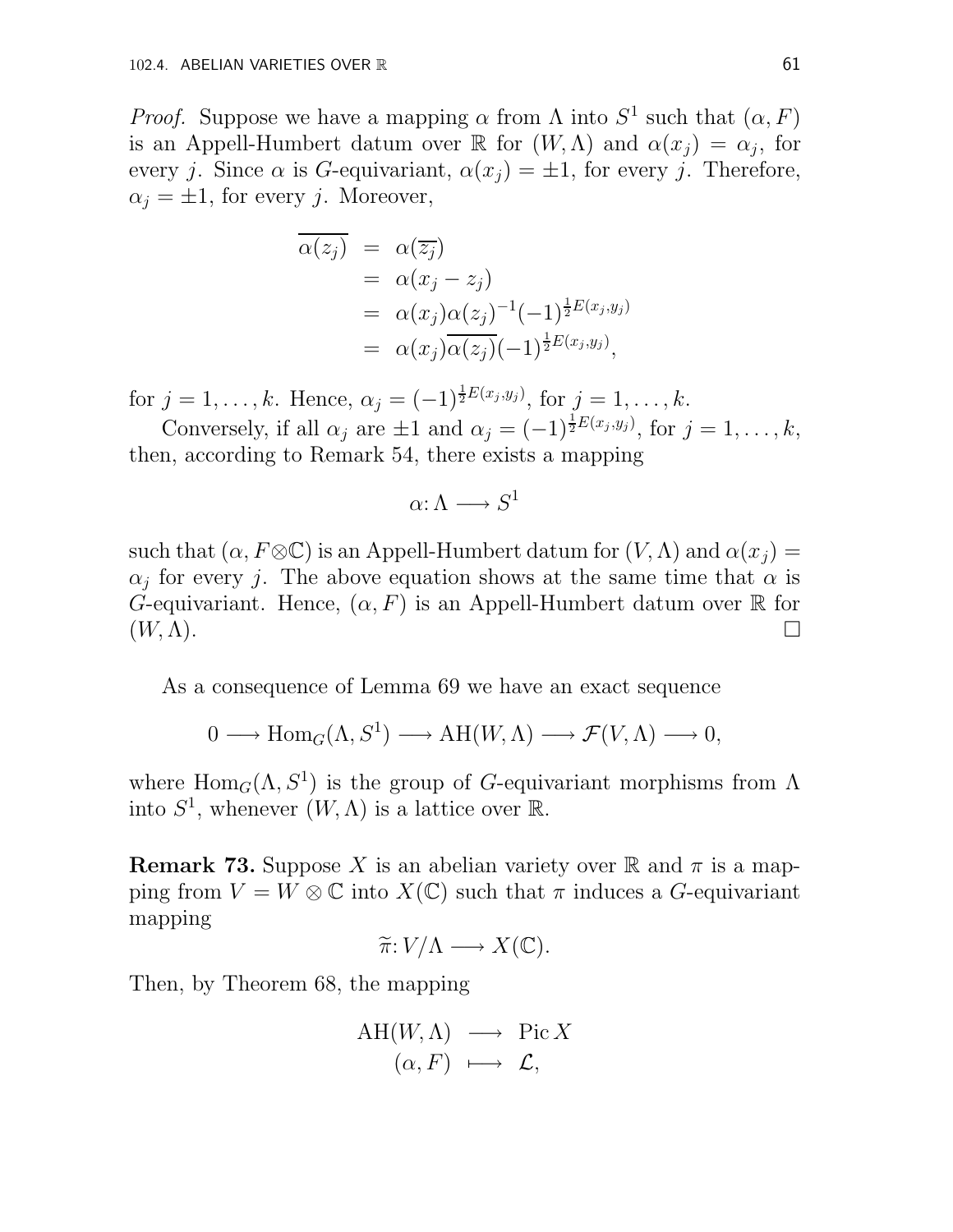where  $\mathcal L$  is the unique invertible sheaf on X such that  $\mathcal L(\mathbb C)$  is  $G$ equivariantly isomorphic to  $L(\alpha, F)$ , is an isomorphism. Moreover, by Remark 56, this isomorphism maps the subgroup of  $AH(W, \Lambda)$  consisting of  $(\alpha, F)$ , such that  $F = 0$ , onto Pic<sup>o</sup> X. Therefore, we have the commutative diagram

$$
\begin{array}{ccccccc}\n0 & \longrightarrow & \text{Hom}_G(\Lambda, S^1) & \longrightarrow & \text{AH}(W, \Lambda) & \longrightarrow & \mathcal{F}(W, \Lambda) & \longrightarrow & 0 \\
& & \downarrow & & & \downarrow & & \downarrow \\
0 & \longrightarrow & \text{Pic}^{\circ} X & \longrightarrow & \text{Pic} X & \longrightarrow & \text{NS}(X) & \longrightarrow & 0\n\end{array}
$$

where the vertical arrows are isomorphisms and the horizontal sequences are exact.  $\Box$ 

If X is an abelian variety over  $\mathbb R$  then, recall from Section 2.1 that the base number of X, i.e. the rank of the Néron-Severi group of X is finite. Since the canonical mapping

$$
\operatorname{Pic} X \to \operatorname{Pic} X_{\mathbb{C}}
$$

is injective, the base number of  $X$  is smaller than or equal to the base number of  $X_{\mathbb{C}}$ . In particular, the base number of X is smaller than or equal to  $n(2n-1)$ , if n is the dimension of X. We will prove in Corollary 76 that this number is even smaller than or equal to  $\frac{1}{2}n(n+1)$ . For this we need some preparation.

If A is an  $n \times n$ -matrix, let us denote the transpose matrix of A by  $A^T$ .

**Proposition 74.** Let  $(W, \Lambda)$  be a lattice over  $\mathbb{R}$ . Let  $x_1, \ldots, x_n$  be a  $\mathbb{Z}$ basis for Re  $\Lambda$  and  $y_1, \ldots, y_n$  be a Z-basis for Im  $\Lambda$  as in Proposition 70. In particular, k is the degree of connectedness of  $\Lambda$ . Then, there is a one-to-one correspondence between the set of symmetric bilinear forms F on W with  $E = \text{Im}(F \otimes \mathbb{C})$  integral on  $\Lambda$  and the set of  $\mathbb{R}$ -linear pairings

$$
e: \operatorname{Re} V \times \operatorname{Im} V \longrightarrow \mathbb{R}
$$

such that

- (i) e is integral on  $\text{Re}\,\Lambda \times \text{Im}\,\Lambda$ ,
- (ii)  $e(x_j, y_l) \equiv 0 \mod 2$ , if  $j \leq k$  or  $l \leq k$ ,
- (iii)  $e(x_j, y_l) \equiv e(x_l, y_j) \bmod{4}$ , if  $j \le k$  and  $l \le k$ ,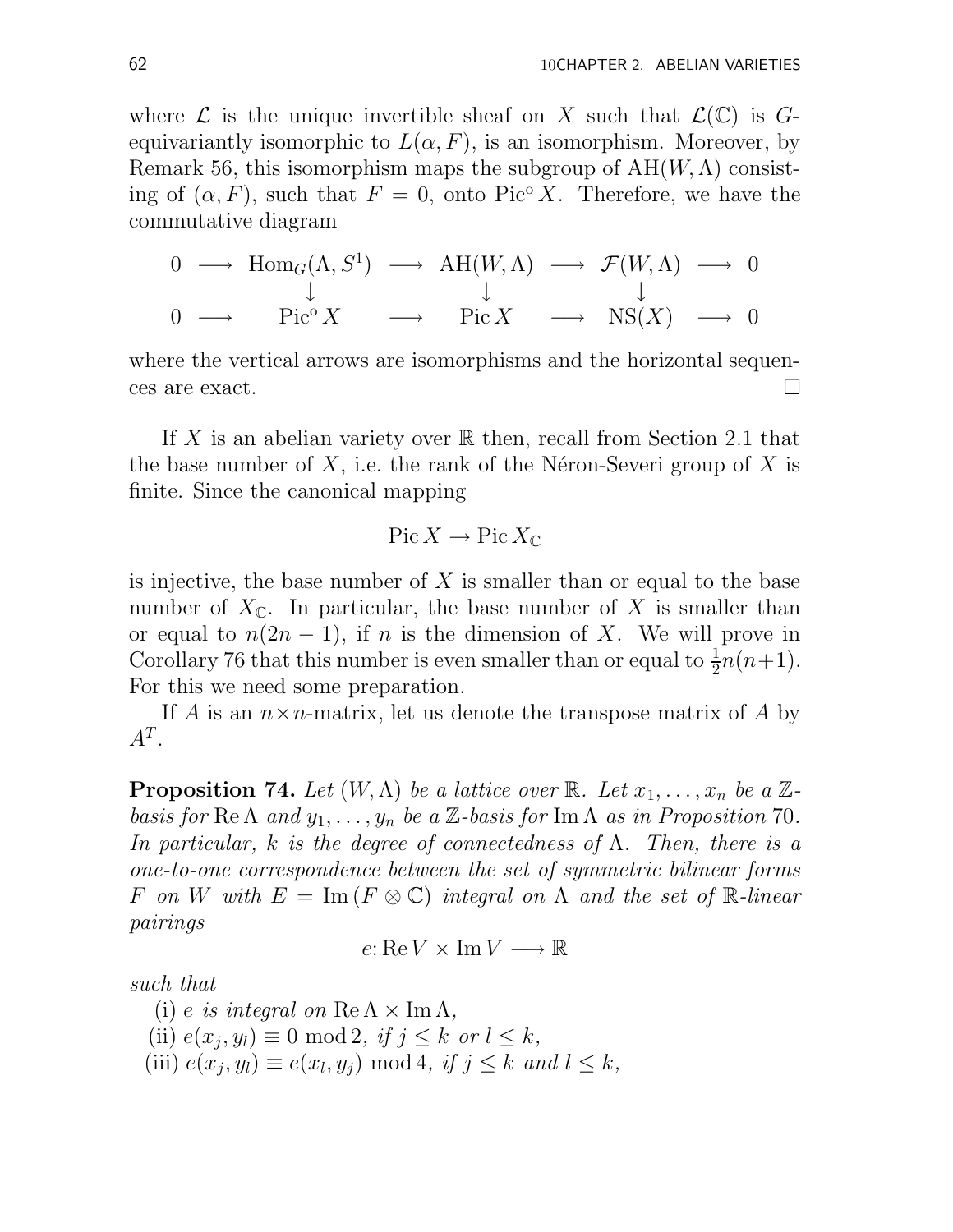(iv)  $e(iv_2, iv_1) = -e(v_1, v_2)$ , for all  $v_1 \in \text{Re } V$  and  $v_2 \in \text{Im } V$ . More precisely,

$$
F \longmapsto e
$$

where  $e = E_{\text{Re}V \times \text{Im}V}$  and  $E = \text{Im}(F \otimes \mathbb{C})$ , defines such a correspondence. Moreover, F is an inner product if and only if e is nondegenerate and  $e(iv, v) > 0$ , for all nonzero  $v \in \text{Im } V$ .

*Proof.* If F is a symmetric bilinear form on W with  $E = \text{Im}(F \otimes \mathbb{C})$ integral on  $\Lambda$  then

$$
e: \operatorname{Re} V \times \operatorname{Im} V \longrightarrow \mathbb{R},
$$

defined by  $e(v_1, v_2) = E(v_1, v_2)$ , is indeed an R-linear pairing and satisfies the properties above since  $E(v, v') = 0$ , whenever  $v, v' \in \text{Re } V$  or  $v, v' \in \text{Im } V.$ 

Conversely, suppose we are given an R-linear pairing e on  $\text{Re } V \times$ Im V which satisfies the properties above. Let  $\sigma$  be the nontrivial element of the Galois group G of  $\mathbb{C}/\mathbb{R}$  and let  $p_1: V \to \mathbb{R}^eV$  be defined by

$$
p_1(v) = \frac{1}{2}(v + \sigma v)
$$

and  $p_2: V \to \text{Im } V$  defined by

$$
p_2(v) = \frac{1}{2}(v - \sigma v),
$$

then  $E(v, v') = e(p_1(v), p_2(v')) - e(p_1(v'), p_2(v))$  defines an alternating bilinear form E on  $V \times V$ . Since  $p_1(iv) = ip_2(v)$ , we see that  $E(iv, iv') = E(v, v')$ . Hence, as explained in Section 2.2, there exists a unique Hermitian form  $H$  on  $V$  such that

$$
\operatorname{Im} H = E.
$$

It is also clear that  $E(\sigma v, \sigma v') = -E(v, v')$ . Therefore, there exists a unique symmetric bilinear form F on W such that  $F \otimes \mathbb{C} = H$ .

Hence, we would have finished the proof of the first assertion if we have shown that  $E$ , as defined above, is integral on  $\Lambda$ . This follows from the properties  $(i)$ ,  $(ii)$  and  $(iii)$  of  $e$ .

Finally, F is an inner product if and only if  $E(iv, v) > 0$ , for all nonzero  $v \in V$ . The latter statement is equivalent to  $e(iv, v) > 0$ , for all nonzero  $v \in \text{Im } V$ . This proves the proposition. all nonzero  $v \in \text{Im } V$ . This proves the proposition.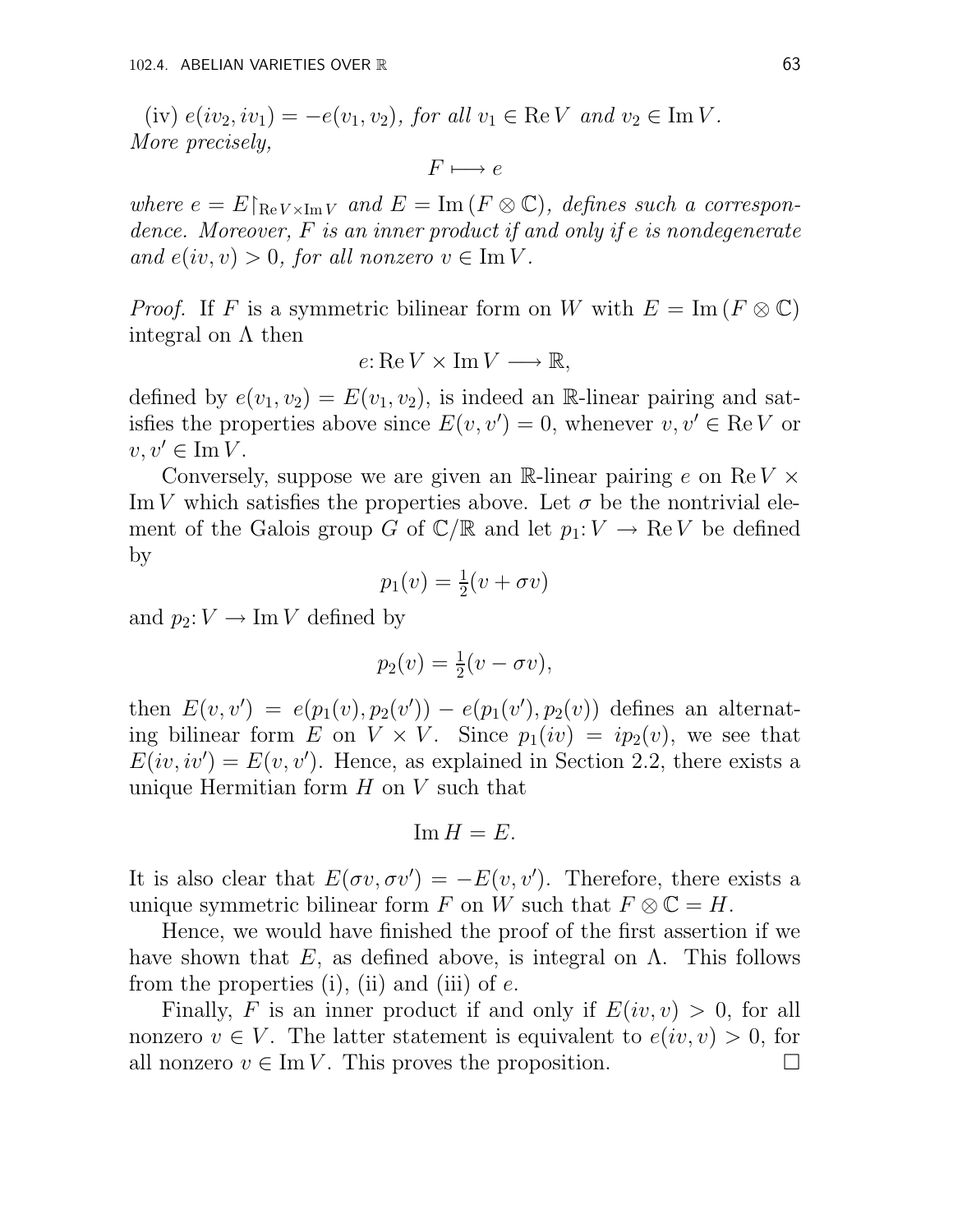Define, for a real  $n \times n$ -matrix M and for an integer k, the additive group  $S_k(M)$  of integral  $n \times n$ -matrices  $N = (n_{ij})$  such that

$$
(MN)^T = MN
$$

and  $n_{jl} \equiv 0 \mod 2$ , if  $j \leq k$  or  $l \leq k$ , and  $n_{lj} \equiv n_{jl} \mod 4$ , if  $j \leq k$  and  $l \leq k$ .

**Proposition 75.** Let  $(W, \Lambda)$  be a lattice over  $\mathbb{R}$  and let  $x_1, \ldots, x_n$  be a Z-basis for Re $\Lambda$  and  $y_1, \ldots, y_n$  a Z-basis for Im  $\Lambda$  such that as in Proposition 70. Let  $M = (m_{ij})$  be the invertible real  $n \times n$ -matrix such that

$$
y_l = \sum_{j=1}^n m_{lj} i x_j.
$$

Then the group of  $\mathbb R$ -linear pairings e on  $\text{Re }V \times \text{Im }V$ , such that e satisfies conditions  $(i)$ ,  $(ii)$ ,  $(iii)$  and  $(iv)$  of Proposition 74 is isomorphic to the group  $S_k(M)$ . An isomorphism is given by

$$
e \longmapsto N,
$$

where  $N = (n_{jl})$  and  $n_{jl} = e(x_j, y_l)$ . Moreover, e is nodegenerate and  $e(iv, v) > 0$ , for all nonzero  $v \in \text{Im } V$ , if and only if MN is negative definite, *i.e.*  $-MN$  *is positive definite.* 

*Proof.* Let us denote the element of the matrix A that is in the  $j<sup>th</sup>$ row and the  $l^{th}$  column by  $A_{jl}$ . Then, if e is an R-linear pairing on  $\text{Re } V \times \text{Im } V$  and N is the matrix  $(n_{jl})$ , where  $n_{jl} = e(x_j, y_l)$ , the pairing e satisfies conditions (i), (ii) and (iii) of Proposition 74 if and only if  $N$  is an *integral matrix*, i.e.

$$
N\in \mathbf{M}_n(\mathbb{Z}),
$$

and  $n_{jl} \equiv 0 \mod 2$ , if  $j \leq k$  or  $l \leq k$ , and  $n_{lj} \equiv n_{jl} \mod 4$ , if  $j \leq k$  and  $l \leq k$ .

Let us denote the  $(j, l)$ -element of  $M^{-1}$  by  $m_{jl}^{-1}$ , by abuse of notation. Then

$$
x_j=-\sum_{p=1}^n m_{jp}^{-1}iy_p
$$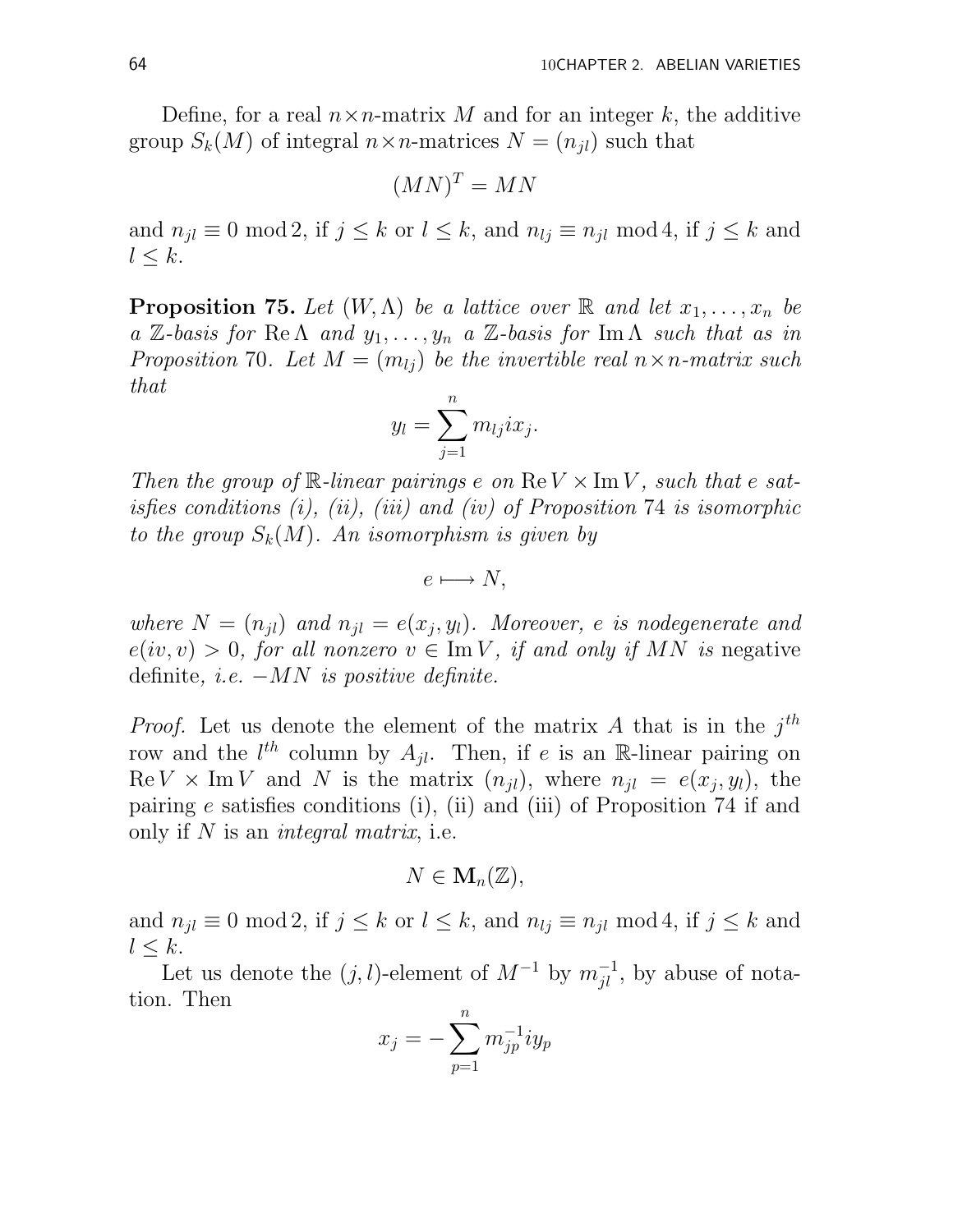and

$$
-e(iy_l, ix_j) = e\left(\sum_{q=1}^n m_{lq} x_q, \sum_{p=1}^n m_{jp}^{-1} y_p\right)
$$
  

$$
= \sum_{p=1}^n \sum_{q=1}^n m_{jp}^{-1} m_{lq} n_{qp}
$$
  

$$
= \sum_{p=1}^n m_{jp}^{-1} (MN)_{lp}
$$
  

$$
= \sum_{p=1}^n m_{jp}^{-1} ((MN)^T)_{pl}
$$
  

$$
= (M^{-1} (MN)^T)_{jl}.
$$

Hence,  $e(iv_2, iv_1) = -e(v_1, v_2)$ , for all  $v_1 \in \text{Re } V$  and  $v_2 \in \text{Im } V$ , if and only if  $(MN)^T = MN$ . This shows the first statement.

To prove the second statement, choose  $a_i \in \mathbb{R}$ ,  $i = 1, \ldots, n$ , and compute

$$
e(i\sum_{p=1}^{n} a_p y_p, \sum_{q=1}^{n} a_q y_q) = \sum_{p,q=1}^{n} a_p a_q e(iy_p, y_q)
$$
  
= 
$$
-\sum_{p,q=1}^{n} a_p a_q e(\sum_{j=1}^{n} m_{pj} x_j, y_q)
$$
  
= 
$$
-\sum_{p,q=1}^{n} a_p (MN)_{pq} a_q
$$
  
= 
$$
-a^T \cdot MN \cdot a.
$$

Hence,  $e(iv, v) > 0$ , for all nonzero  $v \in \text{Im } V$ , if and only if MN is negative definite. This proves the proposition. negative definite. This proves the proposition.

As a consequence of Theorem 66, Remark 73 and Propositions 74 and 75 we have the following corollary.

**Corollary 76.** If  $(W, \Lambda)$  is a lattice over  $\mathbb R$  then  $\mathcal{F}(W, \Lambda)$  is isomorphic to the group  $S_k(M)$ , where k is the degree of connectedness of  $\Lambda$  and  $M$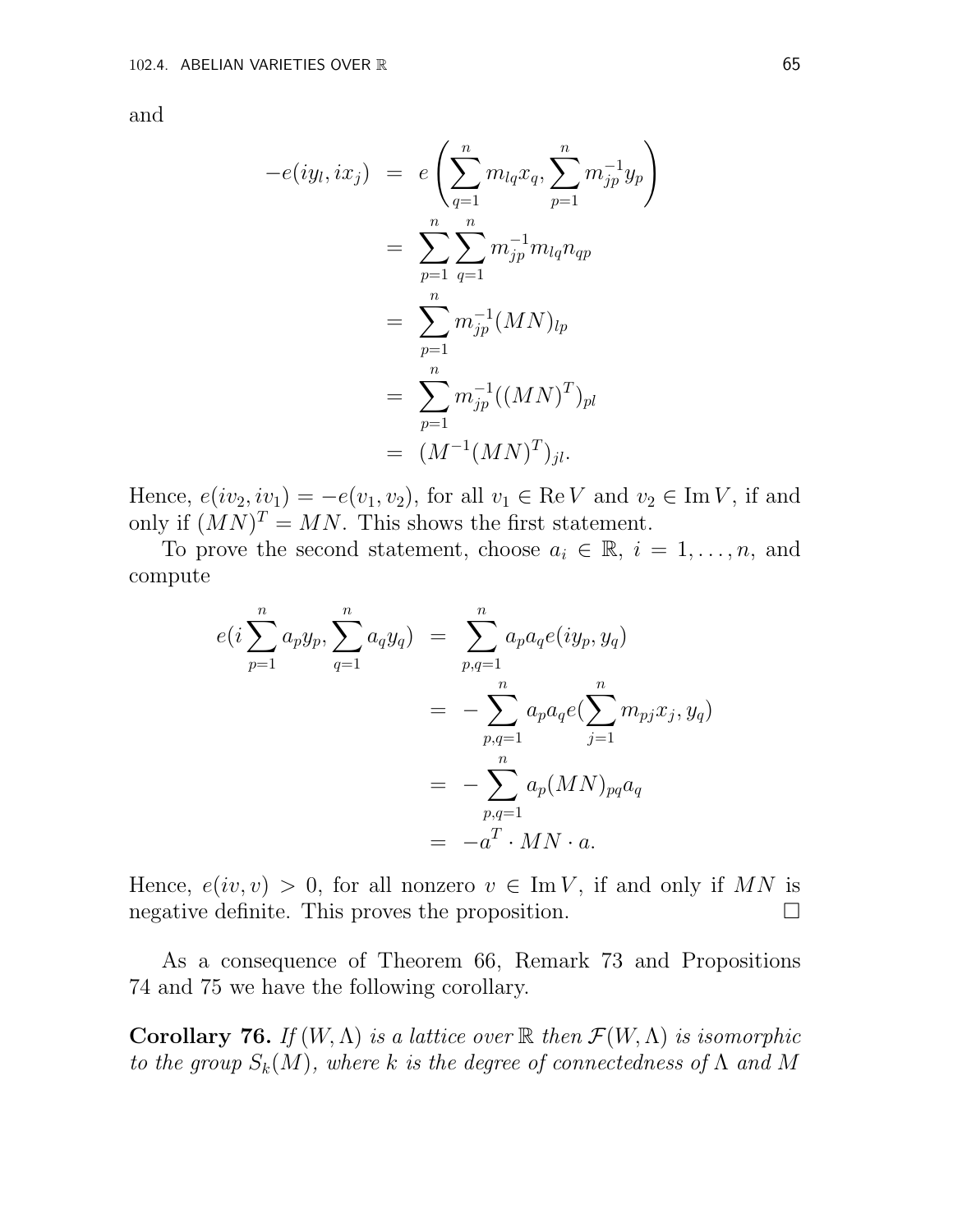is the real  $n \times n$ -matrix associated to  $\Lambda$  as in Remark 71. Furthermore, there exists an abelian variety X over  $\mathbb R$  such that  $X(\mathbb C)$  is isomorphic to  $V/\Lambda$ , as complex tori with a real structure, if and only if  $S_k(M)$ contains a matrix N such that MN is negative definite. Moreover, then the Néron-Severi group  $NS(X)$  of X is isomorphic to  $S_k(M)$ . In particular, the base number of an n-dimensional abelian variety over  $\mathbb R$ is smaller than or equal to  $\frac{1}{2}n(n+1)$ .

Proof. Indeed, Proposition 74 and Proposition 75 imply that the group  $\mathcal{F}(W,\Lambda)$  is isomorphic to the group  $S_k(M)$ . Moreover, it follows from Theorem 66 that there exists an abelian variety X over  $\mathbb R$  such that  $X(\mathbb{C})$  is isomorphic to  $V/\Lambda$  if and only if  $S_k(M)$  contains a matrix N such that  $MN$  is negative definite. Hence, by Remark 73, NS $(X)$  is isomorphic to  $S_k(M)$ .

Therefore, we only have to prove that the rank of  $S_k(M)$  is smaller than or equal to  $\frac{1}{2}n(n+1)$ , for any nonsingular real  $n \times n$ -matrix M. For this, observe that the subgroup  $\mathbf{M}_n(\mathbb{Z})$  of  $\mathbf{M}_n(\mathbb{R})$  is a discrete subgroup. Moreover, the subspace

$$
\{A \in \mathbf{M}_n(\mathbb{R}) \mid (MA)^T = MA\}
$$

of  $\mathbf{M}_n(\mathbb{R})$  has  $\mathbb{R}$ -dimension  $\frac{1}{2}n(n+1)$ , since M is nonsingular. Therefore, the rank of the group  $S_k(M)$  is smaller than or equal to  $\frac{1}{2}n(n+1)$ .  $\Box$ 

Remark 77. The upper bound on the base number of an abelian variety over  $\mathbb R$  is sharp, as is shown by the following example.

Let  $W = \mathbb{R}^n$ , so that  $V = \mathbb{C}^n$  and the action of G on  $\mathbb{C}^n$  is the standard action. Choose an integral  $n \times n$ -matrix M with  $d = \det M \neq$ 0. Let  $\Lambda \subseteq \mathbb{C}^n$  be the lattice generated by

$$
e_1, \ldots, e_n, iM^T e_1, \ldots, iM^T e_n,
$$

where  $e_1, \ldots, e_n$  is the standard basis for  $\mathbb{C}^n$ . Since the group  $S_0(M)$ contains the group

 ${dM^{-1}A \mid A \text{ is a symmetric integral } n \times n\text{-matrix}}$ ,

the rank of  $S_0(M)$  is  $\frac{1}{2}n(n+1)$ . Moreover, this also proves that there exists a matrix  $N \in S_0(M)$  such that MN is negative definite. Therefore, by Corollary 76, there exists an abelian variety X over  $\mathbb R$  such that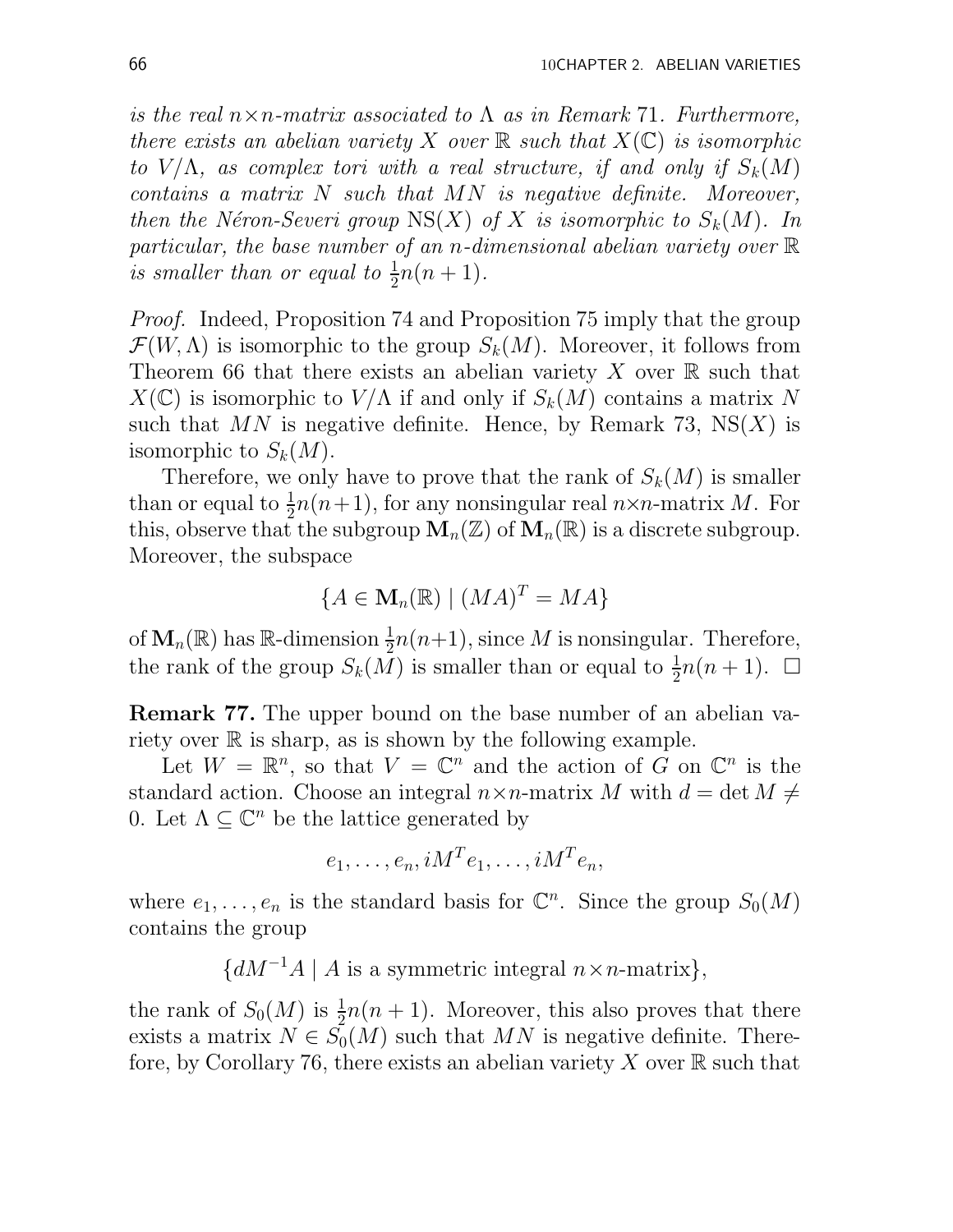$X(\mathbb{C})$  is isomorphic to  $\mathbb{C}^n/\Lambda$ , as complex tori with a real structure. By Corollary 76, the base number of X is  $\frac{1}{2}n(n+1)$ .

## 2.5 Real abelian varieties

**Definition 78.** A group  $(G, \cdot)$  which is, at the same time, a connected real algebraic variety is a real algebraic group if

$$
m: G \times G \longrightarrow G
$$

$$
(x, y) \longmapsto xy
$$

and

$$
i: G \longrightarrow G
$$

$$
x \longmapsto x^{-1}
$$

are morphisms of real algebraic varieties. A morphism of real algebraic groups from  $(G, m)$  to  $(G', m')$  is a morphism  $f: G \to G'$  of real algebraic varieties such that

$$
m' \circ (f \times f) = f \circ m.
$$

Of course, "connected" in Definition 78 is with respect to the Zariskitopology. For example, the real elliptic curve  $E \subseteq \mathbb{P}^2(\mathbb{R})$  defined by the equation

$$
Y^2 Z = X^3 - X Z^2
$$

is a real algebraic group. However, E has two components with respect to the strong topology on E.

Note that a real algebraic group is nonsingular. It follows that every real algebraic group is irreducible.

Observe that, if X is an algebraic group over  $\mathbb{R}$ , the real part  $\mathcal{R}(X)$ of X is a real algebraic group. For, the set of real points  $X(\mathbb{R})$  is nonempty and  $X$  is nonsingular and irreducible hence, by Remark 10,  $X(\mathbb{R})$  is dense in X. Therefore, the real part of X is an irreducible real algebraic variety (by Proposition 8). The morphisms  $m: X \times X \to X$ and  $i: X \to X$  induce morphisms

$$
\mathcal{R}(m): \mathcal{R}(X) \times \mathcal{R}(X) \longrightarrow \mathcal{R}(X) \mathcal{R}(i): \mathcal{R}(X) \longrightarrow \mathcal{R}(X)
$$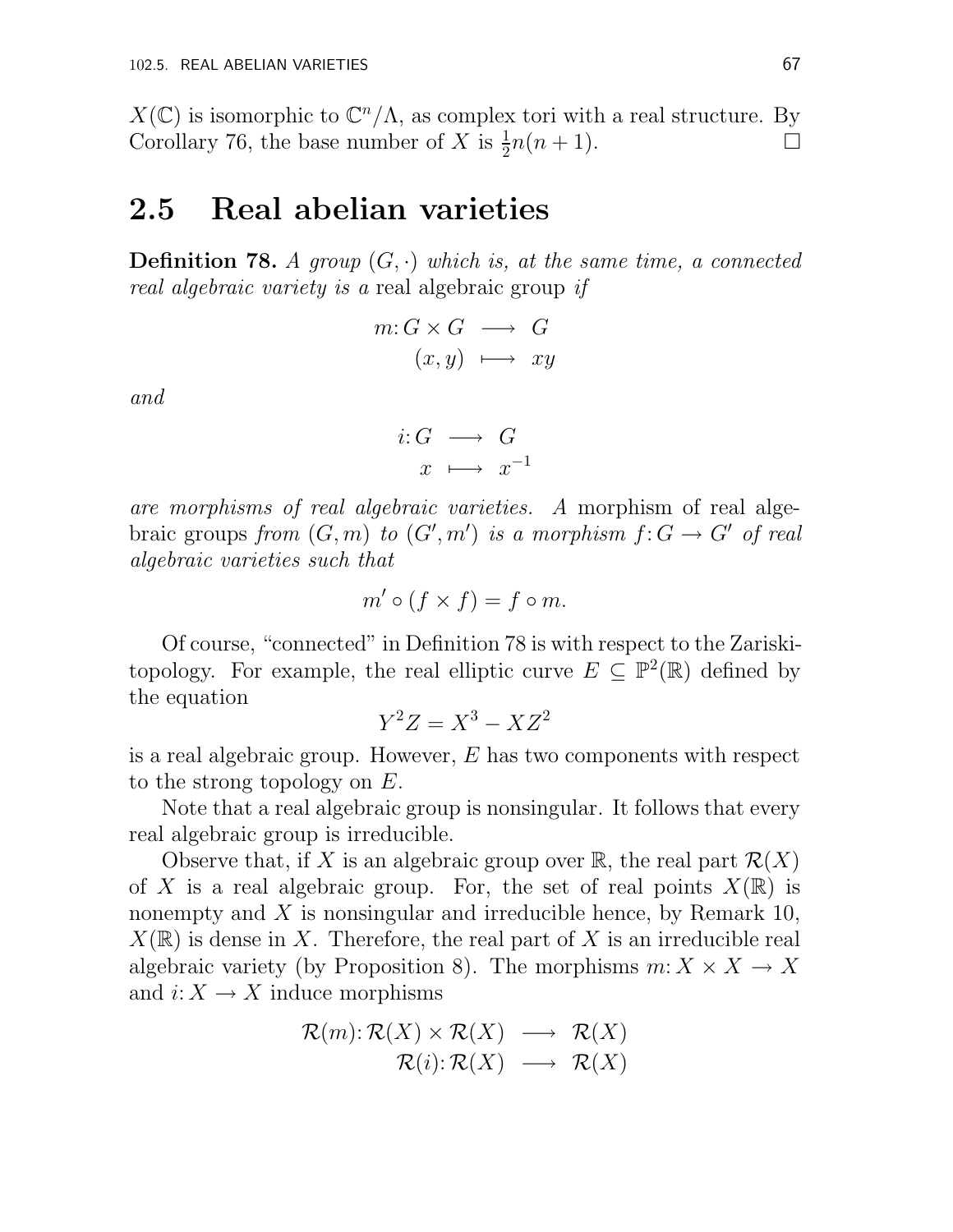which turn  $\mathcal{R}(X)$  into a real algebraic group.

The following theorem shows that every real algebraic group is the real part of a unique algebraic group over R.

**Theorem 79.** Every real algebraic group G has a complexification  $(G', i)$ , such that G' is an algebraic group over  $\mathbb R$  and  $i: G \to \mathcal{R}(G')$  is an isomorphism of real algebraic groups. Furthermore, the algebraic group  $G'$ over  $\mathbb R$  is unique up to isomorphism.

*Proof.* Let  $U \subseteq G$  be a nonempty affine open subset. Clearly, U has a complexification  $(V, j)$ . Now, V has a rational group law, hence, by a theorem of A. Weil [1], there exist an algebraic group  $G'$  over  $\mathbb R$  and a birational morphism  $f: V - \rightarrow G'$ , which respects the group law. In particular, the birational mapping  $i = \mathcal{R}(f) \circ j: G - \rightarrow \mathcal{R}(G')$ respects the group law. Consequently, i is an isomorphism.  $\Box$ 

We denote the complexification of a real algebraic group  $G$  by  $\mathcal{C}(G)$ . Observe that  $\mathcal C$  extends to a functor from the category of real algebraic groups to the category of algebraic groups over R. This establishes an equivalence between both categories.

**Definition 80.** A real abelian variety is a real algebraic group G such that  $\mathcal{C}(G)$  is an abelian variety over  $\mathbb{R}$ . A real elliptic curve is a real abelian variety of dimension 1. A morphism of real abelian varieties is just a morphism of real algebraic groups.

In [14] real abelian varieties were called real algebraic groups of abelian type. However, we prefer the former name.

Since an abelian variety over  $\mathbb R$  is commutative (Section 2.1), every real abelian variety is commutative. Furthermore, as a consequence of Theorem 42 and Theorem 43, real abelian varieties satisfy the following remarkable property.

**Theorem 81.** If X and Y are real abelian varieties and

$$
f \colon X \dashrightarrow Y
$$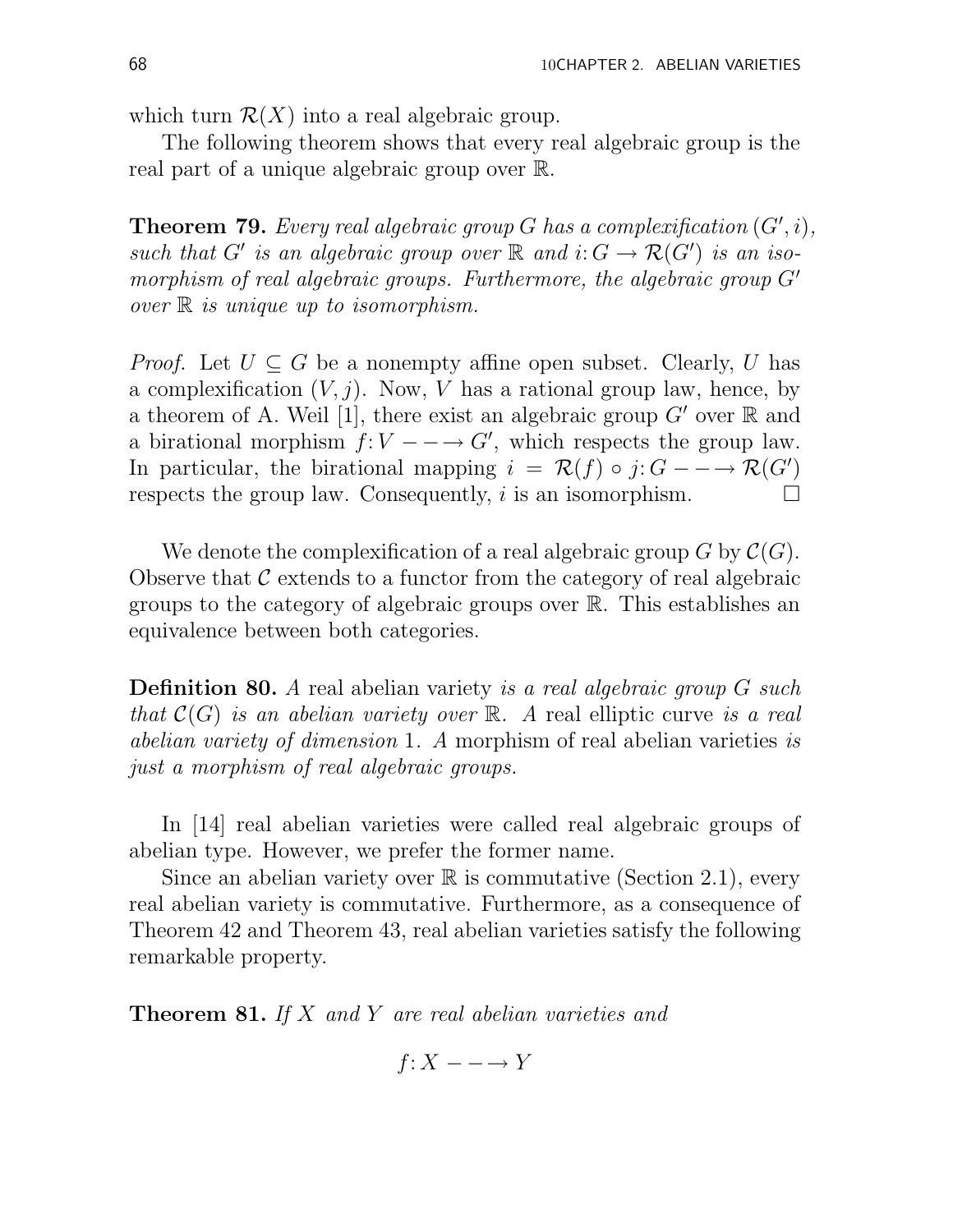is a rational mapping of real algebraic varieties then, up to translation, f is a morphism of real abelian varieties, i.e.

 $\tau_{-P} \circ f: X \longrightarrow Y$ 

is a morphism of real abelian varieties, where  $P = f(O)$  and  $\tau_{-P}$  is  $translation with -P.$ 

**Corollary 82.** If X and Y are real abelian varieties then the following conditions are equivalent:

- (i)  $X$  and  $Y$  are birationally isomorphic as real algebraic varieties,
- (ii)  $X$  and  $Y$  are isomorphic as real algebraic varieties,
- (iii)  $X$  and  $Y$  are isomorphic as real abelian varieties.

Since abelian varieties over  $\mathbb R$  are projective (see Section 2.1), real abelian varieties are affine, by Remark 17. As an example, we will prove that every real elliptic curve can be embedded into  $\mathbb{R}^2$  as a closed subvariety.

**Example 83.** Let  $E$  be an elliptic curve over  $\mathbb{R}$ . We will prove that there exists an embedding of the real part  $\mathcal{R}(E)$  of E into  $\mathbb{R}^2$  as a closed subvariety.

Choose a closed point  $P \in E$ , such that the residue field at P is isomorphic to  $\mathbb{C}$ . Then, P has degree 2 as a divisor on E and, by Riemann-Roch,

$$
\dim_{\mathbb{R}} \Gamma(E, \mathcal{L}(nP)) = 2n, \text{ for } n \ge 0,
$$

where  $\mathcal{L}(D)$  is the invertible subsheaf of the constant sheaf  $\mathcal{K}_E$  =  $\mathbb{R}(E)$  of rational functions determined by the divisor D on E. Choose  $x \in \Gamma(E, \mathcal{L}(P))$  such that  $\{1, x\}$  is a basis. Then, there exists  $y \in$  $\Gamma(E,\mathcal{L}(2P))$  such that  $\{1,x,x^2,y\}$  is a basis for  $\Gamma(E,\mathcal{L}(2P))$ . Now,  $\{1, x, x^2, x^3, y, xy\}$  is linearly independent in  $\Gamma(E, \mathcal{L}(3P))$ . For, if there exist real numbers  $\lambda, \mu$  such that  $\lambda x^3 + \mu xy \in \Gamma(E, \mathcal{L}(2P))$ , then  $\lambda x^2 + \mu y$  is an element of  $\Gamma(E, \mathcal{L}(P))$ . This implies that  $\lambda = \mu = 0$ . Hence  $\{1, x, x^2, x^3, y, xy\}$  is linearly independent. In the same way, one proves that

$$
\{1, x, x^2, x^3, x^4, y, xy, x^2y\} \subseteq \Gamma(E, \mathcal{L}(4P))
$$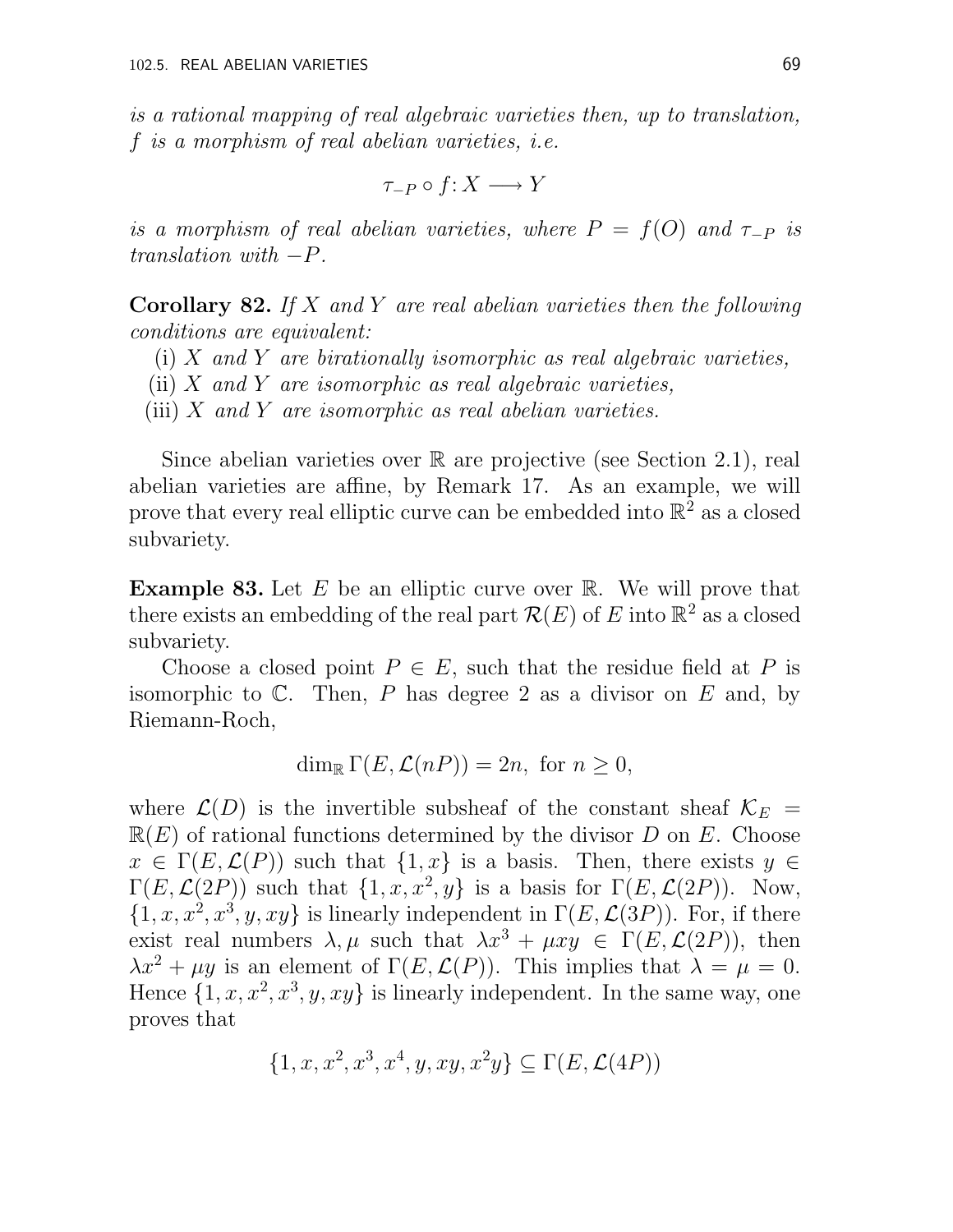is independent, hence this set is a basis for  $\Gamma(E, \mathcal{L}(4P))$ . But  $y^2$  is in  $\Gamma(E,\mathcal{L}(4P))$  too. Hence, modifying y if necessary,

$$
y^2 = f(x),
$$

for some real polynomial  $f \in \mathbb{R}[X]$  of degree 4.

It is easy to see that f has no multiple factors in  $\mathbb{R}[X]$ . For, if f has multiple factors then there are two cases,  $f$  is a square or there exists a linear polynomial l such that  $l^2$  divides f. In the latter case,  $y/l$  is a linear combination of 1, x. Hence, y is a linear combination of  $1, x, x<sup>2</sup>$ . In the former case, there exists a polynomial g of degree 2 such that  $f = g^2$ . But then,  $y = \pm g$  and y is again a linear combination of 1, x, x<sup>2</sup>. Both cases lead to a contradiction since  $\{1, x, x^2, y\}$  is linearly independent. It follows that the curve  $F \subseteq \mathbb{R}^2$  $\mathbb{R}^2$  given by the equation

$$
Y^2 Z^2 = Z^4 f\left(\frac{X}{Z}\right)
$$

has genus 1.

The rational functions x and y give rise to a morphism  $\varphi: E \to F$ , given by  $\varphi = (x : y : 1)$ . Since the mapping  $x : E \to \mathbb{R}^1$  $\mathbb{R}^1$ , of degree 2, factors through  $\varphi$ , the morphism  $\varphi$  is birational.

Now, F has only one singular point, namely the point  $Q = (0, 1, 0)$ . Since  $\varphi^{-1}{Q} = {P},$ 

$$
\varphi_{|E-\{P\}} \colon E - \{P\} \longrightarrow F - \{Q\}
$$

is an isomorphism. Clearly,  $F - \{Q\}$  is contained in the affine open set  $\{Z \neq 0\}$ , which is isomorphic to  $\mathbb{A}^2_{\mathbb{R}}$ <sup>2</sup><sub>R</sub>. Since  $P \notin E(\mathbb{R})$ , the real part  $\mathcal{R}(E)$  of E is isomorphic to the real algebraic curve  $y^2 = f(x)$  in  $\mathbb{R}^2$ .

As a concrete example, let us take for  $E$  the elliptic curve over  $\mathbb R$ in  $\mathbb{P}^2_{\mathbb{R}}$  $\mathbb{R}^2$  defined by the equation  $Y^2Z = X^3 + Z^3$ . As usual, let O be the point at infinity, i.e.  $\overline{O} = (0:1:0)$ , and let  $x = X/Z$  and  $y = Y/Z$  be rational functions on E.

The pair of conjugate complex points  $(\frac{1}{2} \pm \frac{1}{2})$ 2  $\sqrt{-3}$ : 0: 1) defines a closed point  $P$  of  $E$ . Put

$$
u = \frac{y}{x^2 - x + 1}
$$
 and  $v = \frac{x^2 + 2x - 2}{x^2 - x + 1}$ .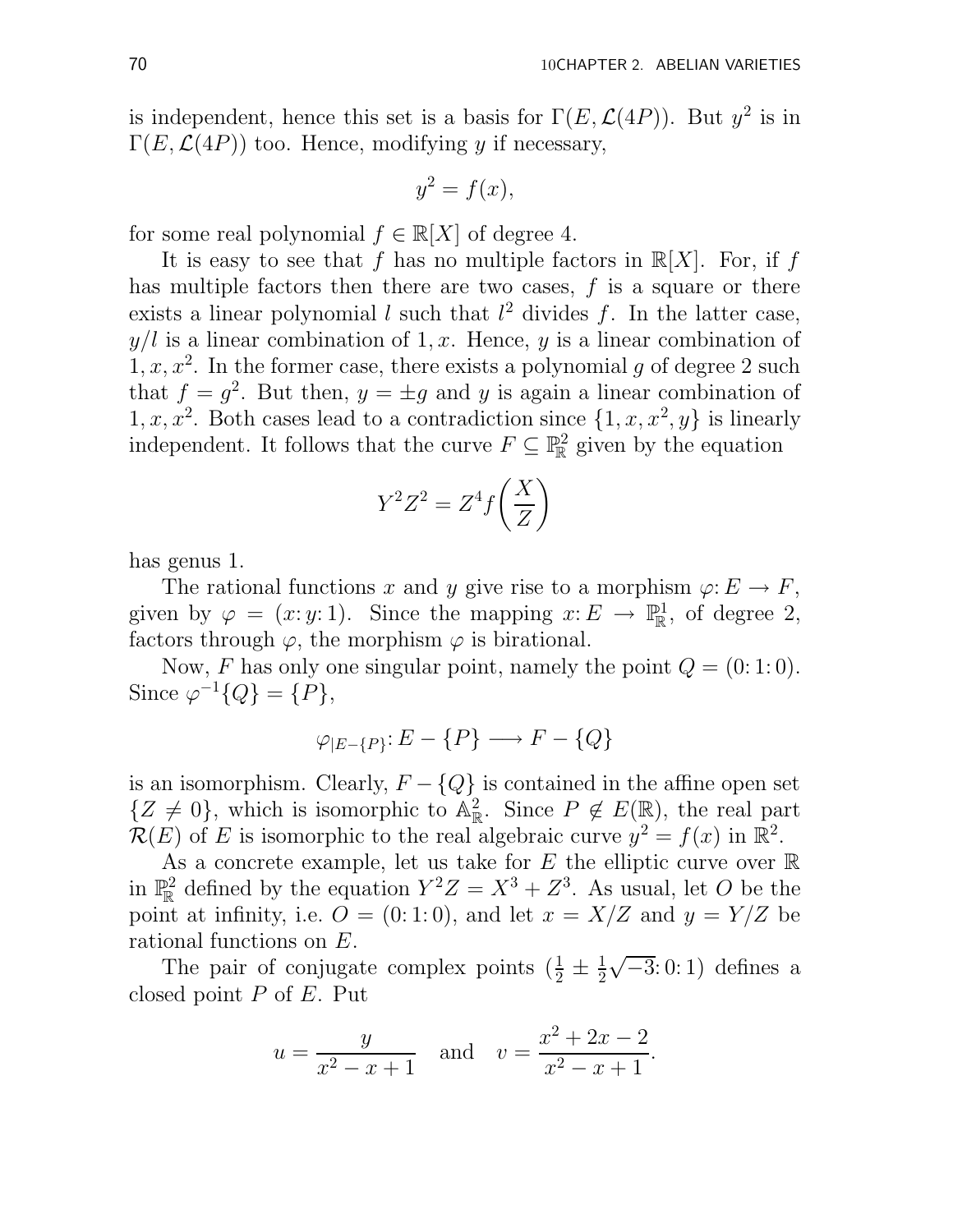Then,  $\{1, u\}$  is a basis for  $\Gamma(E, \mathcal{L}(P))$  and  $\{1, u, u^2, v\}$  is a basis for  $\Gamma(E,\mathcal{L}(2P))$ . Furthermore,

$$
3u^4 - 6u^2 + v^2 = 1.
$$

It follows from the general discussion above that the morphism  $\varphi =$  $(u: v: 1)$  gives rise to an isomorphism between  $E(\mathbb{R})$  and the real alge-

Figure 2.1: the real algebraic curve  $3u^4 - 6u^2 + v^2 = 1$ 



braic curve  $3u^4 - 6u^2 + v^2 = 1$  in  $\mathbb{R}^2$  (Figure 2.1).

### 2.6 The topology of real abelian varieties

In this section,  $X$  will be a real abelian variety,  $Y$  its complexification  $\mathcal{C}(X)$  and M the complex Lie group  $Y(\mathbb{C})$ . We know from Section 2.4 that there exist a lattice  $(W, \Lambda)$  over R and a G-equivariant mapping

$$
\pi: V \longrightarrow M,
$$

where  $V = W \otimes_{\mathbb{R}} \mathbb{C}$  and G is the Galois group of  $\mathbb{C}/\mathbb{R}$ , such that  $\pi$ induces an isomorphism

$$
\widetilde{\pi}: V/\Lambda \longrightarrow M
$$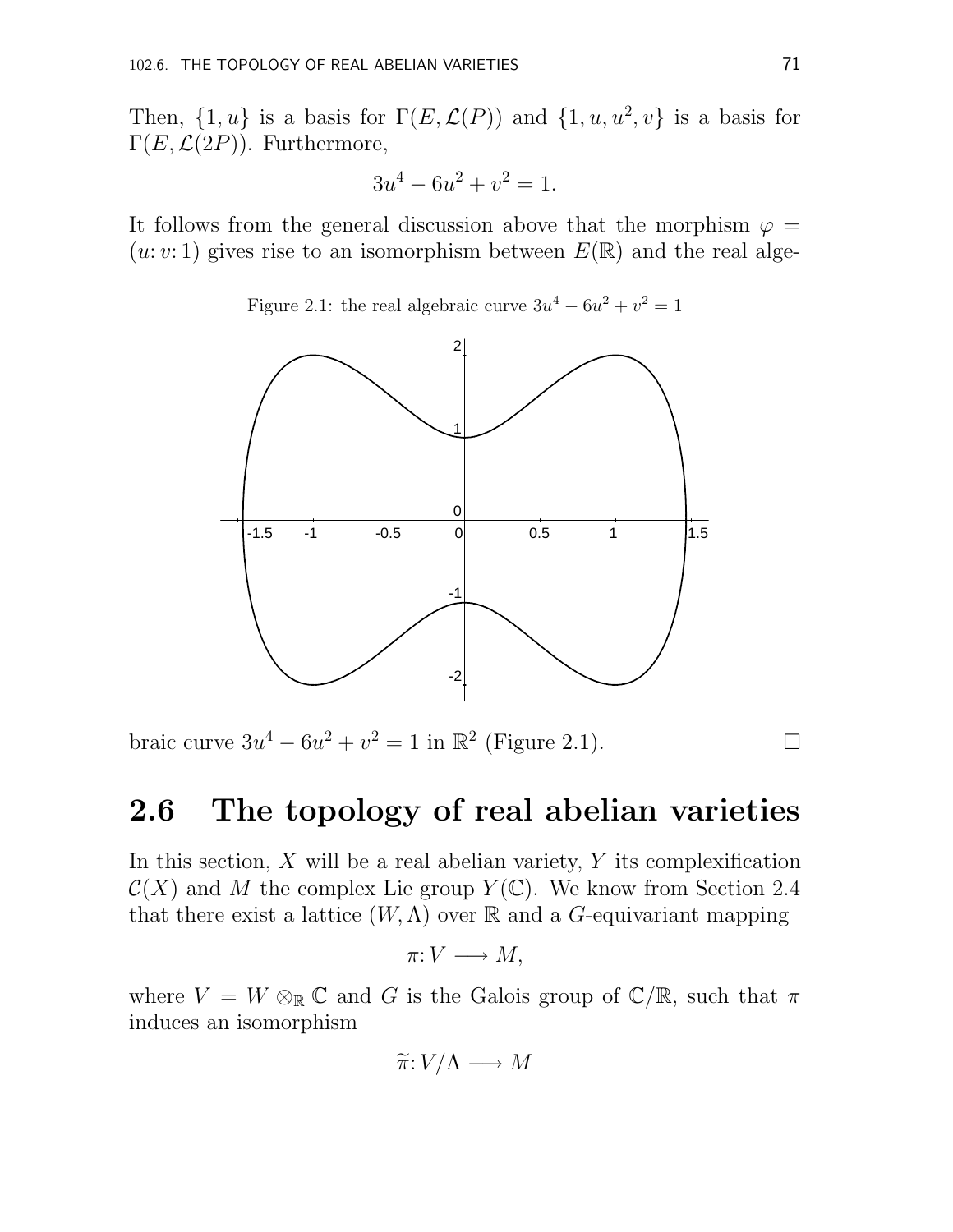of complex Lie groups. In particular, the restriction of  $\tilde{\pi}$  to  $(V/\Lambda)^G$  is an isomorphism of real Lie groups from  $(V/\Lambda)^G$  onto  $X_s$  (considered as a submanifold of M).

The following corollary is, in fact, a corollary of Proposition 70. Let us define the mapping  $p_2: V \to \text{Im } V$  by  $p_2(z) = \frac{1}{2}$  $rac{1}{2}(z-\sigma(z)).$ 

**Corollary 84.** Let  $W$  be a real vector space of dimension  $n$  and let  $\Lambda \subseteq V$ , where  $V = W \otimes_{\mathbb{R}} \mathbb{C}$ , be a lattice, invariant under the action of G on V. Let k be the degree of connectedness of  $\Lambda$ . Denote the canonical mapping  $V \to V/\Lambda$  by  $\pi$ . Then,

$$
\frac{(\frac{1}{2}\mathrm{Im}\,\Lambda)/p_2(\Lambda)}{[z]}\,\xrightarrow{\varphi}\,H
$$

$$
[\,z]\,\,\longmapsto\,\,\pi(z+\mathrm{Re}\,V)
$$

defines an isomorphism, where H is the group of connected components of  $(V/\Lambda)^G$  and  $[z]$  denotes the class of z modulo  $p_2(\Lambda)$ . In particular, H is isomorphic to  $(\mathbb{Z}/2\mathbb{Z})^{n-k}$  and the number of connected components of  $(V/\Lambda)^G$  is  $2^{n-k}$ .

*Proof.* Observe that, for  $z \in V$ ,  $\pi(z)$  is in  $(V/\Lambda)^G$  if and only if  $z-\sigma(z)$ is in Im  $\Lambda$  or, equivalently,  $p_2(z)$  is in  $\frac{1}{2}$ Im  $\Lambda$ . Moreover, if  $\pi(z)$  is in  $(V/\Lambda)^G$  then the connected component of  $(V/\Lambda)^G$  containing  $\pi(z)$  is  $\pi(z + \text{Re } V)$ . Hence,  $\varphi$  is surjective. Injectivity of  $\varphi$  follows from the fact that  $\pi(z + \text{Re } V) = \pi(\text{Re } V)$  if and only if there exists  $\lambda \in \Lambda$  such that  $p_2(\lambda) = z$ , for any  $z \in \frac{1}{2}$  $\frac{1}{2}$ Im  $\Lambda$ . Therefore  $\varphi$  is an isomorphism. By Corollary 70,  $\left(\frac{1}{2}\right)$  $\frac{1}{2} \text{Im }\Lambda)/p_2(\Lambda)$  is isomorphic to  $(\mathbb{Z}/2\mathbb{Z})^{n-k}$  $\Box$ 

As an immediate consequence, we have the following proposition (see [11] for a different proof).

**Proposition 85.** If X is a real abelian variety of dimension n then the number of connected components of  $X$  with respect to the strong topology on X is a power of 2 and is smaller than, or equal to  $2^n$ . Each component is homeomorphic to the n-fold cartesian product  $(S^1)^n$  of the  $1$ -sphere  $S^1$ . The contract of the contract of the contract of the contract of  $\Box$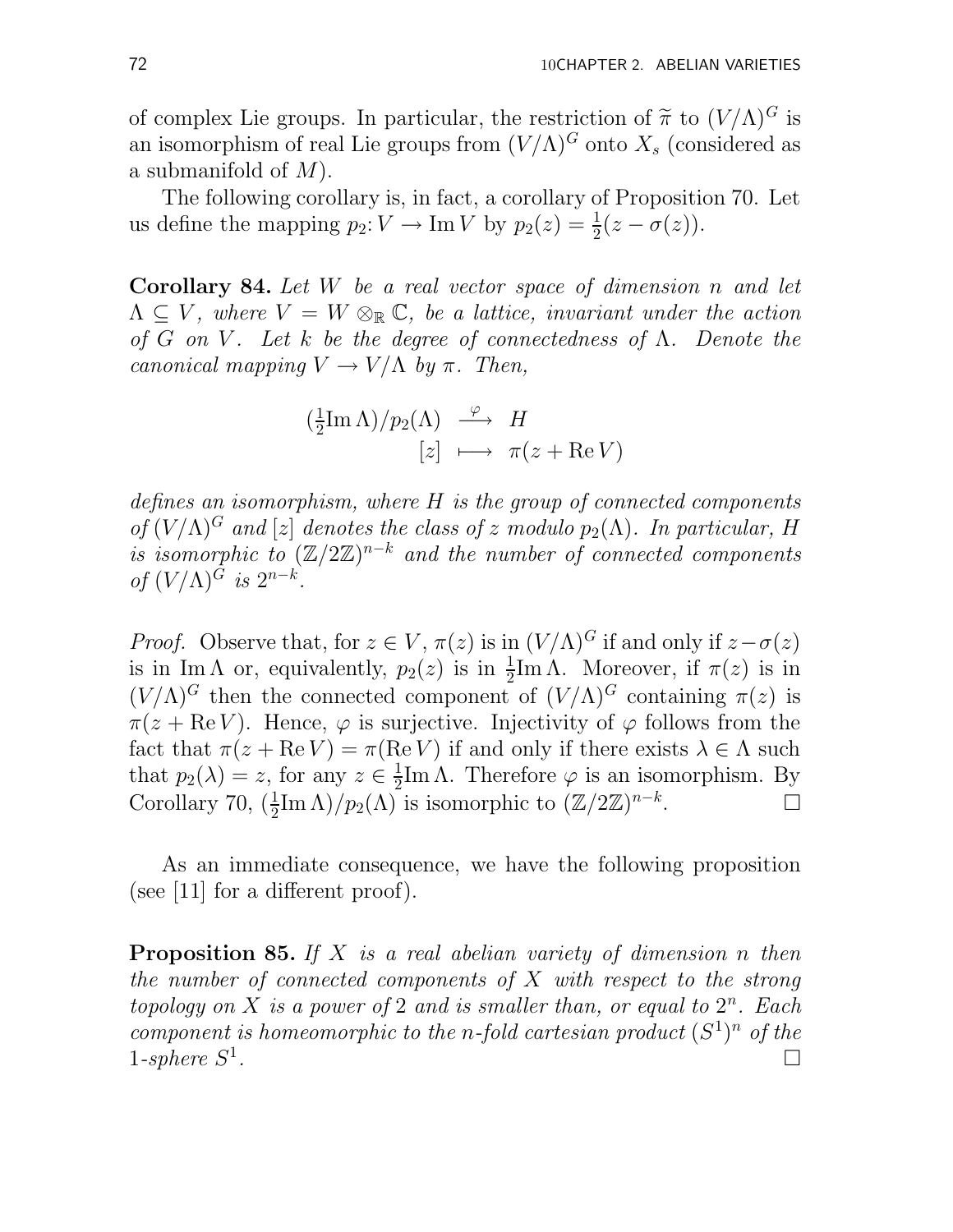**Remark 86.** Observe that for each nonnegative integer n and each integer i with  $0 \leq i \leq n$  there exists a real abelian variety X of dimension n such that the number of connected components of X with respect to the strong topology is  $2^i$ . В последните поставите на селото на селото на селото на селото на селото на селото на селото на селото на се<br>Селото на селото на селото на селото на селото на селото на селото на селото на селото на селото на селото на

We extend the definition of degree of connectedness to real abelian varieties. The *degree of connectedness* of a real abelian variety  $X$  is k, where  $2^{\dim X-k}$  is the number of connected components of X with respect to the strong topology. According to Corollary 84, if  $(W, \Lambda)$  is a lattice over R such that

$$
(V/\Lambda)^G \cong X_s,
$$

as topological manifolds, then the degrees of connectedness of both  $\Lambda$ and X coincide.

We want to compute the group  $H_{n-}^{alg}$  $\frac{f_{n-1}(X, \mathbb{Z}/2\mathbb{Z})}{\prod_{n=1}^{\infty} f_{n-1}(X, \mathbb{Z}/2\mathbb{Z})}$  of codimension-1 cycles that are realizable by real algebraic subvarieties of X. As explained in Section 1.2, computing the subgroup

$$
w_1(V^1_{alg}(X))\\
$$

of  $H^1_{alg}(X_s, \mathbb{Z}/2\mathbb{Z})$  amounts to the same. That is, we should compute first Stiefel-Whitney classes of all strongly algebraic line bundles on X.

For this, let  $\{C_i\}_{i\in I}$  be the set of strongly connected components of X. Let  $x_1, \ldots, x_n$  be a Z-basis for Re  $\Lambda$  and  $y_1, \ldots, y_n$  a Z-basis for Im  $\Lambda$  such that

$$
\frac{1}{2}(x_1+y_1),\ldots,\frac{1}{2}(x_k+y_k),x_1,\ldots,x_n,y_{k+1},\ldots,y_n
$$

is a  $\mathbb{Z}$ -basis for  $\Lambda$ . By Corollary 84, there is a bijection between the set I and the set

$$
I' = \{ \sum_{j=k+1}^{n} \varepsilon_j \frac{1}{2} y_j \mid \varepsilon_j \in \{0, 1\}, j = k+1, \dots, n \},\
$$

the image of each element of  $I'$  belonging to precisely one component  $C_i$ . Therefore, we may as well assume that  $I = I'$ . Let  $W' = I + \text{Re } V$ . Then,  $\pi$  maps W' onto X. Hence, the restriction  $\rho$  of  $\pi$  to W' induces a homeomorphism

$$
\widetilde{\rho}: W'/\mathrm{Re}\,\Lambda \longrightarrow X_s
$$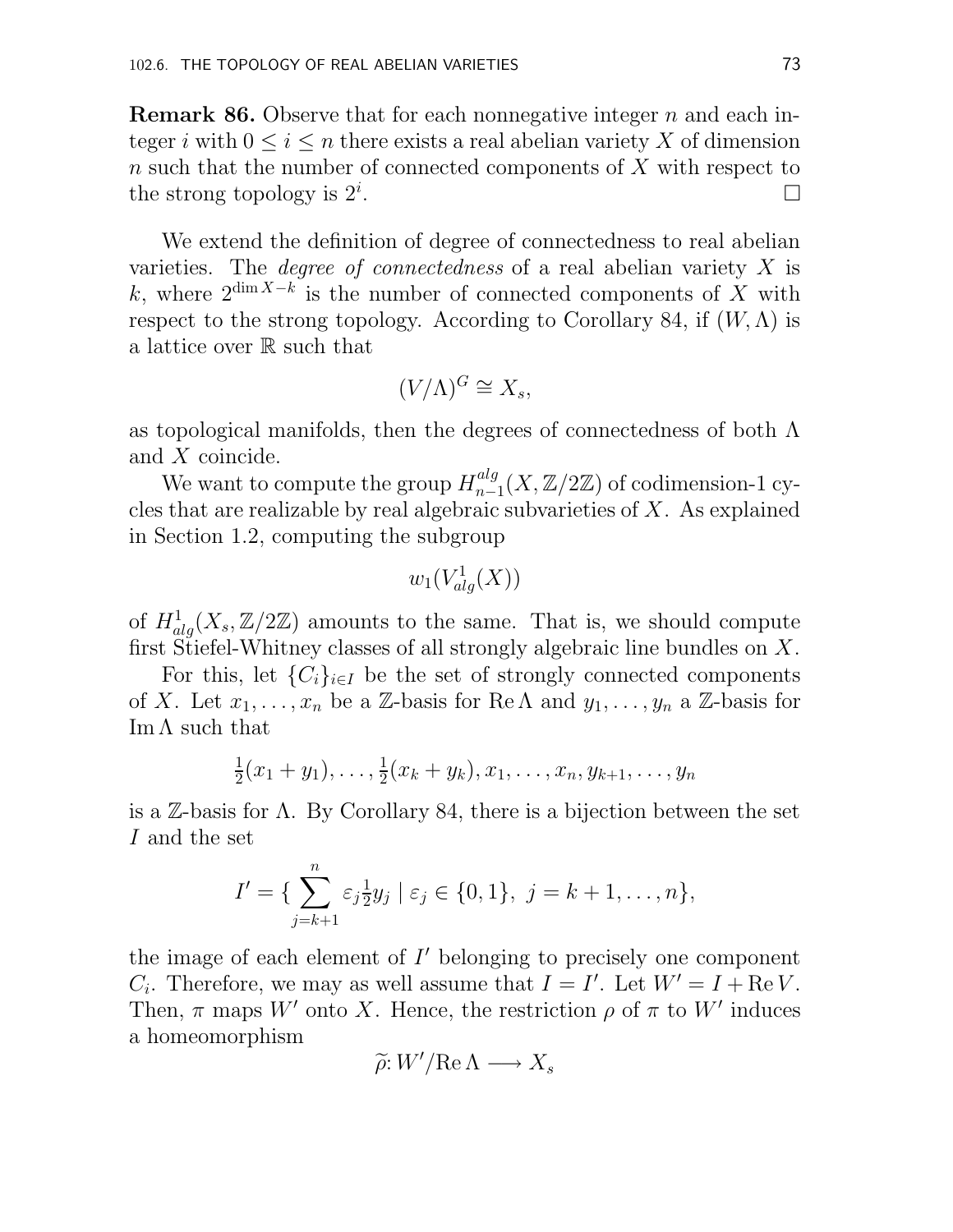and is the universal covering of  $X_s$ . As a consequence, we have a natural isomorphism

$$
h: H^1(X_s, \mathbb{Z}/2\mathbb{Z}) \longrightarrow {}^I \text{Hom}(\text{Re}\,\Lambda, \mathbb{Z}/2\mathbb{Z}),
$$

where  $^{A}B$  denotes the set of all mappings from the set A into the set B.

Recall that, if  $(\alpha, F)$  is an Appell-Humbert datum over  $\mathbb R$  for  $(W, \Lambda)$ , the group G acts on the complex line bundle  $L(\alpha, F)$ . Clearly,

$$
L(\alpha, F)^G
$$

is a real line bundle over  $M^G = X$ .

In the next statement we shall use notation introduced above. In particular, X is a real abelian variety,  $(W, \Lambda)$  is a lattice over R and

$$
\widetilde{\rho}: W'/\mathrm{Re}\,\Lambda \longrightarrow X_s
$$

is an isomorphism.

**Lemma 87.** For every strongly algebraic line bundle  $L$  on  $X$  there exists an Appell-Humbert datum  $(\alpha, F)$  over  $\mathbb R$  for  $(W, \Lambda)$  such that

$$
L(\alpha, F)^G \cong \tilde{\rho}^* L.
$$

Conversely, if  $(\alpha, F)$  is an Appell-Humbert datum over  $\mathbb R$  for  $(W, \Lambda)$ then there exists a strongly algebraic line bundle L on X such that

$$
\widetilde{\rho}^* L \cong L(\alpha, F)^G.
$$

Moreover, identifying  $H^1(X_s, \mathbb{Z}/2\mathbb{Z})$  with  $^I$ Hom(Re $\Lambda$ ,  $\mathbb{Z}/2\mathbb{Z}$ ) through h, the first Stiefel-Whitney class of such a line bundle on  $X$  is the element

$$
w \in {}^{I} \text{Hom}(\text{Re}\,\Lambda, \mathbb{Z}/2\mathbb{Z}),
$$

defined by

$$
w(c)(\lambda) = \alpha(\lambda)(-1)^{E(\lambda, 2r(c))}
$$

where  $\lambda \in \text{Re }\Lambda$ ,  $c \in I$ ,  $E = \text{Im}(F \otimes \mathbb{C})$  and  $\mathbb{Z}/2\mathbb{Z} = \{-1, 1\}$ .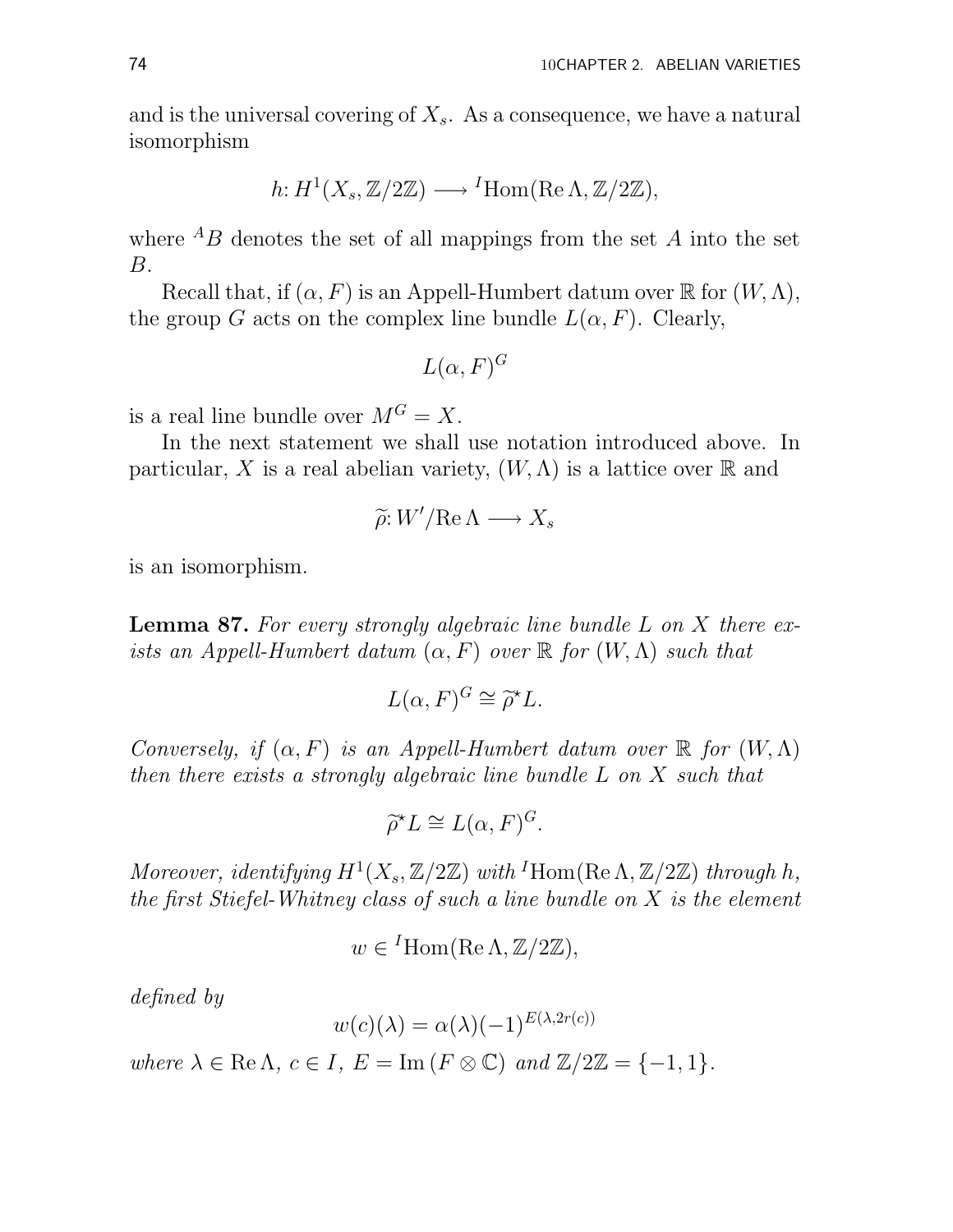Before proving this theorem, let us draw some conclusions. Let

$$
\omega: AH(W, \Lambda) \longrightarrow {}^{I}Hom(\text{Re }\Lambda, \mathbb{Z}/2\mathbb{Z}),
$$

be defined by  $\omega(\alpha, F) = w$ , where  $w(c)(\lambda) = \alpha(\lambda)(-1)^{E(2c,\lambda)}$ , for all  $\lambda \in \text{Re }\Lambda$  and  $c \in I$ .

Corollary 88. One has

$$
\dim_{\mathbb{Z}/2\mathbb{Z}} H^{alg}_{n-1}(X,\mathbb{Z}/2\mathbb{Z}) = \dim_{\mathbb{Z}/2\mathbb{Z}} \operatorname{im} \omega.
$$

We shall now compute the dimension of  $H_{n-}^{alg}$  $_{n-1}^{aug}(X,\mathbb{Z}/2\mathbb{Z})$  in terms of the group  $S_k(M)$  introduced in Section 2.4. Let M be the real  $n \times n$ matrix associated to  $\Lambda$  as in Remark 71. Let  $T_k(M)$  be the subgroup of  $S_k(M)$  consisting of integral matrices  $N = (n_{il})$  such that

$$
n_{jj} \equiv 0 \mod 4, \text{ for } j = 1, \dots, k,
$$
  

$$
n_{jl} \equiv 0 \mod 2, \text{ for } j, l > k.
$$

Observe that  $S_k(M)/T_k(M)$  is a  $\mathbb{Z}/2\mathbb{Z}$ -vector space.

Theorem 89. There exists an exact sequence

$$
0 \longrightarrow (\mathbb{Z}/2\mathbb{Z})^{n-k} \longrightarrow \text{im}\,\omega \longrightarrow S_k(M)/T_k(M) \longrightarrow 0.
$$

In particular,

$$
\dim_{\mathbb{Z}/2\mathbb{Z}} H_{n-1}^{alg}(X,\mathbb{Z}/2\mathbb{Z}) = n - k + \dim_{\mathbb{Z}/2\mathbb{Z}} S_k(M)/T_k(M).
$$

Proof. By Remark 73 and Corollary 76, we have an exact sequence

$$
0 \longrightarrow \text{Hom}_G(\Lambda, S^1) \longrightarrow \text{AH}(W, \Lambda) \stackrel{\varphi}{\longrightarrow} S_k(M) \longrightarrow 0
$$

Consider Hom<sub>G</sub> $(\Lambda, S^1)$  as a subgroup of AH $(W, \Lambda)$ . It is clear from Proposition 72 that

$$
\omega(\text{Hom}_G(\Lambda, S^1)) \cong (\mathbb{Z}/2\mathbb{Z})^{n-k}.
$$

Hence, to prove the statement it suffices to show that

$$
\varphi^{-1}(T_k(M)) = \text{Hom}_G(\Lambda, S^1) + \ker \omega.
$$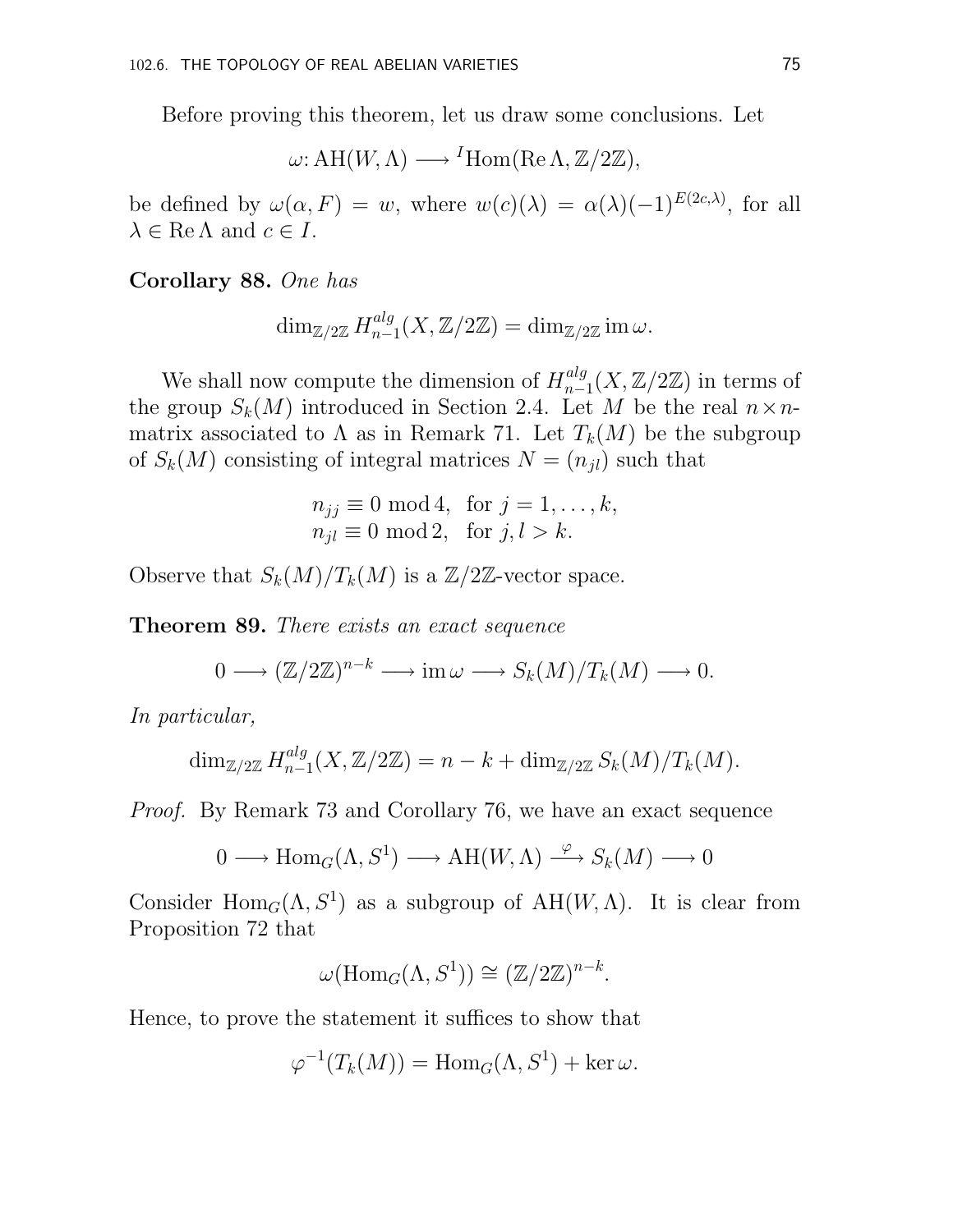This is equivalent to  $\varphi(\ker \omega) = T_k(M)$ , since  $\ker \varphi = \text{Hom}_G(\Lambda, S^1)$ . Let us prove  $\varphi(\ker \omega) = T_k(M)$ .

Suppose  $(\alpha, F)$  is an Appell-Humbert datum over  $\mathbb R$  for  $(W, \Lambda)$  and  $N = (n_{il})$ , where

$$
n_{jl} = E(x_j, y_l)
$$

and, as usual,  $E = \text{Im}(F \otimes \mathbb{C})$ . We know from Proposition 72 that

$$
\alpha(x_j) = (-1)^{\frac{1}{2}n_{jj}}, \text{ for } j = 1, \dots, k. \tag{2.1}
$$

By definition of  $\omega$ , the Appell-Humbert datum  $(\alpha, F)$  is in the kernel of  $\omega$  if and only if

$$
\alpha(x_j) = (-1)^{E(2r(c),x_j)}
$$
, for  $j = 1, ..., n$  and  $c \in I$ .

Then,  $\omega(\alpha, F) = 0$  implies that  $\alpha(x_j) = 1$ , for every j, and  $n_{jl}$  is even, if  $j, l > k$ . By (2.1), the matrix N is an element of  $T_k(M)$ .

On the other hand, if N is an element of  $T_k(M)$  then  $n_{jj}$  is divisible by 4, for  $j = 1, \ldots, k$ . Hence, by Proposition 72, there exists a  $G$ equivariant mapping  $\alpha$  from  $\Lambda$  into  $S^1$  such that  $\alpha(x_j) = 1$ , for every j, and  $(\alpha, F)$  is an Appell-Humbert datum over R for  $(W, \Lambda)$ . Since

$$
n_{jl} \equiv 0 \mod 2,
$$

for  $j = 1, \ldots, n$  and  $l > k$ , we have that

$$
w(c)(x_j) = \alpha(x_j)(-1)^{E(2r(c),x_j)} = 1,
$$

for every j and  $c \in I$ . Therefore, N is an element of  $\varphi(\ker \omega)$ . This proves the proposition.

**Corollary 90.** If X is connected with respect to the strong topology then

$$
\dim_{\mathbb{Z}/2\mathbb{Z}} H_{n-1}^{alg}(X, \mathbb{Z}/2\mathbb{Z}) = \dim_{\mathbb{Z}/2\mathbb{Z}} S_n(M)/T_n(M).
$$

**Example 91.** Let  $W = \mathbb{R}^n$  and let  $x_1, \ldots, x_n$  be the standard basis for W. Let  $y_j = ix_j$ , for every j. Then, for every permutation  $\tau$  of the set  $\{1,\ldots,n\},\$ 

$$
\frac{1}{2}(x_1+y_{\tau(1)}),\ldots,\frac{1}{2}(x_n+y_{\tau(n)}),x_1,\ldots,x_n
$$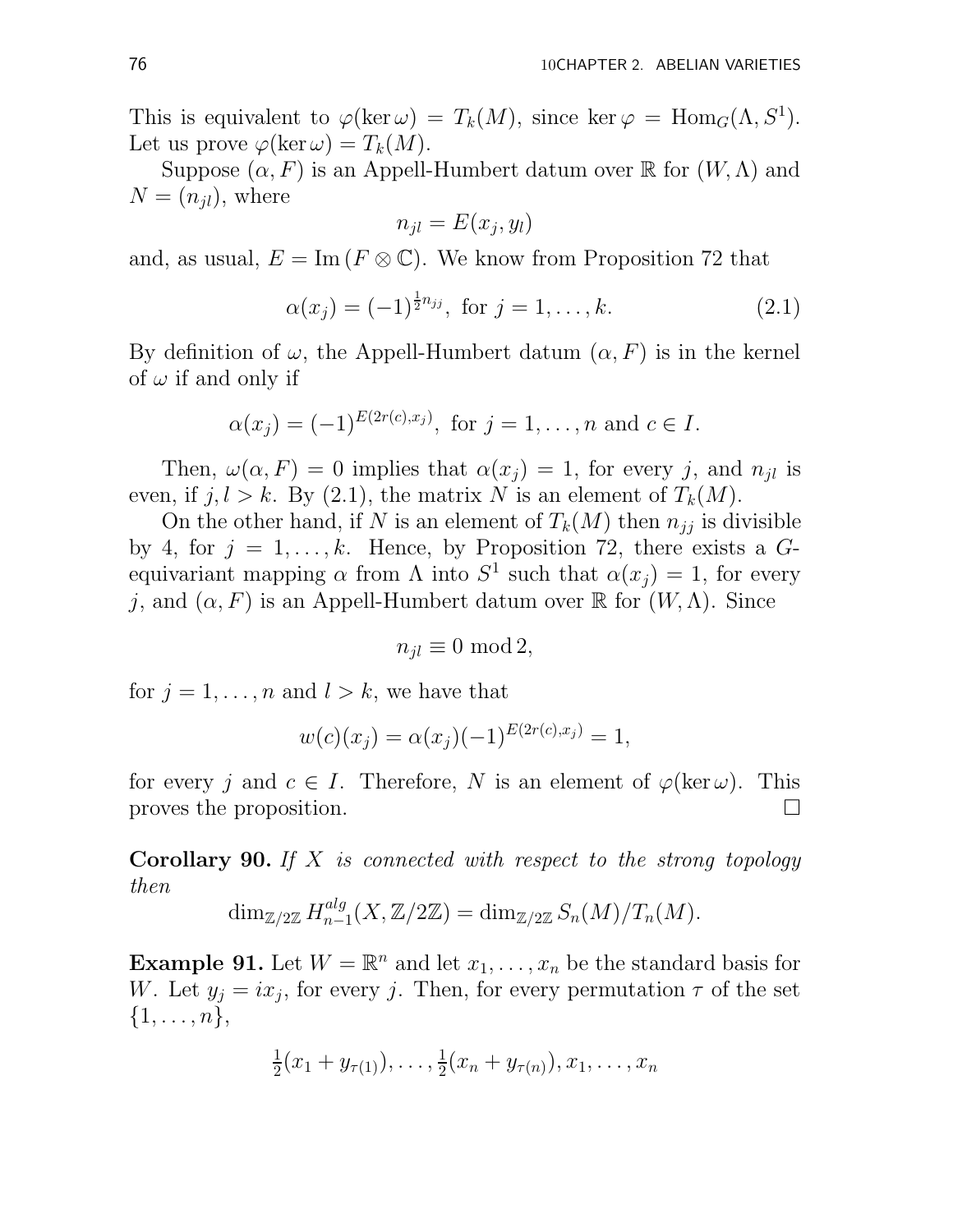is a Z-basis for a lattice  $\Lambda_{\tau}$  in  $\mathbb{C}^n$ . Clearly,  $(W, \Lambda_{\tau})$  is a lattice over  $\mathbb R$ and there exists, for every permutation  $\tau$ , an abelian variety  $Y_\tau$  over R such that

$$
Y_{\tau}(\mathbb{C}) \cong \mathbb{C}^n/\Lambda_{\tau},
$$

G-equivariantly. Let  $X_{\tau}$  be the real part  $\mathcal{R}(Y_{\tau})$  of  $Y_{\tau}$ . Then,  $X_{\tau}$  is a strongly connected real abelian variety of dimension n. We will prove that

$$
\dim_{\mathbb{Z}/2\mathbb{Z}} H_{n-1}^{alg}(X_{\tau}, \mathbb{Z}/2\mathbb{Z}) = n - p,\tag{2.2}
$$

where p is half of the number of elements of the set  $\{1, \ldots, n\}$  that are fixed by  $\tau^2$  but not by  $\tau$ . Equivalently, if we write the permutation  $\tau$  as the product of disjoint cycles, p is the number of 2-cycles in this factorization of  $\tau$ .

For example, taking  $n = 2$ , we have two real abelian varieties,  $X_{(1)}$ and  $X_{(12)}$ , where (1) is the trivial permutation and (12) is the nontrivial permutation of  $\{1, 2\}$ . By  $(2.2)$ , all homology cycles of  $X_{(1)}$  are realizable by real algebraic subvarieties of  $X_{(1)}$  (indeed,  $X_{(1)}$  is isomorphic to the product of two strongly connected real algebraic curves), while

$$
\dim_{\mathbb{Z}/2\mathbb{Z}} H_1^{alg}(X_{(12)}, \mathbb{Z}/2\mathbb{Z}) = 1.
$$

For the proof of (2.2), observe that  $x_1, \ldots, x_n$  is a Z-basis for Re  $\Lambda_{\tau}$ and  $y_{\tau(1)}, \ldots, y_{\tau(n)}$  is a Z-basis for Im  $\Lambda_{\tau}$ . Moreover, M is just the permutation matrix  $P_{\tau}$  defined by

$$
(P_{\tau})_{jl} = \delta_{\tau(j)l},
$$

where  $\delta$  is the Kronecker delta function. Hence,

$$
S_n(M) = \{ N \in M_{n \times n}(\mathbb{Z}) \mid N \equiv 0 \mod 2, N \equiv N^T \mod 4 \text{ and } (P_{\tau} N)^T = P_{\tau} N \}
$$

and

$$
T_n(M) = \{ N \in S_n(M) \mid \forall j: N_{jj} \equiv 0 \text{ mod } 4 \}.
$$

Therefore, the mapping  $\psi$  from  $S_n(M)$  into  $(\mathbb{Z}/2\mathbb{Z})^n$ , which assigns to N the element

$$
(\frac{1}{2}N_{11}\bmod 2,\ldots,\frac{1}{2}N_{nn}\bmod 2)
$$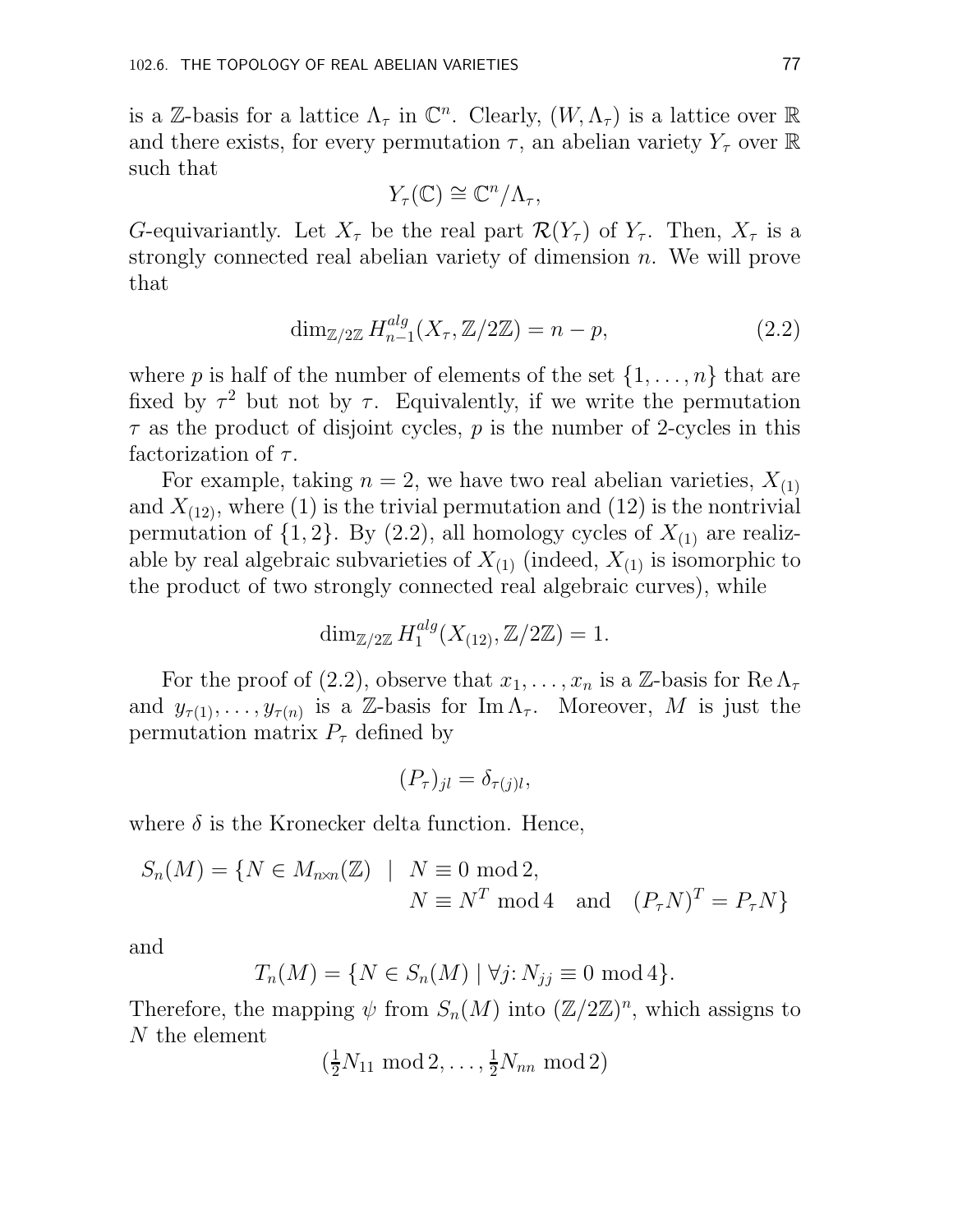of  $(\mathbb{Z}/2\mathbb{Z})^n$ , has as kernel  $T_n(M)$ . Let us compute the image of  $\psi$ .

For an  $n \times n$ -matrix N, the condition  $(P_{\tau}N)^{T} = P_{\tau}N$  is equivalent to

$$
N_{\tau^{-1}(l)\tau(j)} = N_{jl}, \text{ for all } j, l.
$$

Therefore,  $(a_1, \ldots, a_n)$  is in the image of  $\psi$  if and only if  $a_{\tau(j)} = a_j$ , for every j fixed by  $\tau^2$ . Hence, the  $\mathbb{Z}/2\mathbb{Z}$ -dimension of the image of  $\psi$  is equal to  $n - p$ , where p is half of the number of elements of the set  $\{1, \ldots, n\}$  that are fixed by  $\tau^2$  but not by  $\tau$ . By Theorem 89, this proves  $(2.2)$ .

**Corollary 92.** If X is a real abelian variety of dimension n and with degree of connectedness k then

$$
n - k \le \dim_{\mathbb{Z}/2\mathbb{Z}} H_{n-1}^{alg}(X, \mathbb{Z}/2\mathbb{Z}) \le \min\{b + n - k, n + (n - k)^2\},\
$$

where b is the base number of  $X$ .

*Proof.* It follows from Corollary 76 and the definition of  $T_k(M)$  that

$$
0 \le \dim_{\mathbb{Z}/2\mathbb{Z}} S_k(M)/T_k(M) \le \min\{b, k + (n-k)^2\}.
$$

The corollary follows now from Theorem 89.

**Corollary 93.** If  $X$  is a real abelian variety of dimension n then

- (i)  $H_{n-}^{alg}$  $\sum_{n=1}^{aug}(X, \mathbb{Z}/2\mathbb{Z}) = 0$  implies X is strongly connected, and
- (ii)  $H_{n-}^{alg}$  $\mathcal{L}_{n-1}^{aug}(X,\mathbb{Z}/2\mathbb{Z}) = H_{n-1}(X_s,\mathbb{Z}/2\mathbb{Z})$  implies X is strongly connected or X is a real elliptic curve.

Proof. The first assertion is clear from Corollary 92. For the proof of the second assertion, observe that

$$
\dim_{\mathbb{Z}/2\mathbb{Z}} H_{n-1}(X_s, \mathbb{Z}/2\mathbb{Z}) = 2^{n-k}n,
$$

where  $n$  is the dimension of  $X$  and  $k$  its degree of connectedness. By Corollary 92, if all codimension-1 homology classes are realizable by real algebraic subvarieties of X then

$$
2^{n-k}n \le n + (n-k)^2.
$$

$$
\sqcup
$$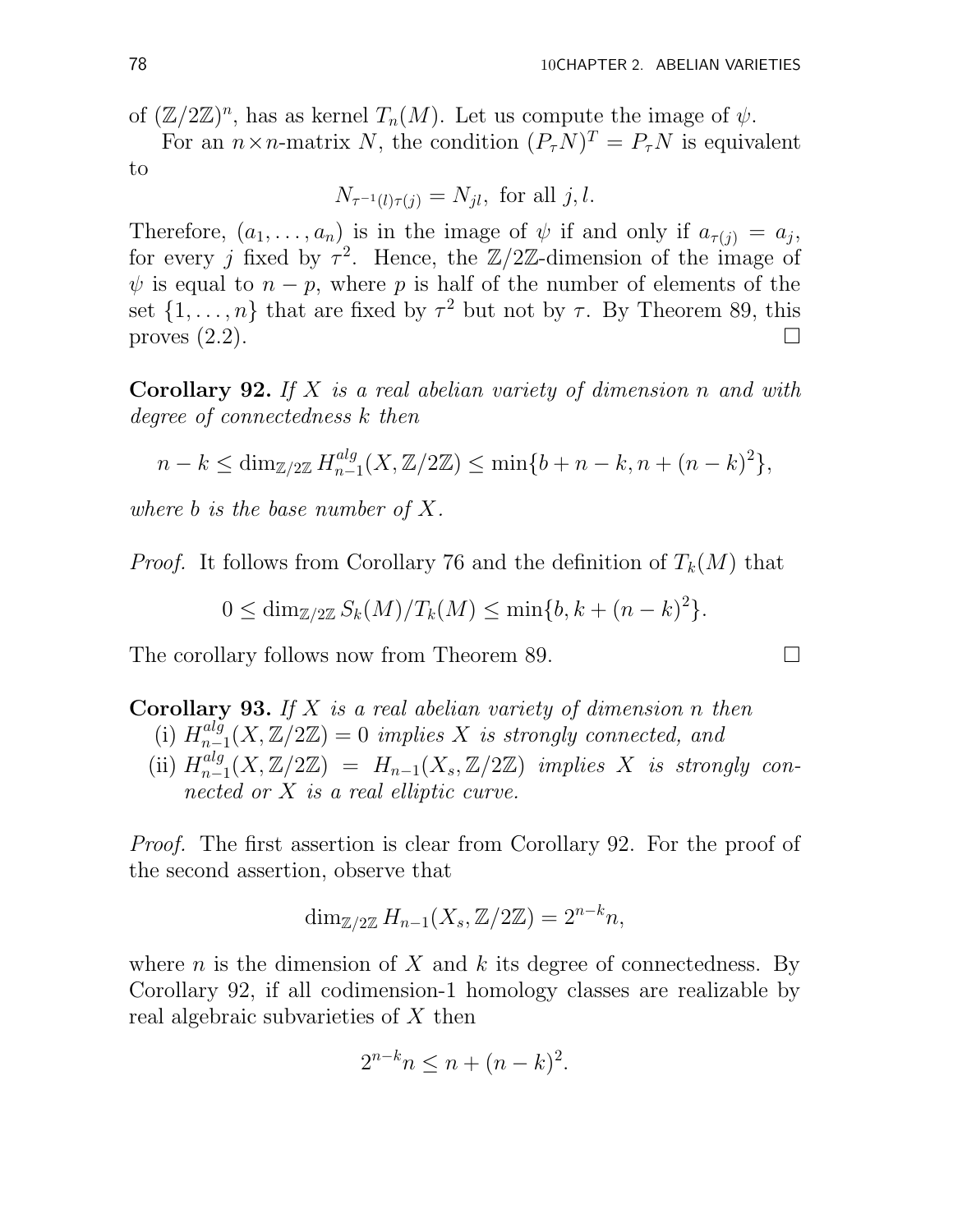Assume  $n \geq 2$ . Then,  $k \neq n-1$ , for

$$
2^{n-(n-1)}n = 2n \nleq n+1 = n + (n - (n - 1))^2.
$$

At the same time,  $k \nless n-1$ , for if  $n-k > 1$  then

$$
2^{n-k}n \ge (1+n-k)n
$$
  
=  $n+(n-k)n$   
 $\ge n+(n-k)^2$ .

Hence,  $k = n$  and X is strongly connected.

Let us now turn to the proof of Lemma 87. The first part is easy to prove.

Proof of the first part of Lemma 87. On the one hand, given a strongly algebraic line bundle  $L$  on  $X$ , there exists, by Lemma 21, an invertible sheaf  $\mathcal L$  on the abelian variety Y over R such that the real part  $\mathcal R(\mathcal L)$ of  $\mathcal L$  is isomorphic to L. Then, by Theorem 66, there exists an Appell-Humbert datum  $(\alpha, F)$  over  $\mathbb R$  for  $(W, \Lambda)$  such that

$$
L(\alpha, F) \cong \widetilde{\pi}^{\star} \mathcal{L}(\mathbb{C}),
$$

G-equivariantly. Hence,

$$
L(\alpha, F)^G \cong \tilde{\rho}^* L.
$$

On the other hand, if  $(\alpha, F)$  is an Appell-Humbert datum over R for  $(W, \Lambda)$  then we know from Theorem 66 that there exists an invertible sheaf  $\mathcal L$  on Y such that

$$
\widetilde{\pi}^{\star}\mathcal{L}(\mathbb{C}) \cong L(\alpha, F),
$$

G-equivariantly. By Lemma 21, the real part  $L = \mathcal{R}(\mathcal{L})$  is a strongly algebraic line bundle on  $X$ . Moreover,

$$
\widetilde{\rho}^* L \cong L(\alpha, F)^G.
$$

This proves the first part of Lemma 87.  $\Box$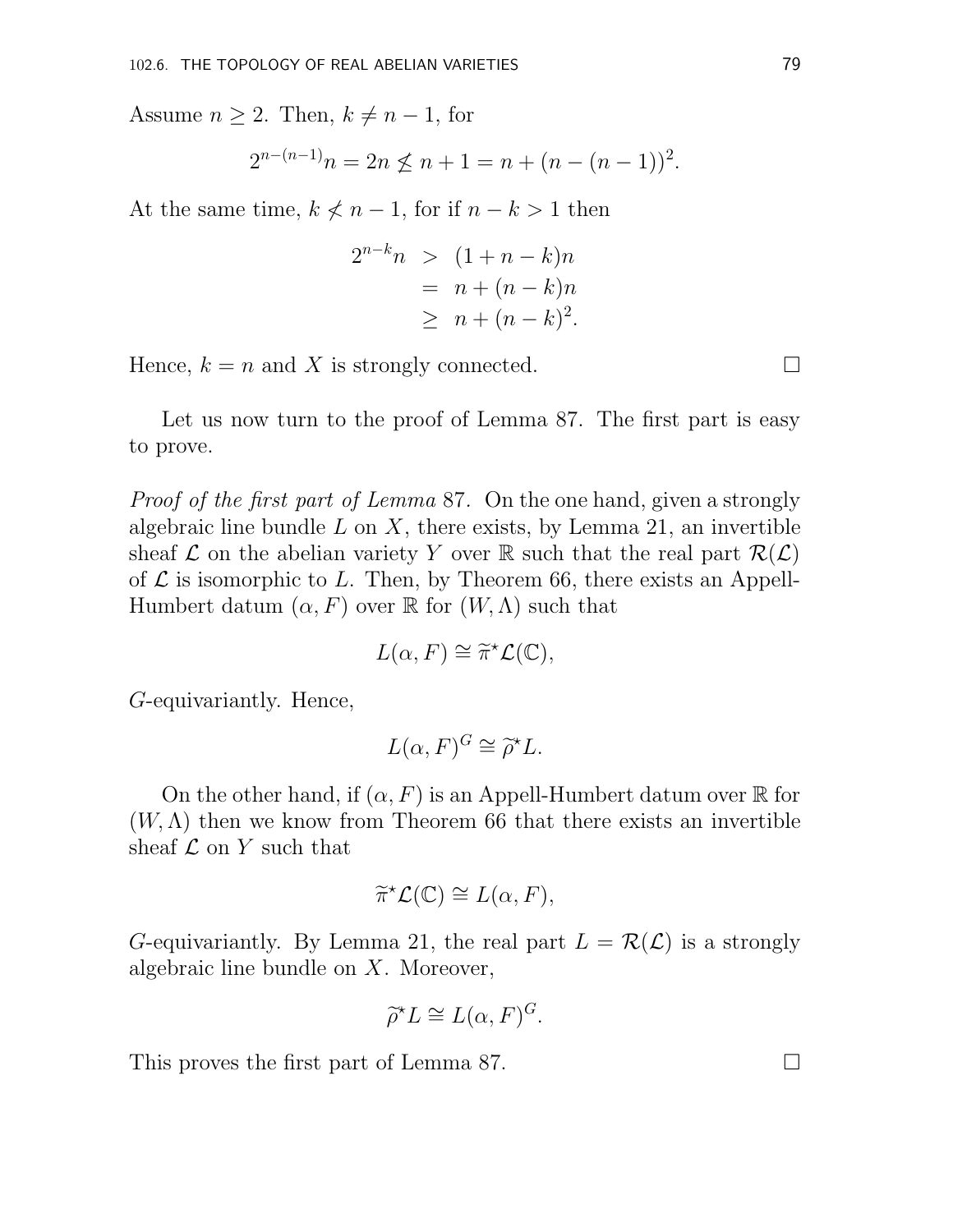For the proof of the second part of Lemma 87 it is convenient to consider a more general situation.

Suppose the topological manifold  $N$  is a disjoint union of finitely many copies of  $\mathbb{R}^n$ . Let the abelian group  $A = \mathbb{Z}^n$  act on each connected component of  $N$  in the standard way. Then the quotient space  $M$  of N by the action of A is a compact topological manifold. Since the canonical mapping  $\rho: N \to M$  is the universal covering of M, we have a natural isomorphism

$$
h: H^1(M, \mathbb{Z}/2\mathbb{Z}) \longrightarrow {}^I \text{Hom}(A, \mathbb{Z}/2\mathbb{Z}),
$$

where  $\{C_i\}_{i\in I}$  is the set of connected components of N.

If  $L$  is a topological line bundle on  $M$ , its first Stiefel-Whitney class (see Section 1.2)  $w_1(L)$  is an element of the first cohomology group  $H^1(M, \mathbb{Z}/2\mathbb{Z})$ . We will compute  $h(w_1(L))$ .

Since N is the disjoint union of contractible spaces,  $\rho^{\star}L$  is a trivial line bundle on N. If we choose an isomorphism

$$
\rho^{\star}L\longrightarrow N\times\mathbb{R},
$$

we get an action of A on  $N \times \mathbb{R}$  such that the quotient of  $N \times \mathbb{R}$  by this A-action is a line bundle on  $M$ , isomorphic to  $L$ . Clearly, there exist, for every  $g \in A$ , continuous mappings

$$
e_g\colon N\longrightarrow \mathbb{R}^\star
$$

such that the action of A on  $N \times \mathbb{R}$  is

$$
g \cdot (n, v) = (n + g, e_g(n)v),
$$

for every  $v \in \mathbb{R}$ ,  $n \in N$  and  $g \in A$ . Since this should define an A-action,

$$
e \colon A \longrightarrow C^\star
$$

is a 1-cocycle, where  $C^*$  is the group of nonvanishing continuous realvalued functions on N and A acts on  $C^*$  as

$$
(g \cdot f)(n) = f(n+g),
$$

for every  $n \in N$ ,  $f \in C^*$  and  $g \in A$ .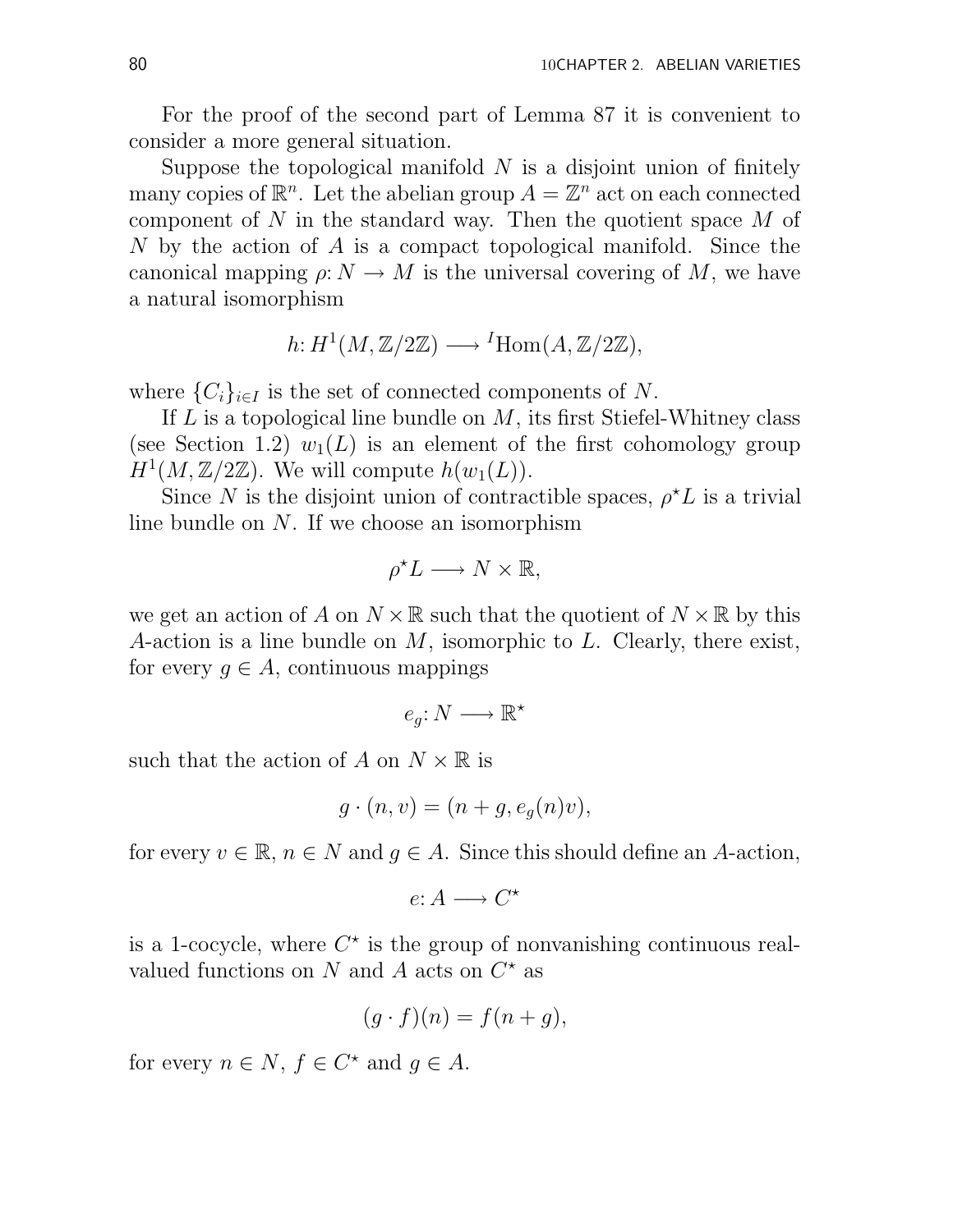We define a mapping w from the group  $V^1(M)$  of (isomorphism classes of) topological line bundles on M into  $^I$ Hom $(A, \mathbb{Z}/2\mathbb{Z})$  by

$$
w(L)(c)(g) = sign(e_g(x)),
$$

where x is an arbitrary element of the connected component  $c$  of N and g is an element of A. Indeed, one can check that  $w(L)$ , as defined above, is independent of the choice of the isomorphism between  $\rho^* L$ and  $N \times \mathbb{R}$  and depends only on the isomorphism class of L. Moreover,

$$
w: V^1(M) \longrightarrow {}^I \text{Hom}(A, \mathbb{Z}/2\mathbb{Z})
$$

is a morphism of groups and is natural with respect to N and A.

**Lemma 94.** If  $L$  is a topological line bundle on  $M$  then

$$
w(L) = h(w_1(L)).
$$

*Proof.* Both mappings w and  $h \circ w_1$  are natural with respect to N and A. Hence, we may assume that N is connected, that is

$$
N = \mathbb{R}^n \quad \text{and} \quad A = \mathbb{Z}^n.
$$

Then, M is isomorphic to the *n*-fold product of the 1-sphere  $S^1$ . Since

$$
V^{1}((S^{1})^{n}) \cong (V^{1}(S^{1}))^{n},
$$

we have finished the proof if we show the statement for  $n = 1$ . But for this case the statement is trivial.  $\Box$ 

Now we are ready to prove the last part of Lemma 87.

*Proof of the second part of Lemma 87.* Let  $(\alpha, F)$  be an Appell-Humbert datum for  $(W, \Lambda)$ . Then, identifying  $W'/\text{Re }\Lambda$  and  $X_s$  via  $\tilde{\rho}$ , one sees that  $L = L(\alpha, F)^G$  is a line bundle on  $X_s$ . According to Lemma 94, the first Stiefel-Whitney class  $w_1(L)$  of L is  $w(L)$ , under the identification of  $H^1(M,\mathbb{Z}/2\mathbb{Z})$  with  $^I$ Hom $(G,\mathbb{Z}/2\mathbb{Z})$  through h. Let us compute  $w(L)$ .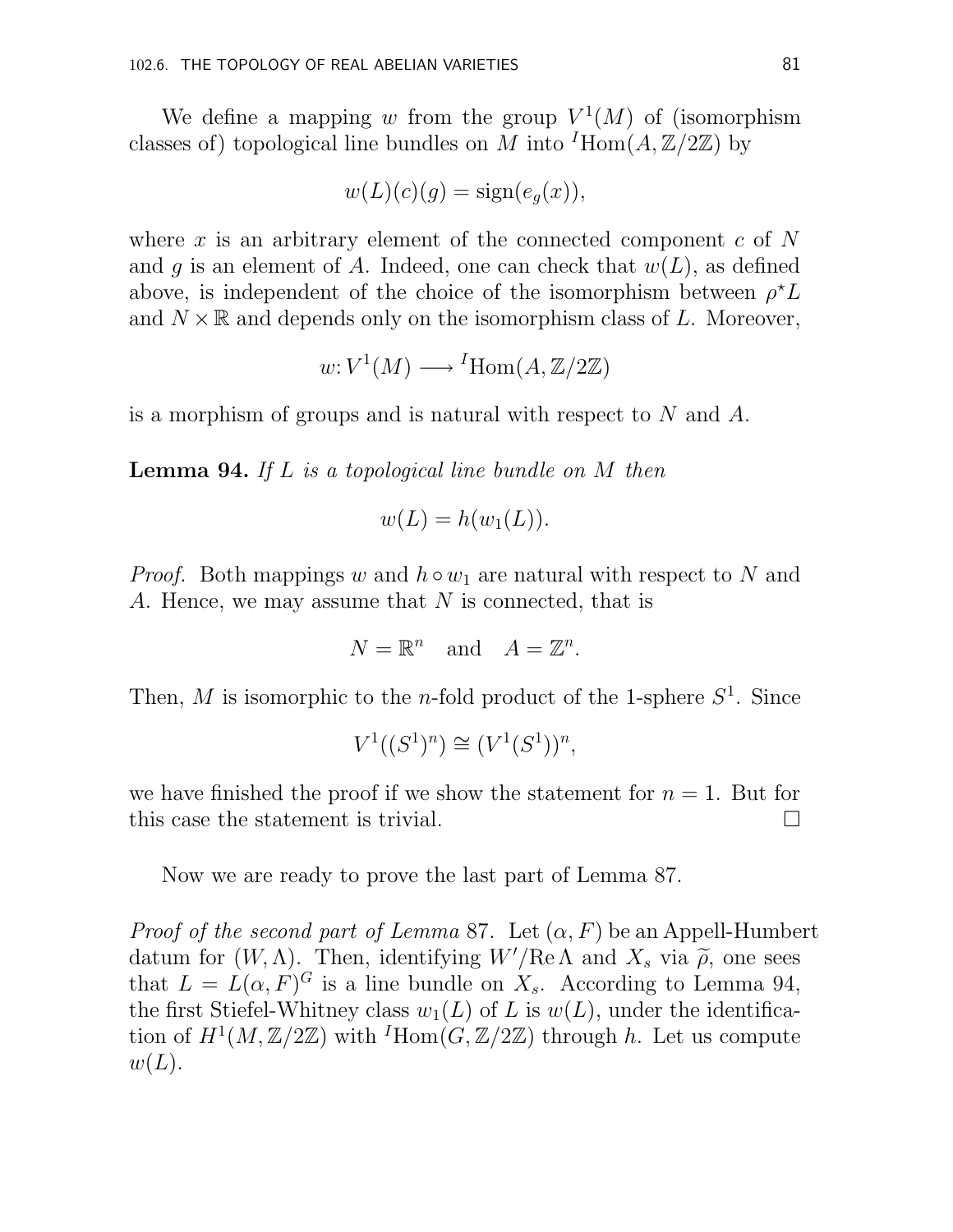Let  $e_{\lambda}$  be the holomorphic functions associated to the Appell-Humbert datum  $(\alpha, F \otimes \mathbb{C})$ . Then, by definition,  $L(\alpha, F)$  is the quotient of  $V \times \mathbb{C}$  by the action of  $\Lambda$  given by

$$
\lambda(v, z) = (v + \lambda, e_{\lambda}(v)z),
$$

where  $z \in \mathbb{C}$ ,  $v \in V = W \otimes \mathbb{C}$  and  $\lambda \in \Lambda$ . In particular,  $L(\alpha, F)|_{X_s}$  is the quotient of  $W' \times \mathbb{C}$  by the restriction of this action to ReA. Since L is a real sub-bundle of  $L(\alpha, F)$ , there should be a real sub-bundle of  $W' \times \mathbb{C}$  that has L as a quotient. Let us compute this sub-bundle.

Choose a point  $v \in W'$  and let  $\lambda \in \Lambda$  be such that  $\sigma v - v = \lambda$ . Then, for every  $z \in \mathbb{C}$ ,

$$
\sigma(v, z) = (\sigma v, \overline{z})
$$
  
=  $(v + \lambda, \overline{z})$   
=  $(v, e_{\lambda}(v)^{-1}\overline{z}).$ 

Hence, if we put

$$
L' = \{(v, z) \in W' \times \mathbb{C} \mid e_{\lambda}(v)^{-1}\overline{z} = z, \text{ where } \lambda = \sigma v - v\}
$$

then the quotient of  $L'$  under the action of Re  $\Lambda$  is  $L$ .

To compute  $w(L)$  we need to have L as a quotient of  $W' \times \mathbb{R}$  under some action of ReΛ. This can easily be arranged. Let, for  $v \in W'$  and  $\lambda = \sigma v - v,$ 

$$
f_{\lambda}(v) = \alpha(\lambda)^{-\frac{1}{2}} e^{-\frac{1}{2}\pi H(v,\lambda) - \frac{1}{4}\pi H(\lambda,\lambda)},
$$

for some choice of  $\alpha(\lambda)^{-\frac{1}{2}}$ , where  $H = F \otimes \mathbb{C}$ . Then,

$$
f_{\lambda}(v)^2 = e_{\lambda}(v)^{-1}.
$$

Hence, the mapping

$$
W' \times \mathbb{R} \longrightarrow W' \times \mathbb{C}
$$
  
 $(v, x) \longmapsto (v, f_{\lambda}(v)x),$ 

where  $\lambda = \sigma v - v$ , maps  $W' \times \mathbb{R}$  onto L'. Via this isomorphism we get an action of Re  $\Lambda$  on  $W' \times \mathbb{R}$  which has its quotient isomorphic to L. This action is

$$
\mu(v, x) = (v, f_\lambda(v + \mu)^{-1} e_\mu(v) f_\lambda(v) x),
$$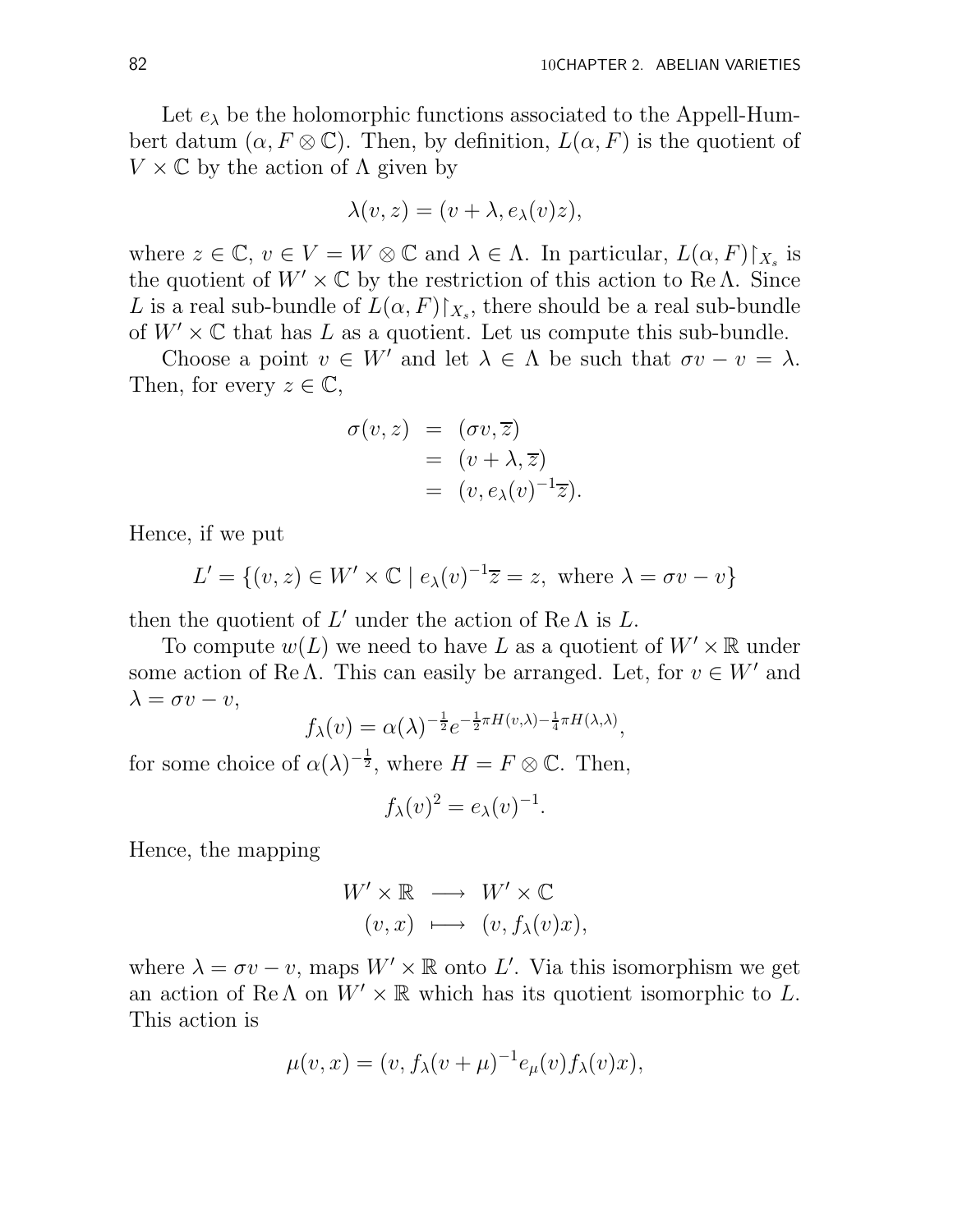for every  $x \in \mathbb{R}$ ,  $v \in W'$  and  $\mu \in \text{Re }\Lambda$ , where  $\lambda = \sigma v - v$ . Hence, to compute  $w(L)$  we should compute the sign of

$$
d_{\mu}(v) = f_{\lambda}(v + \mu)^{-1} e_{\mu}(v) f_{\lambda}(v).
$$

Since

$$
\frac{1}{2}H(v + \mu, \lambda) + \frac{1}{4}H(\lambda, \lambda) + H(v, \mu) + \frac{1}{2}H(\mu, \mu) +
$$
\n
$$
-\frac{1}{2}H(v, \lambda) - \frac{1}{4}H(\lambda, \lambda) =
$$
\n
$$
= \frac{1}{2}H(\mu, \lambda) + H(v, \mu) + \frac{1}{2}H(\mu, \mu)
$$
\n
$$
= \frac{1}{2}H(\mu, \lambda) + \frac{1}{2}H(\mu, 2\sigma v) + \frac{1}{2}H(\mu, \mu)
$$
\n
$$
= \frac{1}{2}H(\mu, \lambda) + \frac{1}{2}H(\mu, \sigma v + v + \lambda) + \frac{1}{2}H(\mu, \mu)
$$
\n
$$
= H(\mu, \lambda) + \frac{1}{2}H(\mu, \mu + \sigma v + v),
$$

where  $v \in W'$ ,  $\mu \in \text{Re }\Lambda$  and  $\lambda = \sigma v - v$ , we have

$$
d_{\mu}(v) = \alpha(\mu) e^{\pi H(\mu,\lambda) + \frac{1}{2}\pi H(\mu,\mu + \sigma v + v)}.
$$

Since  $\mu + \sigma v + v \in \text{Re } V$ , the number  $H(\mu, \mu + \sigma v + v)$  is real, and, since  $\mu \in \text{Re }\Lambda$  and  $\lambda \in \text{Im }\Lambda$ , the number  $H(\mu, \lambda)$  is purely imaginary, i.e.  $H(\mu, \lambda) = iE(\mu, \lambda)$ , where  $E = \text{Im } H$ . Therefore,

$$
sign(d_{\mu}(v)) = \alpha(\mu)(-1)^{E(\mu,\lambda)}.
$$

Observe that, if  $c \in I$  is the connected component of  $X_s$  containing  $\rho(v)$ , the component  $\rho(-\frac{1}{2})$  $\frac{1}{2}\lambda + \text{Re } V$  is equal to c. Hence, there exists an  $x \in \text{Re } V$  such that  $-\lambda + x = 2r(c)$ . Then

$$
E(\mu, 2r(c)) = E(\mu, -\lambda + x) = -E(\mu, \lambda).
$$

Therefore,

$$
w(c)(\lambda) = w_1(L)(c)(\lambda) = \alpha(\lambda)(-1)^{E(\lambda, 2r(c))},
$$

where  $\lambda \in \text{Re }\Lambda$  and  $c \in I$ . This finishes the proof of Lemma 87.  $\Box$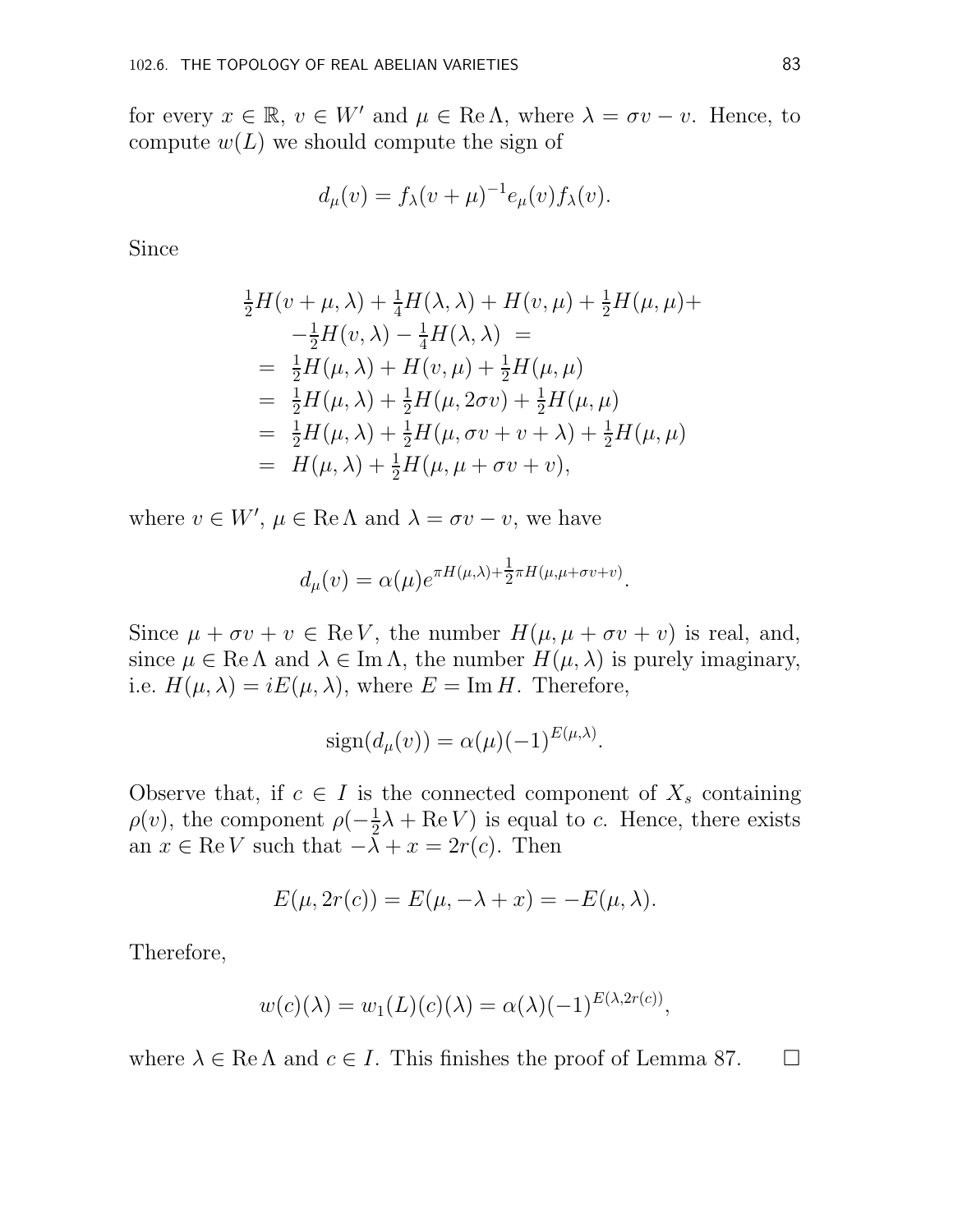## 2.7 The topology of the underlying real algebraic structure of elliptic curves over C

In this section we study the group

 $H_1^{alg}$  $_{1}^{aug}(_{\mathbb{R}}E, \mathbb{Z}/2\mathbb{Z}),$ 

for an elliptic curve E over C. Recall from Section 1.5 that  $_{\mathbb{R}}E$  is the underlying real algebraic structure of the elliptic curve  $E$  over  $\mathbb C$ . Hence  $E_{\mathbb{R}}E$  is a real algebraic torus which is, moreover, an affine real algebraic variety, as observed in Section 2.5.

We start by studying the Weil restriction of an abelian variety over  $\mathbb C$  with respect to the field extension  $\mathbb C/\mathbb R$ .

Suppose X is an abelian variety over  $\mathbb C$ . Then, by Theorem 51, there exists a lattice  $\Lambda$  in some complex vector space V such that

$$
V/\Lambda \cong X(\mathbb{C}).
$$

Then, by Example 58,  $V^{\sigma}/\Lambda^{\sigma}$  is isomorphic to  $X^{\sigma}(\mathbb{C})$ . Moreover, we have a commutative diagram



where  $\overline{\varphi_V}$  is the mapping induced by

$$
\varphi_V\hbox{:}\ V\longrightarrow V^\sigma.
$$

Define an action of the Galois group  $G$  of  $\mathbb{C}/\mathbb{R}$  on  $V \oplus V^{\sigma}$  by

$$
\sigma \cdot (v, v') = (\varphi_V^{-1}(v'), \varphi_V(v)), \qquad (2.3)
$$

for any  $v \in V$  and  $v' \in V^{\sigma}$ . Then, the action of  $\sigma$  is anti-linear, hence, letting  $W = (V \oplus V^{\sigma})^G$ , we have a lattice  $(W, \Lambda \oplus \Lambda^{\sigma})$  over R. By construction of the Weil restriction (see Section 1.4)

$$
(\mathbb{C} \otimes_{\mathbb{R}} W)/(\Lambda \oplus \Lambda^{\sigma}) \cong \mathcal{N}(X)(\mathbb{C}),
$$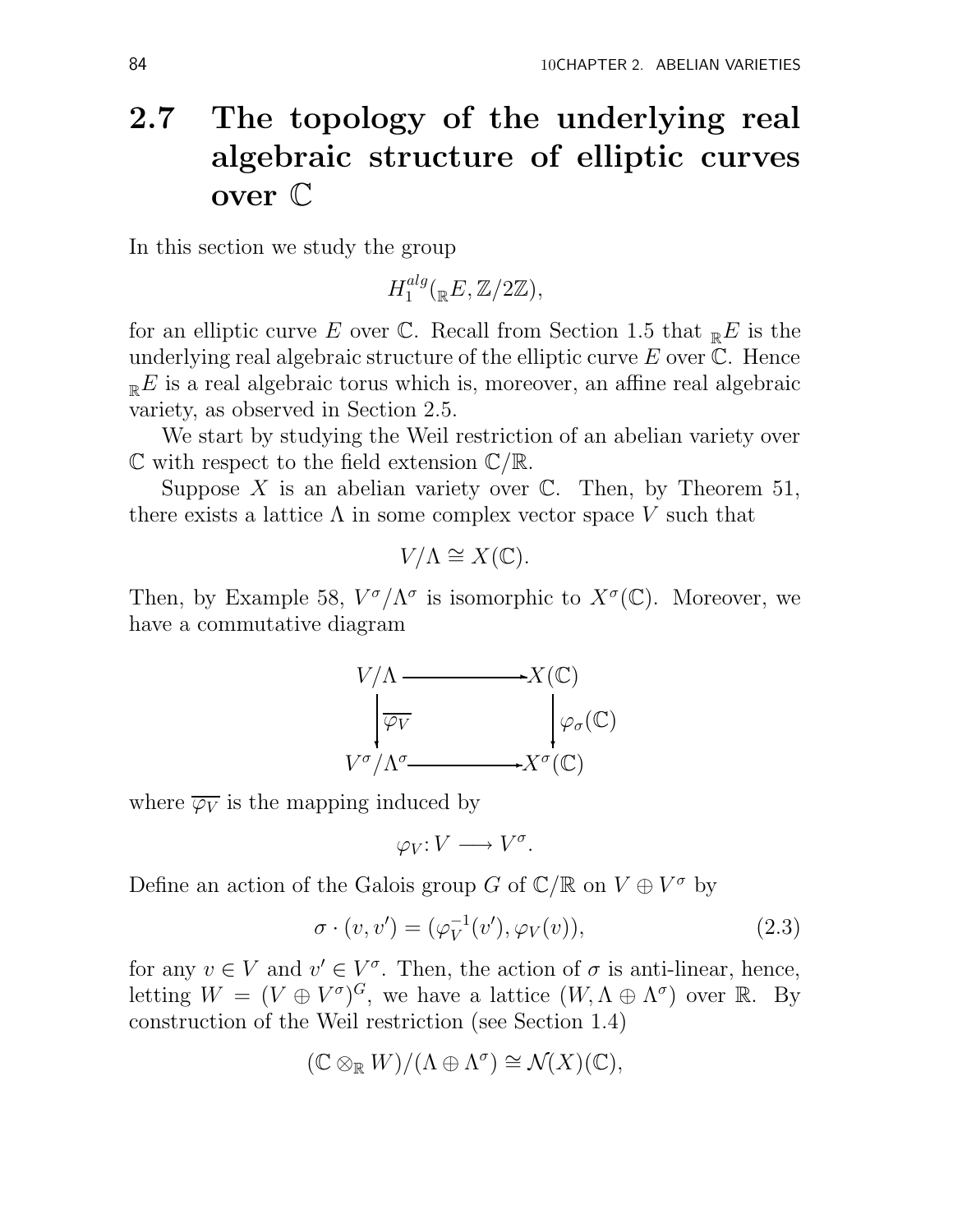G-equivariantly. This proves the following proposition.

**Proposition 95.** If X is an abelian variety over  $\mathbb C$  and  $\Lambda$  a lattice in some complex vector space V such that  $V/\Lambda$  is isomorphic to  $X(\mathbb{C})$  then

$$
(\mathbb{C} \otimes_{\mathbb{R}} W)/(\Lambda \oplus \Lambda^{\sigma}) \cong \mathcal{N}(X)(\mathbb{C}),
$$

G-equivariantly, where  $W = (V \oplus V^{\sigma})^G$  with the action of G on  $V \oplus V^{\sigma}$ given by  $(2.3)$ .

Example 96. As an example, let us show, using Proposition 95, that for every positive integer d such that  $d \equiv 3 \mod 4$ , there exist real algebraic curves  $C_1, C_2$  such that

$$
C_1 \times C_2 \cong {}_{\mathbb{R}}E,
$$

where E is the elliptic curve over  $\mathbb C$  such that  $E(\mathbb C) \cong \mathbb C/\Lambda_\tau$ , and  $\tau = \frac{1}{2}$  $\frac{1}{2}(1+i\sqrt{d})$ . As a consequence,

$$
\dim_{\mathbb{Z}/2\mathbb{Z}} H_1^{alg}({}_{\mathbb{R}}E, \mathbb{Z}/2\mathbb{Z}) = 2,
$$

whenever  $E(\mathbb{C}) \cong \mathbb{C}/\Lambda_{\tau}$ , where  $\tau = \frac{1}{2}$  $\frac{1}{2}(1 + i\sqrt{d})$ , for some positive integer  $d \equiv 3 \mod 4$ .

According to Proposition 95 and Example 58,

$$
\mathcal{N}(E)(\mathbb{C}) \cong \mathbb{C}^2/\Lambda_\tau \oplus \overline{\Lambda_\tau},
$$

G-equivariantly, where G acts on  $\mathbb{C}^2$  by

$$
\sigma\cdot(z,w)=(\overline{w},\overline{z}),
$$

for any  $z, w \in \mathbb{C}$ . Let L be the C-linear endomorphism of  $\mathbb{C}^2$  given by

$$
L(z, w) = \left(\frac{z+w}{2}, \frac{z-w}{2i}\right).
$$

Then, taking the domain of L equipped with the action of G defined above, and the codomain of  $L$  equipped with the standard action of  $G$ , the mapping  $L$  is  $G$ -equivariant. In particular,

$$
\mathcal{N}(E)(\mathbb{C}) \cong \mathbb{C}^2/\Lambda,
$$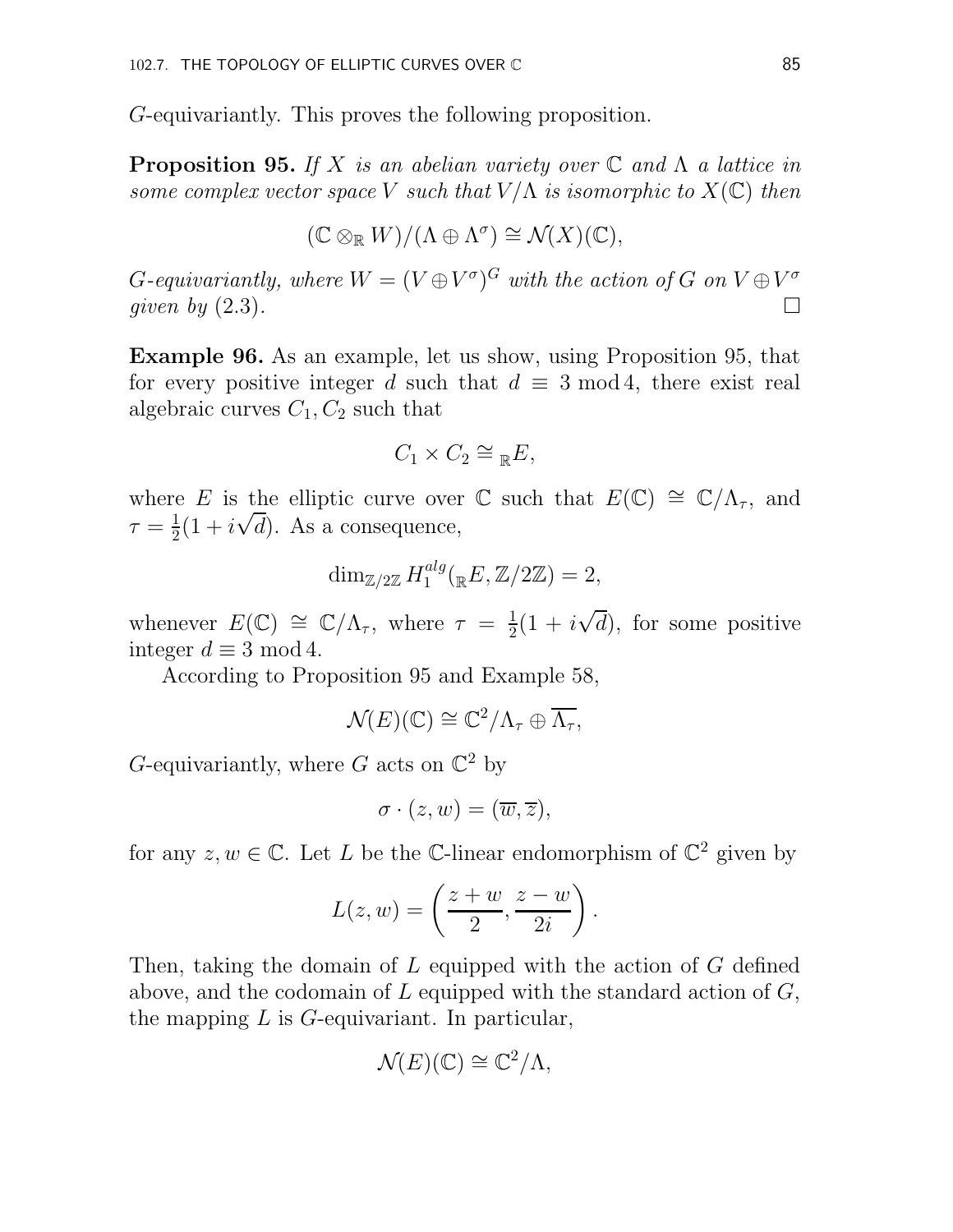where  $\Lambda = L(\Lambda_{\tau} \oplus \overline{\Lambda_{\tau}}) \subseteq \mathbb{C}^2$  is the lattice generated by  $x_1, x_2, \frac{1}{2}$  $rac{1}{2}(x_1 +$  $y_1), \frac{1}{2}$  $\frac{1}{2}(x_2 + y_2)$ , where

$$
x_1 = \begin{pmatrix} 1 \\ 0 \end{pmatrix}
$$
,  $x_2 = \frac{1}{2} \begin{pmatrix} 1 \\ \sqrt{d} \end{pmatrix}$ ,  $y_1 = \begin{pmatrix} 0 \\ i \end{pmatrix}$ , and  $y_2 = \frac{1}{2} \begin{pmatrix} i\sqrt{d} \\ -i \end{pmatrix}$ .

Put  $x_2'=\frac{1}{2}$  $\frac{1}{2}(d-1)x_1+x_2$ . Then, since d is odd,  $x'_2 \in \Lambda$ . Moreover,  $x_1, x_2'$  is a Z-basis for Re $\Lambda$ . One easily computes that

$$
i\sqrt{d}x_1 = y_1 + 2y_2
$$
 and  $i\sqrt{d}x'_2 = d(y_1 + y_2)$ .

Since  $y_1 + 2y_2, y_1 + y_2$  is a Z-basis for Im  $\Lambda$  and

$$
\frac{1}{2}(x_1 + (y_1 + 2y_2)) = \frac{1}{2}(x_1 + y_1) + y_2 \in \Lambda
$$

and

$$
\frac{1}{2}(x_2' + (y_1 + y_2)) = \frac{1}{2}(\frac{1}{2}(d-1)x_1 + x_2 + y_1 + y_2)
$$
  
=  $\frac{1}{4}(d-3)x_1 + \frac{1}{2}(x_1 + y_1) + \frac{1}{2}(x_2 + y_2) \in \Lambda$ ,

we have an isomorphism

$$
\alpha: \mathbb{C}/\Lambda_1 \times \mathbb{C}/\Lambda_2 \longrightarrow \mathbb{C}^2/\Lambda,
$$

induced by the mapping from  $\mathbb{C}^2$  into itself given by

$$
(z, w) \longmapsto (zx_1, wx_2'),
$$

where

$$
\Lambda_1 = \mathbb{Z} + \mathbb{Z}_2^1(1 + i\sqrt{d}) \quad \text{and} \quad \Lambda_2 = \mathbb{Z} + \mathbb{Z}_2^1(1 + i(\sqrt{d})^{-1}).
$$

Observe that both lattices  $\Lambda_1$  and  $\Lambda_2$  are stable under complex conjugation and, moreover,  $\alpha$  is G-equivariant (taking on both domain and codomain of  $\alpha$  the standard action of G). By Example 52 there exists algebraic curves  $X_1, X_2$  over  $\mathbb R$  such that

$$
X_j(\mathbb{C}) \cong \mathbb{C}/\Lambda_j
$$

G-equivariantly, for every j. In particular,  $X_1 \times X_2$  is isomorphic to  $\mathcal{N}(E)$ . Therefore,

$$
C_1 \times C_2 \cong {}_{\mathbb{R}}E,
$$
  
where  $C_j = \mathcal{R}(X_j)$ ,  $j = 1, 2$ .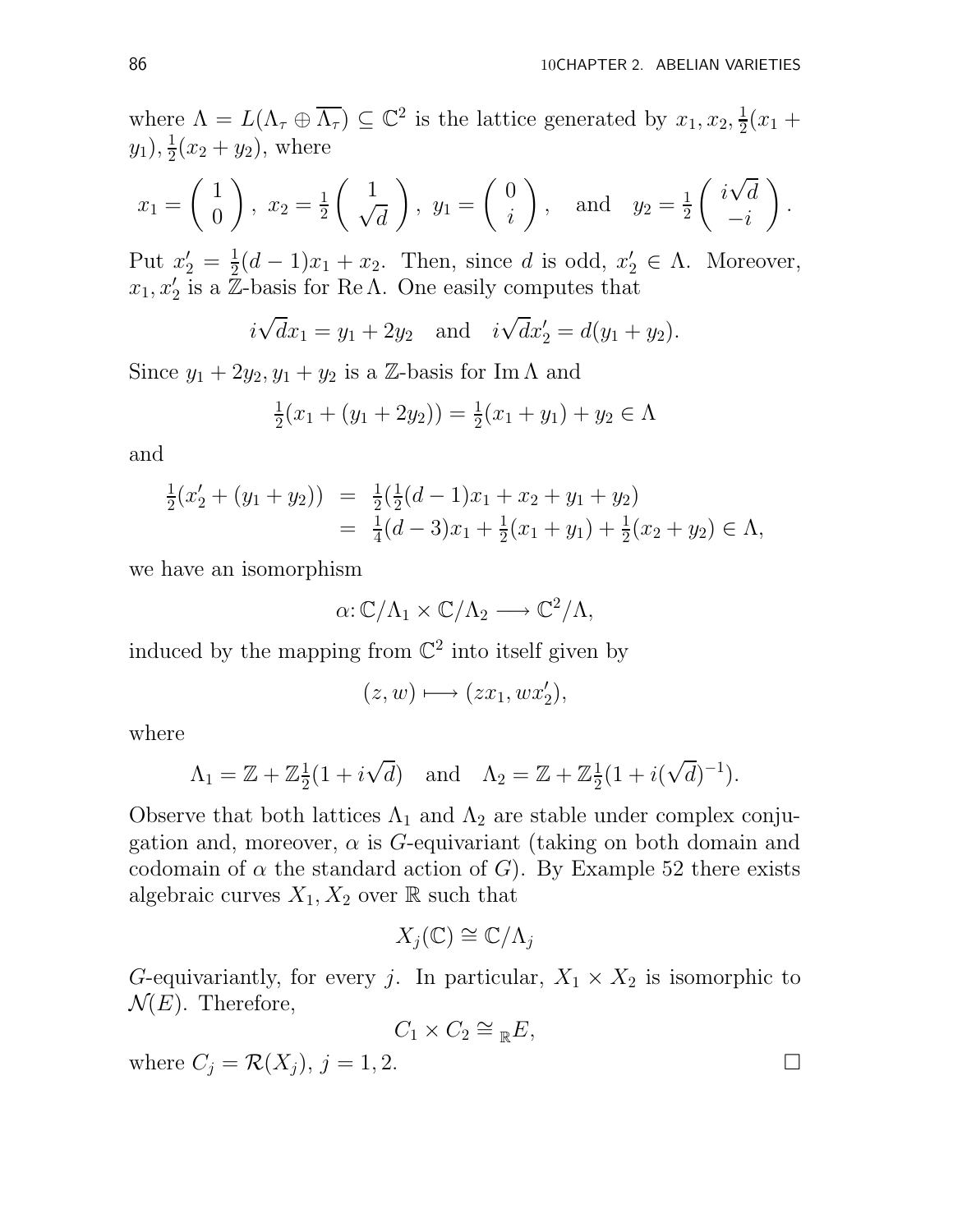**Example 97.** Let us compute now the  $\mathbb{Z}/2\mathbb{Z}$ -dimension of the group  $H_1^{alg}$  $\mathbb{C}^{alg}_{1}(\mathbb{R}E, \mathbb{Z}/2\mathbb{Z})$  in the case E is an elliptic curve over  $\mathbb{C}$  such that

 $E(\mathbb{C}) \cong \mathbb{C}/\Lambda_{\tau},$ 

where  $\tau = i\sqrt{d}$ , for some positive integer d.

As in Example 96,

$$
\mathcal{N}(E)(\mathbb{C}) \cong \mathbb{C}^2/\Lambda,
$$

where  $\Lambda = L(\Lambda_{\tau} \oplus \overline{\Lambda_{\tau}})$ . Clearly,  $\Lambda$  is generated by

$$
x_1, x_2, \frac{1}{2}(x_1+y_1), \frac{1}{2}(x_2+y_2),
$$

where

$$
x_1 = \begin{pmatrix} 1 \\ 0 \end{pmatrix}, x_2 = \begin{pmatrix} 0 \\ \sqrt{d} \end{pmatrix}, y_1 = \begin{pmatrix} 0 \\ i \end{pmatrix}, \text{ and } y_2 = \begin{pmatrix} i\sqrt{d} \\ 0 \end{pmatrix}.
$$

Put

$$
M = \begin{pmatrix} 0 & (\sqrt{d})^{-1} \\ \sqrt{d} & 0 \end{pmatrix}.
$$

Then, according to Corollary 90,

$$
\dim_{\mathbb{Z}/2\mathbb{Z}} H_1^{alg}({}_{\mathbb{R}}E, \mathbb{Z}/2\mathbb{Z}) = \dim_{\mathbb{Z}/2\mathbb{Z}} S_2(M)/T_2(M).
$$

One easily computes that  $S_2(M)$  is the group of integral  $2\times 2$ -matrices

$$
\left(\begin{array}{cc} k & l \\ m & kd \end{array}\right)
$$

such that  $l \equiv m \mod 4$  and all k, l, m even. The subgroup  $T_2(M)$  of  $S_2(M)$  consists of the matrices

$$
\left(\begin{array}{cc} k & l \\ m & kd \end{array}\right) \in S_2(M)
$$

such that k is divisible by 4. We see that the quotient  $S_2(M)/T_2(M)$ has  $\mathbb{Z}/2\mathbb{Z}$ -dimension 1. Therefore,

$$
\dim_{\mathbb{Z}/2\mathbb{Z}} H_1^{alg}({}_{\mathbb{R}}E, \mathbb{Z}/2\mathbb{Z}) = 1,
$$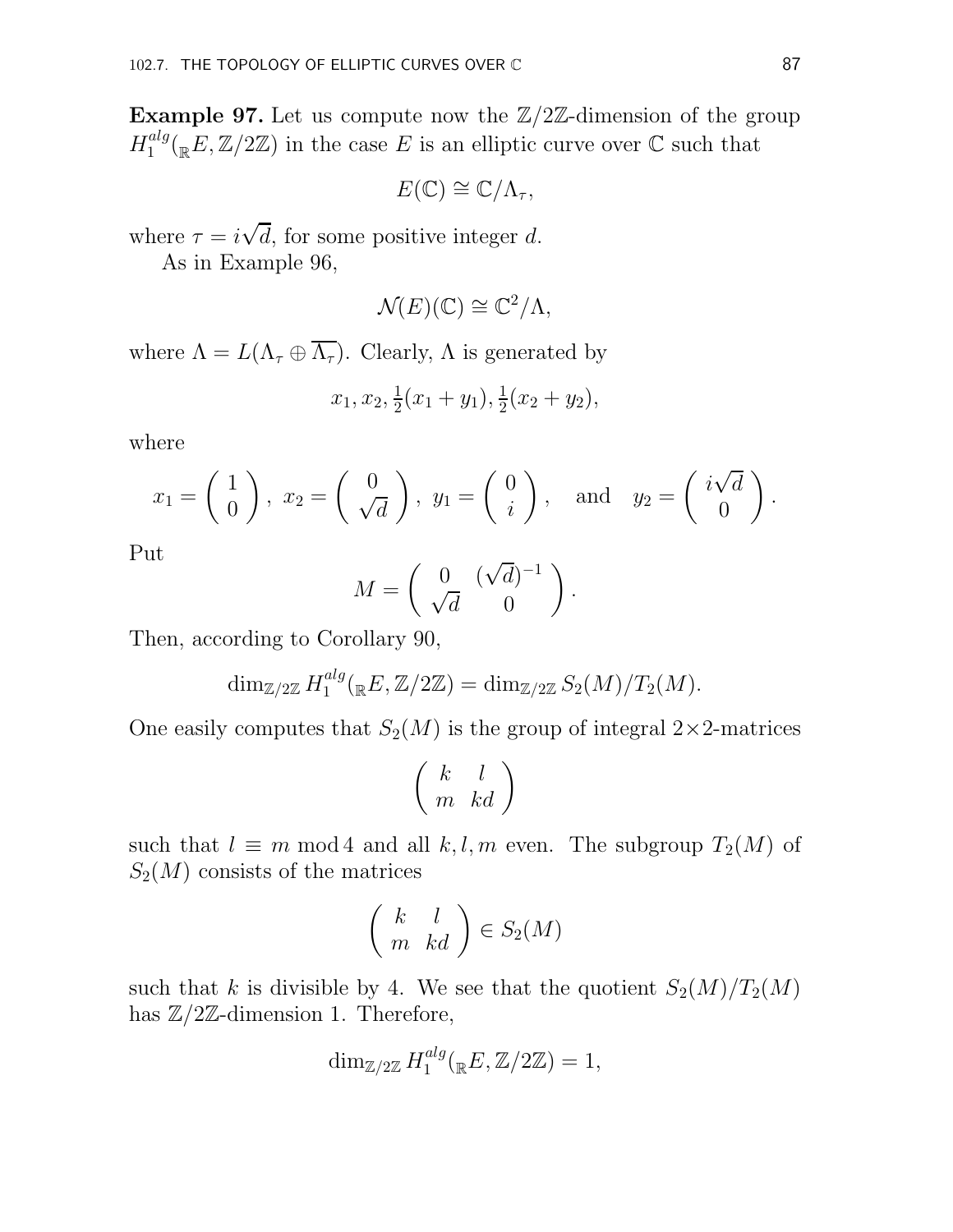whenever E is an elliptic curve over  $\mathbb C$  such that  $E(\mathbb C) \cong \mathbb C/\Lambda_{\tau}$ , with  $\tau = i\sqrt{d}$ , for some positive integer d.

Observe that in the special case  $d \equiv 2 \mod 4$  every element  $A \in$  $S_2(M)$  which is nontrivial in the quotient  $S_2(M)/T_2(M)$  has nonzero determinant. For, if

$$
A=\left(\begin{array}{cc} k & l \\ m & kd \end{array}\right)
$$

is not contained in  $T_2(M)$  then k is even but not divisible by 4. Hence,

$$
2^3 \mid k^2d \quad \text{and} \quad 2^4 \not| k^2d.
$$

Since  $l \equiv m \mod 4$ ,

$$
2^3 \mid lm \Rightarrow 2^4 \mid lm.
$$

Hence,  $k^2d \neq lm$  and therefore det A is nonzero. This implies that the nonzero class in  $H_1^{alg}$  $1^{\text{alg}}({}_{\mathbb{R}}E,\mathbb{Z}/2\mathbb{Z})$  cannot be represented by a real algebraic subgroup whenever  $E(\mathbb{C}) \cong \mathbb{C}/\Lambda_{\tau}$ ,  $\tau = i\sqrt{d}$  and  $d \equiv 2 \mod 4$ . For, let  $C \subseteq {}_{\mathbb{R}}E$  be a real algebraic subgroup of dimension 1 and  $\overline{C} \subseteq \mathcal{N}(E)$  its closure in  $\mathcal{N}(E)$ . Then  $\overline{C}$  is an elliptic curve over  $\mathbb{R}$ . Let  $\mathcal L$  be the invertible sheaf on  $\mathcal N(E)$  corresponding to the divisor  $\overline{C}$ . Clearly,  $\mathcal L$  is isomorphic to the pull-back of some invertible sheaf under the canonical morphism

$$
\mathcal{N}(E) \longrightarrow \mathcal{N}(E)/\overline{C}.
$$

Therefore, if  $(\alpha, F)$  is an Appell-Humbert datum over R such that  $L(\alpha, F) \cong \mathcal{L}$ , the bilinear form F is degenerate. This implies that the matrix  $A \in S_2(M)$  associated to F has zero determinant. It follows that

$$
[C] = 0
$$

in  $H_1^{alg}$  $\mathbb{L}^{alg}(\mathbb{R}E, \mathbb{Z}/2\mathbb{Z}).$ 

Recall that an elliptic curve E over  $\mathbb C$  is said to have *complex multiplication* if  $\text{End}(E) \neq \mathbb{Z}$  (cf. also Definition 102).

If E is an elliptic curve over  $\mathbb C$  and  $\tau \in \mathbb C$  such that

$$
\mathbb{C}/\Lambda_{\tau}\cong E(\mathbb{C}),
$$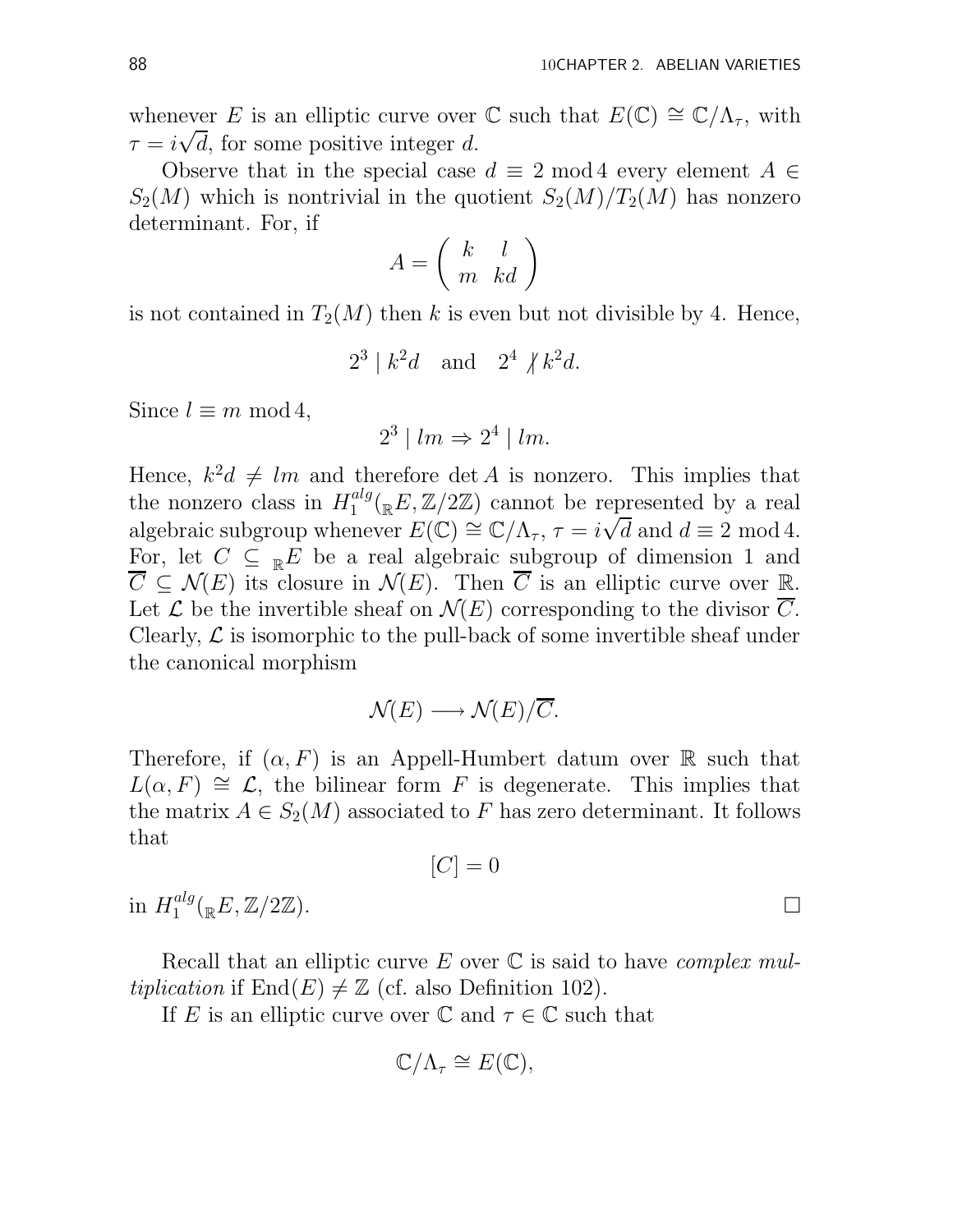then E has complex multiplication if and only if  $[\mathbb{Q}(\tau):\mathbb{Q}] = 2$ . Moreover,  $\text{End}(E)$  is then a subring of the field  $L = \mathbb{Q}(\tau)$ . Since L is a quadratic imaginary extension of Q, there exists a square-free negative integer d such that

$$
\mathbb{Q}(\sqrt{d}) \cong L.
$$

Since L is the quotient field of  $End(E)$  and  $End(E)$  is finitely generated as a  $\mathbb{Z}$ -module, there exists a unique positive integer c such that

$$
\text{End}(E) = \begin{cases} \mathbb{Z} [c\sqrt{d}], & \text{if } d \not\equiv 1 \text{ mod } 4\\ \mathbb{Z} [c_2^1(1+\sqrt{d})], & \text{if } d \equiv 1 \text{ mod } 4 \end{cases}
$$

Then, the *discriminant*  $\mathfrak{d}_{\mathfrak{E}}$  of End(E) is the ideal of Z generated by  $4c^2d$  in the case  $d \not\equiv 1 \mod 4$  and  $c^2d$  in the case  $d \equiv 1 \mod 4$ .

The following statement is proved in [14].

**Theorem 98.** If E and F are elliptic curves over  $\mathbb C$  with complex multiplication then

$$
{}_{\mathbb{R}}E \cong {}_{\mathbb{R}}F \iff \operatorname{End}(E) \cong \operatorname{End}(F).
$$

This enables us to compute the  $\mathbb{Z}/2\mathbb{Z}$ -dimension of  $H_1^{alg}$  $\frac{alg}{1}$ ( $_{\mathbb{R}}E$ , Z/2Z) in the case  $E$  has complex multiplication (see also [6]).

**Theorem 99.** If E is an elliptic curve over  $\mathbb C$  with complex multiplication then

$$
\dim_{\mathbb{Z}/2\mathbb{Z}} H_1^{alg}(_{\mathbb{R}}E, \mathbb{Z}/2\mathbb{Z}) = 2
$$

if and only if the discriminant  $\mathfrak{d}_{\mathfrak{E}}$  of  $\text{End}(E)$  is not divisible by 2. Otherwise,

$$
\dim_{\mathbb{Z}/2\mathbb{Z}} H_1^{alg}({}_{\mathbb{R}}E, \mathbb{Z}/2\mathbb{Z}) = 1.
$$

*Proof.* Let E be an elliptic curve over  $\mathbb C$  with complex multiplication. Consider End(E) as a lattice  $\Lambda$  in C. By Example 52, there exists an elliptic curve F over  $\mathbb C$  such that

$$
F(\mathbb{C}) \cong \mathbb{C}/\Lambda.
$$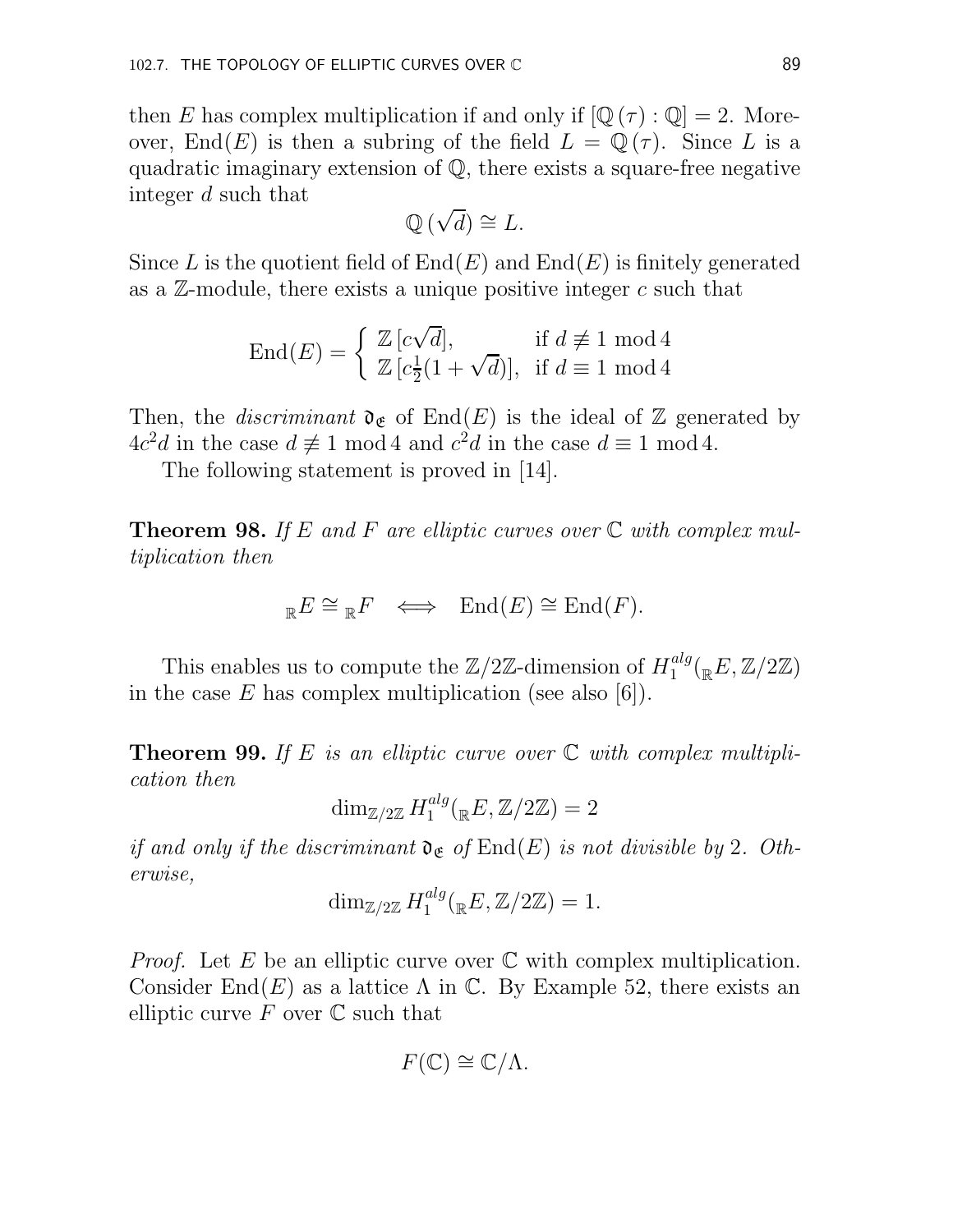Clearly,  $End(F) \cong End(E)$ . Therefore, by Theorem 98, it suffices to compute

$$
\dim_{\mathbb{Z}/2\mathbb{Z}} H_1^{alg}(_{\mathbb{R}}F, \mathbb{Z}/2\mathbb{Z}).
$$

The conclusion follows from Example 96 and Example 97.  $\Box$ 

Corollary 100. [5] Let E be an elliptic curve over  $\mathbb C$  with complex multiplication. Then the underlying real algebraic structure  $_{\mathbb{R}}E$  of E is isomorphic to the product  $C_1 \times C_2$  of two real algebraic curves  $C_1$  and  $C_2$  if and only if the discriminant  $\mathfrak{d}_{\mathfrak{E}}$  of  $\text{End}(E)$  is not divisible by 2.

**Remark 101.** The group  $H_1^{alg}$  $\int_1^{aug} ({}_{\mathbb{R}}X, \mathbb{Z}/2\mathbb{Z})$ , where X is an arbitrary nonsingular projective curve over  $\mathbb{C}$ , has been studied in [6], where a slightly weaker version of Theorem 99 has been proved earlier by a different method.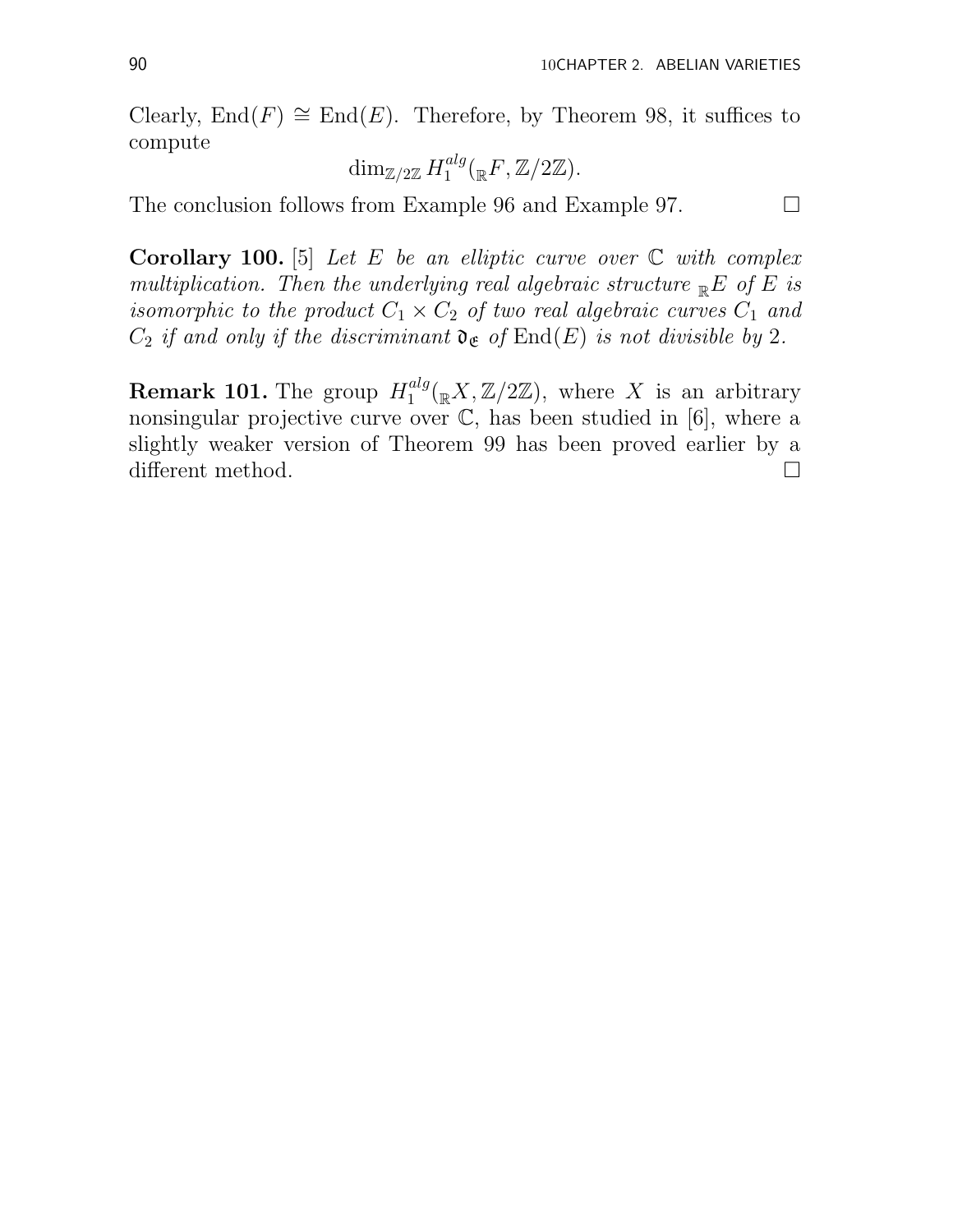## Chapter 3

# Real abelian varieties with complex multiplication

In the first section of this chapter we introduce the notion of sufficiently many complex multiplications for abelian varieties over  $\mathbb{C}$ , as well as over R. We prove some basic facts from which it becomes clear that classification of real abelian varieties  $X$  admitting sufficiently many complex multiplications is equivalent to classification of so-called Galois  $B$ -modules, where  $B$  is the center of the ring of endomorphisms  $\text{End}(X_{\mathbb{C}})$  of  $X_{\mathbb{C}}$ . Section 3.2 is devoted to classification of these modules. In the last section of this chapter, the results of Section 3.2 are used to prove the classification theorem about the underlying real algebraic structure of abelian varieties over  $\mathbb C$  having sufficiently many complex multiplications (Theorem 136) and the theorem concerning the problem of the product structure of simple abelian varieties over C having sufficiently many complex multiplications (Theorem 140). Theorems 136 and 140 are the main theorems of this chapter.

#### 3.1 Complex multiplication

**Definition 102.** An abelian variety X over  $\mathbb C$  is said to have sufficiently many complex multiplications if the endomorphism algebra End<sup>o</sup> X of X contains a field of degree  $2 \dim X$  over Q. In the case  $\dim X = 1$  this is the same as "X has complex multiplication".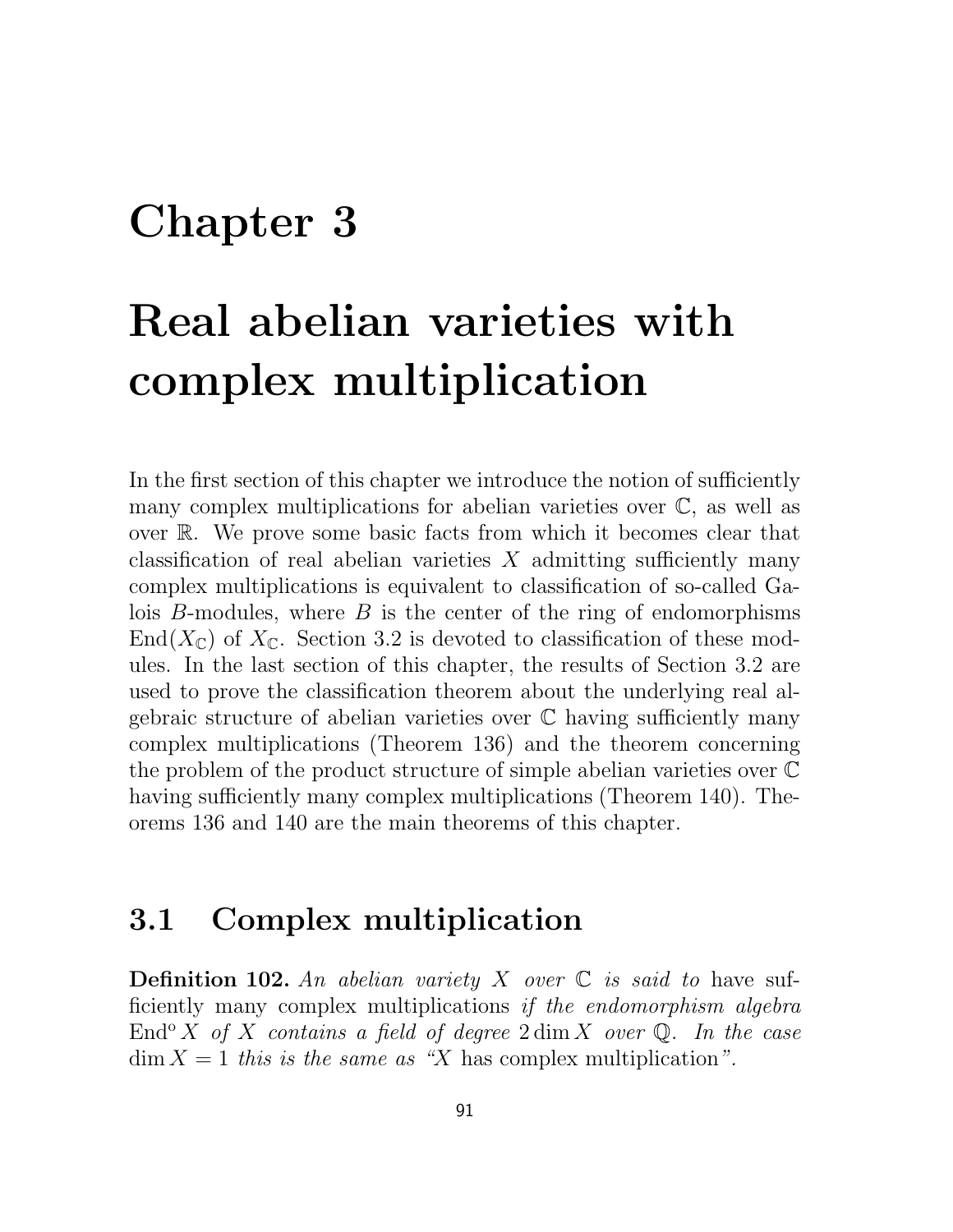Remark 103. This definition is different from that in [25, p. 399]. Both definitions coincide in the case of simple abelian varieties over C. In [25] an arbitrary abelian variety X over  $\mathbb C$  is said to have sufficiently many complex multiplications whenever  $X$  is isogenous to a product of simple abelian varieties over C, each having sufficiently many complex multiplications (in either sense). For us,  $X$  has sufficiently many complex multiplications if and only if X is isogenous to  $Y^m$ , for some simple abelian variety Y over  $\mathbb C$  having sufficiently many complex multiplications (Proposition 106).

**Example 104.** If X is an elliptic curve over  $\mathbb C$  then there exists  $\tau \in$  $\mathbb{C} - \mathbb{R}$  such that  $\mathbb{C}/\Lambda_{\tau} \cong X(\mathbb{C})$ , where

$$
\Lambda_\tau = \mathbb{Z} + \mathbb{Z}\tau.
$$

It is easy to check that X has complex multiplication if and only if  $[\mathbb{Q}(\tau) : \mathbb{Q}] = 2.$ 

**Remark 105.** If X is a simple abelian variety over  $\mathbb C$  of dimension n then it is proved in [23, p. 183] that

$$
rank_{\mathbb{Z}}\mathrm{End}(X)\leq 2n.
$$

Moreover, X has sufficiently many complex multiplications if and only if

$$
\operatorname{rank}_{\mathbb{Z}} \operatorname{End}(X) = 2n,
$$

and then the endomorphism algebra  $\text{End}^{\text{o}} X$  of X is a field of degree  $2n$  over  $\mathbb{Q}$ .

If a field L is isomorphic to  $\text{End}^{\text{o}} X$ , for some simple abelian variety X over  $\mathbb C$  having sufficiently many complex multiplications then  $L$  is called a  $CM$ -field. A CM-field has a unique totally real subfield K such that

$$
[L:K]=2
$$

(cf. [23, p. 210]). Moreover, the extension  $L/K$  is totally imaginary. Conversely, we will see in Proposition 108 that every number field L which is a totally imaginary extension of degree 2 of a totally real field K, is a CM-field.  $\square$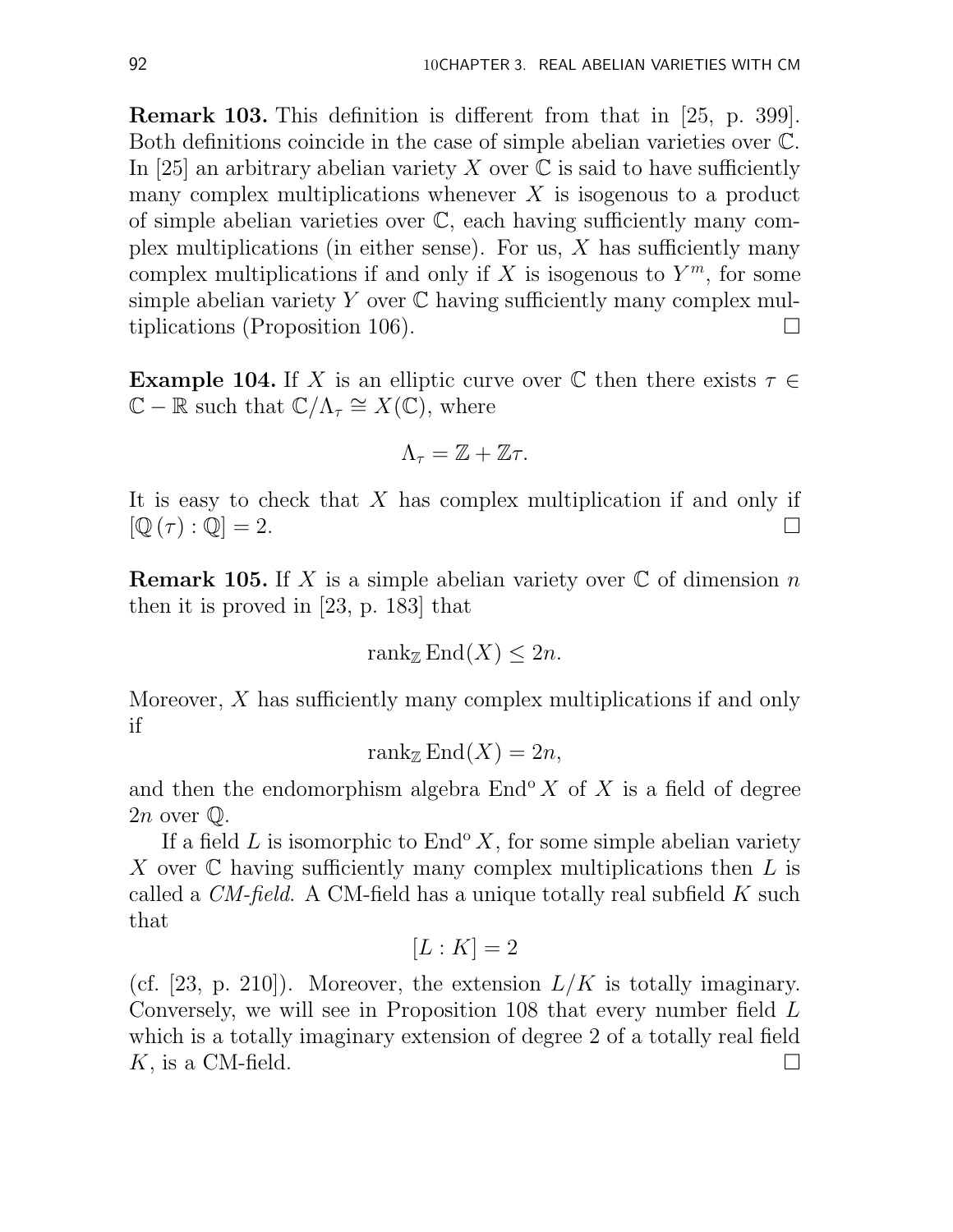Let us study more closely what it means for a (possibly nonsimple) abelian variety over C to have sufficiently many complex multiplications.

**Proposition 106.** Let X be an abelian variety over  $\mathbb{C}$ . Then X has sufficiently many complex multiplications if and only if X is isogenous to  $Y^m$ , for some simple abelian variety Y over  $\mathbb C$  with sufficiently many complex multiplications and some positive integer m.

*Proof.* Of course, if Y is a simple abelian variety over  $\mathbb C$  with sufficiently many complex multiplications then for every positive integer  $m$ , the abelian variety  $Y^m$  has sufficiently many complex multiplications. For, by Remark 105,  $L = \text{End}^{\circ} Y$  is a field of degree  $2 \dim Y$  over  $\mathbb{Q}$ . Hence,

$$
\text{End}^{\text{o}}\left(Y^{m}\right) \cong \mathbf{M}_{m}(L),
$$

the matrix algebra of order m over L. Clearly,  $\text{End}^{\text{o}}(Y^m)$  contains a field of degree  $2m \dim Y$  over Q. Therefore, if X is isogenous to  $Y^m$ then X has sufficiently many complex multiplications.

Conversely, suppose  $X$  has sufficiently many complex multiplications. By Theorem 47, X is isogenous to

$$
X_1^{m_1} \times \cdots \times X_k^{m_k},
$$

where  $X_1, \ldots, X_k$  are mutually nonisogenous simple abelian varieties over C. If we put  $D_i = \text{End}^{\text{o}} X_i$  then

$$
\mathrm{End}^{\mathrm{o}} X \cong \prod_{i=1}^{k} \mathbf{M}_{m_i}(D_i).
$$

Since End<sup>o</sup> X contains a field of degree 2n over  $\mathbb{Q}$ , where n is the dimension of X, there exists  $j \leq k$  such that  $\mathbf{M}_{m_j}(D_j)$  contains a field of degree  $2n$  over  $\mathbb Q$ . Such a field has necessarily its degree over  $\mathbb Q$  less than or equal to

 $m_jd_je_j,$ 

where  $e_j$  is the degree of the center  $K_j$  of  $D_j$  and  $d_j^2$  $j^2_j$  is the  $K_j$ -dimension of  $D_j$ . Hence,

$$
2n \le m_j d_j e_j \le m_j d_j^2 e_j \le 2m_j \dim X_j,
$$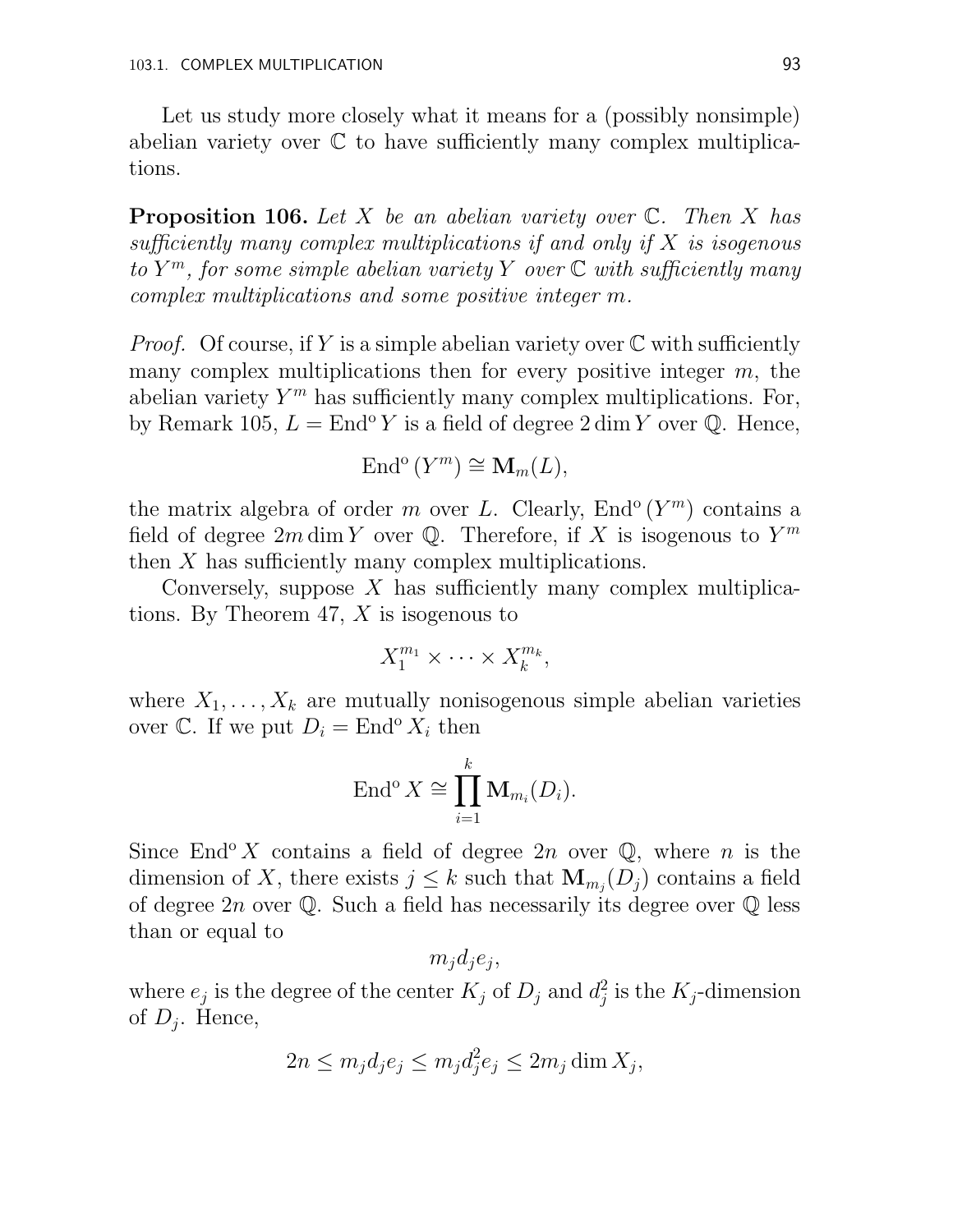by Remark 105. Therefore, X is isogenous to  $X_j^{m_j}$  $j^{m_j}$  and  $d_j = 1$ , which implies that  $X_j$  has sufficiently many complex multiplications.  $\Box$ 

Suppose X is a simple abelian variety over  $\mathbb C$  with sufficiently many complex multiplications. According to Remark 105,

$$
L=\operatorname{End}^{\rm o} X
$$

is a field. The subring  $B = \text{End}(X)$  of L is finitely generated as a  $\mathbb{Z}\text{-module}$  and has L as its field of fractions, i.e. B is an order in L. Let  $\Lambda$  be a lattice in some complex vector space V such that

$$
V/\Lambda \cong X(\mathbb{C}).
$$

As  $\Lambda$  is a lattice, the canonical mapping

 $\mathbb{R} \otimes_{\mathbb{Z}} \Lambda \longrightarrow V$ 

is an isomorphism of real vector spaces, even of  $\mathbb{R} \otimes_{\mathbb{Z}} B$ -modules. This isomorphism induces a complex vector space structure on  $\mathbb{R} \otimes_{\mathbb{Z}} \Lambda$  which is compatible with the  $\mathbb{R} \otimes_{\mathbb{Z}} B$ -module structure since the action of B on V is C-linear. Since  $\Lambda$  and  $B$  have the same Z-rank,  $\mathbb{R} \otimes_{\mathbb{Z}} \Lambda$  is a free  $\mathbb{R} \otimes_{\mathbb{Z}} B$ -module of rank 1. Therefore  $\mathbb{R} \otimes_{\mathbb{Z}} B$  has a complex vector space structure, which, moreover, does not depend on the isomorphism

$$
\mathbb{R} \otimes_{\mathbb{Z}} B \longrightarrow \mathbb{R} \otimes_{\mathbb{Z}} \Lambda
$$

chosen, since the action of B on  $\mathbb{R} \otimes_{\mathbb{Z}} \Lambda$  is C-linear. Clearly this complex vector space structure turns the R-algebra  $\mathbb{R} \otimes_{\mathbb{Z}} B$  into a C-algebra, that is, we are given a morphism of R-algebras

$$
\Phi: \mathbb{C} \longrightarrow \mathbb{R} \otimes_{\mathbb{Z}} B.
$$

By construction, the complex vector space structure on

$$
(\mathbb{R} \otimes_{\mathbb{Z}} B) \otimes_B \Lambda
$$

induced by  $\Phi$  coincides with the complex vector space structure on  $\mathbb{R} \otimes_{\mathbb{Z}} \Lambda$  and

$$
((\mathbb{R} \otimes_{\mathbb{Z}} B) \otimes_B \Lambda)/\Lambda \cong X(\mathbb{C}),
$$

as complex tori.

More general we have the following proposition.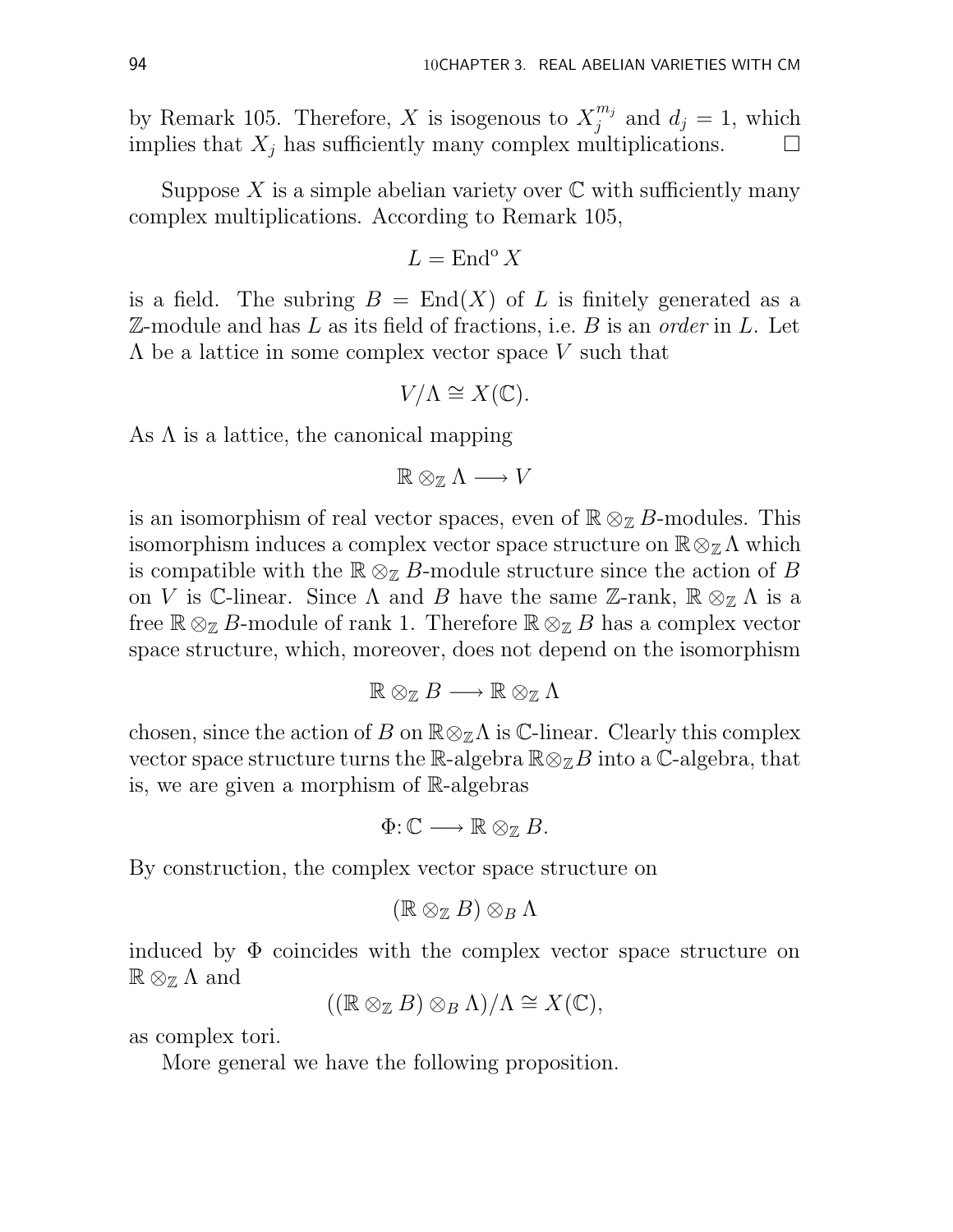**Proposition 107.** If X is an abelian variety over  $\mathbb C$  with sufficiently many complex multiplications and B is the center of the ring of endomorphisms  $\text{End}(X)$  of X then there exists a structure of a  $\mathbb{C}\text{-}algebra$ 

$$
\Phi \colon \mathbb{C} \longrightarrow \mathbb{R} \otimes_{\mathbb{Z}} B
$$

on the R-algebra  $\mathbb{R} \otimes_{\mathbb{Z}} B$  and there exists a B-module M such that

$$
((\mathbb{R} \otimes_{\mathbb{Z}} B) \otimes_{B} M)/M \cong X(\mathbb{C}),
$$

as complex tori.

Proof. By Proposition 106, there exists a simple abelian variety Y over  $\mathbb C$  having sufficiently many complex multiplications such that  $Y^m$  and X are isogenous. After chosing an isogeny, we may identify  $\text{End}^{\text{o}} X$ with  $\text{End}^{\text{o}}(Y^m)$ . Of course, we may assume that

$$
B \subseteq \mathrm{End}(Y^m).
$$

By the discussion preceding this proposition, there exists a C-algebra structure

$$
\Phi\colon\mathbb{C}\longrightarrow\mathbb{R}\otimes_{\mathbb{Z}}B
$$

on the R-algebra  $\mathbb{R} \otimes_{\mathbb{Z}} B$  and a B-module  $\Lambda$  such that

$$
((\mathbb{R} \otimes_{\mathbb{Z}} B) \otimes_B \Lambda)/\Lambda \cong Y(\mathbb{C}).
$$

Let  $M$  be a lattice in some complex vector space  $V$  such that the complex tori  $V/M$  and  $X(\mathbb{C})$  are isomorphic. The chosen isogeny gives us a mapping from  $\Lambda^m$  into M such that the induced mapping

$$
(\mathbb{R} \otimes_{\mathbb{Z}} B) \otimes_B \Lambda^m \longrightarrow V
$$

is C-linear. Therefore,

$$
((\mathbb{R} \otimes_{\mathbb{Z}} B) \otimes_{B} M)/M \cong X(\mathbb{C}),
$$

as complex tori.  $\Box$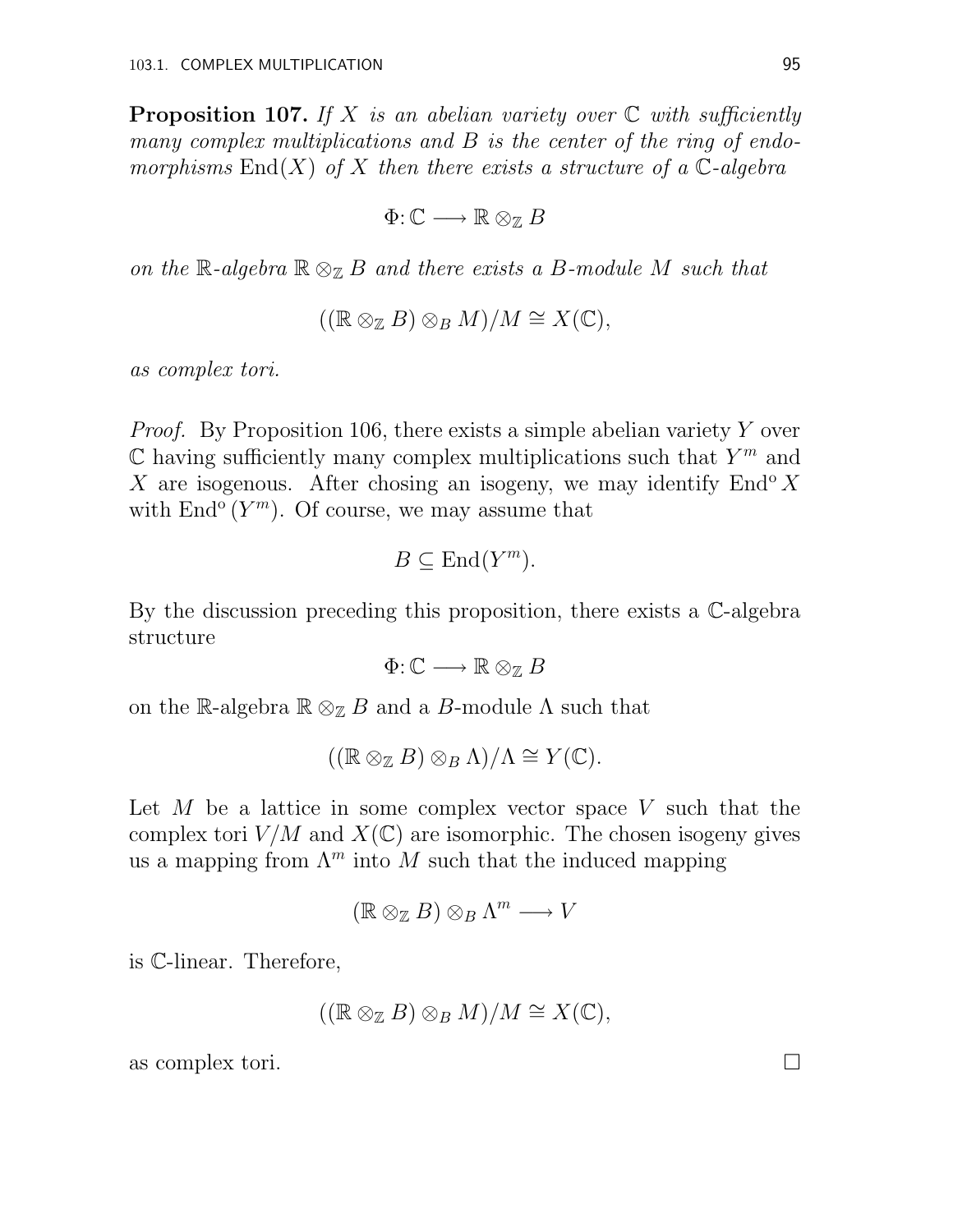One can reverse this construction. Suppose  $L$  is a number field which is a totally imaginary degree 2 extension of a totally real field K and  $B$  is an order in  $L$ . The canonical mapping

$$
\mathbb{R} \otimes_{\mathbb{Z}} B \longrightarrow \mathbb{R} \otimes_{\mathbb{Q}} L
$$

is an isomorphism of R-algebras. Therefore, giving a C-algebra structure on  $\mathbb{R} \otimes_{\mathbb{Q}} L$  is equivalent to giving a C-algebra structure on  $\mathbb{R} \otimes_{\mathbb{Z}} B$ . If  $\sigma_1, \ldots, \sigma_n$  are the embeddings of K into R then

$$
\mathbb{R} \otimes_{\mathbb{Q}} K \cong \prod_{i=1}^n \mathbb{R}_i,
$$

as R-algebras, where  $\mathbb{R}_i$  is the K algebra

$$
K \xrightarrow{\sigma_i} \mathbb{R}.
$$

Hence,

$$
\mathbb{R} \otimes_{\mathbb{Q}} L \cong \prod_{i=1}^{n} \mathbb{R}_{i} \otimes_{K} L,
$$

Since  $L/K$  is totally imaginary,  $\mathbb{R}_i \otimes_K L$  is isomorphic to  $\mathbb{C}$ , for every i. Therefore, there exists exactly  $2^n$  structures of a C-algebra on  $\mathbb{R} \otimes_{\mathbb{Q}} L$ , where *n* is the degree of K over  $\mathbb{Q}$ .

Now, let us take a C-algebra structure  $\Phi$  on  $\mathbb{R} \otimes_{\mathbb{Z}} B$ . If M is a torsion free finitely generated B-module then M can be considered as a subgroup of the complex vector space  $(\mathbb{R} \otimes_{\mathbb{Z}} B) \otimes_{B} M$ . Clearly,

$$
((\mathbb{R} \otimes_{\mathbb{Z}} B) \otimes_{B} M)/M
$$

is a complex torus. The following proposition states that this complex torus comes from an abelian variety over C.

Proposition 108. Let L be a totally imaginary degree 2 extension of a totally real field K and let B be an order in L. Let  $\Phi$  be a structure of a  $\mathbb{C}\text{-}algebra on \mathbb{R} \otimes_{\mathbb{Z}} B$ . If M is a torsion free finitely generated B-module then there exists an abelian variety  $X = X(M, \Phi)$  over  $\mathbb C$  such that

$$
X(\mathbb{C}) \cong ((\mathbb{R} \otimes_{\mathbb{Z}} B) \otimes_{B} M)/M,
$$

as complex tori. In particular, X has sufficiently many complex multiplications and L is a CM-field.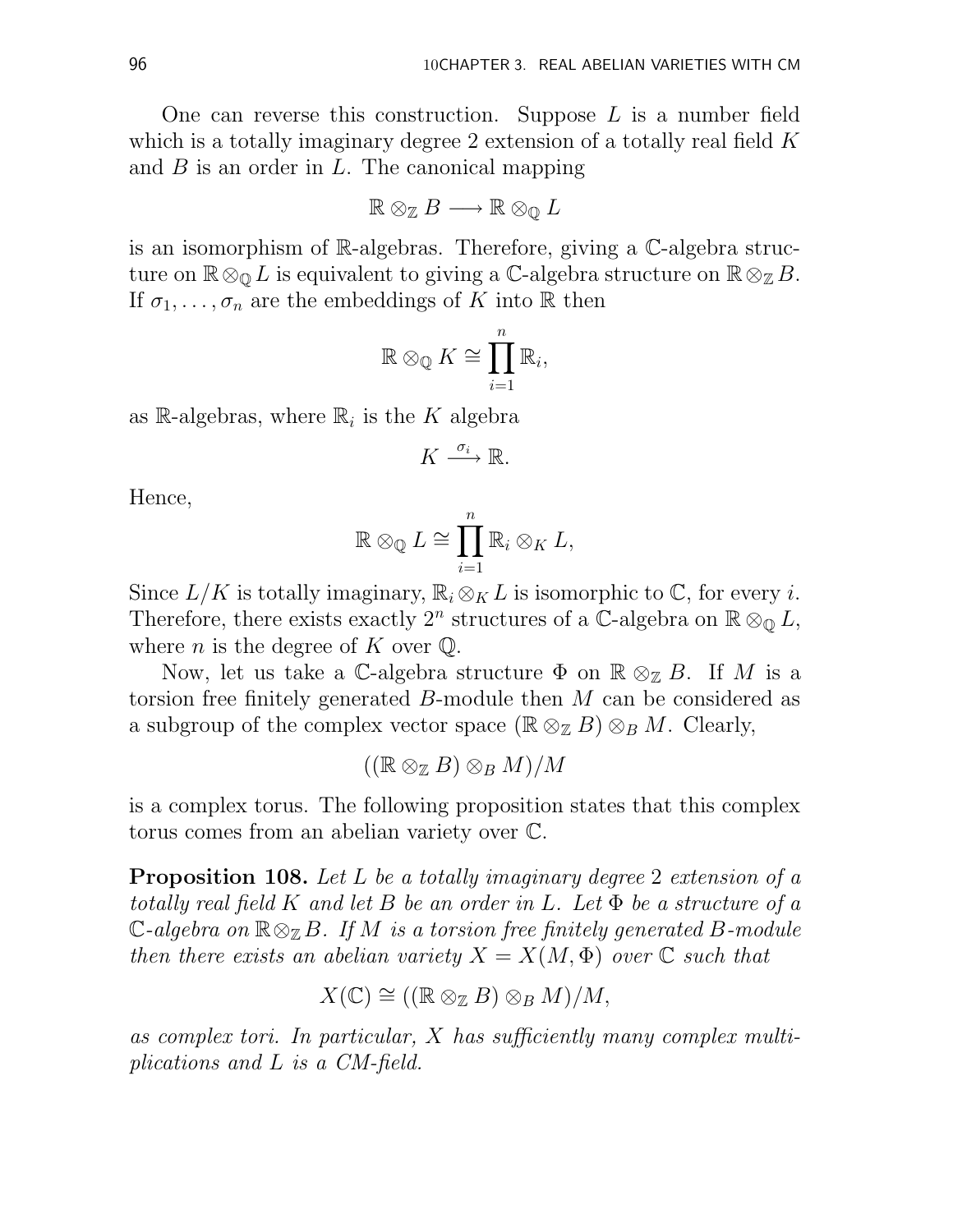*Proof.* It suffices to prove the statement for  $M = B<sup>m</sup>$  and then it reduces to the case  $m = 1$ , and B is the ring of integers in L. This case is proved in [23, p. 212].

**Remark 109.** Notice that the abelian variety  $X(B, \Phi)$  over  $\mathbb{C}$ , with notation as in the preceding proposition, need not be simple.  $\Box$ 

**Example 110.** If L is a quadratic imaginary extension of  $\mathbb{Q}$ , that is,

$$
L=\mathbb{Q}\left(\sqrt{d}\right),
$$

for some square-free negative integer d, then L is a CM-field. Let B be any order in L. Since

$$
\mathbb{R} \otimes_{\mathbb{Z}} B \cong \mathbb{R} \otimes_{\mathbb{Q}} L \cong \mathbb{C},
$$

a C-algebra structure on  $\mathbb{R} \otimes_{\mathbb{Z}} B$  corresponds to an embedding of  $L$  in C. Therefore, there are exactly 2 C-algebra structures  $\Phi_1$  and  $\Phi_2$  on  $\mathbb{R} \otimes_{\mathbb{Z}} B$ . If M is a torsion free finitely generated B-module then, clearly,

$$
X(M, \Phi_1) \cong X(M^{\sigma}, \Phi_2),
$$

where  $M^{\sigma}$  is the conjugate B-module structure on M. Therefore, in this case, one may fix an embedding of  $L$  in  $\mathbb{C}$ , or equivalently, one may fix a C-algebra structure  $\Phi$  on  $\mathbb{R} \otimes_{\mathbb{Z}} B$ , since every abelian variety X over C with sufficiently many complex multiplications and

$$
\operatorname{Center}(\operatorname{End}^{\mathfrak{0}} X) \cong L
$$

is isomorphic to some  $X(M, \Phi)$ .

**Example 111.** Let  $m > 2$  be an integer and let  $\xi_m$  be a primitive  $m^{th}$ root of unity. Then

$$
L=\mathbb{Q}\left( \xi _{m}\right)
$$

is a CM-field. For, let

$$
K=\mathbb{Q}\left(\xi_m+\xi_m^{-1}\right).
$$

Then  $[L: K] = 2$  and K is totally real and L is a totally imaginary extension of K. By Proposition 108, L is a CM-field. Let  $\varphi$  be the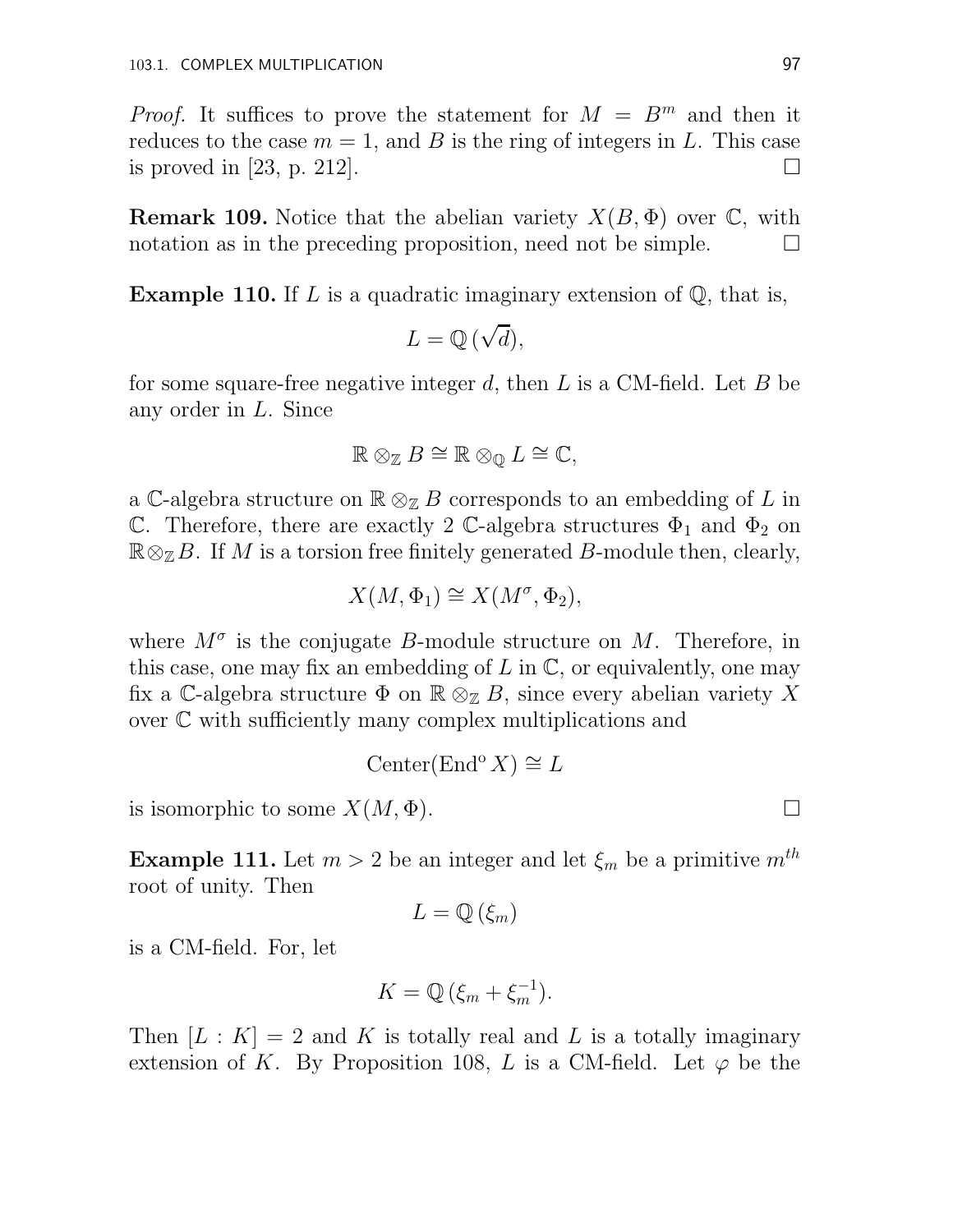Euler  $\varphi$ -function. Then, if B is any order in L and  $\Phi$  is a C-algebra structure on  $\mathbb{R} \otimes_{\mathbb{Z}} B$ ,

$$
\dim X(B, \Phi) = \frac{1}{2}\varphi(m),
$$
  
since  $[L : \mathbb{Q}] = \varphi(m)$ .

The construction of  $X(M, \Phi)$  is functorial in the B-module M. Hence,  $X(\cdot, \Phi)$  is a functor from the category of finitely generated torsion free B-modules into the category of abelian varieties over  $\mathbb C$  with sufficiently many complex multiplications.

**Proposition 112.** Let L be a CM-field and B an order in L. If  $\Phi$ is a C-algebra structure on  $\mathbb{R} \otimes_{\mathbb{Z}} B$  such that  $X(B, \Phi)$  is simple then the functor  $X(\cdot, \Phi)$  is an equivalence onto some full subcategory of the category of abelian variety over  $\mathbb C$  with sufficiently many complex multiplications, that is, for any finitely generated torsion free B-modules M and N, the mapping

$$
X(\cdot, \Phi) : \text{Hom}_B(M, N) \longrightarrow \text{Hom}(X(M, \Phi), X(N, \Phi))
$$

is a bijection.

Proof. It is clear that this mapping is injective. Moreover, the cokernel of this mapping is torsion free. For, if  $\varphi$  is a morphism from  $X(M, \Phi)$ into  $X(N, \Phi)$  then, in particular, there exists a Z-linear mapping  $\psi$ from  $M$  into  $N$  such that

$$
X(\psi, \Phi) = \varphi
$$

Hence, if there exists an nonzero integer k such that  $k\varphi$  is in the image of  $X(\cdot, \Phi)$  then  $k\psi$  is B-linear and then  $\psi$  is B-linear.

Therefore, it suffices to prove that

$$
\mathbb{Q} \otimes_{\mathbb{Z}} \text{Hom}_{B}(M, N) \text{ and } \mathbb{Q} \otimes_{\mathbb{Z}} \text{Hom}(X(M, \Phi), X(N, \Phi))
$$

have the same dimension over Q. To prove this we may assume that  $M = B<sup>m</sup>$  and  $N = B<sup>n</sup>$ . Since  $X(B, \Phi)$  is simple,

$$
End(X(B,\Phi)) = B.
$$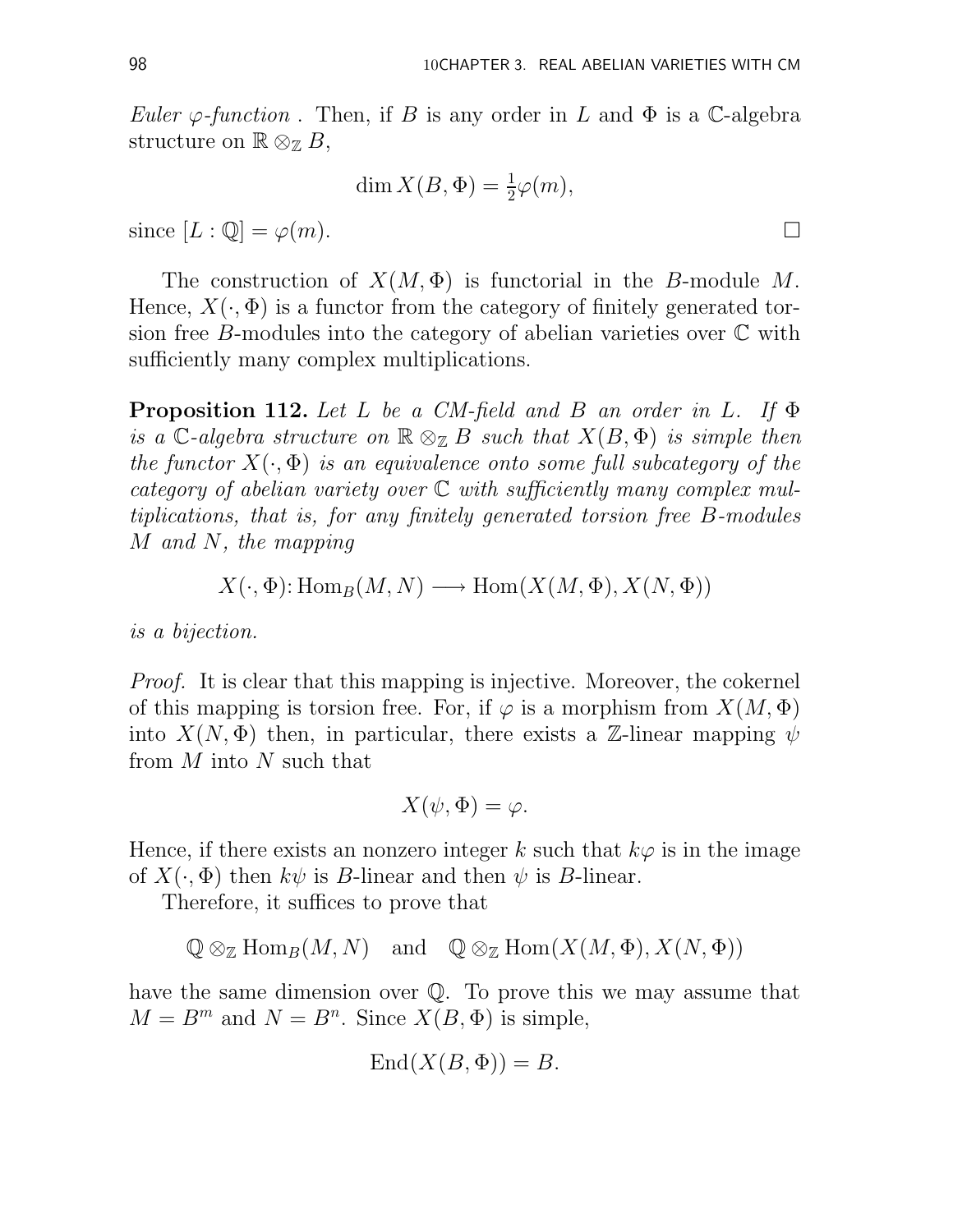Moreover,  $X(M, \Phi)$  is isomorphic to  $X(B, \Phi)^m$  and  $X(N, \Phi)$  is isomorphic to  $X(B, \Phi)^n$ . Therefore, both Q-dimensions are equal. The proposition follows.  $\Box$ 

**Remark 113.** For the functor  $X(\cdot, \Phi)$  to be full it is necessary that  $X(B, \Phi)$  is simple. For, if  $X(B, \Phi)$  is not simple then, by Proposition 106, it is isogenous to  $Y^m$ , for some  $m > 1$  and some simple abelian variety  $Y$  over  $\mathbb C$  having sufficiently many complex multiplications. Then

$$
rank_{\mathbb{Z}} End(X(B, \Phi)) = m^{2} rank_{\mathbb{Z}} End(Y) = 2m \dim X,
$$

while rank  $B = 2 \dim X$ .

Let us turn our attention to abelian varieties over  $\mathbb{R}$ .

**Definition 114.** An abelian variety X over  $\mathbb R$  is said to admit sufficiently many complex multiplications if  $X_{\mathbb{C}}$  has sufficiently many complex multiplications. In the case  $X$  has dimension 1 this is the same as "X admits complex multiplication ".

Let G be the Galois group of  $\mathbb{C}/\mathbb{R}$  and let  $\sigma$  be the nontrivial element of  $G$ . If  $L$  is a CM-field and  $K$  its maximal totally real subfield then any embedding of L in  $\mathbb C$  is stable under  $\sigma$ . For, if  $L \subseteq \mathbb C$  then  $K \subseteq \mathbb R$ . Hence,  $\sigma(K) = K$ . As  $L/K$  is Galois,  $\sigma(L) = L$ . Moreover, this shows that there is a canonical isomorphism

$$
G \longrightarrow \mathrm{Gal}\,(L/K).
$$

Sometimes, the image of  $\sigma \in G$  under this canonical mapping is again denoted by  $\sigma$ .

If B is an order in L then, since the degree of the extension  $L/K$  is 2, B is stable under the action of  $Gal(L/K)$ . A B-module M, together with an action of the group Gal $(L/K)$  will be called a *Galois B-module* if

$$
\tau(bm) = \tau(b)\tau m,
$$

for every  $m \in M$ ,  $b \in B$  and  $\tau \in Gal(L/K)$ . With the obvious definition of a morphism of Galois B-modules, we have a category of Galois B-modules.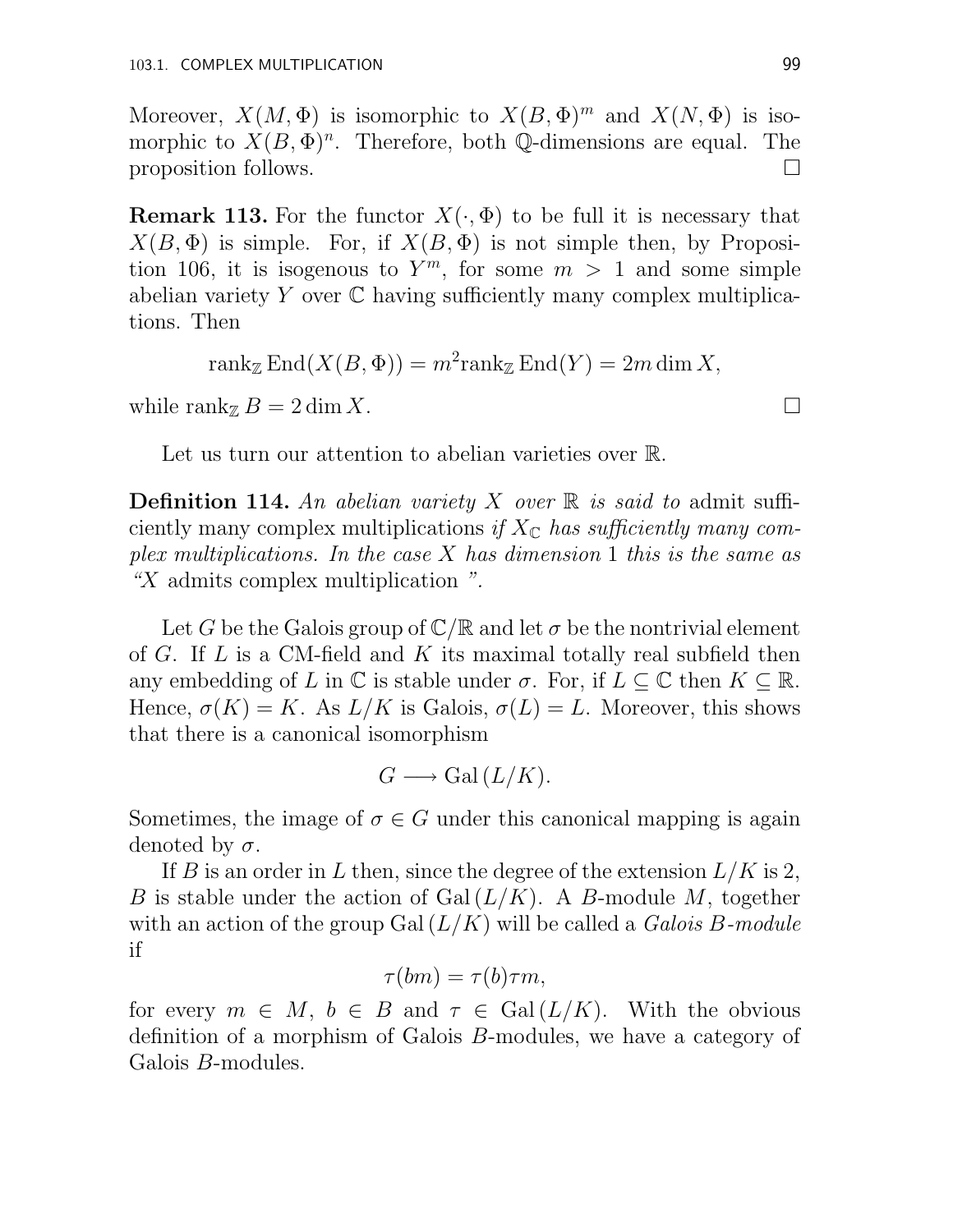Now, if M is a Galois B-module which is a finitely generated torsion free B-module then we can construct an abelian variety over R out of M, denoted by  $X_{\mathbb{R}}(M,\Phi)$ , having sufficiently many complex multiplications, where  $\Phi$  is some C-algebra structure on  $\mathbb{R} \otimes_{\mathbb{Z}} B$ . This construction goes as follows.

As  $\sigma$  acts on B we have an induced R-linear action of  $\sigma$  on  $\mathbb{R} \otimes_{\mathbb{Z}} B$ . Therefore we have an R-linear action of  $\sigma$  on the complex vector space  $V = (\mathbb{R} \otimes_{\mathbb{Z}} B) \otimes M$  determined by

 $\sigma \cdot \lambda \otimes b \otimes m = (\sigma \cdot \lambda \otimes b) \otimes \sigma m,$ 

since M is a Galois B-module. Clearly,

$$
\Phi\colon\! \mathbb{C}\longrightarrow \mathbb{R}\otimes_{\mathbb{Z}} B
$$

is G-equivariant. Therefore  $\sigma$  acts anti-linear on V. Hence,  $(W, M)$  is a lattice over  $\mathbb{R}$ , where  $W = V^G$ , and, using Proposition 108, there exists an abelian variety  $X_{\mathbb{R}}(M, \Phi)$  over  $\mathbb R$  such that

$$
X_{\mathbb{R}}(M,\Phi)(\mathbb{C}) \cong_G (\mathbb{C} \otimes_{\mathbb{R}} W)/M.
$$

Clearly,  $X_{\mathbb{R}}(M, \Phi)$  admits sufficiently many complex multiplications.

The following proposition shows that all abelian varieties over R admitting sufficiently many complex multiplications are of this form.

**Proposition 115.** Let X be an abelian variety over  $\mathbb{R}$  admitting sufficiently many complex multiplications and let B be the center of the ring End( $X_{\mathbb{C}}$ ). Then there exist a C-algebra structure  $\Phi$  on  $\mathbb{R} \otimes_{\mathbb{Z}} B$  and a Galois B-module M, which is finitely generated and torsion free as a B-module, such that

$$
X_{\mathbb{R}}(M,\Phi)\cong X.
$$

*Proof.* By Proposition 107, there exists a C-algebra structure  $\Phi$  on  $\mathbb{R} \otimes_{\mathbb{Z}} B$  and a finitely generated torsion free B-module M such that

$$
X(M, \Phi) \cong X_{\mathbb{C}}.
$$

Hence, using this isomorphism, we have an action of G on  $X(M, \Phi)$ . Since B is the center of  $End(X(M, \Phi))$ , this gives rise to an action of  $\sigma$  on B given by

$$
\sigma \cdot b = \sigma \circ b \circ \sigma^{-1}.
$$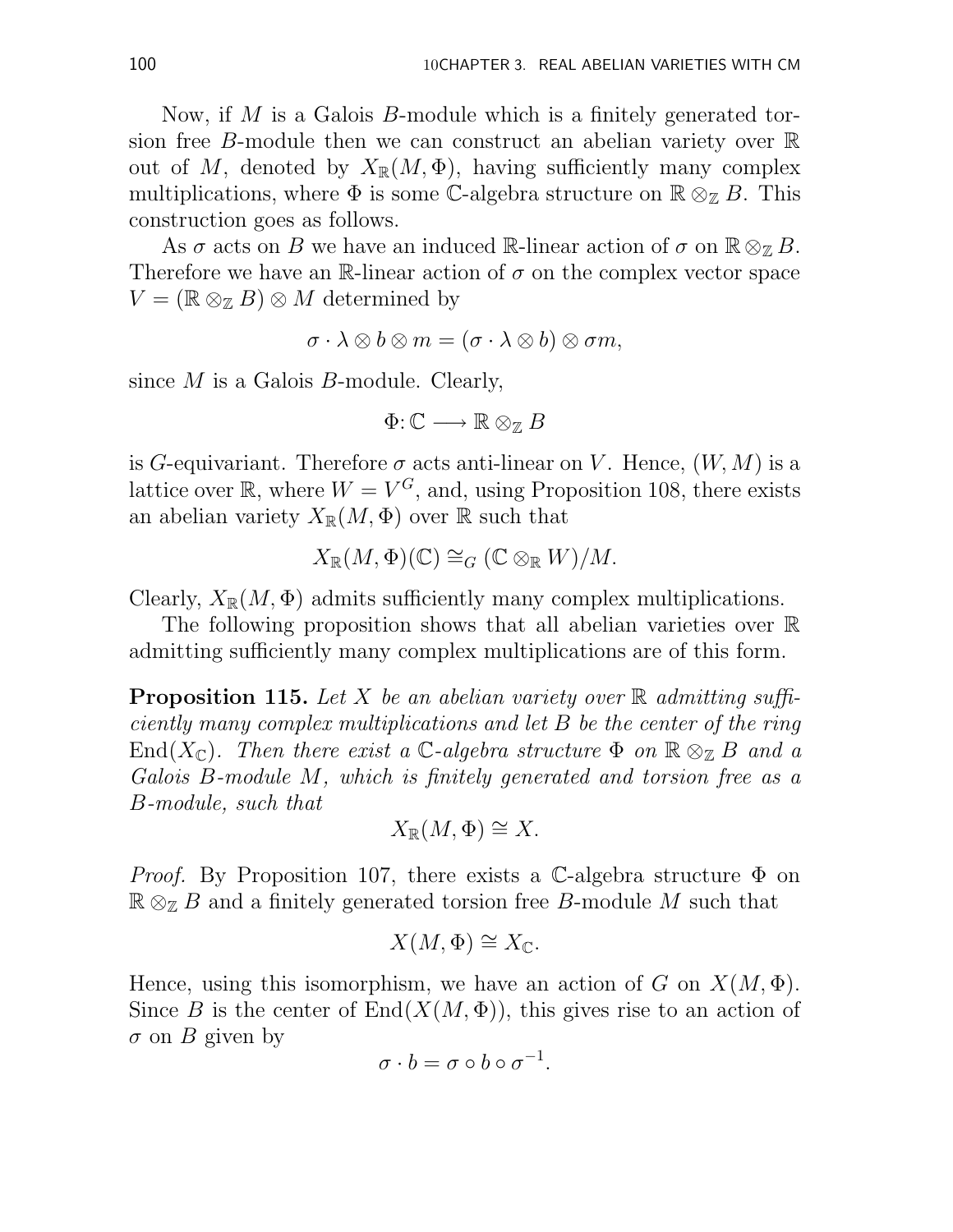Then, there exists an automorphism  $\tau$  of  $L/\mathbb{Q}$ , where L is the quotient field of  $B$ , such that

$$
\tau(b)=\sigma\cdot b.
$$

We will prove that  $\tau$  is equal to the image of  $\sigma$  under the canonical mapping  $G \to \text{Gal}(L/K)$ , where K is the maximal totally real subfield of L.

Let  $L' \subseteq L$  be the fixed field of  $\tau^{-1}\sigma$ , where  $\sigma$  is considered to be an element of Gal( $L/K$ ). As the action of both  $\sigma$  and  $\tau$  on the complex vector space  $\mathbb{R} \otimes_{\mathbb{Z}} B$  is anti-linear,  $\tau^{-1}\sigma$  acts C-linear on  $\mathbb{R} \otimes_{\mathbb{Z}} B$ . In particular, Φ factorizes through the canonical mapping

$$
\mathbb{R} \otimes_{\mathbb{Q}} L' \longrightarrow \mathbb{R} \otimes_{\mathbb{Q}} L.
$$

It follows that L' is a CM-field and, since  $X(B, \Phi)$  is simple, we have  $L' = L$ . Therefore,  $\tau = \sigma$ .

As a consequence M is a Galois B-module and  $X_{\mathbb{R}}(M, \Phi) \cong X$ . This finishes the proof.

Clearly, the construction of  $X_{\mathbb{R}}(M, \Phi)$  is canonical in M. Therefore,  $X_{\mathbb{R}}(\cdot, \Phi)$  is a functor from the category of Galois B-modules into the category of abelian varieties over R admitting sufficiently many complex multiplications.

**Proposition 116.** Let L be a CM-field and B an order in L. If  $\Phi$  is a C-algebra structure on  $\mathbb{R} \otimes_{\mathbb{Z}} B$  such that  $X(B, \Phi)$  is simple then the functor  $X_{\mathbb{R}}(\cdot, \Phi)$  is an equivalence onto a full subcategory of the category of abelian varieties over  $\mathbb R$  with sufficiently many complex multiplications, that is, the mapping

$$
X_{\mathbb{R}}(\cdot, \Phi) : \text{Hom}_{B,G}(M, N) \longrightarrow \text{Hom}(X_{\mathbb{R}}(M, \Phi), X_{\mathbb{R}}(N, \Phi))
$$

is a bijection, for any Galois B-modules M and N that are finitely generated and B-torsion free.

*Proof.* This follows immediately from Proposition 112.  $\Box$ 

As a last topic in this section, let us study the Weil restriction of an abelian variety over C with sufficiently many complex multiplications.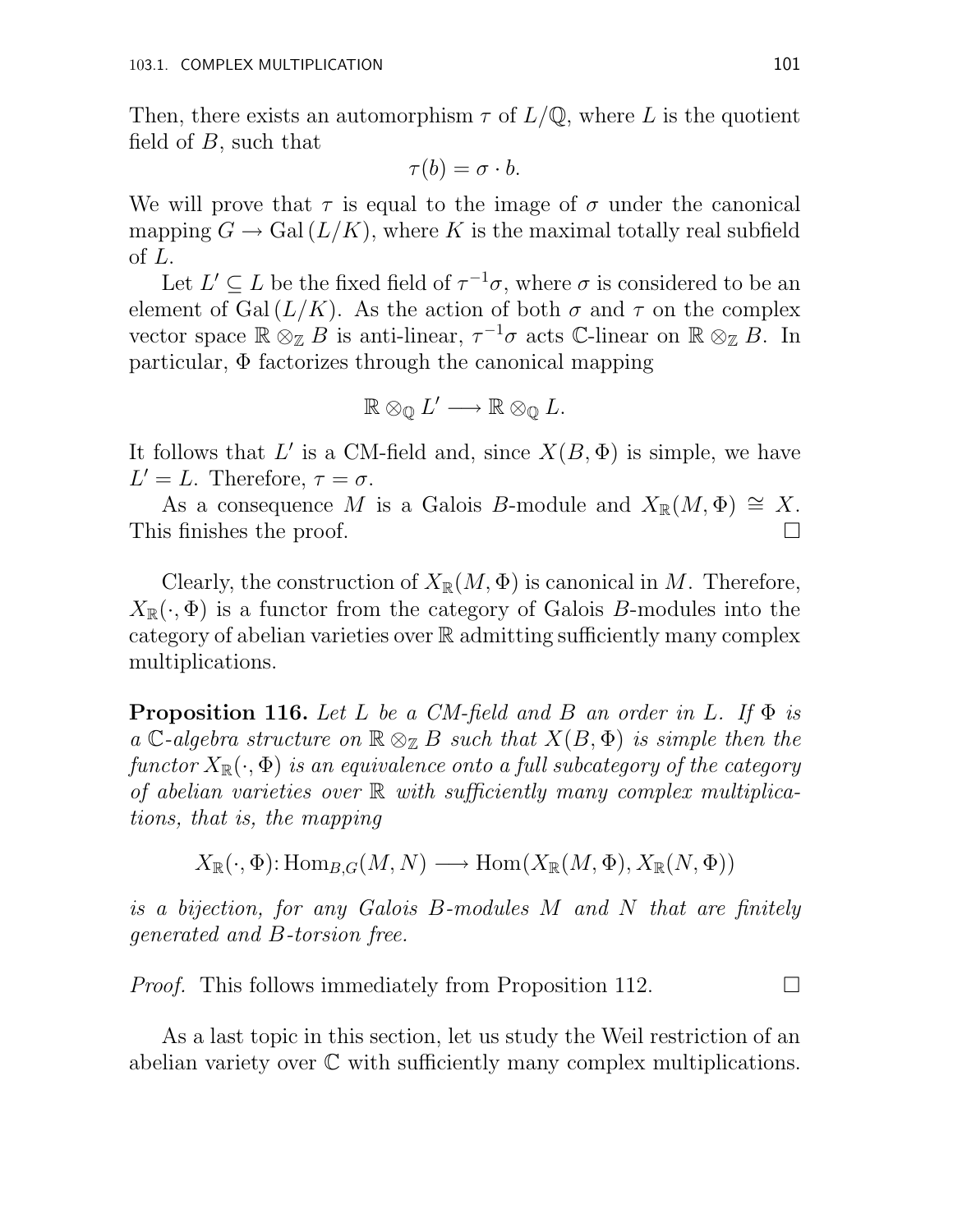In virtue of Proposition 107, it suffices to study abelian varieties over C of the form  $X(M, \Phi)$ , where M is a B-module and  $\Phi$  is a C-algebra structure on  $\mathbb{R} \otimes_{\mathbb{Z}} B$ , for some order B in L.

Observe that if M is a B-module then  $M \oplus M^{\sigma}$  can be made into a Galois B-module in the following way. Define the action of  $\sigma$  on  $M \oplus M^{\sigma}$  by

$$
\sigma \cdot (m, m') = (m', m),
$$

for every  $m \in M$  and  $m' \in M^{\sigma}$ . Here  $M^{\sigma}$  is again the conjugate B-module structure on M with respect to  $\sigma$ . Clearly, this Galois Bmodule depends in a functorial way on  $M$ . Hence, we get a functor from the category of B-modules into the category of Galois B-modules.

**Proposition 117.** Let L be a CM-field and B an order in L. If  $\Phi$  is a C-algebra structure on  $\mathbb{R} \otimes_{\mathbb{Z}} B$  and M is a finitely generated torsion free B-module then

$$
\mathcal{N}(X(M,\Phi)) \cong X_{\mathbb{R}}(M \oplus M^{\sigma}, \Phi),
$$

canonically. In particular, the Weil restriction of an abelian variety over  $\mathbb C$  with sufficiently many complex multiplications is an abelian variety over  $\mathbb R$  admitting sufficiently many complex multiplications.

*Proof.* If  $\Phi$  is a C-algebra structure on  $\mathbb{R} \otimes_{\mathbb{Z}} B$  and M is a finitely generated torsion free B-module then the complex vector space structure on

$$
(\mathbb{R} \otimes_{\mathbb{Z}} B) \otimes_{B} M^{\sigma}
$$

is canonically isomorphic to the conjugate complex vector space structure on

$$
(\mathbb{R} \otimes_{\mathbb{Z}} B) \otimes_{B} M.
$$

Therefore, the first statement follows from Proposition 95. The last statement follows from the first and Proposition 107.

### 3.2 Galois B-modules

In this section K will be a number field and  $A \subseteq K$  a Dedekind ring having quotient field  $K$ . Furthermore,  $L/K$  will be a finite Galois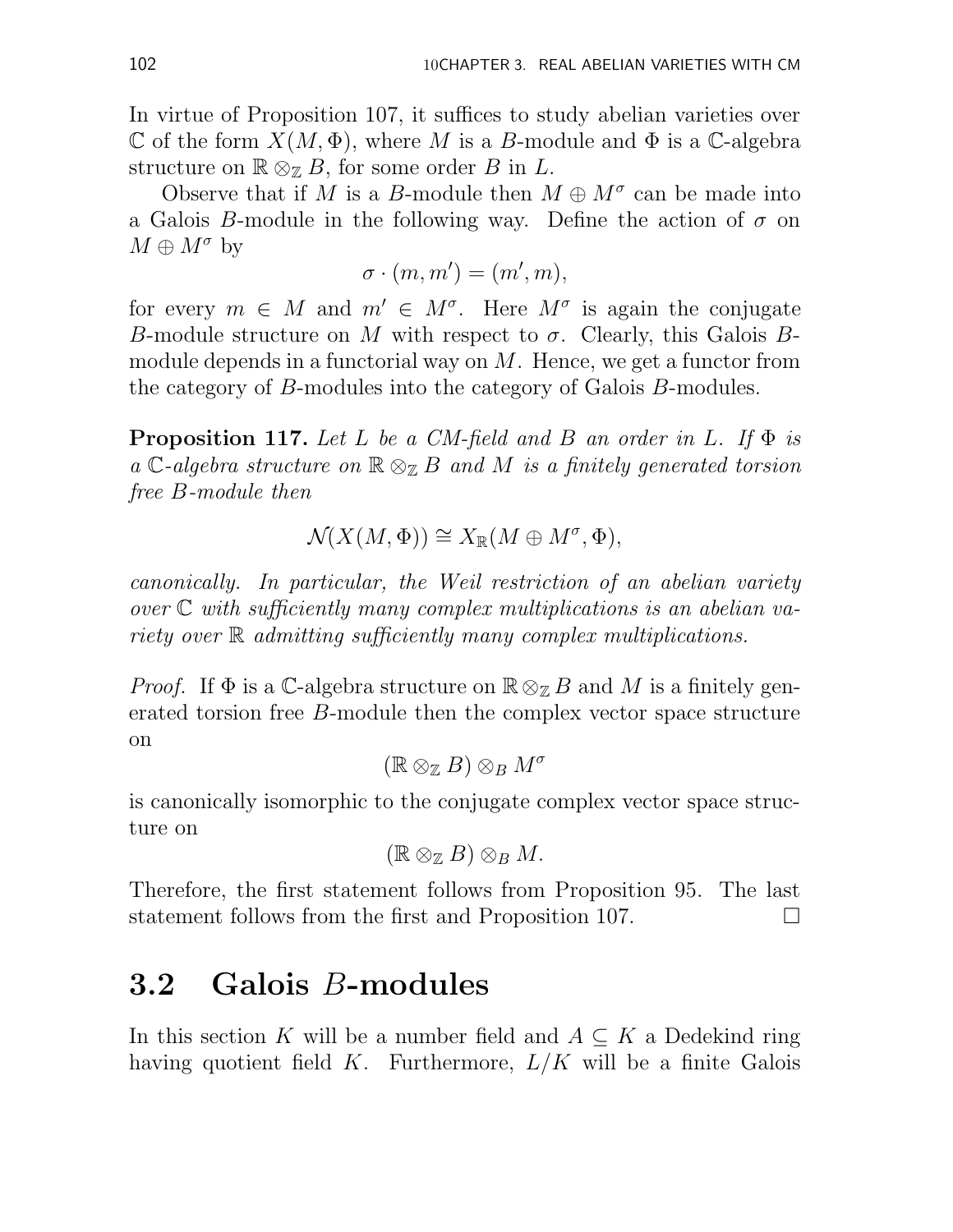extension with Galois group G and  $B \subseteq L$  will be the integral closure of A in L. In particular, it follows that B is finitely generated as an A-module and B is a Dedekind ring  $[18, p. 6]$ .

If p is a nonzero prime ideal of A then

$$
\mathfrak{p}B=\prod_{\mathfrak{P}\mid\mathfrak{p}}\mathfrak{P}^{e_{\mathfrak{P}}},
$$

where the product is taken over the set of all prime ideals  $\mathfrak{P}$  of B which lie over p. If moreover

$$
f_{\mathfrak{P}}=[B/\mathfrak{P}:A/\mathfrak{p}],
$$

then it is known [18, p. 24] that

$$
\sum_{\mathfrak{P}|\mathfrak{p}} e_{\mathfrak{P}} f_{\mathfrak{P}} = n,
$$

where n is the degree of the extension  $L/K$ . Since the Galois group G acts transitively on the set of primes of B which lie over  $p \mid 18$ , p. 12, the integers  $e_{\mathfrak{P}}$  and  $f_{\mathfrak{P}}$  depend only on  $\mathfrak{p}$ . Henceforth, we will denote these integers by  $e_{\mathfrak{p}}$  and  $f_{\mathfrak{p}}$ , respectively. In particular, for every nonzero prime p of A,

$$
e_{\mathfrak{p}}f_{\mathfrak{p}}g_{\mathfrak{p}} = n,\tag{3.1}
$$

where  $g_{\mathfrak{p}}$  is the number of primes of B which lie over  $\mathfrak{p}$ . The nonzero prime  $\mathfrak p$  of A is called *ramified* in B if

$$
e_{\mathfrak{p}}\neq 1.
$$

Otherwise, the prime  $\mathfrak p$  of A is called *unramified* in B.

Example 118. Since we will be primary interested in the case that the degree of the extension  $L/K$  is 2, let us see in this case what it means for a nonzero prime  $\mathfrak p$  of A to be ramified in B. It follows immediately from formula (3.1) that  $\mathfrak p$  is ramified in B if and only if  $\mathfrak pB$  is not a prime ideal of B and there exists exactly one prime ideal of B which lies over  $\mathfrak{p}$ .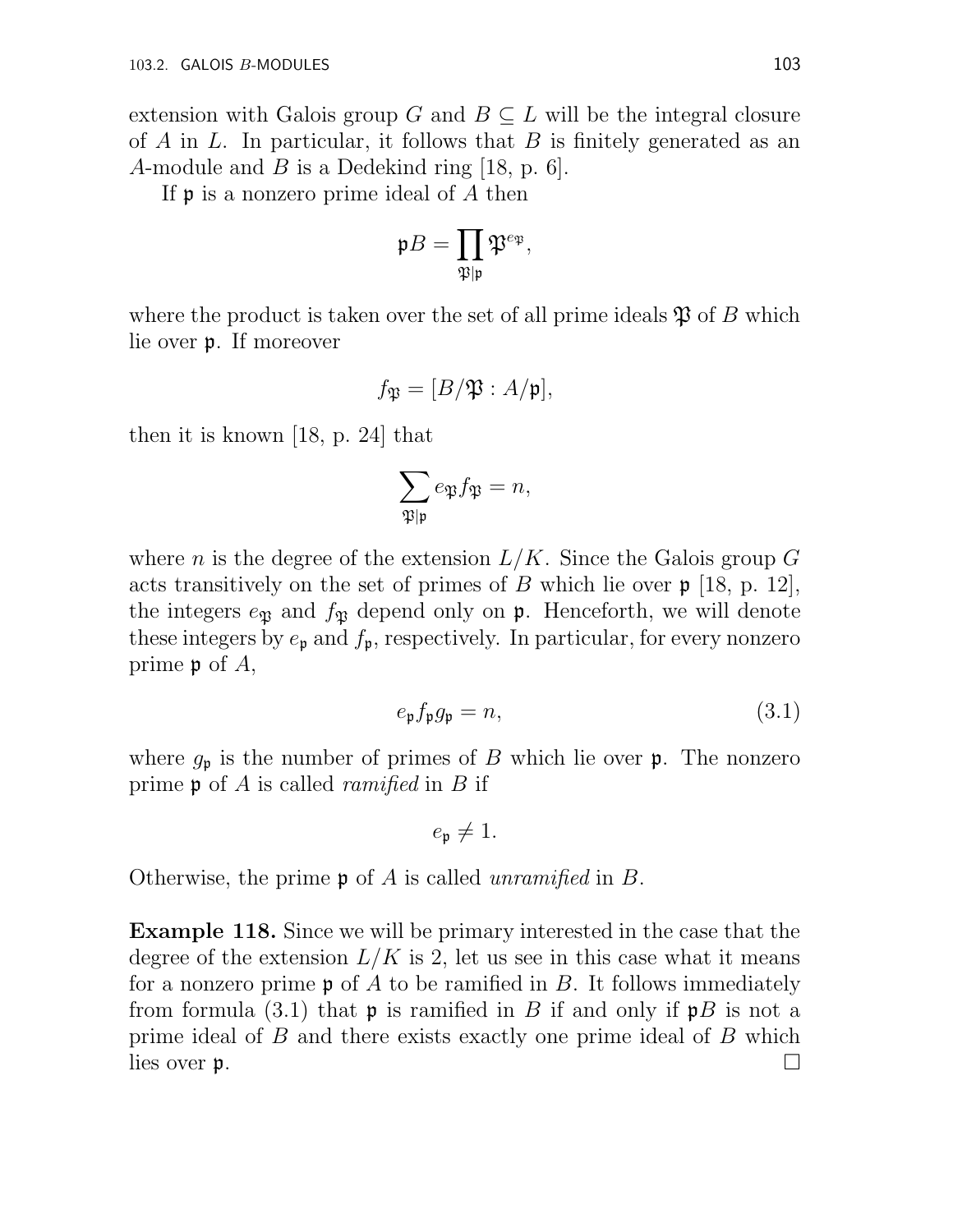Let us recall the definition of the *discriminant*  $\mathfrak{d}_{\mathfrak{B}/\mathfrak{A}}$  of B over A [30, p. 50]. If

$$
T: L \times L \longrightarrow K
$$

is the trace form with respect to  $L/K$ , i.e.  $T(x,y) = \text{Tr}_{L/K}(xy)$ , then there is a canonical mapping

$$
\bigwedge T\hbox{\rm :}\ V\otimes_K V\longrightarrow K,
$$

where V is the *n*-fold exterior power of L as a K-module and n is the degree of the extension  $L/K$ . The image in V of the *n*-fold exterior power of  $B$  as an  $A$ -module, is a finitely generated  $A$ -module  $M$ . The discriminant  $\mathfrak{d}_{\mathfrak{B}/\mathfrak{A}}$  of B over A is by definition the image of M under  $\bigwedge T$ . In particular, the discriminant of B over A is a nonzero ideal of A. If  $B$  is a free A-module then, the discriminant of  $B$  over  $A$  is principal and generated by

$$
\det(\mathrm{Tr}_{L/K}(x_ix_j)),
$$

where  $\{x_1, \ldots, x_n\}$  is a basis for B, which is equal to

$$
\det(\sigma(x_i))^2,
$$

where  $\sigma$  runs through the Galois group G.

It is well known [30, p. 53] that a nonzero prime ideal  $\mathfrak p$  of A is ramified in B if and only if  $\mathfrak p$  divides the discriminant  $\mathfrak d_{\mathfrak B/\mathfrak A}$  of B over A.

**Example 119.** If  $K = \mathbb{Q}$  and  $L = \mathbb{Q}(\sqrt{d})$ , for some nonzero squarefree integer d, then the ring of integers  $\mathcal{O}$  in L is  $\mathbb{Z}[\omega]$ , where

$$
\omega = \begin{cases} \sqrt{d}, & \text{if } d \not\equiv 1 \text{ mod } 4, \\ \frac{1}{2} + \frac{1}{2}\sqrt{d}, & \text{if } d \equiv 1 \text{ mod } 4. \end{cases}
$$

Taking  $A = \mathbb{Z}$  and  $B = \mathcal{O}$ , the discriminant  $\mathfrak{d}_{\mathfrak{B}/\mathfrak{A}}$  of B over A is the ideal of A generated by 4d, if  $d \not\equiv 1 \mod 4$ , and by d, if  $d \equiv 1 \mod 4$ .  $\Box$ 

Recall that [30, p. 16], if  $A$  is a Dedekind ring and  $M$  is an  $A$ -module of finite length,  $\chi_A(M)$  is the unique ideal of A characterized by the following conditions.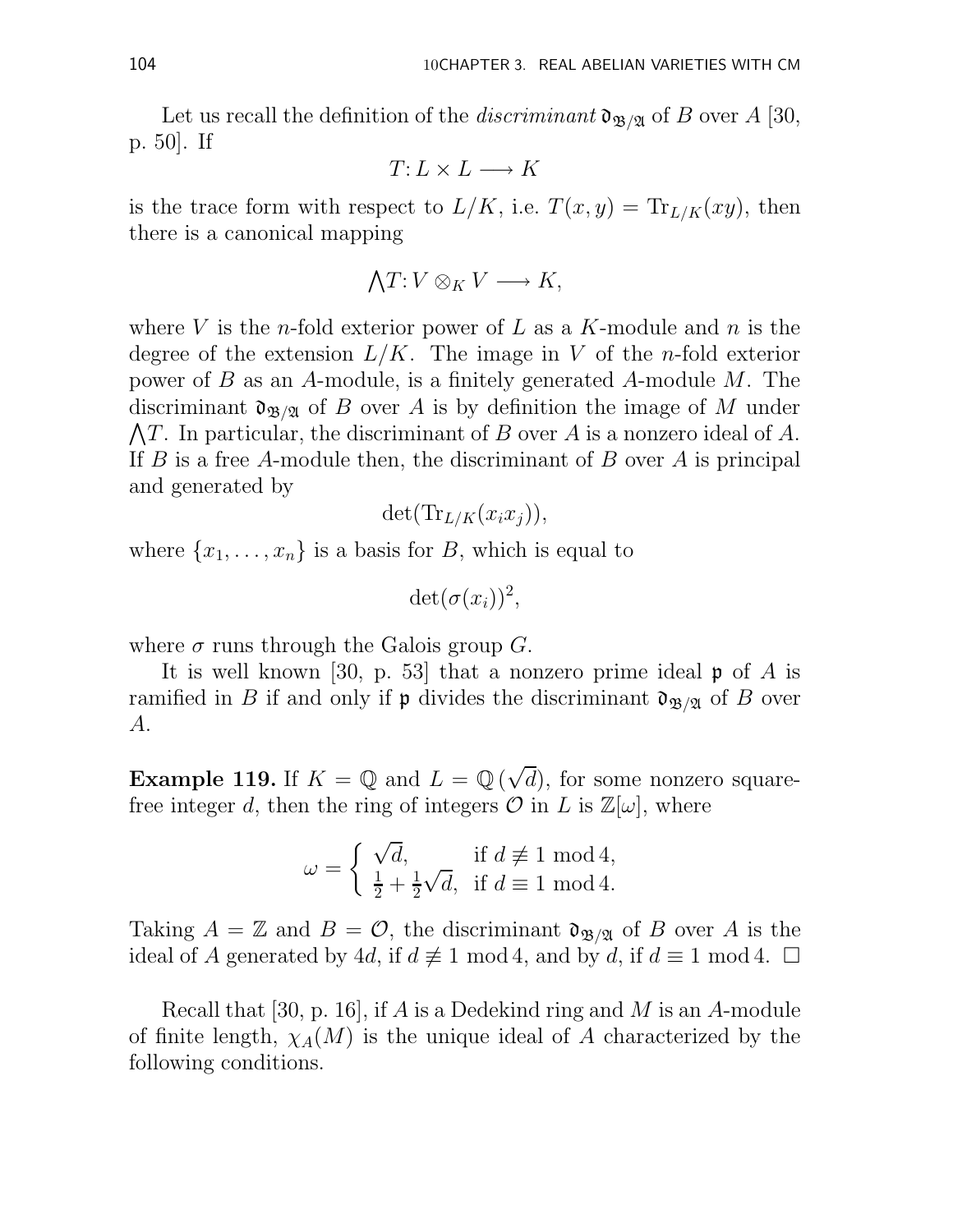(i)  $\chi_A(A/\mathfrak{p}) = \mathfrak{p}$ , for every nonzero prime  $\mathfrak{p}$  of A.

(ii)  $\chi_A$  is additive, i.e.

$$
\chi_A(M) = \chi_A(M') \chi_A(M''),
$$

whenever  $0 \to M' \to M \to M'' \to 0$  is an exact sequence of A-modules of finite length.

If  $M$  is a  $B$ -module of finite length then  $M$  is of finite length as an A-module and, as such,  $\chi_A(M)$  is an ideal of A.

If  $M$  is a  $B$ -module and, moreover,  $G$  acts on  $M$  then we call  $M$ , as in Section 3.1, a Galois B-module if

$$
\sigma \cdot (bm) = \sigma(b)\sigma m,
$$

for every  $m \in M$ ,  $b \in B$  and  $\sigma \in G$ , which makes sense since B is stable under the action of G. With the evident definition of morphisms of Galois B-modules, the category of Galois B-modules turns out to be equivalent with the category of  $B(G)$ -modules, where the ring  $B(G)$  is the smallest subring of the ring  $\text{End}_{A}(B)$  of A-linear endomorphisms of B, containing B as well as G. Since the subset G of  $\text{End}_{A}(B)$  is linearly independent over B [33, p. 90], it follows that the ring  $B(G)$ is a free B-module generated by the elements of  $G$ . Then, if  $M$  is a Galois B-module, M is made into a  $B(G)$ -module by defining

$$
\left(\sum_{\sigma \in G} b_{\sigma} \sigma\right) m = \sum_{\sigma \in G} b_{\sigma}(\sigma m),
$$

where  $m \in M$ ,  $b_{\sigma} \in B$  and  $\sigma \in G$ . Clearly, this establishes an equivalence from the category of Galois B-modules into the category of  $B(G)$ modules. Henceforth, we will use the notions "Galois B-module" and " $B(G)$ -module" interchangeably.

If M is a  $B(G)$ -module and N an A-module then the tensor product

 $M \otimes_A N$ 

of M and N as A-modules has the structure of a  $B(G)$ -module, since M is a  $B(G)$ -module. The special case  $M = B$  will be important to us.

If M and N are  $B(G)$ -modules then the tensor product

$$
M\otimes_B N
$$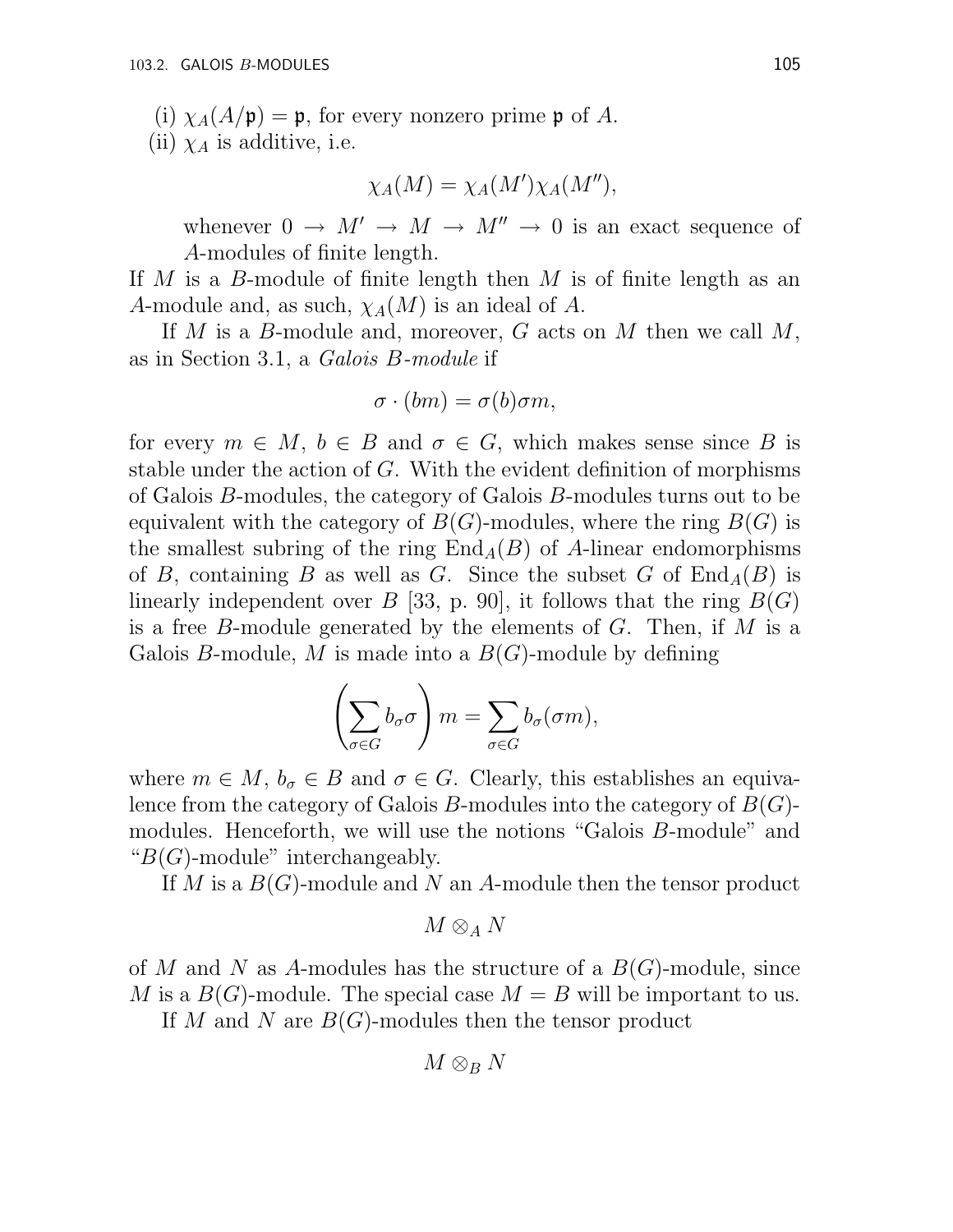of M and N as B-modules has an action of G which turns it into a Galois B-module. This G-action is determined by

$$
\sigma\cdot m\otimes n=(\sigma m)\otimes (\sigma n).
$$

for any  $m \in M$ ,  $n \in N$  and  $\sigma \in G$ . Moreover,  $\text{Hom}_B(M, N)$ , that is, the B-module of all B-linear mappings from  $M$  into  $N$ , is a Galois B-module if we define

$$
(\sigma \cdot f)(m) = \sigma f(\sigma^{-1}m),
$$

for any  $m \in M$ ,  $f \in \text{Hom}_B(M, N)$  and  $\sigma \in G$ .

If M is a  $B(G)$ -module then G acts on M and  $M^G$  is an A-module. Since B is a  $B(G)$ -module,  $B \otimes_A M^G$  is a  $B(G)$ -module and the canonical mapping

$$
B\otimes_A(M^G)\longrightarrow M
$$

is  $B(G)$ -linear. This mapping will be denoted by  $\iota$ .

**Lemma 120.** If M is a finitely generated  $B(G)$ -module, projective as a B-module then the canonical mapping

$$
\iota: B \otimes_A (M^G) \longrightarrow M
$$

is injective. Moreover, the cokernel of ι has finite length as a B-module.

Proof. Let V be the L-vector space

$$
L\otimes_B M.
$$

Since  $M$  is B-torsion free, we can consider  $M$  as a B-submodule of  $V$ . Moreover, since both L and M are  $B(G)$ -modules, V is a  $B(G)$ -module and M is a  $B(G)$ -submodule of V.

Since  $V$  is finite-dimensional and [30, p. 151]

$$
H^1(G, \mathbf{GL}_m(L)) = 0,
$$

where m is the dimension of V, the L-vector space V is  $G$ -equivariantly isomorphic to  $L^m$ . In particular, identifying V with  $L^m$ , the A-module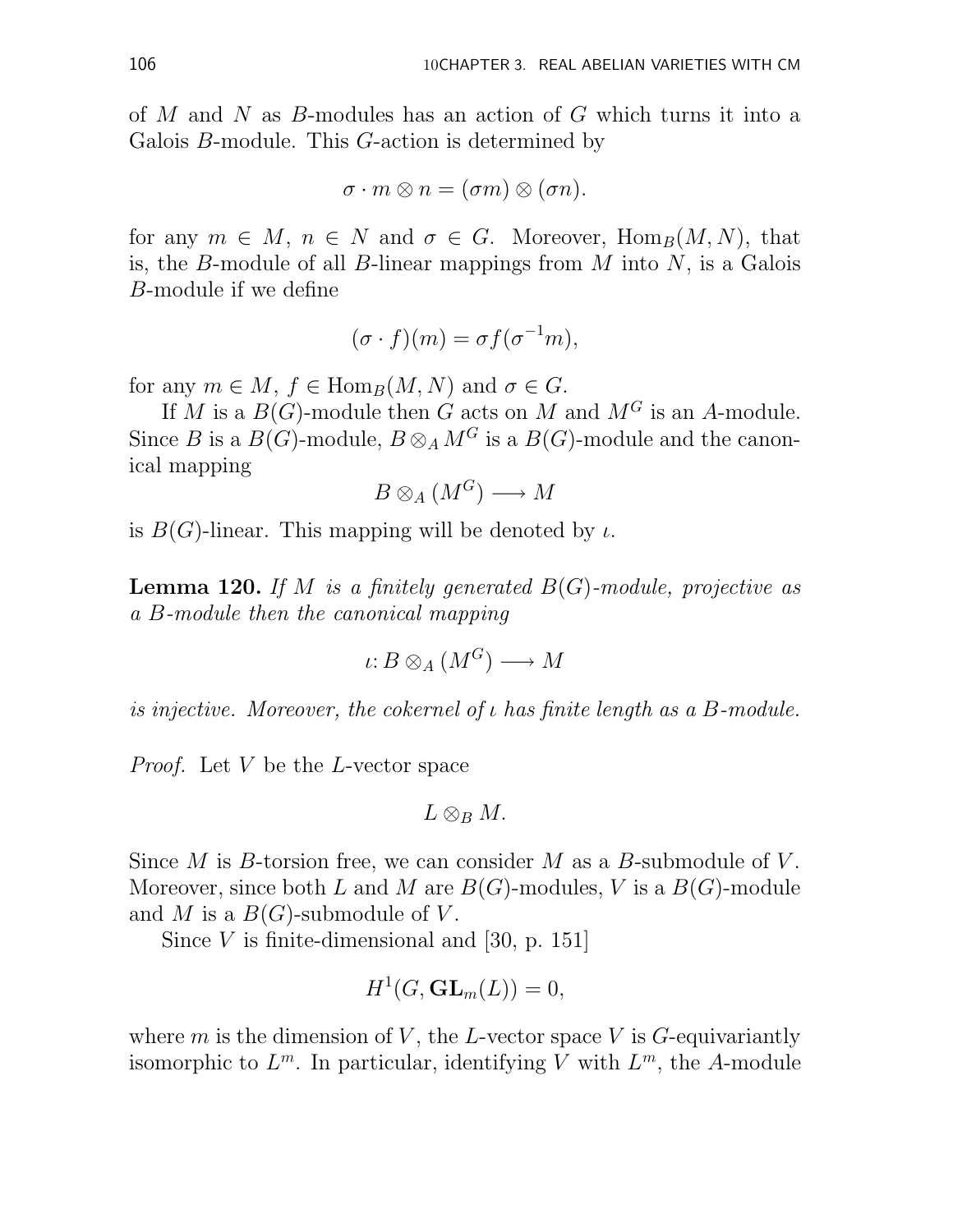$M^G$  is contained in  $K^m$ . Since B is projective as an A-module, the canonical mapping

$$
B\otimes_A M^G\longrightarrow L^m
$$

is injective and has as image  $BM^G$  which is contained in  $M$ . Therefore,  $\iota$  is injective. Moreover, since  $KM^G = K^m$ , we have

$$
LM^G = L^m.
$$

Hence, the cokernel of  $\iota$  is a finitely generated B-torsion module. This implies that the cokernel of  $\iota$  is of finite length as a B-module.  $\Box$ 

Given a  $B(G)$ -module M, the cokernel of  $\iota$  will be denoted by

 $\mathfrak{E}_{\mathfrak{B}/\mathfrak{A}}(M)$ 

and will be called the *ramification module* of M. When there is no confusion possible we write just  $\mathfrak{E}(M)$  for the ramification module of M. The ramification module of  $B(G)$  will be denoted by  $\mathfrak{E}$ .

Remark 121. Observe that the ramification module of a finitely generated  $B(G)$ -module M which is B-projective contains only local information. That is, if  $\mathfrak p$  is a nonzero prime ideal of A then

$$
\mathfrak{E}_{\mathfrak{B}_{\mathfrak{p}}/\mathfrak{A}_{\mathfrak{p}}}(M_{\mathfrak{p}})\cong \mathfrak{E}_{\mathfrak{B}/\mathfrak{A}}(M)_{\mathfrak{p}},
$$

where  $A_{\mathfrak{p}}$  is the localization of A in  $\mathfrak{p}$  and, for any A-module M,

$$
M_{\mathfrak{p}}=M\otimes_A A_{\mathfrak{p}}.
$$

Moreover,

$$
\mathfrak{E}_{\mathfrak{B}/\mathfrak{A}}(M)\cong \bigoplus_{\mathfrak{p}\in \operatorname{Spec} A} \mathfrak{E}_{\mathfrak{B}/\mathfrak{A}}(M)_{\mathfrak{p}},
$$

since  $\mathfrak{E}_{\mathfrak{B}/\mathfrak{A}}(M)$  is of finite length.

**Example 122.** If the degree of the extension  $L/K$  is 2 and p is a nonzero prime of  $A$  which is ramified in  $B$  then the unique prime ideal  $\mathfrak P$  of B lying above  $\mathfrak p$  (Example 118) is stable under the action of G. Hence,  $\mathfrak{P}$  is a  $B(G)$ -submodule of B and

$$
\mathfrak{P}^G=\mathfrak{p}.
$$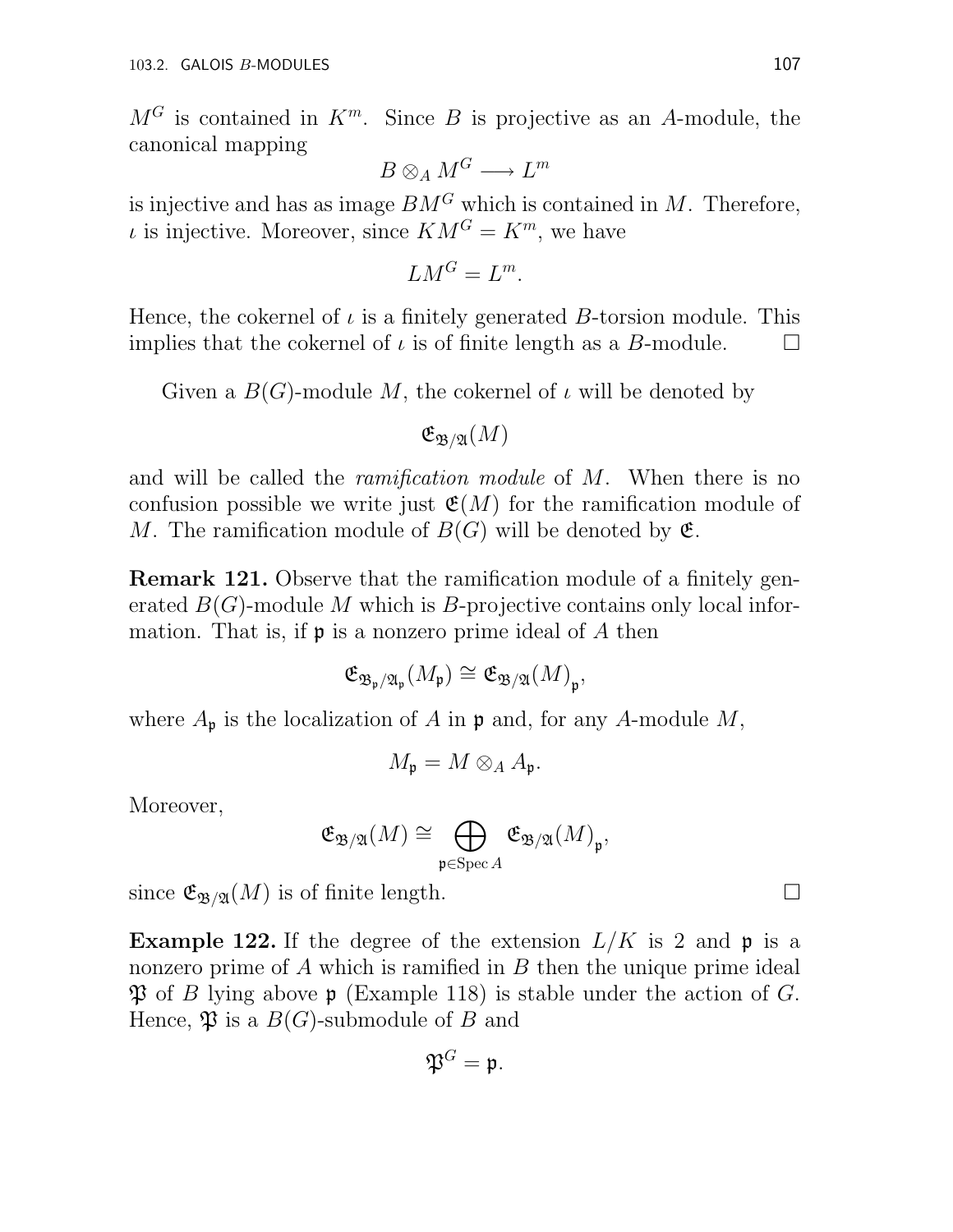Therefore,

$$
\mathfrak{E}(\mathfrak{P}) \cong_B B/\mathfrak{P}.
$$

If **p** is a nonzero prime of A which is split in B then  $pB = \mathfrak{P}_1 \mathfrak{P}_2$ , where  $\mathfrak{P}_1$  and  $\mathfrak{P}_2$  are prime ideals of B. Since the Galois group of  $L/K$  acts transitively on  $\{\mathfrak{P}_1, \mathfrak{P}_2\}$  [30, p. 20], neither  $\mathfrak{P}_1$  nor  $\mathfrak{P}_2$  are a  $B(G)$ submodule of B. If **p** is inert then  $\mathfrak{P} = \mathfrak{p}B$  is a prime ideal of B and hence  $\mathfrak P$  is *G*-stable. Clearly,

$$
\mathfrak{E}(\mathfrak{P})=0.
$$

If  $\mathfrak{b} \subset L$  is a fractional ideal of B and G-stable then we can compute  $\mathfrak{E}(\mathfrak{b})$  using the computations above. Let

$$
\mathfrak{b}=\prod_{\mathfrak{P}}\mathfrak{P}^{\mathrm{ord}_\mathfrak{P}\mathfrak{b}}
$$

be the unique prime factorization of  $\mathfrak b$  [30, p. 12]. Then, since  $\mathfrak b$  is G-stable

$$
\mathrm{ord}_{\sigma\mathfrak{P}}\mathfrak{b}=\mathrm{ord}_{\mathfrak{P}}\mathfrak{b},
$$

for every automorphism  $\sigma$  of  $L/K$ . Therefore,

$$
\mathfrak{b}=\mathfrak{a}\prod_{\mathfrak{P}\mid\mathfrak{d}_{\mathfrak{B}/\mathfrak{A}}}\mathfrak{P}^{\mathrm{ord}_{\mathfrak{P}}\mathfrak{b}},
$$

for some fractional ideal a of A. Hence, by Remark 121

$$
\mathfrak{E}(\mathfrak{b}) \cong_B \bigoplus_{\mathfrak{P}|\mathfrak{d}_{\mathfrak{B}/\mathfrak{A}}}(B/\mathfrak{P})^{\varepsilon_{\mathfrak{P}}},
$$

where  $\varepsilon_{\mathfrak{P}}$  is 0 or 1 according to ord<sub> $\mathfrak{P}$ </sub>b being even or odd (resp.).  $\Box$ 

By Lemma 120, we have a short exact sequence

$$
0 \longrightarrow B \otimes_A M^G \stackrel{\iota}{\longrightarrow} M \longrightarrow \mathfrak{E}(M) \longrightarrow 0,
$$

whenever M is a finitely generated  $B(G)$ -module which is B-projective. Clearly, this sequence depends in a functorial way on  $M$ . That is, if M and N are finitely generated  $B(G)$ -modules which are B-projective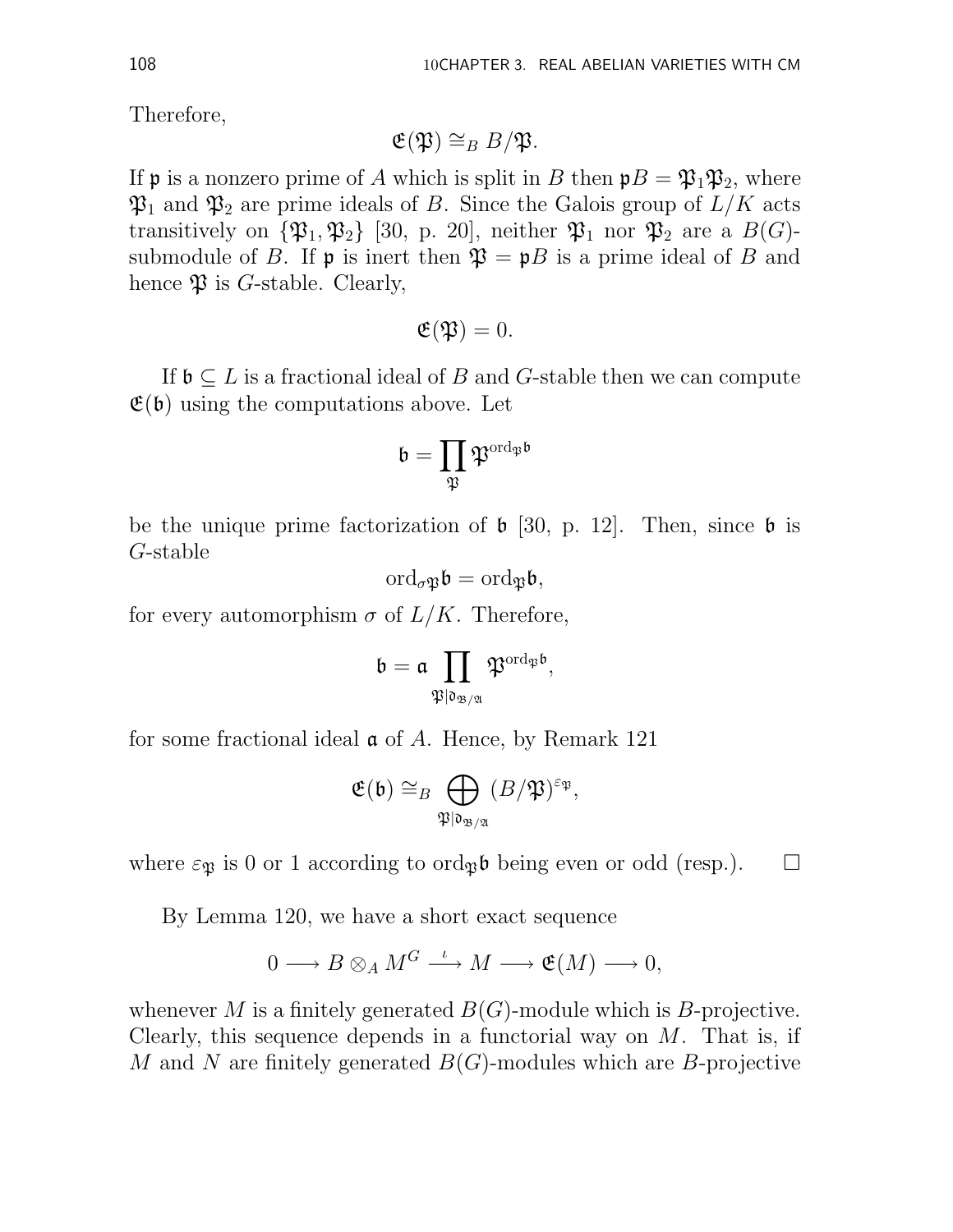then, for every  $B(G)$ -linear mapping  $f: M \to N$ , we have a commutative diagram

$$
\begin{array}{ccccccc}\n0 & \longrightarrow & B \otimes_A M^G & \longrightarrow & M & \longrightarrow & \mathfrak{E}(M) & \longrightarrow & 0 \\
& & \downarrow & & \downarrow & & \downarrow \\
0 & \longrightarrow & B \otimes_A N^G & \longrightarrow & N & \longrightarrow & \mathfrak{E}(N) & \longrightarrow & 0.\n\end{array}
$$

In particular, if M and N are isomorphic then  $M^G$  and  $N^G$  are isomorphic as A-modules and  $\mathfrak{E}(M)$  and  $\mathfrak{E}(N)$  are isomorphic as  $B(G)$ modules. In the case that the extension degree is 2 we will prove the converse below, under certain conditions. First we have to study ramification modules more thoroughly.

Define the element of  $B(G)$ 

$$
\operatorname{tr} = \sum_{\sigma \in G} \sigma.
$$

**Lemma 123.** If the degree of the extension  $L/K$  is n then

$$
\chi_A({\mathfrak E})^2 = ({\mathfrak d}_{{\mathfrak B}/{\mathfrak A}})^n.
$$

In particular, the support of  $\mathfrak{E}$  as a B-module is equal to the set of primes of B which are lying over ramified primes of A.

*Proof.* By Remark 121 we may assume that B is a free A-module. Clearly, the set G is a B-basis for  $B(G)$ . If  $\{b_1, \ldots, b_n\}$  is an A-basis for  $B$  then

 $\{\operatorname{tr} b_1, \ldots, \operatorname{tr} b_n\}$ 

is a *B*-basis for  $B \otimes_A B(G)^G$ , since

$$
B(G)^G = \{\text{tr } b \mid b \in B\}.
$$

Hence, the ramification module of  $B(G)$  is, as a B-module, isomorphic to the cokernel of the B-linear mapping  $F: B(G) \to B(G)$  given by the matrix  $(\sigma(b_i))$  with respect to the basis G for  $B(G)$ . Since A is Dedekind,  $\chi_A(\mathfrak{E})$  is generated by the determinant of F as an A-linear mapping [30, p. 48]. However, this determinant is equal to

$$
N_{L/K}(\det F),
$$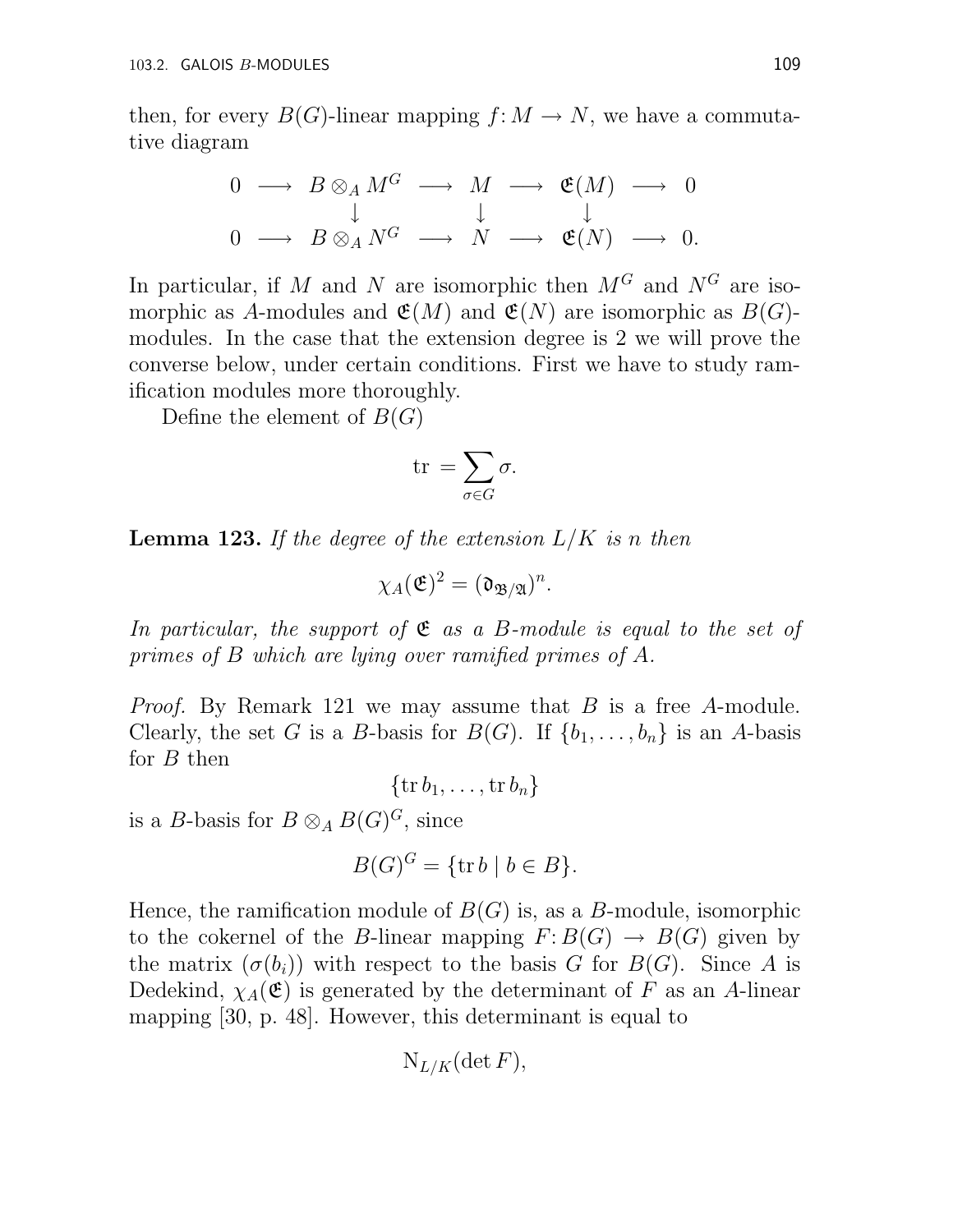where  $N_{L/K}$  is the norm with respect to the field extension  $L/K$ . Since  $(\det F)^2 = \mathfrak{d}_{\mathfrak{B}/\mathfrak{A}}$ , it follows that

$$
\chi_A(\mathfrak{E})^2=(\mathfrak{d}_{\mathfrak{B}/\mathfrak{A}})^n.
$$

This proves the lemma.

**Corollary 124.** If M is a  $B(G)$ -module then the support of  $\mathfrak{E}(M)$  as a B-module is contained in the set of primes of B which are lying above ramified primes of A. In particular, the support of  $\mathfrak{E}(M)$  is finite.

*Proof.* There exists a surjective  $B(G)$ -linear mapping

$$
F\longrightarrow M,
$$

where  $F$  is a free  $B(G)$ -module. Then, the induced mapping

$$
\mathfrak{E}(F) \longrightarrow \mathfrak{E}(M)
$$

is surjective. As  $\mathfrak{E}(F)$  is the direct sum of  $\mathfrak{E}$ , the statement follows from Lemma 123.  $\Box$ 

If M is a finitely generated  $B(G)$ -module which is projective as a  $B$ module then  $B \otimes_A M^G$  is the biggest  $B(G)$ -submodule of M with trivial ramification module. We can also construct a smallest  $B(G)$ -module N containing M such that the ramification module of  $N$  is trivial. This construction goes as follows.

Let M be a finitely generated  $B(G)$ -module which is B-projective and let us denote the ring of A-linear endomorphisms of  $B$  by  $C$ , i.e.

$$
C = \mathrm{End}_A(B).
$$

Since M is B-torsion free, we may consider M as a  $B(G)$ -submodule of  $V = L \otimes_B M$ . Since

$$
L\otimes_B C=L\otimes_B B(G),
$$

there is a unique structure of a C-module on V extending the  $B(G)$ module-structure. In particular,  $CM$  is a  $B(G)$ -module containing M.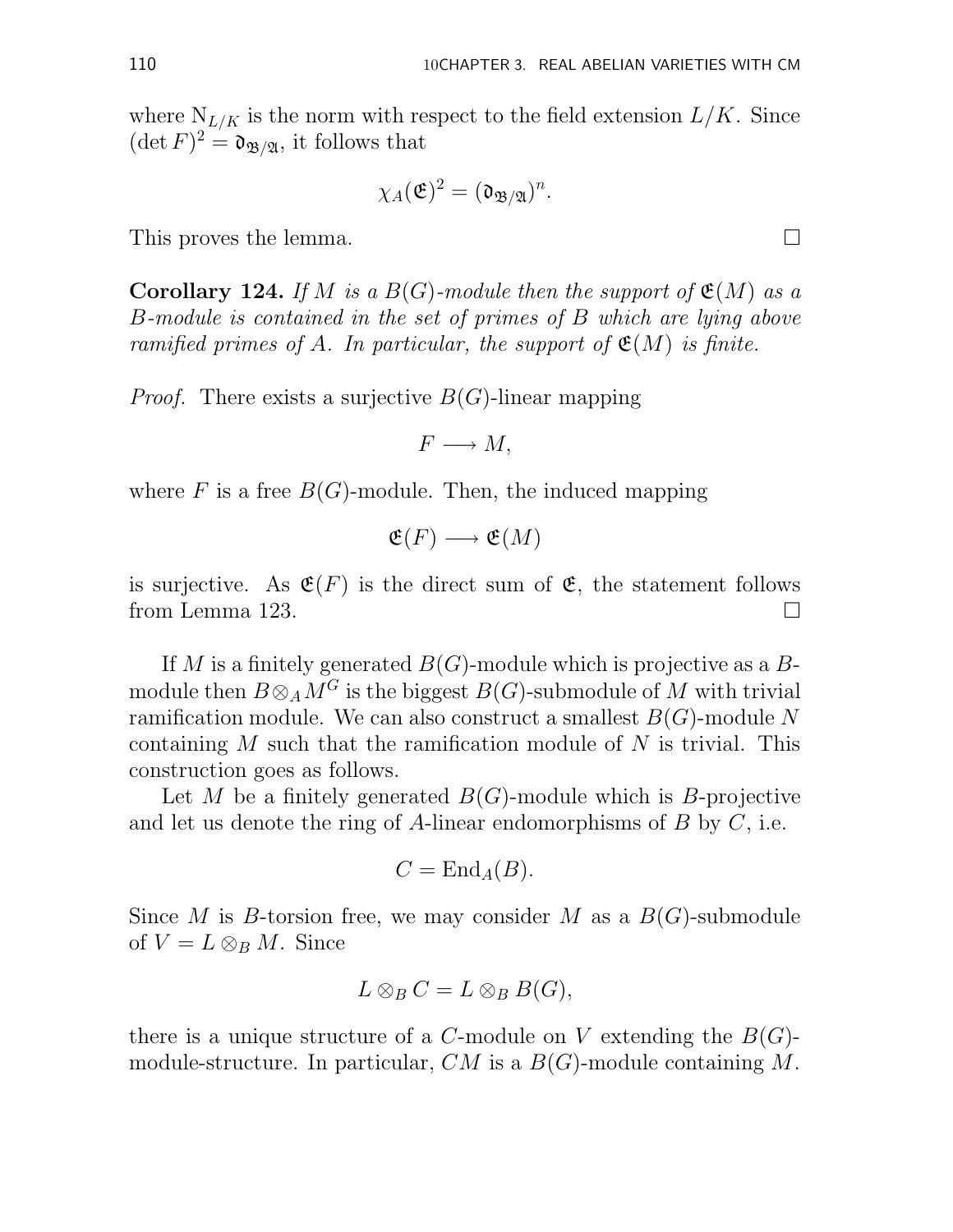**Lemma 125.** The module CM is the smallest  $B(G)$ -submodule N of V containing M such that

$$
\mathfrak{E}(N)=0.
$$

*Proof.* Since  $H^1(G, GL_m(L)) = 0$ , we may assume that  $V = L^m$ . Observe that, if  $N \subseteq V$  is a  $B(G)$ -module containing M such that the ramification module of  $N$  is trivial, then

 $CM \subseteq N$ .

This will follow from the fact that  $CN \subseteq N$ . To prove this, it suffices to show that  $CN^G \subseteq N$ , since  $BN^G = N$ . If  $x \in N^G$  and  $c \in C$  then there exists  $x_i \in K$  such that

$$
x=(x_1,\ldots,x_m).
$$

Then

$$
cx = (cx_1, ..., cx_m)
$$
  
=  $(c(x_1 \cdot 1), ..., c(x_n \cdot 1))$   
=  $(x_1 \cdot c(1), ..., x_n \cdot c(1))$   
=  $c(1)x$ .

Therefore,  $cx \in N$ . This proves that  $CM \subseteq N$ .

On the other hand,  $N = CM$  itself has a trivial ramification module. This follows from the fact that

$$
C^GN = N^G \quad \text{and} \quad BC^G = C.
$$

Indeed, the first statement is a direct consequence of the existence of an element c of C such that  $c(1) = 1$ , while the second statement is trivial.  $\Box$ 

**Remark 126.** In general it is not true that CM is isomorphic as a C-module to

$$
C\otimes_{B(G)} M.
$$

The latter may have B-torsion, while  $CM$  is B-torsion free.  $\Box$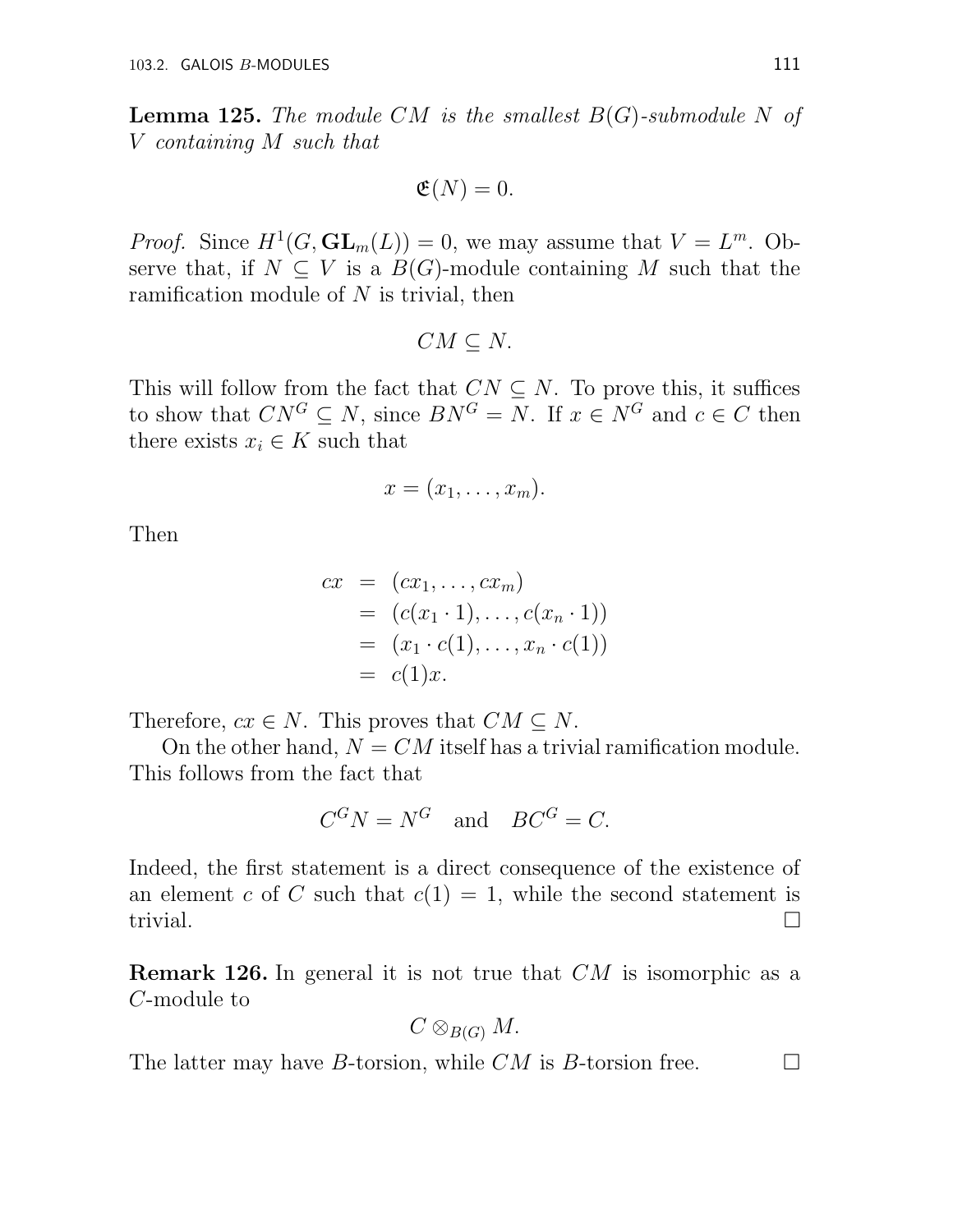Since  $C/B(G)$  is of finite length as a B-module, the  $B(G)$ -module

$$
\mathfrak{F}_{\mathfrak{B}/\mathfrak{A}}(M)=CM/M
$$

is of finite length as a B-module, whenever  $M$  is a finitely generated  $B(G)$ -module which is B-projective. When no confusion is likely to occur we denote this  $B(G)$ -module by  $\mathfrak{F}(M)$ . We will call this  $B(G)$ module the *dual ramification module* of M. If  $M = B(G)$  then we define

$$
\mathfrak{F}=\mathfrak{F}(M).
$$

Clearly, one has a short exact sequence

$$
0 \longrightarrow \mathfrak{E}(M) \longrightarrow CM/B \otimes_A M^G \longrightarrow \mathfrak{F}(M) \longrightarrow 0 \tag{3.2}
$$

of  $B(G)$ -modules which are of finite length as  $B$ -modules.

If M is a  $B(G)$ -module, let us denote the  $B(G)$ -module

```
\operatorname{Hom}_B(M, B)
```
by  $M^*$ . If M is a  $B(G)$ -module which is projective as a B-module then

$$
(M^{\star})^{\star} \cong M,
$$

canonically. Moreover, if N is a  $B(G)$ -submodule of M such that  $M/N$ is of finite length as a B-module then  $N^*$  is a  $B(G)$ -submodule of  $L \otimes_B M^*$  containing  $M^*$ .

**Lemma 127.** If M is a  $B(G)$ -module which is projective as a B-module then

$$
(B \otimes_A M^G)^* = C(M^*)
$$
 and  $(CM)^* = B \otimes_A (M^*)^G$ .

Moreover,  $\mathfrak{E}(M)$  and  $\mathfrak{F}(M)$  are isomorphic as B-modules.

*Proof.* Observe that, if N is a  $B(G)$ -module, finitely generated and B-projective, which has trivial ramification module, the  $B(G)$ -module  $N^*$  has trivial ramification module. Hence, since  $(N^*)^*$  and N are canonically isomorphic as  $B(G)$ -modules, whenever N is B-projective, the assignment

$$
N\longmapsto N^{\star}
$$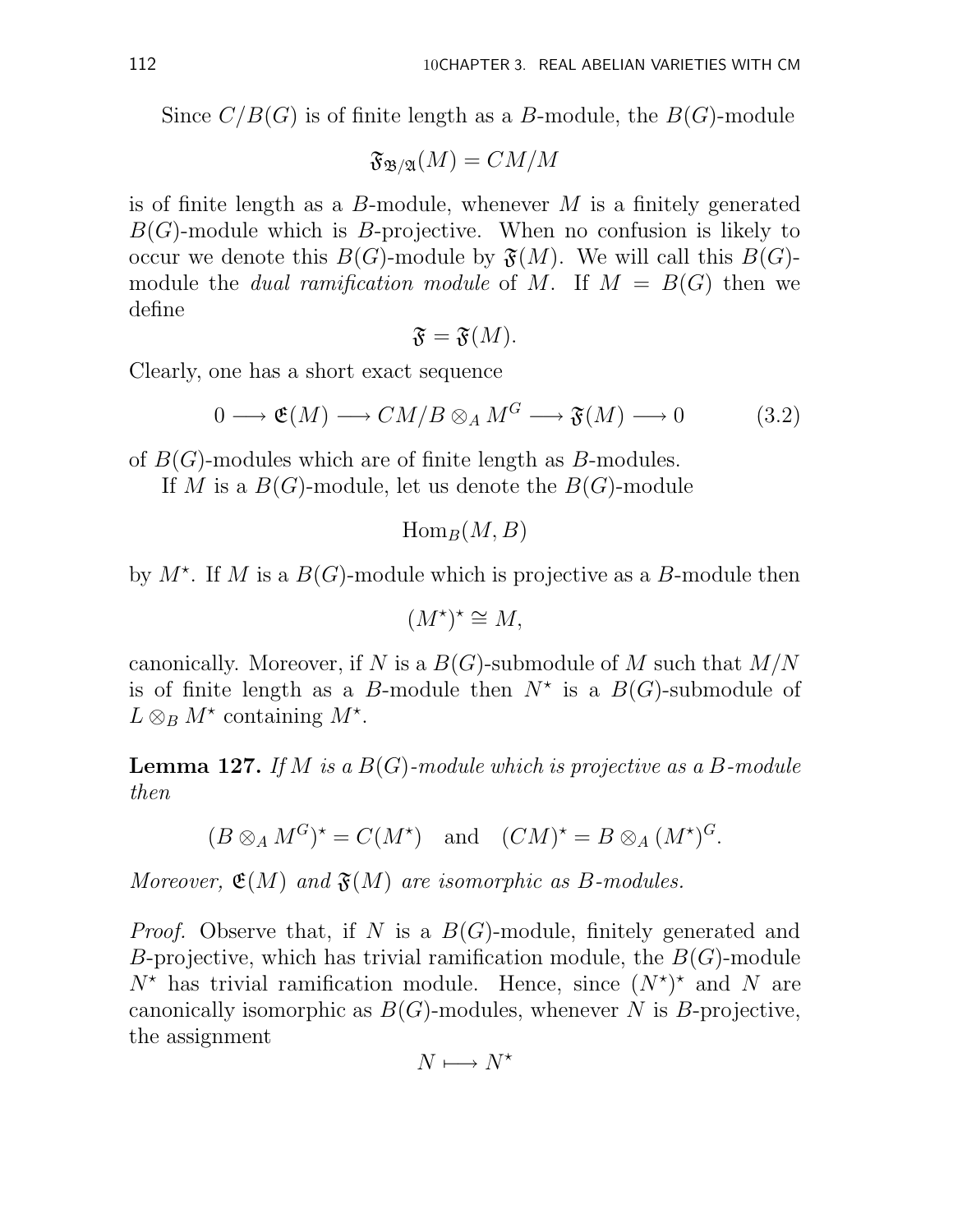is a bijection from the set of  $B(G)$ -submodules of M having trivial ramification module onto the set of  $B(G)$ -submodules of  $L \otimes_B (M^*)$ containing M and having trivial ramification module. In particular, since  $B \otimes_A M^G$  is the biggest  $B(G)$ -submodule of M having trivial ramification module and, by Lemma 125,  $CM$  is the smallest  $B(G)$ module containing  $M$  with trivial ramification module,

$$
(B \otimes_A M^G)^* = C(M^*)
$$
 and  $(CM)^* = B \otimes_A (M^*)^G$ .

To prove the last assertion, recall that we have an exact sequence

$$
0 \longrightarrow B \otimes_A M^G \longrightarrow M \longrightarrow \mathfrak{E}(M) \longrightarrow 0.
$$

Since M is projective as a B-module we have an exact sequence of B-modules

$$
0 \longrightarrow M^{\star} \longrightarrow (B \otimes_A M^G)^{\star} \longrightarrow \text{Ext}^1_B(\mathfrak{E}(M), B) \longrightarrow 0,
$$

by definition of  $\text{Ext}_{B}^{1}$  (cf. [9, p. 107]). Hence, by what we have seen above,

$$
\operatorname{Ext}^1_B(\mathfrak{E}(M),B)\cong \mathfrak{F}(M)
$$

as B-modules. Since  $\mathfrak{E}(M)$  is of finite length as a B-module, one easily verifies that

$$
\text{Ext}^1_B(\mathfrak{E}(M),B)\cong \mathfrak{E}(M),
$$

as B-modules. This finishes the proof of the lemma.  $\Box$ 

Let us turn our attention to the case that the extension degree of  $L/K$  is 2.

**Lemma 128.** Suppose  $L/K$  is an extension of degree 2. If M is a  $B(G)$ -module then the nontrivial element  $\sigma$  of G acts on the ramification module  $\mathfrak{E}(M)$  of M as multiplication by  $-1$ . Moreover, if M is B-projective then the canonical mapping

$$
\mu_M \colon (CM)^G / M^G \longrightarrow \mathfrak{F}(M)
$$

is an isomorphism of A-modules. In particular, the nontrivial element  $\sigma$ of G acts on the dual ramification module  $\mathfrak{F}(M)$  of M as multiplication by 1.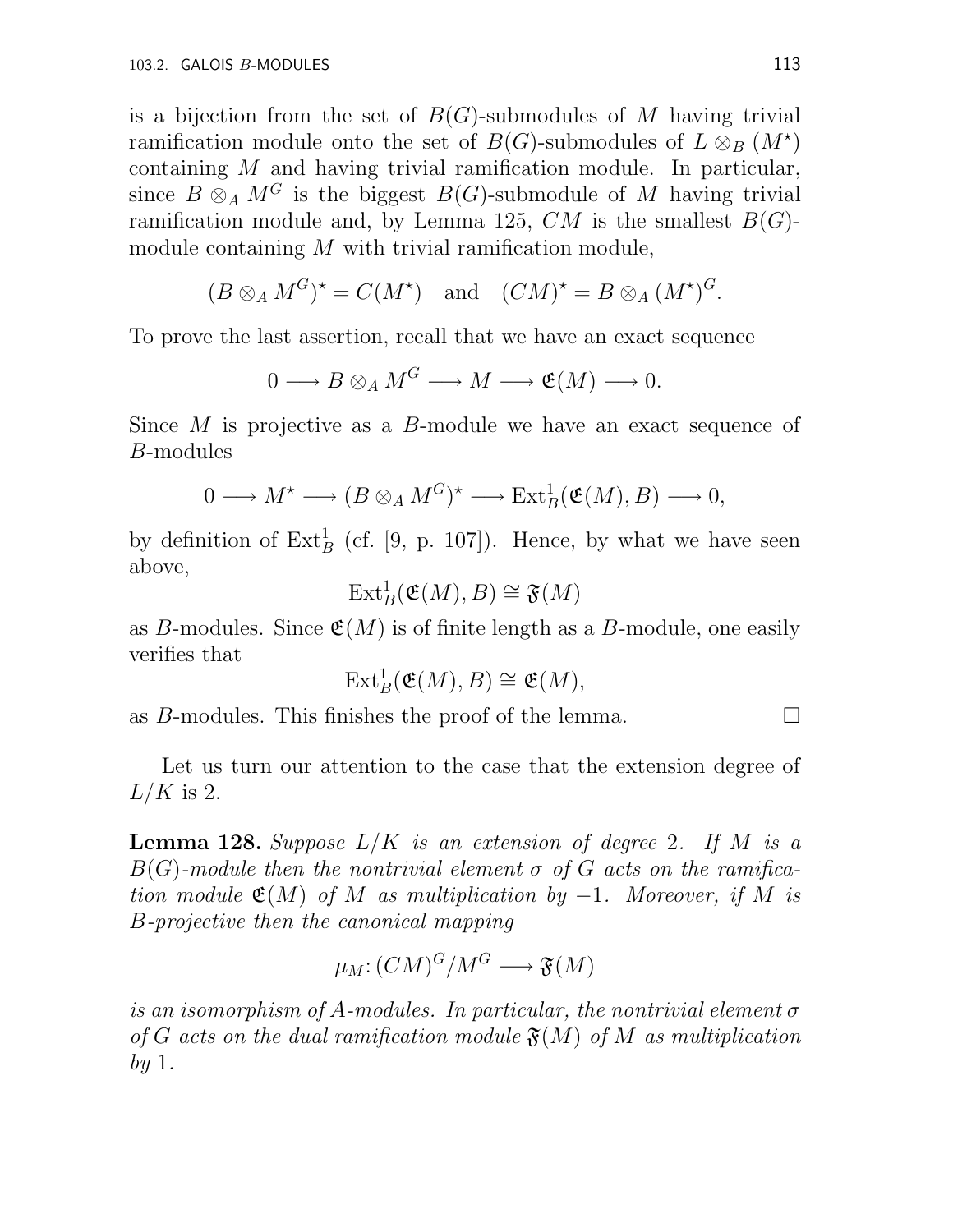Proof. Reasoning as in the proof of Corollary 124, we may assume  $M = B(G)$  for the first part of the lemma. Let  $\varphi$  be the B-linear mapping from  $B(G)$  into B defined by

$$
\varphi(b+b'\sigma) = b - b'.
$$

Then, if we define a G-action on B by

 $\sigma \cdot b = -\sigma(b)$ 

and if we denote the resulting  $B(G)$ -module by B', the mapping  $\varphi$  is in fact  $B(G)$ -linear. Thus

$$
\mathfrak{E}\cong B'/\mathfrak{b},
$$

where  $\mathfrak b$  is the ideal of the ring  $B'$  generated by

$$
\{b - \sigma(b) \mid b \in B\}.
$$

Clearly,  $\sigma$  acts as multiplication by  $-1$  on  $B'/\mathfrak{b}$ . This proves the first part of the lemma.

To prove the second part, observe that the canonical mapping  $\mu_M$ is injective by definition of  $\mathfrak{F}(M)$ . Let N be the A-module

$$
(CM)^G/M^G.
$$

Then, by the exact sequence (3.2) and Lemma 127,

$$
\chi_B(\mathfrak{F}(M))^2 = \chi_B(B \otimes_A N) = \chi_A(N)B.
$$

Hence,

$$
\chi_A(\mathfrak{F}(M)) = \chi_A(N).
$$

Therefore, the mapping  $\mu_M$  is an isomorphism of A-modules.  $\Box$ 

As a consequence of Lemma 128, the A-module

$$
(CM)^G/M^G
$$

has a canonical structure of a B-module, if M is a B-projective  $B(G)$ module. Moreover if N is also a B-projective  $B(G)$ -module and

$$
\varphi\hbox{\rm :}\ M\longrightarrow N
$$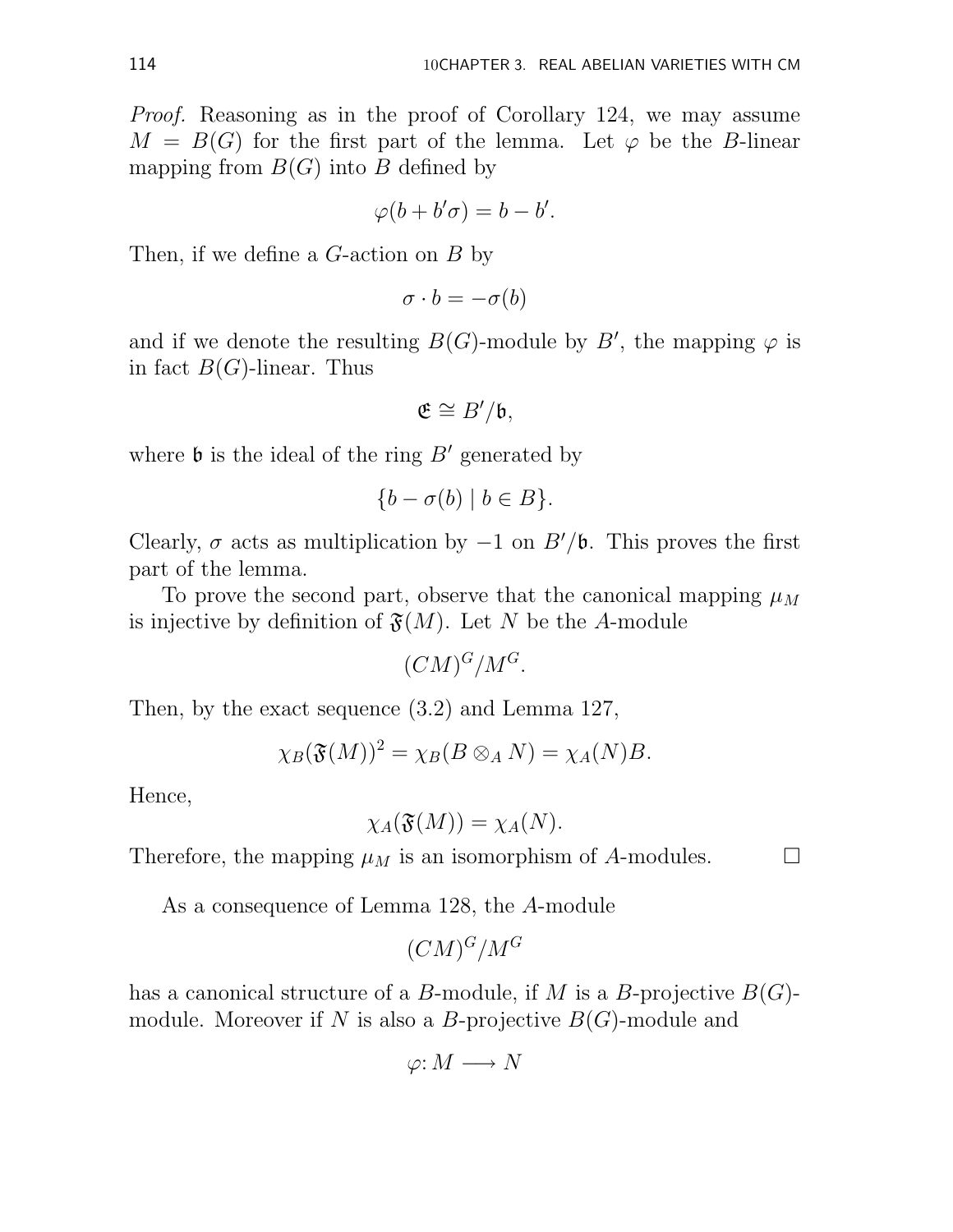is an isomorphism then the A-linear mapping

$$
(C\varphi)^G \colon (CM)^G \longrightarrow (CN)^G
$$

induces a B-linear isomorphism from  $(CM)^G/M^G$  onto  $(CN)^G/N^G$ . The converse is proven in the following lemma.

**Lemma 129.** Suppose the degree of the extension  $L/K$  is 2. Let M and N be finitely generated B-projective  $B(G)$ -modules. If there exists an A-linear isomorphism  $\psi$  from  $(CM)^G$  onto  $(CN)^G$  such that  $\psi$  maps  $M^G$  into  $N^G$  and the induced mapping

$$
\overline{\psi} : (CM)^G / M^G \longrightarrow (CN)^G / N^G
$$

is a B-linear isomorphism then there exists a  $B(G)$ -linear isomorphism

$$
\varphi\hbox{\rm :}\ M\longrightarrow N
$$

such that  $(C\varphi)^G = \psi$ .

*Proof.* It suffices to prove that, given an A-linear mapping  $\psi$  from  $(CM)^G$  into  $(CN)^G$  such that  $\psi$  maps  $M^G$  into  $N^G$  and the induced mapping

$$
\overline{\psi} \colon (CM)^G / M^G \longrightarrow (CN)^G / N^G
$$

is B-linear, there exists a unique  $B(G)$ -linear mapping  $\varphi$  from M into N such that

$$
(C\varphi)^G = \psi.
$$

By assumption, the diagram

$$
CM/B \otimes_A M^G \longrightarrow \mathfrak{F}(M)
$$
  
\n
$$
\downarrow B \otimes \overline{\psi} \qquad \qquad \downarrow \mathfrak{F}(\overline{\psi})
$$
  
\n
$$
CN/B \otimes_A N^G \longrightarrow \mathfrak{F}(N)
$$

commutes, where we have identified  $CM/B \otimes_A M^G$  with

$$
B\otimes_A((CM)^G/M^G)
$$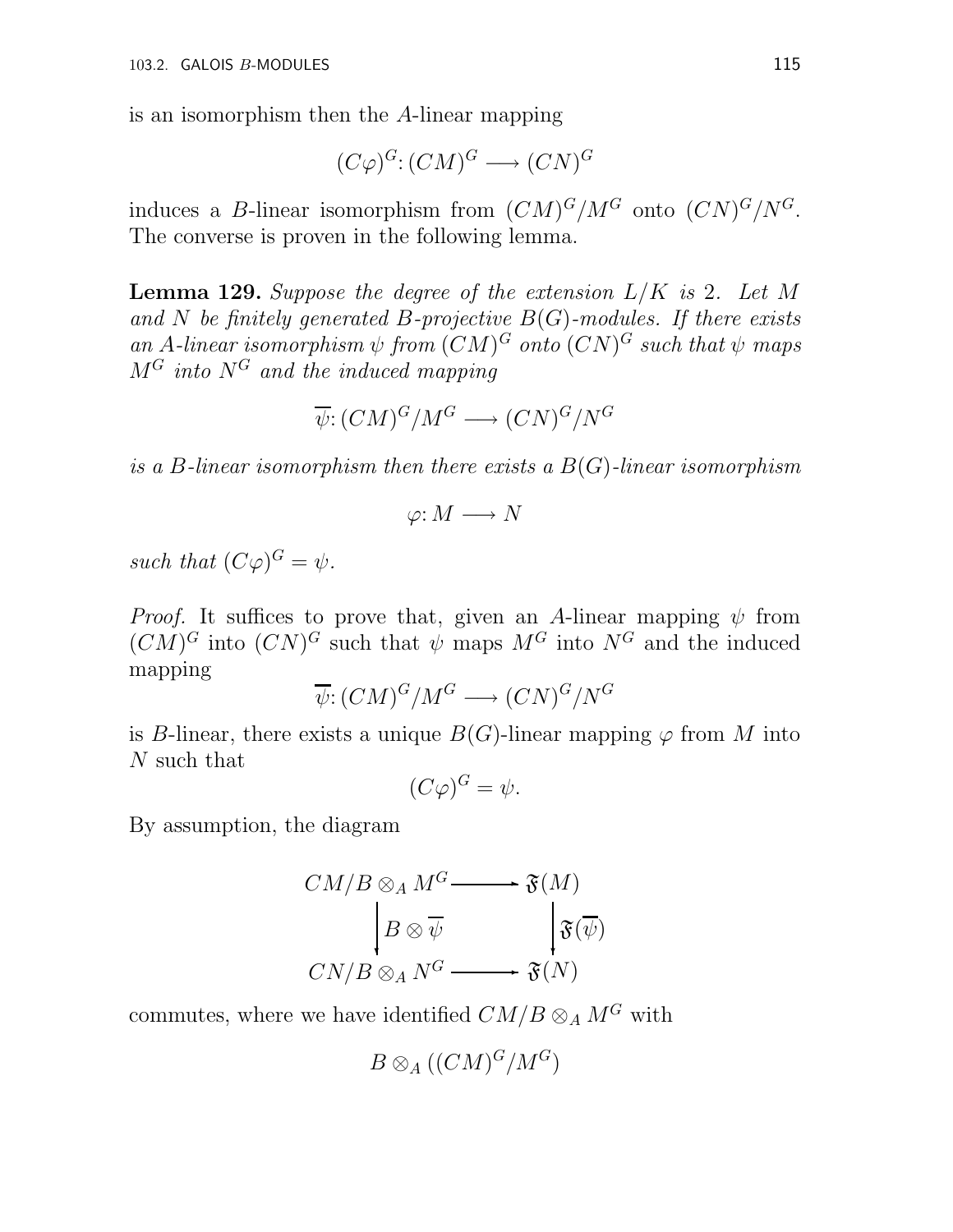for every B-projective  $B(G)$ -module M. Consequently,  $B \otimes \overline{\psi}$  maps the ramification module of M, considered as a submodule of  $CM/B\otimes_A M^G$ , into the ramification module of N. Hence,  $B \otimes \psi$ , considered as a  $B(G)$ -linear mapping from  $L \otimes_A M$  into  $L \otimes_A N$  maps M into N. The restriction  $\varphi$  of  $B \otimes \psi$  to M is therefore the desired  $B(G)$ -linear<br>mapping. Since uniqueness of  $\varphi$  is trivial, the proof is finished. mapping. Since uniqueness of  $\varphi$  is trivial, the proof is finished.

We are now ready to prove our first classification theorem. Using notation introduced earlier in this section, we have the following.

**Theorem 130.** Suppose the degree of the extension  $L/K$  is 2. Let M and N be finitely generated B-projective  $B(G)$ -modules such that both ramification modules  $\mathfrak{E}(M)$  and  $\mathfrak{E}(N)$  are semi-simple as B-modules. Then

$$
M \cong_{B(G)} N \iff \left(M^G \cong_A N^G \text{ and } \mathfrak{E}(M) \cong_B \mathfrak{E}(N)\right).
$$

*Proof.* It suffices to prove that M and N are isomorphic, whenever  $M<sup>G</sup>$ and  $N^G$  are isomorphic and  $\mathfrak{E}(M)$  and  $\mathfrak{E}(N)$  are isomorphic.

If M is a finitely generated B-projective  $B(G)$ -module then, by Lemma 128

$$
\mu_M: (CM)^G/M^G \longrightarrow \mathfrak{F}(M),
$$

is an A-linear isomorphism. Moreover, by Lemma 127,  $\mathfrak{F}(M)$  and  $\mathfrak{E}(M)$ are isomorphic as B-modules. Therefore,  $(CM)^G/M^G$  is semi-simple and, by Corollary 124, its support consists of primes of B which are lying over ramified primes of A. In particular, the radical ideal

$$
\mathfrak{b}=\mathfrak{r}\left(\mathfrak{d}_{\mathfrak{B}/\mathfrak{A}}\mathfrak{B}\right)
$$

of  $\mathfrak{d}_{\mathfrak{B}/\mathfrak{A}}B$  is contained in the annihilator of the B-module  $(CM)^G/M^G$ . Hence,  $(CM)^G/M^G$  is a  $B/\mathfrak{b}$ -module. Since the canonical mapping

$$
A \longrightarrow B/\mathfrak{b}
$$

is surjective, it follows that every A-linear mapping

$$
\overline{\psi} \colon (CM)^G / M^G \longrightarrow (CN)^G / N^G
$$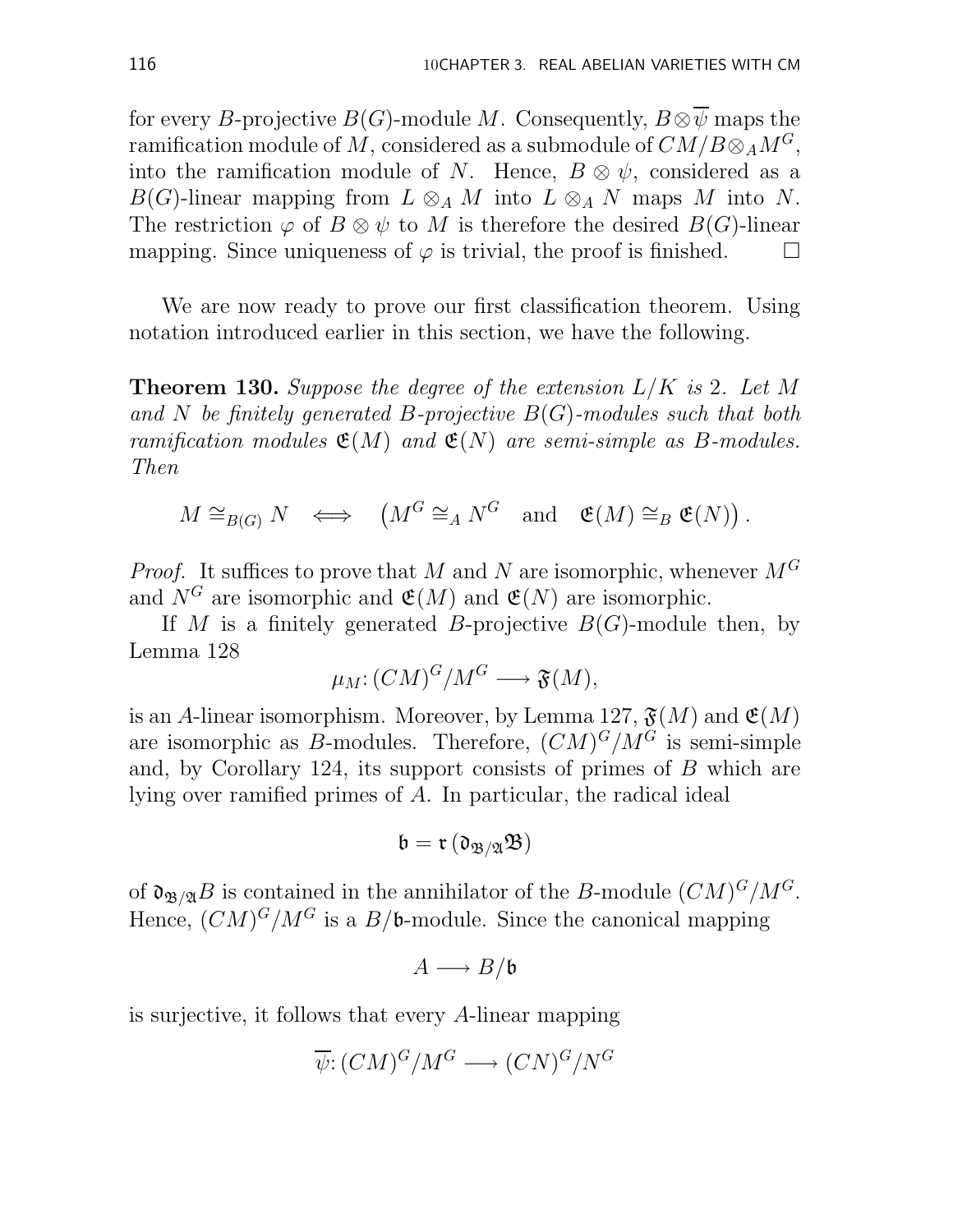is B-linear, whenever M and N are finitely generated B-projective  $B(G)$ -modules with  $\mathfrak{E}(M)$  and  $\mathfrak{E}(N)$  are B-semi-simple.

Now we are ready to prove the theorem. Let  $M$  and  $N$  be finitely generated B-projective  $B(G)$ -modules such that  $M^G$  and  $N^G$  are isomorphic and  $\mathfrak{E}(M)$  and  $\mathfrak{E}(N)$  are isomorphic. In particular,

$$
(CM)^G/M^G \cong (CN)^G/N^G,
$$

as A-modules. Hence, it follows from well known properties of projective modules over Dedekind rings (see [8, Proposition 16, p. 531] and [8, Proposition 24, p. 544]) that  $(CM)^G$  and  $(CN)^G$  are isomorphic. Then, by Lemma 132 below, there exists an isomorphism

$$
\psi: (CM)^G \longrightarrow (CN)^G
$$

which maps  $M^G$  onto  $N^G$ . We have seen above that the induced mapping  $\overline{\psi}$  is *B*-linear. Hence, *M* and *N* are isomorphic as *B(G)*-modules by Lemma 129.  $\Box$ 

**Remark 131.** If  $[L: K] = 2$  and B is tamely ramified over A, that is,

$$
\mathrm{ord}_{\mathfrak{p}}\mathfrak{d}_{\mathfrak{B}/\mathfrak{A}}\leq 1,
$$

for every nonzero prime  $\mathfrak p$  of A, then every B-projective  $B(G)$ -module M has a B-semi-simple ramification module  $\mathfrak{E}(M)$ . For, let

$$
F \longrightarrow M
$$

be a surjective  $B(G)$ -linear mapping, with F a free  $B(G)$ -module. Then

$$
\mathfrak{E}(F) \longrightarrow \mathfrak{E}(M)
$$

is surjective. Since  $\mathfrak{E}(F)$  is isomorphic to the direct sum of a number of copies of  $\mathfrak{E}$ , the B-module  $\mathfrak{E}(F)$  and hence the B-module  $\mathfrak{E}(M)$  is semi-simple by Lemma 123.

If B is not tamely ramified over A then  $\mathfrak E$  itself is not semi-simple as a B-module. One can check that

$$
\mathfrak{E} \cong_B B/\mathfrak{D}_{B/A},
$$

where  $\mathfrak{D}_{B/A}$  is the *different* of  $B/A$  [30, p. 50].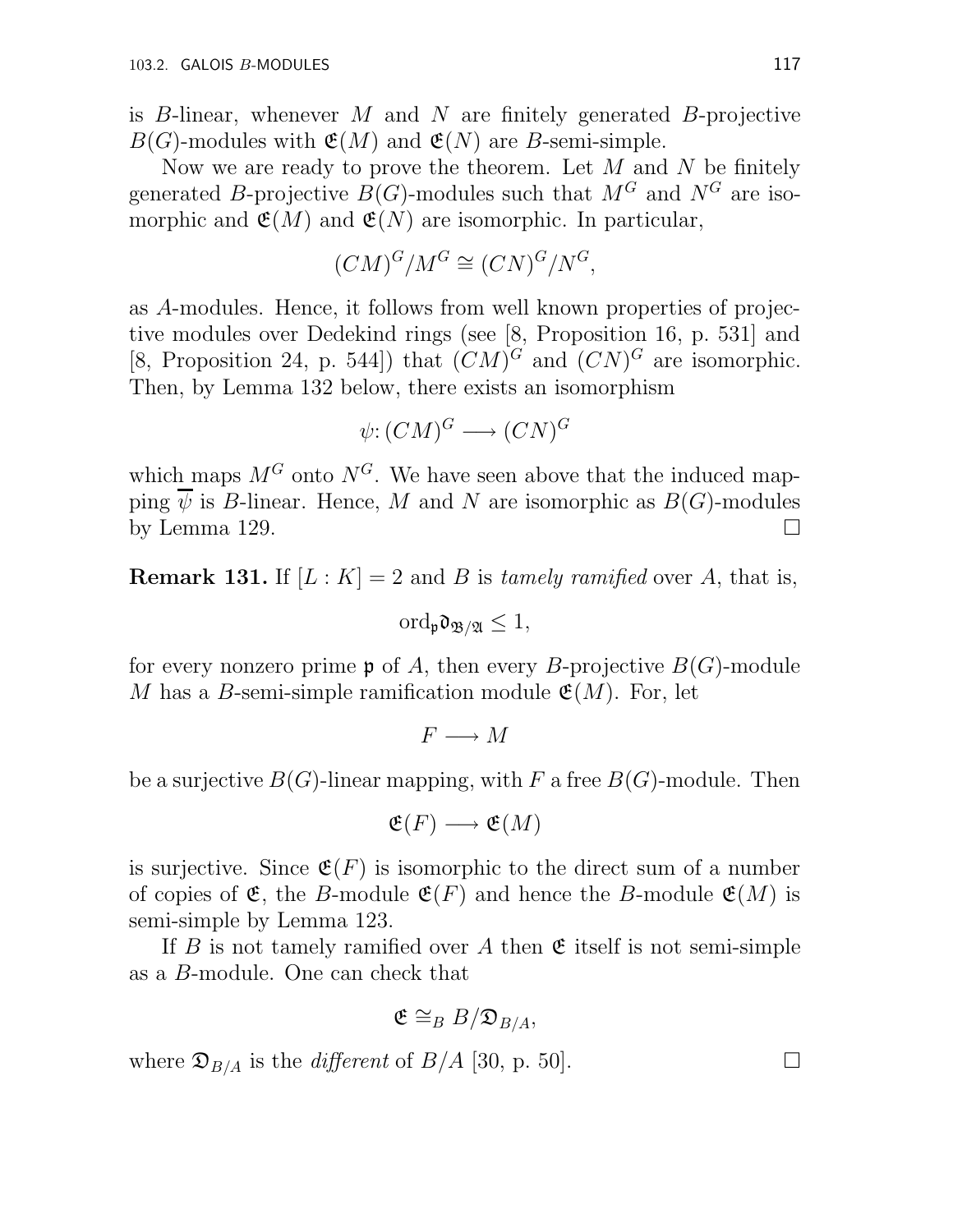Lemma 132. Let A be a Dedekind ring and M and N isomorphic finitely generated projective A-modules. Suppose  $M' \subseteq M$  and  $N' \subseteq N$ are submodules such that  $M/M'$  and  $N/N'$  are isomorphic A-modules of finite length. Then there exists an isomorphism  $\psi$  from M into N such that

$$
\psi(M') = N'.
$$

*Proof.* Of course, we may assume  $N = M$ . Let  $\mathfrak{a} \subseteq A$  be a nonzero ideal such that

$$
\mathfrak{a}M\subseteq M'\quad\text{and}\quad \mathfrak{a}M\subseteq N'.
$$

Since  $M/M'$  and  $M/N'$  are isomorphic, there exists an  $A/\mathfrak{a}$ -linear automorphism  $\overline{\psi}$  of  $M/\mathfrak{a}M$  such that

$$
\overline{\psi}(M'/\mathfrak{a} M) \subseteq N'/\mathfrak{a} M.
$$

Moreover,  $M/\mathfrak{a}M$  is a free  $A/\mathfrak{a}$ -module and we may assume that the determinant of  $\psi$  is equal to 1. By Lemma 133, there exists an A-linear automorphism  $\psi$  of M which induces  $\overline{\psi}$ . Clearly,  $\psi$  maps M' onto  $N^{\prime}$ . . The contract of the contract of the contract of the contract of the contract of  $\Box$ 

Let us introduce the following notation. If A is a ring and M is a finitely generated projective A-module then

$$
SL(M) = \{ \psi \in End_A(M) \mid \det \psi = 1 \}.
$$

Furthermore, for a prime ideal  $\mathfrak p$  of A, let us denote the completion of the local ring  $A_{\mathfrak{p}}$  by  $\widehat{A}_{\mathfrak{p}}$ . The topological ring

$$
\prod_{\mathfrak{p}\neq 0} \widehat{A_{\mathfrak{p}}}
$$

is denoted by  $\mathcal{A}_0$ . If A is a Dedekind ring and K its function field then  $\widehat{K}_{\mathfrak{p}}$  will denote the completion of K at p and the subring of

$$
\prod_{{\mathfrak{p}}\neq 0}\widehat{K_{\mathfrak{p}}}
$$

consisting of  $(x_p)$  such that

$$
x_{\mathfrak{p}} \in \widehat{A_{\mathfrak{p}}}
$$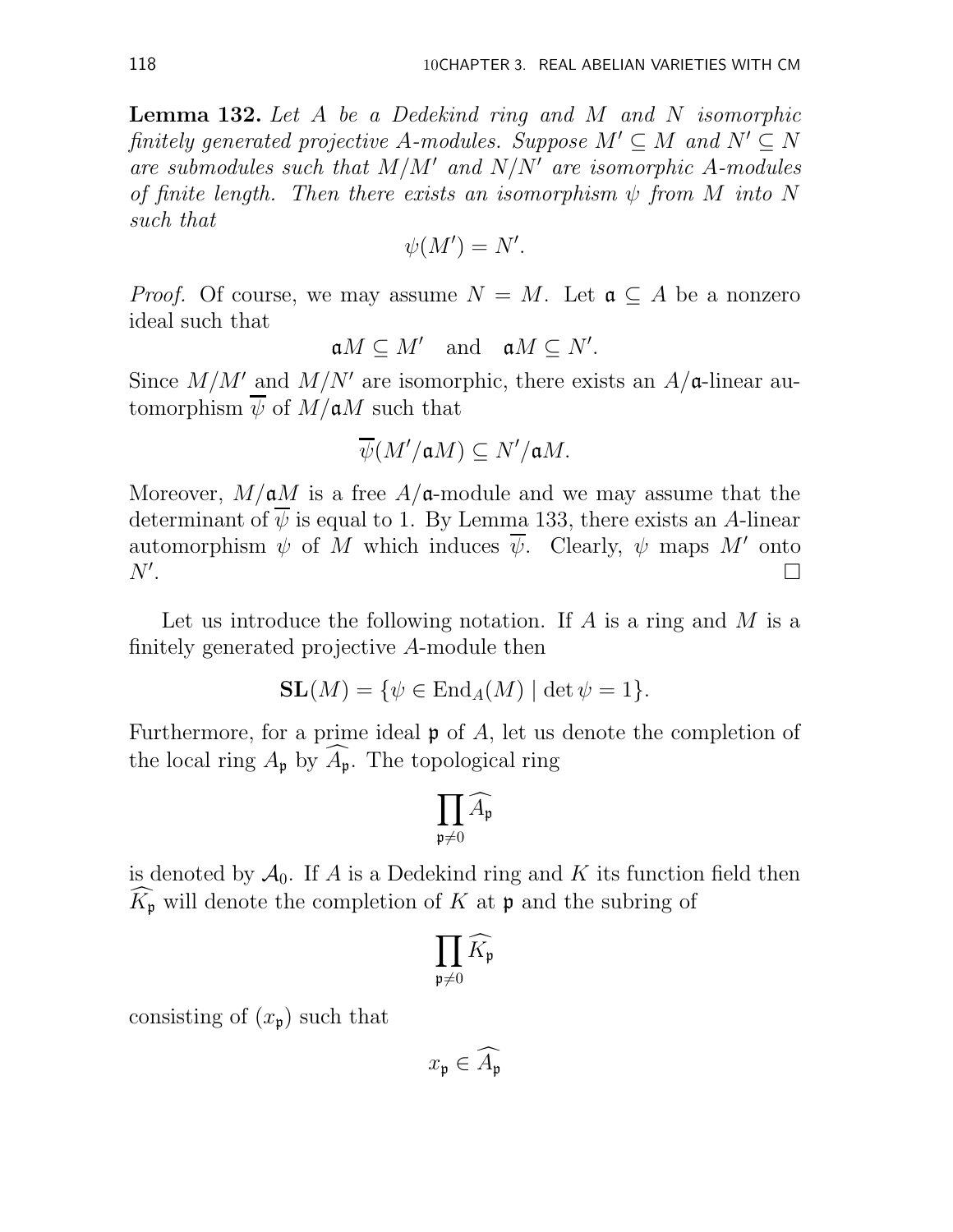except for a finite number of prime ideals  $\mathfrak p$  will be denoted by A. This ring turns into a topological ring by taking as a fundamental system of neighbourhoods of 0 in A the system of neighbourhoods of 0 in  $\mathcal{A}_0$ . The topological ring A is called the *ring of restricted adèles* [8, p. 497].

Lemma 133. If M is a finitely generated projective module over the Dedekind ring A and  $\mathfrak a$  is a nonzero ideal of A then the canonical mapping

$$
\mathbf{SL}(M)\longrightarrow \mathbf{SL}(M/\mathfrak{a} M)
$$

is surjective.

*Proof.* Suppose  $\overline{\psi}$  is an element of  $SL(M/aM)$ . Since  $\widehat{A}_{\mathfrak{p}}$  is a discrete valuation ring,

$$
\widehat{M}_{\mathfrak{p}} = M \otimes_A \widehat{A}_{\mathfrak{p}}
$$

is a free  $\widehat{A}_{\mathfrak{p}}$ -module of finite rank. Hence, there exists, for any nonzero prime ideal  $\mathfrak p$  of  $A$ 

$$
\psi_{\mathfrak{p}}\in \mathbf{SL}(\widehat{M}_{\mathfrak{p}})
$$

such that the mapping

$$
\widehat{M}_{\mathfrak{p}}/\mathfrak{a}\widehat{A_{\mathfrak{p}}}\widehat{M_{\mathfrak{p}}}\longrightarrow \widehat{M_{\mathfrak{p}}}/\mathfrak{a}\widehat{A_{\mathfrak{p}}}\widehat{M_{\mathfrak{p}}}
$$

induced by  $\psi_{\frak{p}}$  is equal to  $\overline{\psi}\otimes \widehat{A_{\frak{p}}}$ , when we identify  $(M/\frak{a} M)\otimes _A\widehat{A_{\frak{p}}}$  with  $M_{\mathfrak{p}}/\mathfrak{a}A_{\mathfrak{p}}M_{\mathfrak{p}}.$ 

We have the following commutative diagram

$$
\mathbf{SL}(M) \longrightarrow \mathbf{SL}(M \otimes_A K)
$$
  
\n
$$
\downarrow \qquad \qquad \downarrow
$$
  
\n
$$
\mathbf{SL}(M \otimes_A \mathcal{A}_0) \longrightarrow \mathbf{SL}(M \otimes_A \mathcal{A})
$$

where all arrows are injective and, moreover,

$$
\mathbf{SL}(M) = \mathbf{SL}(M \otimes_A \mathcal{A}_0) \cap \mathbf{SL}(M \otimes_A K).
$$

Since  $SL(M \otimes_A K)$  is dense in  $SL(M \otimes_A \mathcal{A})$  (cf. [8, Proposition 4, p. 498]) and  $SL(M \otimes_A \mathcal{A}_0)$  is an open subgroup of  $SL(M \otimes_A \mathcal{A})$ , the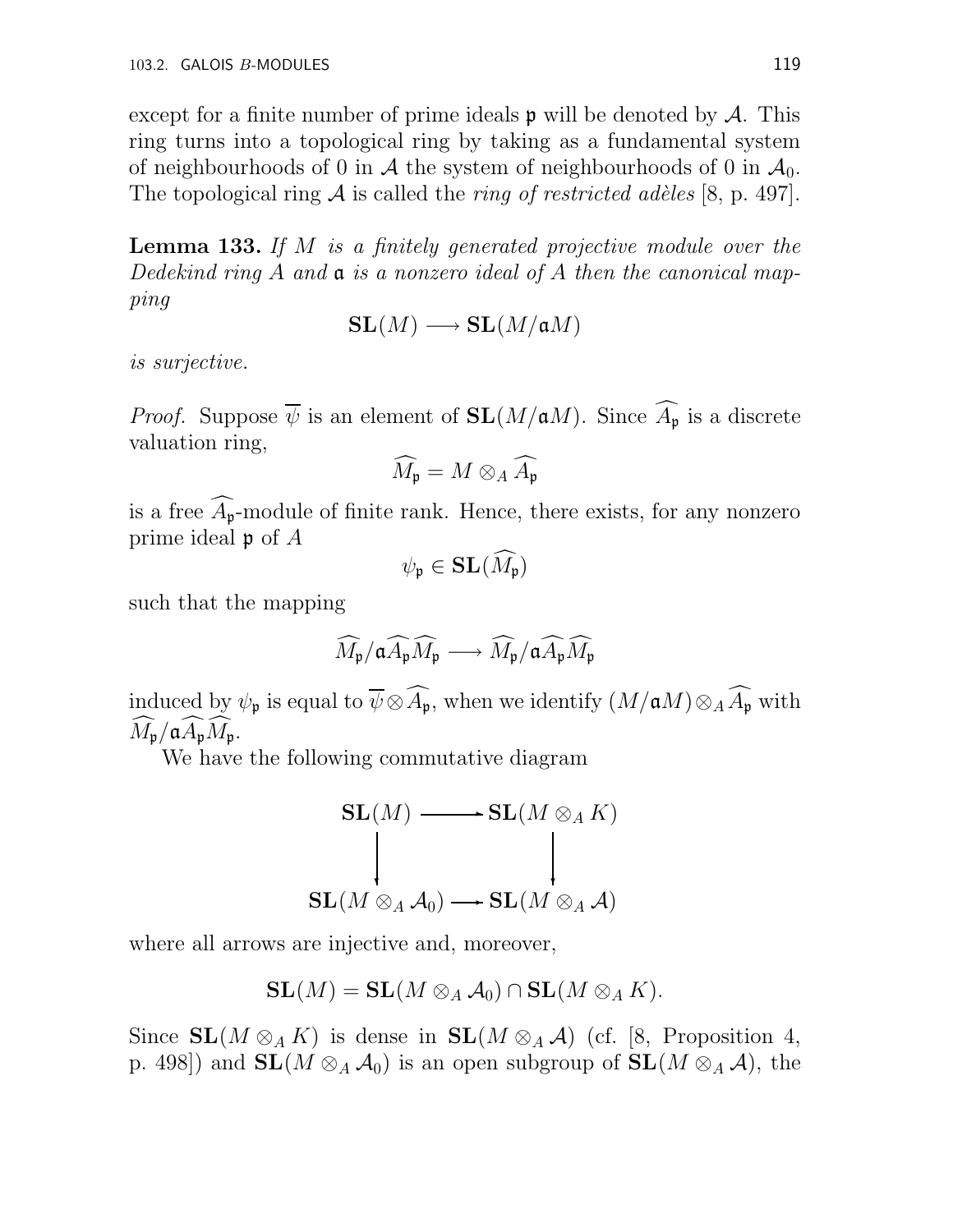group  $SL(M)$  is dense in  $SL(M \otimes_A \mathcal{A}_0)$ . Therefore, there exists an element  $\psi$  of  $SL(M)$  such that

$$
\psi\otimes_A \widehat{A_{\mathfrak{p}}} \equiv \psi_{\mathfrak{p}} \text{ mod } (\mathfrak{p} \widehat{A_{\mathfrak{p}}})^{n_{\mathfrak{p}}},
$$

for every nonzero prime ideal  $\mathfrak p$  of A, where  $n_{\mathfrak p}$  is the unique integer such that

$$
\mathfrak{a}=\prod_{\mathfrak{p}\neq 0}\mathfrak{p}^{n_{\mathfrak{p}}}.
$$

Hence, the mapping from  $M/\mathfrak{a}$  into itself induced by  $\psi$  is equal to  $\psi$ . This proves surjectivity.

Our second classification theorem, which we are now going to state and prove, is a corollary of Theorem 130.

**Theorem 134.** Suppose the degree of the extension  $L/K$  is 2. If B is tamely ramified over A then, for all finitely generated projective Bmodules M and N,

$$
B(G) \otimes_B M \cong_{B(G)} B(G) \otimes_B N \iff M \cong_A N.
$$

*Proof.* By Remark 131, every ramification module with respect to  $B/A$ is semi-simple as a B-module.

Since the ramification module can be computed locally (cf. Remark 121) and since a projective module is locally free, we see that, for any finitely generated projective B-modules M and N,

$$
\mathfrak{E}(B(G)\otimes_B M)\cong_B \mathfrak{E}(B(G)\otimes_B N)
$$

if and only if  $M$  and  $N$  have the same rank over  $B$ . Moreover,

$$
(B(G)\otimes_B M)^G\cong_A M.
$$

Therefore, the theorem follows from Theorem 130.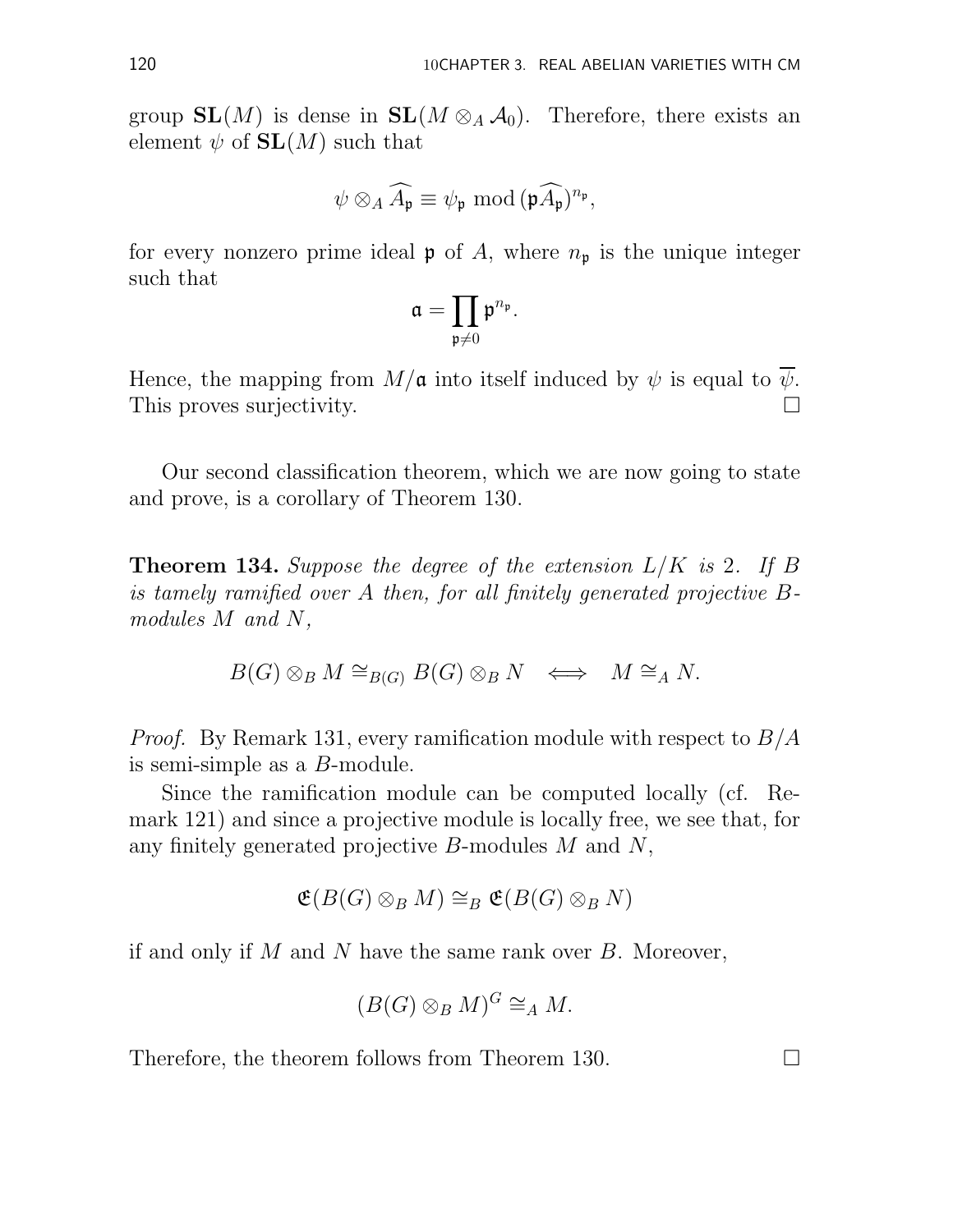### 3.3 Real abelian varieties with complex multiplication

**Definition 135.** A real abelian variety  $X$  is said to admit sufficiently many complex multiplications if the complexification  $\mathcal{C}(X)$  of X admits sufficiently many complex multiplications. If the dimension of  $X$  is 1 then this is abbreviated to "X admits complex multiplication".

If X is an abelian variety over  $\mathbb C$  with sufficiently many complex multiplications then the underlying real algebraic structure  $\mathbb{R}^X$  of X is a real abelian variety admitting sufficiently many complex multiplications, by Proposition 117.

The following theorem is a partial generalization of Theorem 98.

**Theorem 136.** Let L be a CM-field and  $B \subseteq L$  the ring of integers, such that B is tamely ramified over A, where  $A = B \cap K$  and K is the maximal totally real subfield of  $L$ . Let  $M$  and  $N$  be finitely generated projective B-modules and let  $\Phi$  be a  $\mathbb{C}\text{-}algebra structure on \mathbb{R}\otimes_{\mathbb{Z}}B$  such that  $X(B, \Phi)$  is simple. Let

$$
X = X(M, \Phi) \quad \text{and} \quad Y = X(N, \Phi)
$$

be the associated abelian varieties over C. Then,

$$
{}_{\mathbb{R}}X \cong {}_{\mathbb{R}}Y \iff M \cong_A N.
$$

Proof. From Proposition 117 it follows that

$$
\mathcal{N}(X) \cong X_{\mathbb{R}}(B(G) \otimes_B M, \Phi).
$$

Therefore, the conclusion follows from Proposition 116 and Theorem 134.  $\Box$ 

Observe that, by Corollary 82, the result still holds if we read " $K \cong$  $R_{\mathbb{R}}$ Y as real algebraic varieties" instead of " $R X \cong R Y$ ".

As a consequence of Theorem 136 we are able determine the number  $\rho({}_\mathbb{R} X)$  of (isomorphism classes of) algebraic varieties Y over C such that

$$
{}_{\mathbb{R}}Y\cong{}_{\mathbb{R}}X,
$$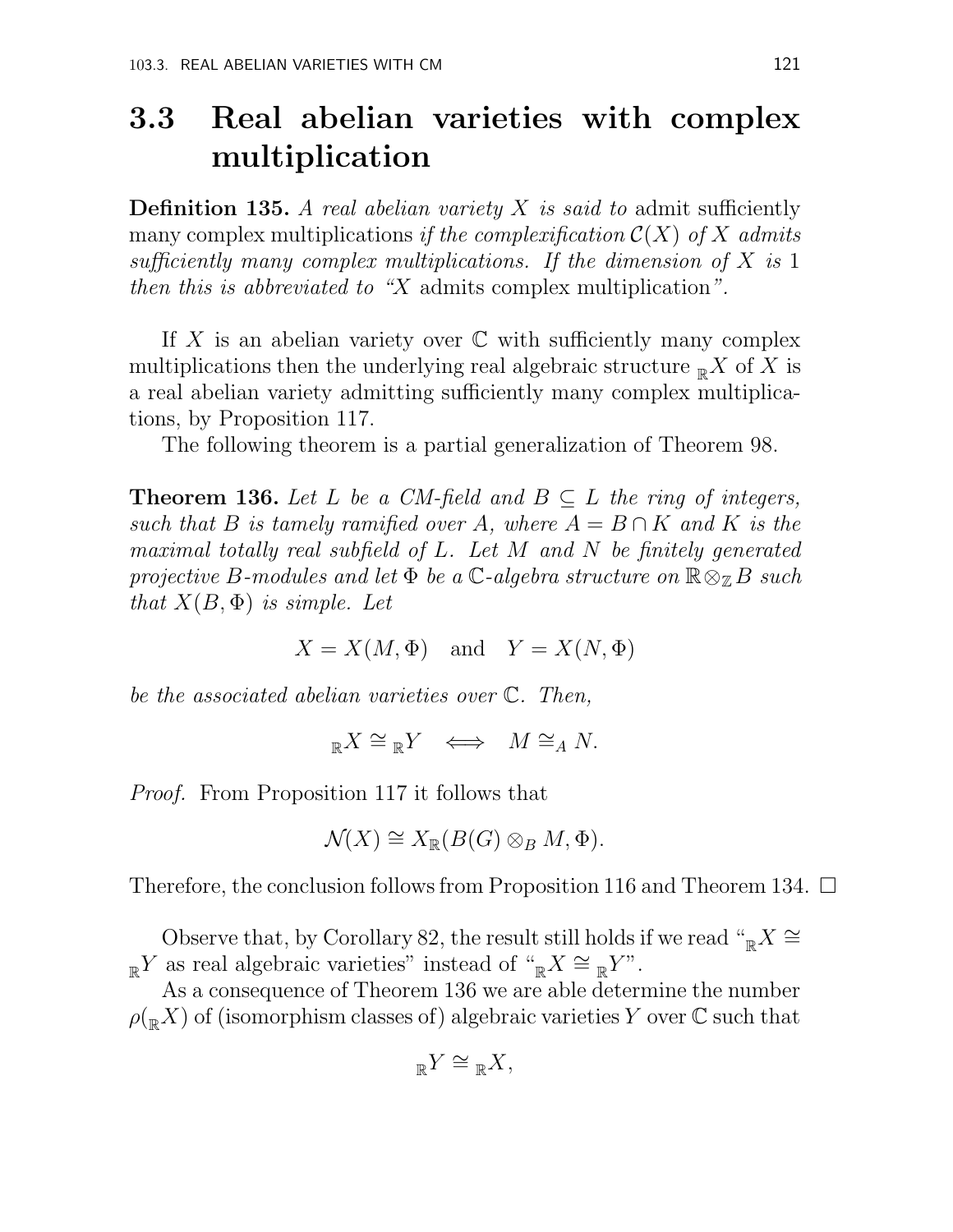where X is the abelian variety  $X(M, \Phi)$  associated to the finitely generated projective B-module M under the conditions of Theorem 136.

For this, let

$$
\eta: \mathbf{Cl} \, B \longrightarrow \mathbf{Cl} \, A
$$

be induced by the *norm mapping*  $N_{L/K}$  which assigns to any fractional ideal  $\mathfrak b$  of  $B$  the fractional

$$
N_{L/K}(\mathfrak{b})=\mathfrak{b}\sigma(\mathfrak{b}).
$$

Then  $\eta$  is a morphism from the class group of B into the class group of A. Since the *class number*  $h(B)$ , i.e.  $h(B) = #CIB$ , is finite [18, Chapter V, the kernel ker  $\eta$  of  $\eta$  is finite.

**Theorem 137.** The number of (isomorphism classes of) algebraic varieties Y over  $\mathbb C$  such that  $\mathbb R Y \cong \mathbb R X$  is equal to the order of ker  $\eta$ , i.e.

$$
\rho({}_\mathbb{R} X) = \# \ker \eta.
$$

In particular,  $\rho({}_{{\mathbb R}}X)$  is finite.

For the proof we will need the following lemma.

**Lemma 138.** Let X be an abelian variety over  $\mathbb{C}$ . If Y is an algebraic variety over C such that

$$
{}_{\mathbb{R}}Y\cong{}_{\mathbb{R}}X
$$

then Y is isomorphic to an abelian variety over  $\mathbb{C}$ .

*Proof.* It is clear that Y is a nonsingular irreducible complete algebraic variety over C. Let

$$
g: Y \longrightarrow A
$$

be its Albanese variety [17, p. 41]. Then

$$
\mathcal{N}(g)\colon \mathcal{N}(Y)\, \textcolor{red}{\mathcal{N}(A)}
$$

is the Albanese variety of the algebraic variety  $\mathcal{N}(Y)$  over R. Actually, by Theorem 42, both g and  $\mathcal{N}(g)$  are morphisms.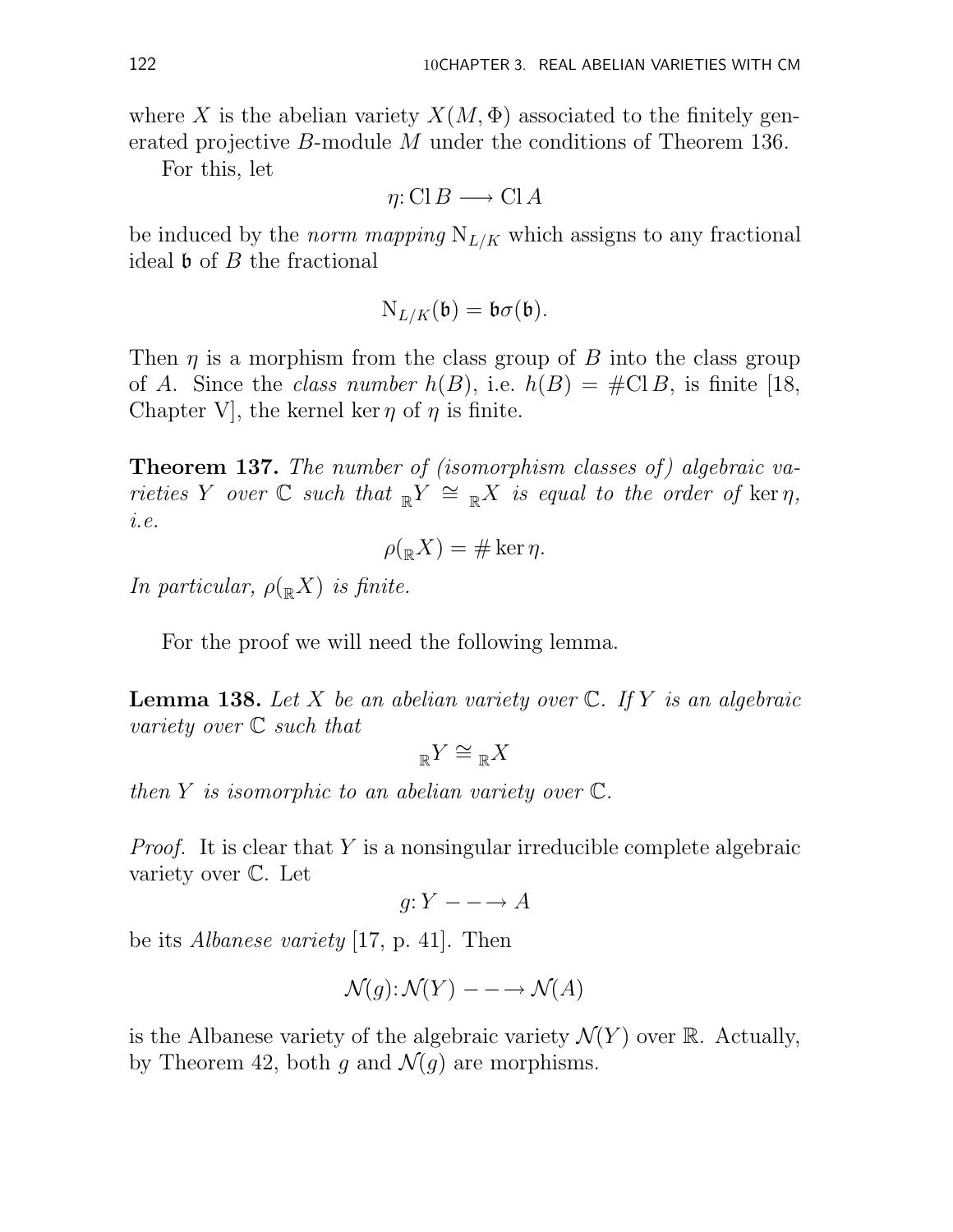Since the underlying real algebraic structure  $\mathbb{R}^Y$  of Y is isomorphic to the underlying real algebraic structure  $\mathbb{R}^X$  of X, there exists, by Theorem 42 a birational morphism

$$
f\colon \mathcal{N}(Y)\longrightarrow \mathcal{N}(X),
$$

with the property that  $\mathcal{R}(f)$  is an isomorphism from  $\mathcal{R}(\mathcal{N}(Y))$  onto  $\mathcal{R}(\mathcal{N}(X))$ . Since f is birational and  $\mathcal{N}(X)$  is an abelian variety over  $\mathbb{R}$ , this is also an Albanese variety of  $\mathcal{N}(Y)$ . Hence there exists, changing f by a translation if necessary, an isomorphism h from  $\mathcal{N}(A)$  onto  $\mathcal{N}(X)$ such that



commutes. It follows that

$$
g: Y \longrightarrow A
$$

is a birational morphism with the property that  $_{\mathbb{R}}g$  is an isomorphism of real algebraic varieties. Obviously, this implies that  $q$  is an isomorphism. This proves the lemma.  $\square$ 

*Proof of Theorem* 137. Suppose Y is an algebraic variety over  $\mathbb C$  such that the underlying real algebraic structure  $\mathbb{R}^Y$  of Y is isomorphic to  $R_{\mathbb{R}}X$ . By Lemma 138, we may assume that Y is an abelian variety over C. It follows that  $\mathcal{N}(Y)$  and  $\mathcal{N}(X)$  are isomorphic as abelian variety over R. In particular,

$$
Center(End(Y \times \overline{Y})) \cong Center(End(X \times \overline{X})) = B.
$$

Therefore, there exists a finitely generated projective B-module N such that

$$
X(N, \Phi) \cong Y.
$$

Hence, by Theorem 136,  $N$  is isomorphic to  $M$  as an  $A$ -module.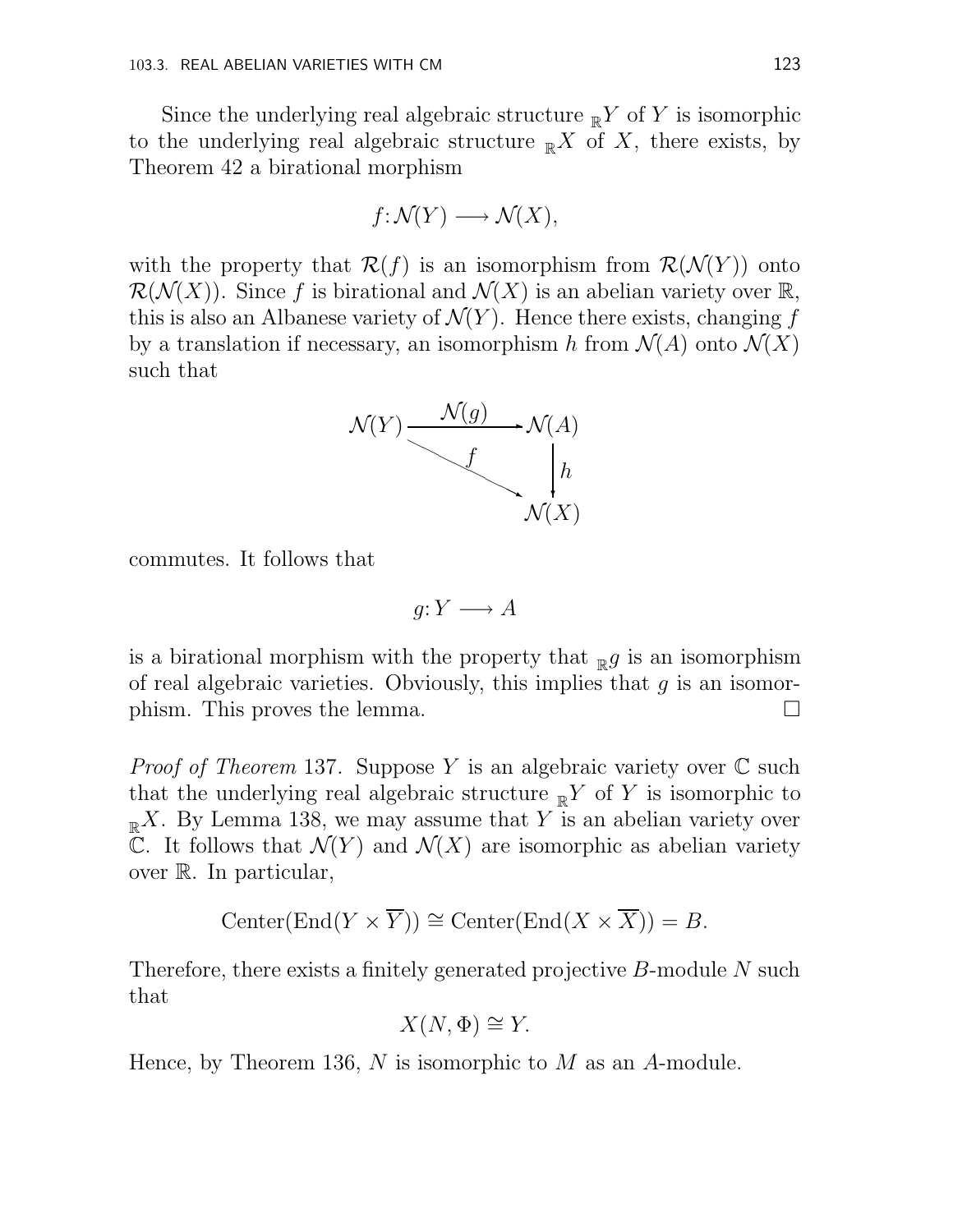Conversely, every finitely generated projective B-module N which is isomorphic to  $M$  as an  $A$ -module gives rise to an abelian variety  $Y = X(N, \Phi)$  such that

$$
{}_{\mathbb{R}}Y \cong {}_{\mathbb{R}}X,
$$

by Theorem 136.

It follows from Proposition 116 that the number  $\rho({}_R X)$  of (isomorphism classes of) algebraic varieties Y over  $\mathbb C$  such that  $\mathbb R$  Y is isomorphic to  $\mathbb{R}^X$  is equal to the number of (*B*-isomorphism classes of) projective B-modules N such that N is isomorphic as an A-module to M. The latter number is equal to  $\#\ker \eta$  (this follows from [8, Proposition 24, p. 544]). This finishes the proof of the theorem.  $\Box$ 

**Example 139.** Let K be a totally real field such that  $h(A) = 1$ , where A the ring of integers of K. Let L be a totally imaginary degree 2 extension of K such that B is tamely ramified over A, where B is the ring of integers of L. Let  $\Phi$  be a C-algebra structure on  $\mathbb{R} \otimes_{\mathbb{Z}} B$  such that  $X = X(B, \Phi)$  is simple. Then

$$
\rho({}_{\mathbb{R}}X) = h(B).
$$

In the special case  $K = \mathbb{Q}$ , this was proved in [14, Corollary 1.4].  $\Box$ 

We also have a partial generalization of Corollary 100.

**Theorem 140.** Let X be a simple abelian variety over  $\mathbb C$  with sufficiently many complex multiplications such that its ring B of endomorphisms is the ring of integers of the field  $L =$  End<sup>o</sup> X. Let  $A = B \cap K$ , where  $K$  is the maximal totally real subfield of  $L$ . Then the underlying real algebraic structure  $\mathbb{R}^X$  of X is isomorphic to the product  $X_1 \times X_2$ of two real algebraic varieties  $X_1$  and  $X_2$  of positive dimension if and only if the ring B is tamely ramified over A. Moreover, in that case the number of (isomorphism classes of) ordered pairs  $(X_1, X_2)$  such that  $X_1 \times X_2$  is isomorphic to  $\mathbb{R}^X$  is equal to

$$
2^gh(A),
$$

where g is the number of nonzero prime ideals of A dividing the discriminant  $\mathfrak{d}_{\mathfrak{B}/\mathfrak{A}}$  of B over A.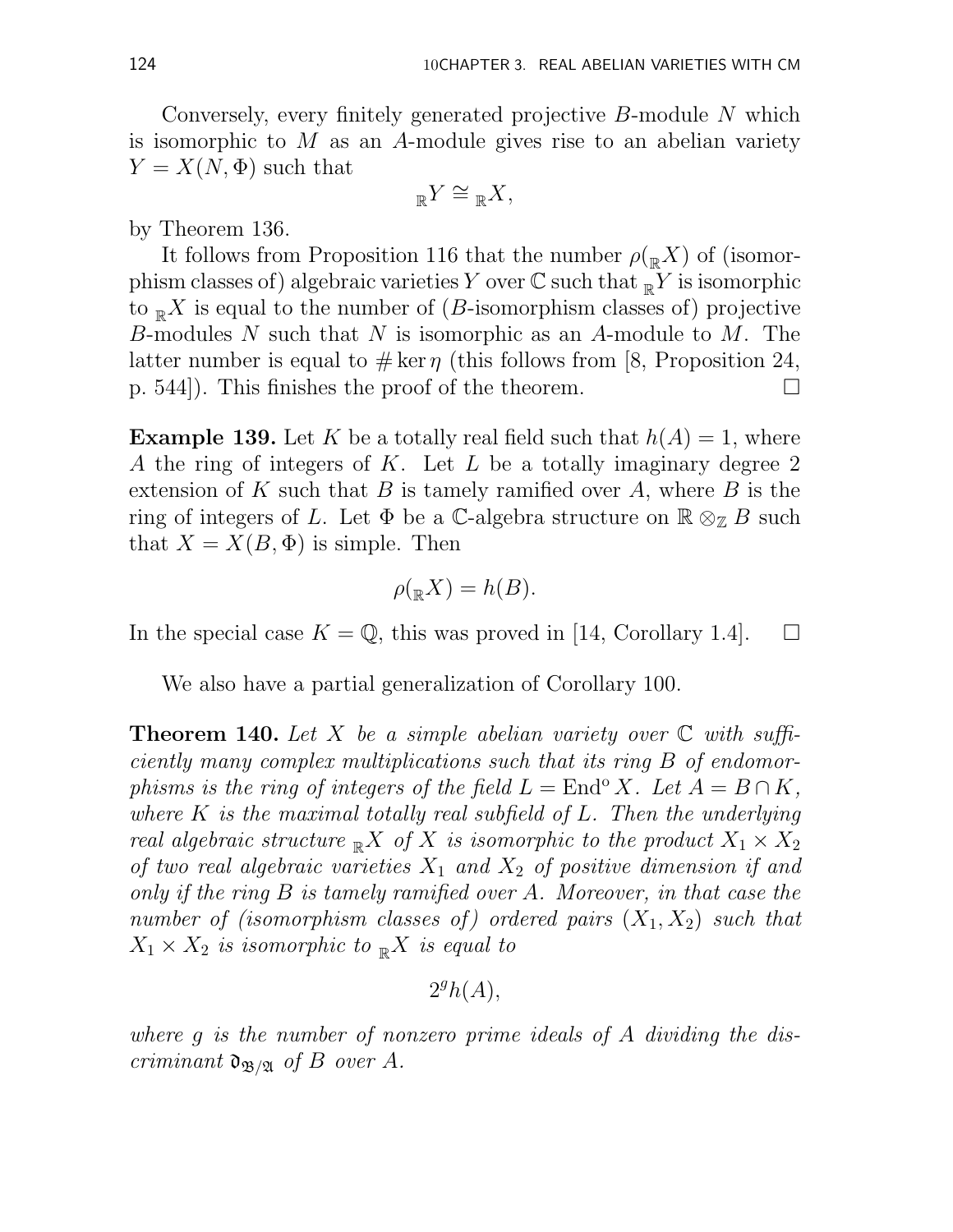*Proof.* By Proposition 107, there exist a  $\mathbb{C}\text{-algebra structure } \Phi$  on  $\mathbb{R} \otimes_{\mathbb{Z}}$ B and a B-module M such that

$$
X(M, \Phi) \cong X.
$$

In particular, M is B-projective of rank 1.

Suppose  $B$  is tamely ramified over  $A$ . Then, by Lemma 123, the B-module  $\mathfrak{E}$  is semi-simple and

$$
\mathfrak{E} \cong_B \bigoplus_{i=1}^g B/\mathfrak{P}_i,
$$

where  $\mathfrak{P}_1, \ldots, \mathfrak{P}_g$  are the nonzero prime ideals of B dividing  $\mathfrak{d}_{\mathfrak{B}/\mathfrak{A}}$ . Choose  $\varepsilon_i = 0, 1$ , for  $i = 1, ..., g$ , and choose a fractional ideal  $\mathfrak a$  of A. Let

$$
M_1=\mathfrak{a}\prod_{i=1}^{\mathfrak{g}}\mathfrak{P}_i^{\varepsilon_i} \quad \text{and} \quad \mathfrak{M}_2=\mathfrak{a}'\prod_{i=1}^{\mathfrak{g}}\mathfrak{P}_i^{1-\varepsilon_i},
$$

where  $\mathfrak{a}'$  is a fractional ideal of A such that

 $\mathfrak{a}\mathfrak{a}'\mathfrak{d}_{\mathfrak{B}/\mathfrak{A}} \cong_{\mathfrak{A}} \wedge^2_{\mathfrak{A}} \mathfrak{M}.$ 

Observe that we get in this way  $2<sup>g</sup>h(A)$  different (isomorphism classes of) ordered pairs  $(M_1, M_2)$  of  $B(G)$ -modules. Then  $M_1$  and  $M_2$  are  $B(G)$ -submodules of L and, by Example 122,

$$
\mathfrak{E}(M_1) \cong_B \bigoplus_{i=1}^g B/\mathfrak{P}_i^{\varepsilon_i} \quad \text{and} \quad \mathfrak{E}(\mathfrak{M}_2) \cong_{\mathfrak{B}} \bigoplus_{i=1}^{\mathfrak{g}} \mathfrak{B}/\mathfrak{P}_i^{1-\varepsilon_i}.
$$

Hence,

$$
\mathfrak{E}(M_1 \oplus M_2) \cong_B \mathfrak{E}(M) \quad \text{and} \quad (M_1 \oplus M_2)^G \cong_A M \cong_A (B(G) \otimes_B M)^G.
$$

Therefore, by Theorem 130,

$$
M_1 \oplus M_2 \cong_{B(G)} M.
$$

This implies, with use of Proposition 116,

$$
X_1 \times X_2 \cong {}_{\mathbb{R}}X,
$$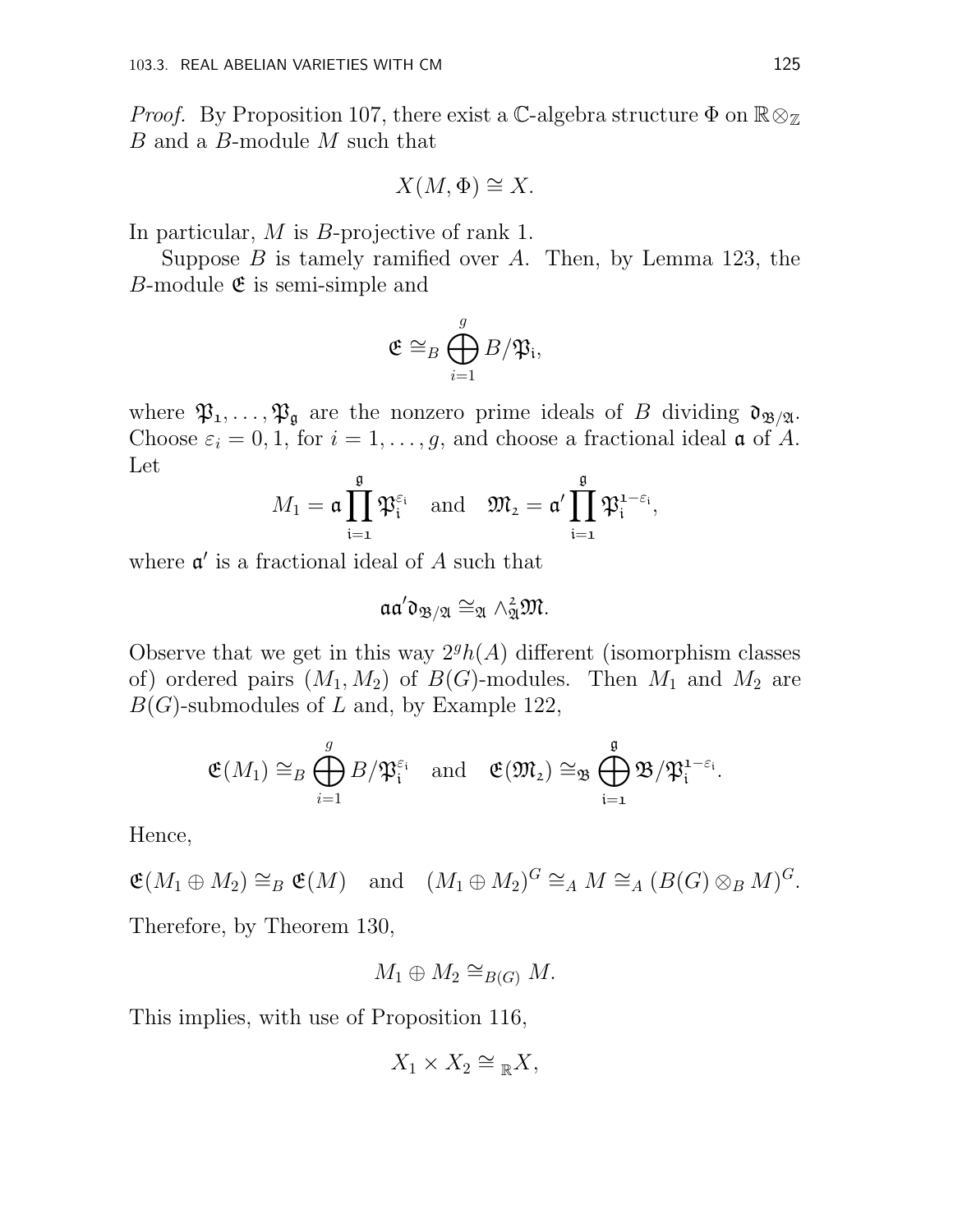where  $X_i$  is the real abelian variety  $\mathcal{R}(X_{\mathbb{R}}(M_i, \Phi))$ , for  $i = 1, 2$ .

Conversely, suppose  $\mathbb{R}^X$  is isomorphic to the product  $X_1 \times X_2$  of two real algebraic varieties  $X_1$  and  $X_2$ . One proves in much the same way as Lemma 138 that both  $X_1$  and  $X_2$  are isomorphic to real abelian varieties. Hence we may assume that  $X_1$  and  $X_2$  are real abelian subvarieties of  $_{\mathbb{R}}X$ . Clearly, there exists B-projective  $B(G)$ -modules  $M_1$ and  $M_2$ , both of rank 1 as B-modules, such that

$$
X_{\mathbb{R}}(M_1 \oplus M_2, \Phi) \cong \mathcal{N}(X)
$$
 and  $\mathcal{R}(X_{\mathbb{R}}(M_i, \Phi)) \cong X_i$ , for  $i = 1, 2$ .

Hence,  $M_1 \oplus M_2$  and  $B(G) \otimes_B M$  are isomorphic  $B(G)$ -modules. Since both  $M_1$  and  $M_2$  are of rank 1 as B-modules, their ramification modules are semi-simple by Example 122. Therefore, the ramification module of  $B(G) \otimes_B M$  is B-semi-simple and so is  $\mathfrak{E}$ . This proves that B is tamely ramified over A. Moreover, by Theorem 130 and Example 122, there exist  $\varepsilon_i = 0, 1$ , for  $i = 1, \ldots, g$ , and a fractional ideal  $\mathfrak a$  of A such that

$$
M_1 \cong_{B(G)} \mathfrak{a} \prod_{\mathfrak{i}=1}^{\mathfrak{g}} \mathfrak{P}^{\varepsilon_\mathfrak{i}}_\mathfrak{i}.
$$

Then necessarily

$$
M_2 \cong_{B(G)} \mathfrak{a}' \prod_{i=1}^{\mathfrak{g}} \mathfrak{P}_i^{1-\varepsilon_i},
$$

where  $\mathfrak{a}'$  is a fractional ideal of A such that

$$
\mathfrak{a} \mathfrak{a}' \mathfrak{d}_{\mathfrak{B}/\mathfrak{A}} \cong_{\mathfrak{A}} \wedge^2_{\mathfrak{A}} \mathfrak{M}.
$$

This proves the theorem.

**Example 141.** Let K be a totally real field such that  $h(A) = 1$ , where A the ring of integers of K. Let L be a totally imaginary degree 2 extension of K such that B is tamely ramified over A, where B is the ring of integers of L. Let  $\Phi$  be a C-algebra structure on  $\mathbb{R} \otimes_{\mathbb{Z}} B$  such that  $X = X(B, \Phi)$  is simple. Then the number of (isomorphism classes of) ordered pairs  $(X_1, X_2)$  such that  $X_1 \times X_2$  is isomorphic to  $\mathbb{R}^X$  is equal to

$$
2^g,
$$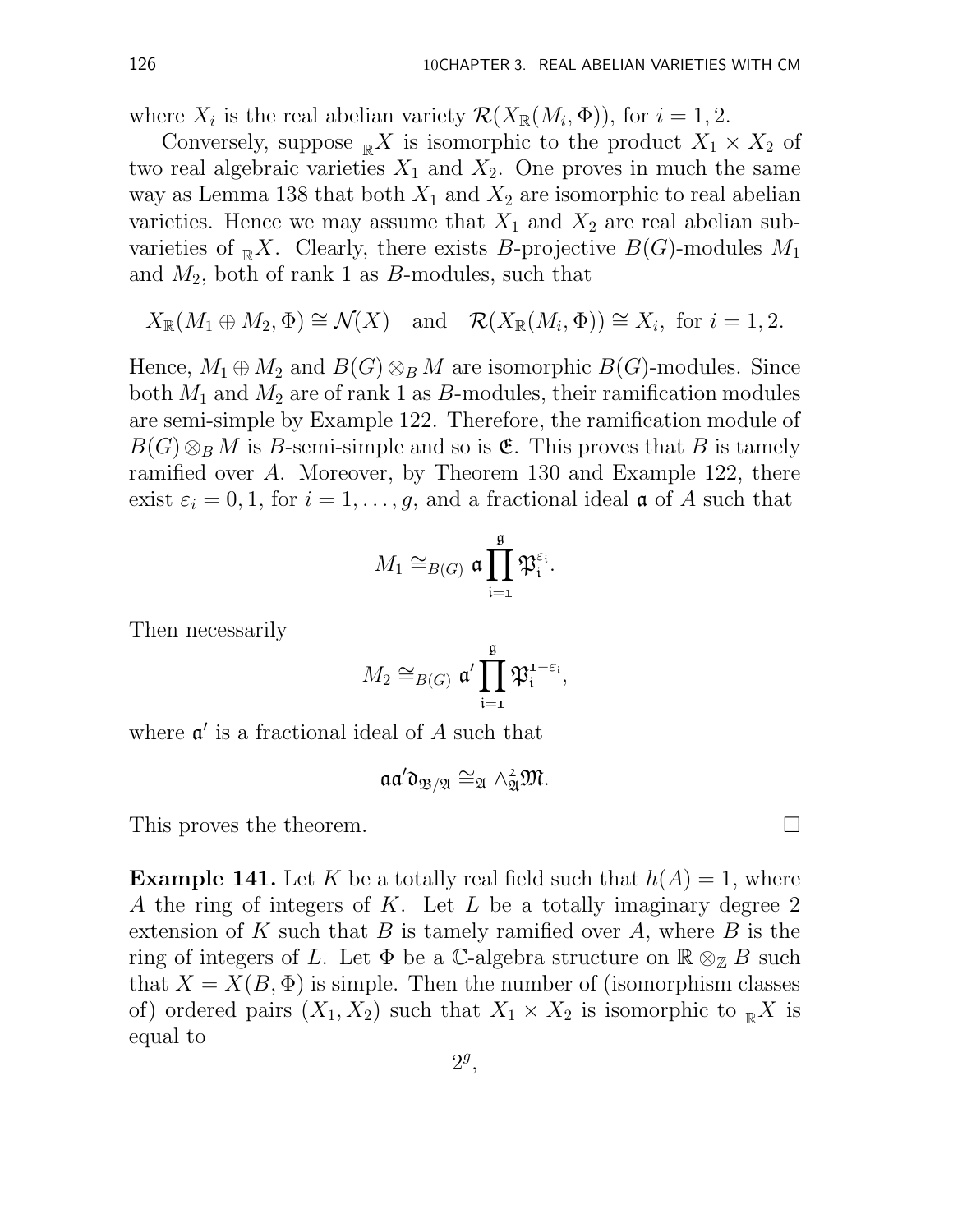where  $g$  is the number of nonzero prime ideals of  $A$  dividing the discriminant  $\mathfrak{d}_{\mathfrak{B}/\mathfrak{A}}$  of B over A. In the special case  $K = \mathbb{Q}$ , this has been proved in [5].  $\Box$ 

Remark 142. It has been proved in [5, Theorem 1.3] that for any elliptic curve E over  $\mathbb C$  there does not exist a real algebraic variety  $C$ such that

$$
C^2 \cong {}_{\mathbb{R}}E.
$$

Simple abelian varieties over  $\mathbb C$  of dimension greater than 1 do not have this property, as is shown by the following example.

Let K be a totally real field such that  $h(A) = 1$ , where A is the ring of integers of K. Suppose L is a totally imaginary degree 2 extension of K such that  $B/A$  is unramified, where B is the ring of integers of L. (Such a situation exists, take  $K = \mathbb{Q}(\sqrt{3})$  and  $L = K(\sqrt{-1})$ .) In particular,  $\mathfrak{d}_{\mathfrak{B}/\mathfrak{A}} = A$ . Let

$$
X = X(B, \Phi),
$$

for some C-algebra structure  $\Phi$  on  $\mathbb{R} \otimes_{\mathbb{Z}} B$  such that X is simple. Then, according to Theorem 140, there is (up to isomorphism) a unique ordered pair  $(X_1, X_2)$  of real algebraic varieties such that

$$
X_1 \times X_2 \cong_{\mathbb{R}} X.
$$

Since  $X_2 \times X_1$  is also isomorphic to  $\mathbb{R}^X$ , it follows that  $X_1 \cong X_2$ . Hence, there exists a real algebraic variety  $Y$  such that

$$
Y^2\cong{}_{\mathbb{R}}X
$$

as real algebraic varieties.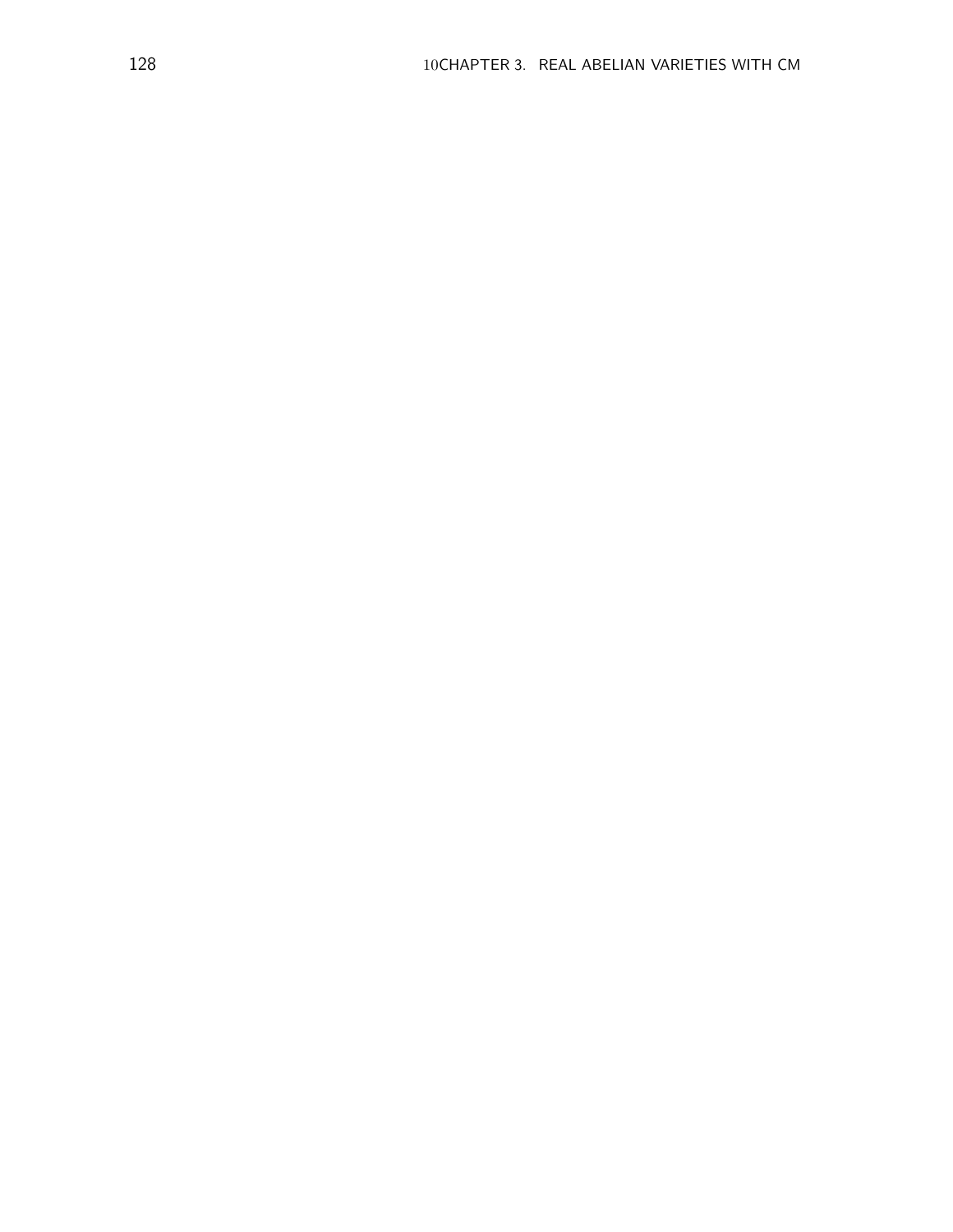### References

- [1] Artin, M.: Théorème de Weil sur la construction d'un groupe à partir d'une loi rationelle. In: SGA 3, Vol. II. Lecture Notes in Mathematics, Vol. 152. Springer Verlag, Berlin Heidelberg New York, 1962/64.
- $[2]$  Bochnak, J., Coste, M., Roy, M.-F.: *Géométrie algébrique réelle.* Ergeb. Math. Springer Verlag, Berlin Heidelberg New York, 1987.
- [3] Bochnak, J., Kucharz, W.: Algebraic models of smooth manifolds. Invent. Math. 97, 585–611 (1989).
- [4] Bochnak, J., Buchner, M., Kucharz, W.: Vector bundles over real algebraic varieties.  $K$ -Theory 3, 271–298 (1990).
- [5] Bochnak, J., Huisman, J.: When is a complex elliptic curve the product of two real algebraic curves? Math. Ann. (1992).
- [6] Bochnak, J., Kucharz, W.: Real algebraic hypersurfaces in complex projective varieties, preprint 1990.
- $[7]$  Borel, A., Serre, J.-P.: Détermination des *p*-puissances réduites de Steenrod dans la cohomologie des groupes classiques. Applications. C. R. Acad. Sci. Paris 233, 680–682 (1951).
- [8] Bourbaki, N.: Commutative algebra. Chapters 1–7. 2nd ed. Springer Verlag, Berlin Heidelberg New York, 1989.
- [9] Cartan, H., Eilenberg, S.: Homological algebra. 7th ed. Princeton Mathematical Series, Vol. 19. Princeton University Press, Princeton, 1973.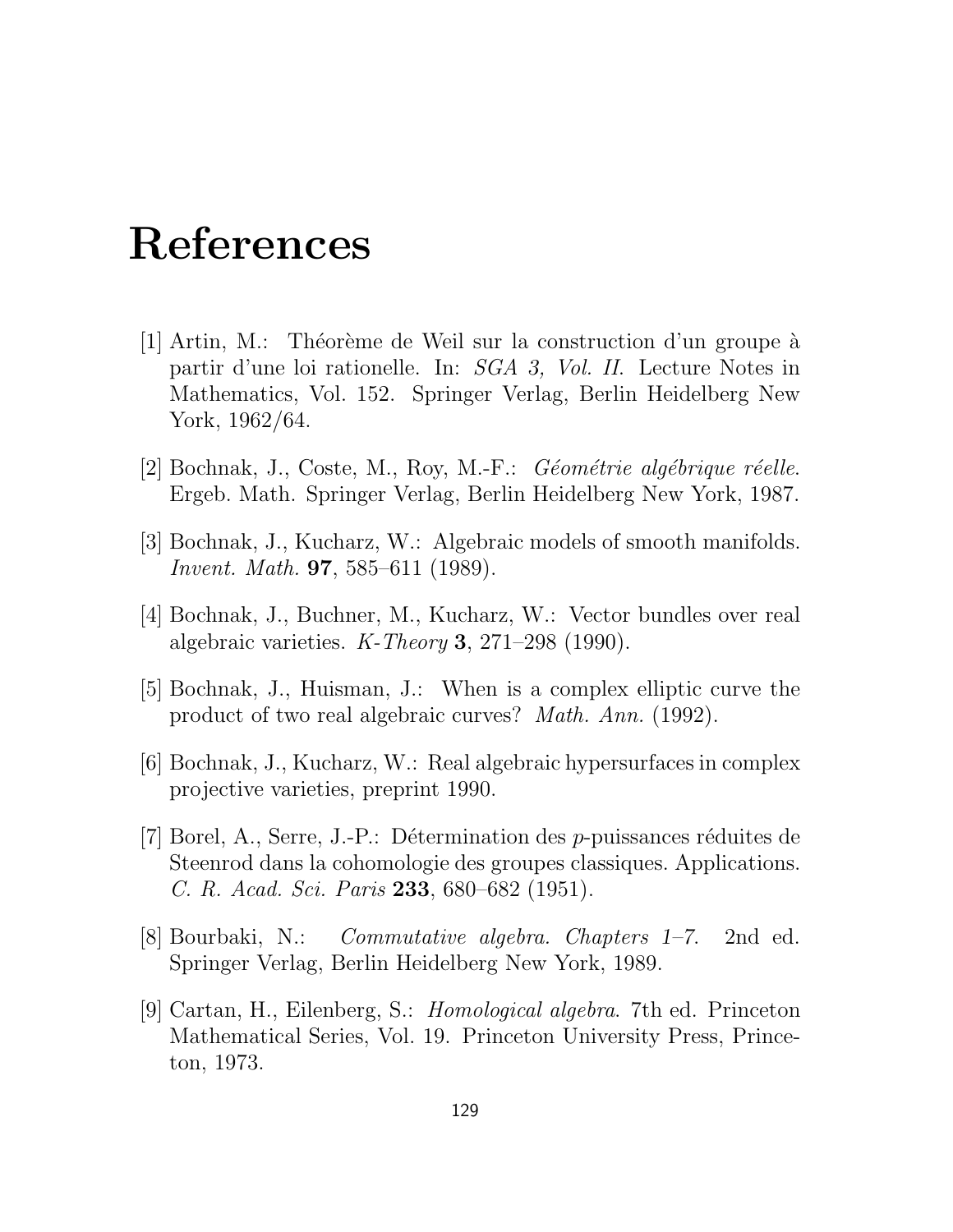- [10] Griffiths, P., Harris, J.: Principles of algebraic geometry. John Wiley & Sons, New York Chichester Brisbane Toronto, 1978.
- [11] Gross, B.H., Harris, J.: Real algebraic curves. Ann. scient. Ec. Norm. Sup. 14, 157–182 (1981).
- $[12]$  Grothendieck, A.: Fondements de la géométrie algébrique (extraits) du Séminaire Bourbaki 1957-1962).
- [13] Hartshorne, R.: Algebraic geometry. Springer Verlag, Berlin Heidelberg New York, 1977.
- [14] Huisman, J.: The underlying real algebraic structure of complex elliptic curves. Math. Ann. (1992).
- [15] Kempf, G.R.: Complex abelian varieties and theta functions. Springer Verlag, Berlin Heidelberg New York, 1990.
- $|16|$  Kunz, E.: Introduction to commutative algebra and algebraic geometry. Birkhäuser, Boston-Basel-Stuttgart, 1981.
- [17] Lang, S.: Abelian varieties. Springer Verlag, Berlin Heidelberg New York, 1983.
- [18] Lang, S.: Algebraic number theory. Springer Verlag, Berlin Heidelberg New York, 1986.
- [19] Mac Lane, S.: Categories for the working mathematician. Springer Verlag, Berlin Heidelberg New York, 1971.
- [20] Milne, J.S.: On the arithmetic of abelian varieties. Invent. Math. 17, 177–190 (1972).
- [21] Milne, J.S.: Abelian varieties. In: Cornell, G., Silverman, J.H. (eds.) Arithmetic geometry. Springer Verlag, Berlin Heidelberg New York, 1986, 103–150.
- [22] Milnor, J.W., Stasheff, J.D.: Characteristic classes. Annals of Mathematics Studies, Vol. 76. Princeton University Press, New Jersey, 1974.
- [23] Mumford, D.: Abelian varieties. Oxford University Press, London, 1970.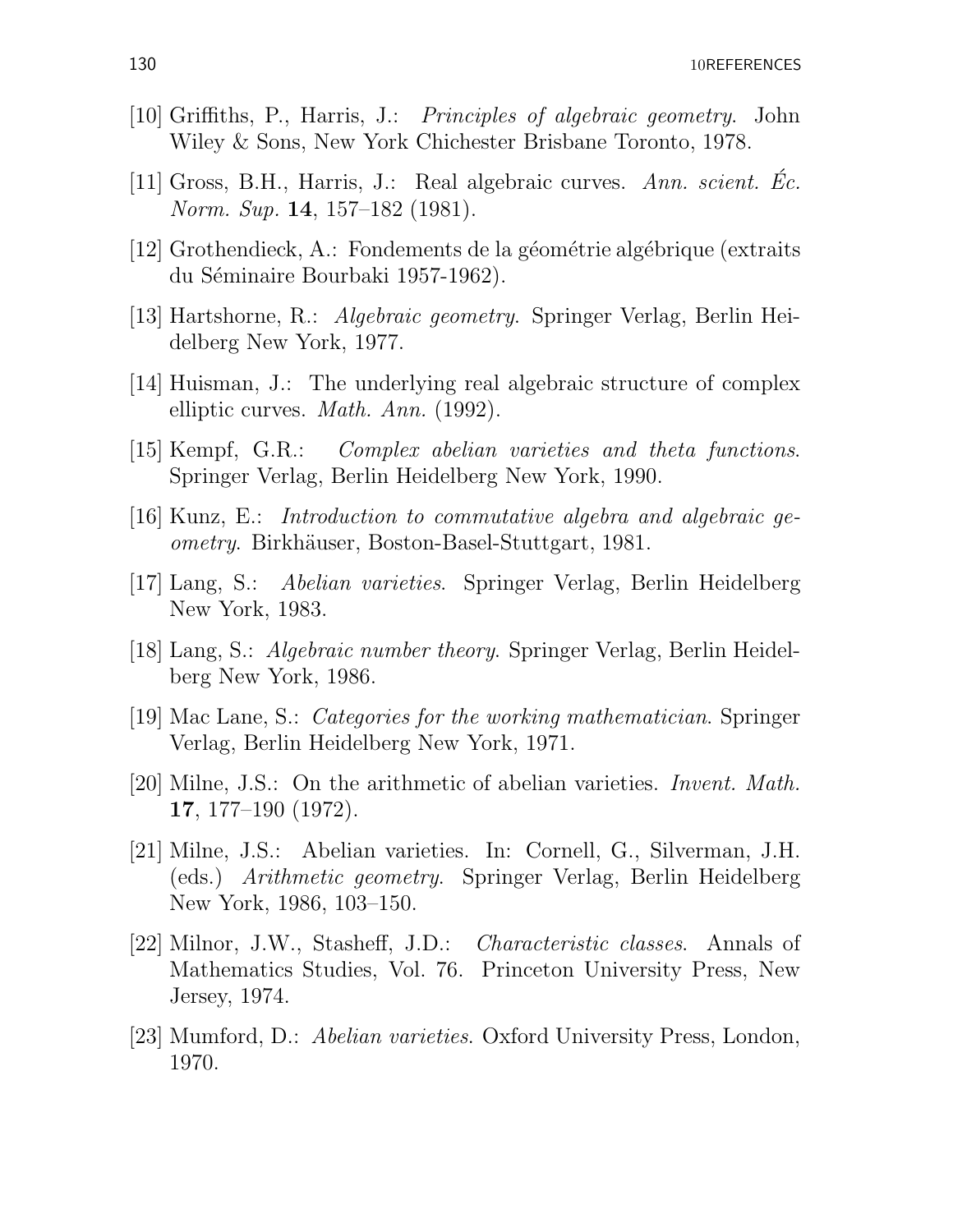- [24] Mumford, D.: The red book of varieties and schemes. Springer Verlag, Berlin Heidelberg New York, 1988.
- [25] Oort, F.: The isogeny class of a CM-type abelian variety is defined over a finite extension of the prime field. J. Pure Appl. Algebra 3, 399–408 (1973).
- [26] Safarevič, I. R.: *Algebraic surfaces*. Amer. Math. Soc., Providence, Rhode Island, 1967.
- [27] Serre, J.-P.: Géométrie algébrique et géométrie analytique. Ann. Inst. Fourier 6, 1–42 (1956).
- [28] Serre, J.-P.: Cohomologie galoisienne. Lect. Notes Math., Vol. 5. Springer Verlag, Berlin Heidelberg New York, 1965.
- $[29]$  Serre, J.-P.: Complex multiplication. In: Cassels, J.W., Fröhlich, A. (eds.) Algebraic number theory. Academic Press, 1967, 292–296.
- [30] Serre, J.-P.: Local fields. Springer Verlag, Berlin Heidelberg New York, 1979.
- [31] Silhol, R.: Real algebraic surfaces. Lect. Notes Math., Vol. 1392. Springer Verlag, Berlin Heidelberg New York, 1989.
- [32] Silverman, J. H.: The arithmetic of elliptic curves. Springer Verlag, Berlin Heidelberg New York, 1986.
- [33] Stewart, I.: *Galois theory.* 2nd ed. Chapman and Hall, London, New York, 1989.
- [34] Weil, A.: The field of definition of a variety. Am. J. of Math.  $78$ , 509–524 (1956).
- [35] Weil, A.: Adeles and algebraic groups. Progress in Mathematics, Vol. 23. Birkhäuser, Boston-Basel-Stuttgart, 1982.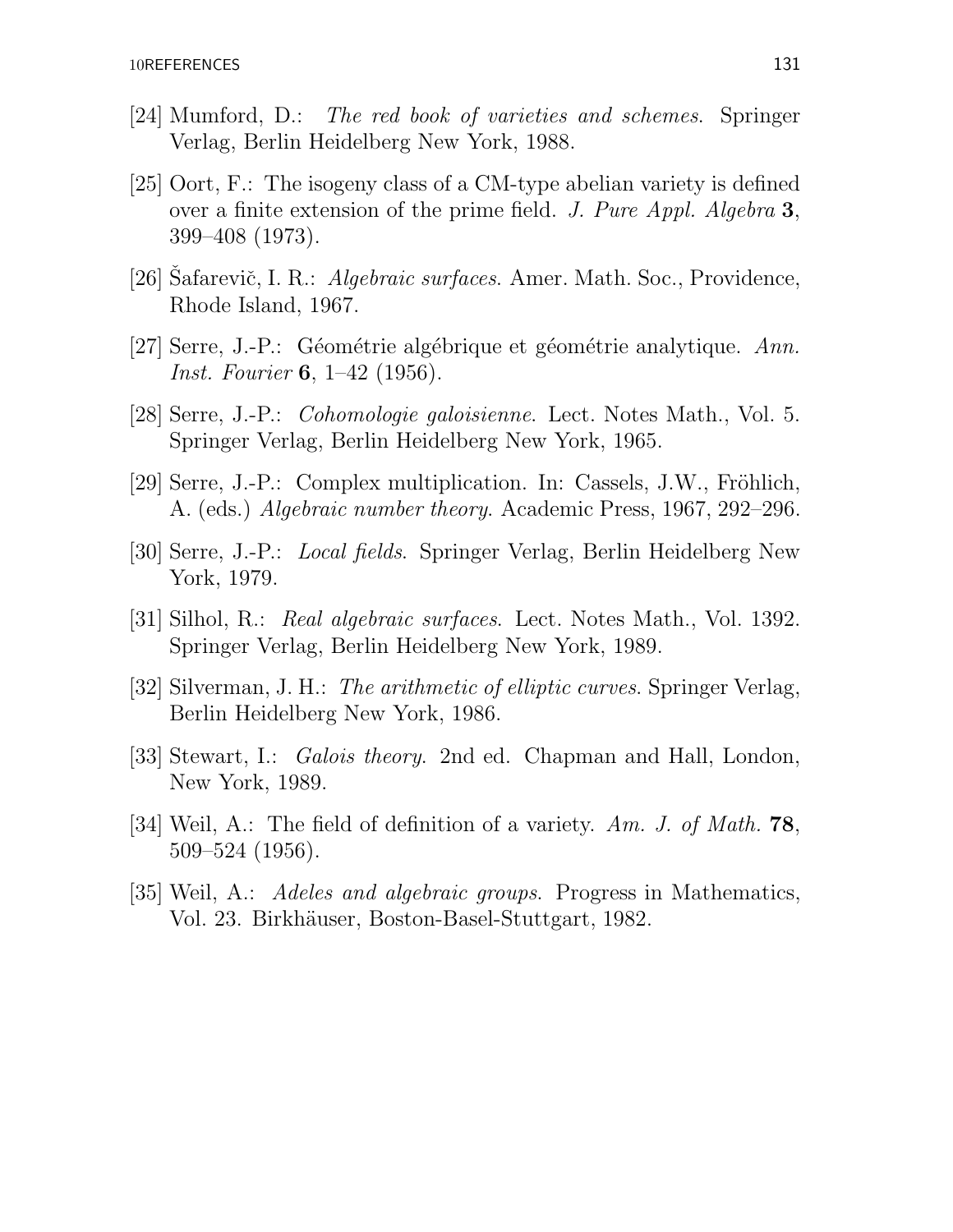# List of symbols

| $\text{Hom}_{\mathcal{C}}(X,Y), 9$            | $\sigma_n$ , 29                 | $\mathbf{M}_m(L)$ , 93                                                    |
|-----------------------------------------------|---------------------------------|---------------------------------------------------------------------------|
| Hom(X, Y), 9                                  | $R\llbracket X, 31 \rrbracket$  | $X(M,\Phi)$ , 96                                                          |
| $\text{End}_{\mathcal{C}}(X), 9$              | $\mathcal{N}(X), 31$            | $\varphi$ , 97                                                            |
| $\text{End}(X), 9$                            | $\rho(M)$ , 34                  | $X_{\mathbb{R}}(M,\Phi)$ , 99                                             |
| $\cong_{\mathcal{C}}$ , 9                     | $\tau_P$ , 38                   | $e_{\mathfrak{B}}$ , 103                                                  |
| $\cong, 9$                                    | $\text{End}^{\text{o}} X$ , 39  | $f_{\mathfrak{P}}, 103$                                                   |
| $X^G$ , 9                                     | $Pic X$ , 41                    | $e_{\mathfrak{p}}, 103$                                                   |
| $f^*, 9$                                      | $Pic^{o} X$ , 41                | $f_{\rm p}$ , 103                                                         |
| $\upharpoonright, 9$                          | $T_0M, 42$                      | $g_{\mathfrak{p}}, 103$                                                   |
| $\Delta$ , 13                                 | $L(\alpha, H)$ , 45             | $\mathfrak{d}_{\mathfrak{B}/\mathfrak{A}}, 104$                           |
| $X_s$ , 14                                    | $AH(V,\Lambda), 46$             | B(G), 105                                                                 |
| $X(L)$ , 15                                   | $\mathcal{H}(V,\Lambda)$ , 47   | $\iota$ , 106                                                             |
| $\mathcal{R}(X)$ , 15                         | $\mathcal{L}(\mathbb{C}), 47$   | $\mathbf{GL}_m(L), 107$                                                   |
| $\mathfrak{V}\left( \mathfrak{I}\right)$ , 15 | $M^{\sigma}$ , 49               | $\mathfrak{E}_{\mathfrak{B}/\mathfrak{A}}(M)$ , 107                       |
| $\mathfrak{I}(\mathfrak{V}), 15$              | $f^{\sigma}$ , 49               | E, 107                                                                    |
| $\mathbb{A}_{A}^{n}$ , 17                     | $\Lambda^{\sigma}$ , 50         | $\mathrm{tr}$ , 109                                                       |
| $\mathbb{P}^n_A$ , 17                         | $\mathcal{M}_{\mathbb{R}}$ , 53 | C, 110                                                                    |
| g(D), 19                                      | $(\alpha, F)$ , 55              | $\mathfrak{F}_{\mathfrak{B}/\mathfrak{A}}(M), 112$                        |
| $H_i^{alg}(X,\mathbb{Z}/2\mathbb{Z}), 22$     | $L(\alpha, F)$ , 55             | $\mathfrak{F}(M)$ , 112                                                   |
| $H^i_{alg}(X,\mathbb{Z}/2\mathbb{Z}), 22$     | $AH(W,\Lambda), 55$             | $\mathfrak{F}, 112$                                                       |
| $\mathcal{R}(\mathcal{L}), 23$                | $\mathcal{F}(W,\Lambda)$ , 58   | $M^{\star}$ , 112                                                         |
| $V_{alg}^1(X)$ , 23                           | Re H, 59                        | $\mathfrak{r}(\mathfrak{d}_{\mathfrak{B}/\mathfrak{A}}\mathfrak{B}), 117$ |
| Pic $S$ , 23                                  | $\text{Im} H$ , 59              | $\mathbf{SL}(M)$ , 119                                                    |
| $V^1(M)$ , 23                                 | $A^T$ , 62                      | $A_{\mathfrak{p}}, 119$                                                   |
| $X_L$ , 25                                    | $S_k(M)$ , 64                   | $K_{\mathfrak{p}}, 119$                                                   |
| $\mathcal{N}_{L/K}(X)$ , 26                   | $\mathcal{C}(G)$ , 68           | $\mathcal{A}, 119$                                                        |
| $K-Sch, 26$                                   | $\mathcal{L}(D), 69$            | $N_{L/K}$ , 122                                                           |
| $X^{\sigma}$ , 27                             | $\mathcal{K}_E$ , 69            | h(B), 122                                                                 |
| $\varphi_\sigma,\,27$                         | $T_k(M)$ , 75                   |                                                                           |
| $\overline{X}$ , 29                           | $V^1(M)$ , 81                   |                                                                           |
|                                               |                                 |                                                                           |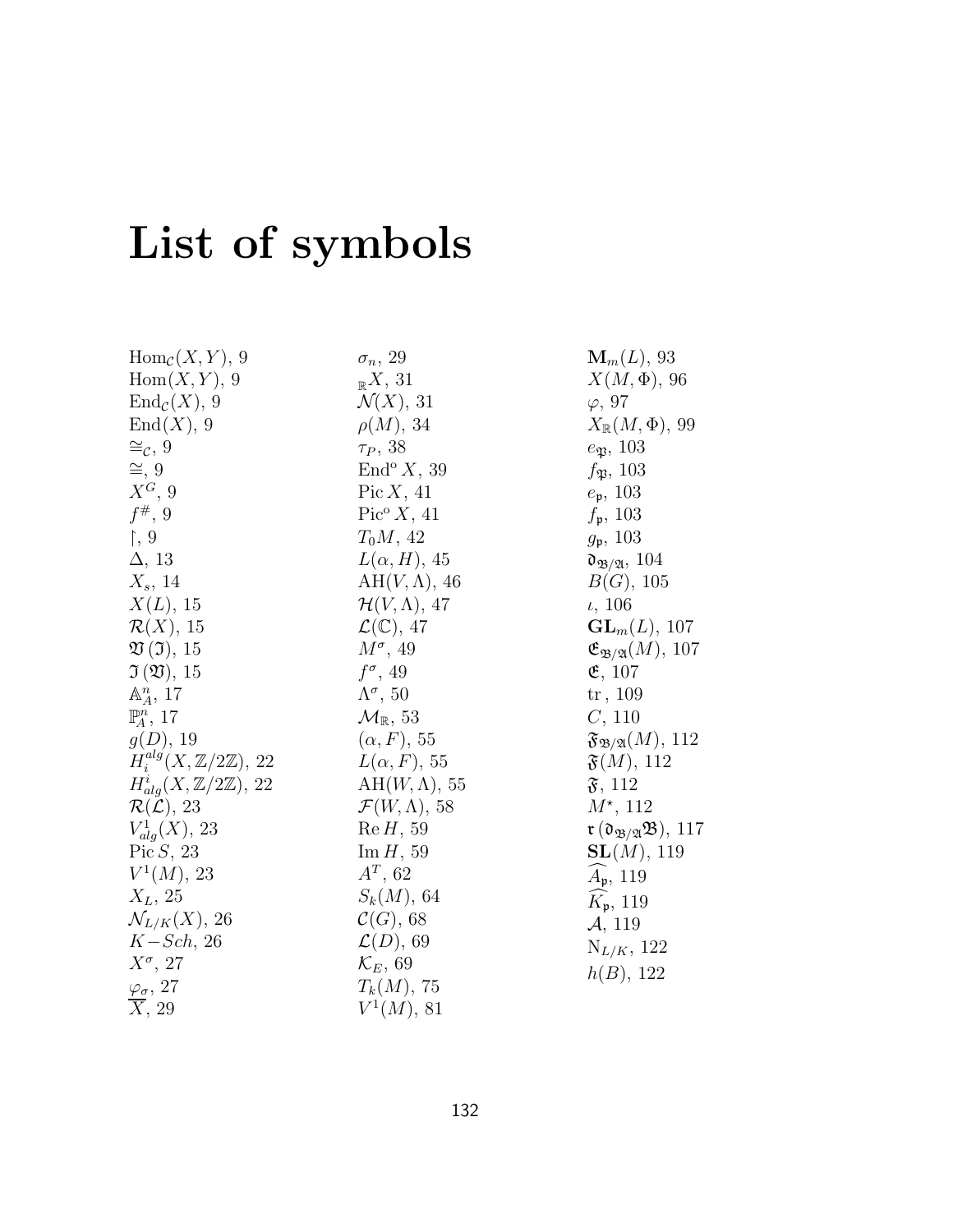### Index

#### A

adèles ring of restricted, 119 algebra endomorphism, 39

#### B

base number, 41

#### C

class group, 24 class number, 122 CM-field, 92 compact strongly, 21 complexification, 17 complex multiplication, 88, 91, 99, 121 sufficiently many, 91, 99, 121 connectedness degree of, 59, 73 curve elliptic over  $K$ , 38 real elliptic, 68

#### D

datum Appel-Humbert over R, 55 Appell-Humbert, 45 descent, 25 definite negative, 64 degree of connectedness, 59, 73 descent datum, 25 diagonal, 13 different, 118

dimension, 13 discriminant, 89, 104

#### E

endomorphism algebra, 39 endomorphism ring, 39 G-equivariant, 9 Euler  $\varphi$ -function, 97

#### F

form Hermitian, 44

#### G

Galois B-module, 99, 105 genus, 19 group algebraic over  $K$ , 38 morphism of, 38 class, 24 Néron-Severi, 41 real algebraic, 67 morphism of, 67

#### I

isogenous, 39 isogeny, 39

#### L

lattice, 43 lattices over  $\mathbb{R}$ , 53 line bundle conjugate, 50 geometric, 47, 56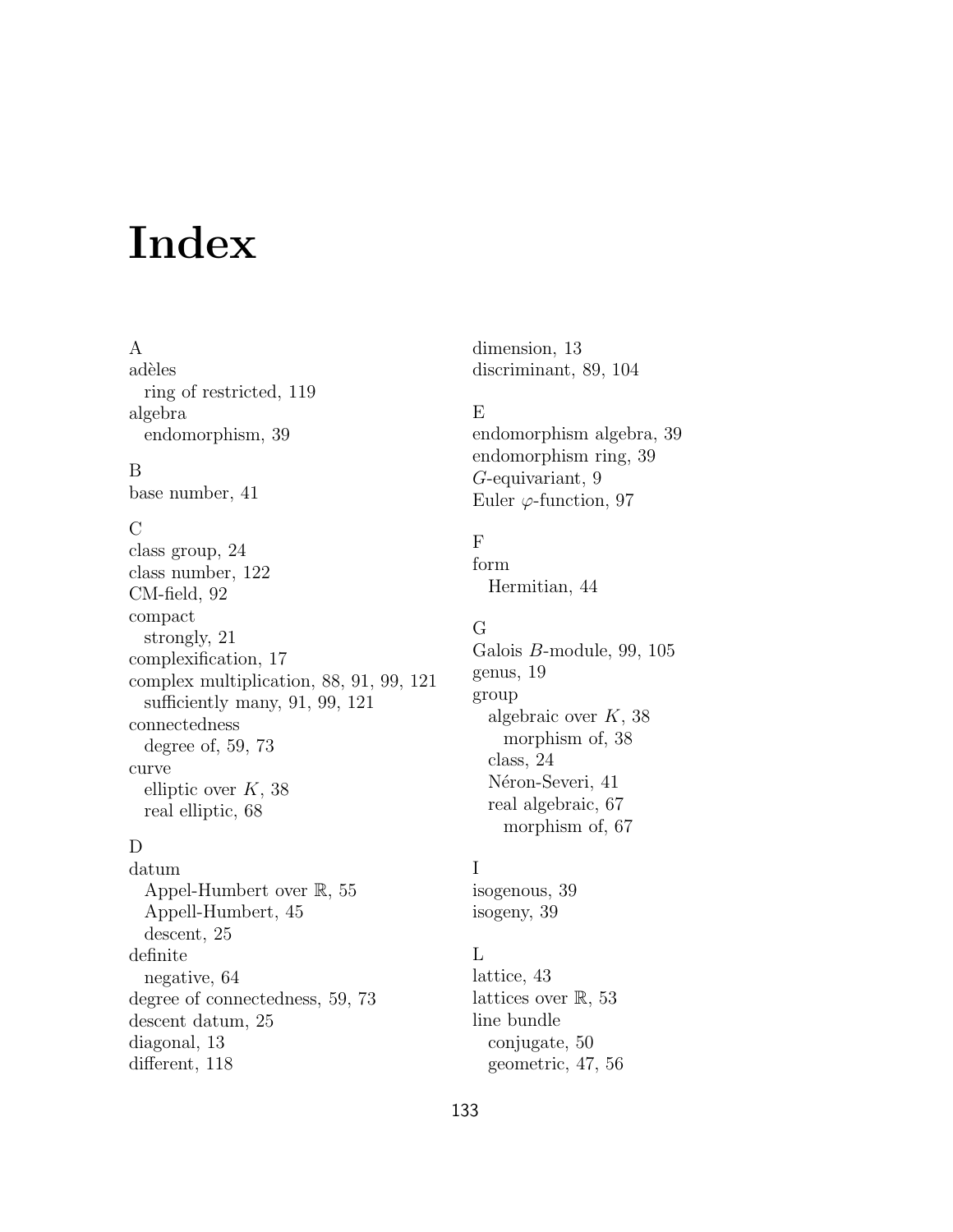#### M

mapping exponential, 42 norm, 122 matrix integral, 64 multiplication complex, 88

#### N

Néron-Severi group, 41 number base, 41 class, 122

#### O

order, 94

#### P

part real, 15 point L-rational, 15 projective, 20 quasi-, 20

#### R

S

R-space, 12 R-spaces morphism of, 12 ramification module, 107 dual, 112 ramified, 103 tamely, 117 realizable by a real algebraic subvariety, 21 regular, 12 regular functions sheaf of, 12 restriction Weil, 26 ring endomorphism, 39 ring of restricted adèles, 119

scheme real associated, 20 separated, 13 set algebraic, 11 sheaf of regular functions, 12 simple, 40 structure admit complex, 33 real, 51, 53 underlying real algebraic, 31 subvariety real algebraic realizable by, 21

#### T

topology strong, 14 Zariski, 12 torus complex, 43 translation, 38

### U

unramified, 103

### V

variety abelian over  $K$ , 38 morphism of, 38 affine real algebraic, 12 Albanese, 123 algebraic over  $K$ , 14 complex analytic conjugate, 49 complex analytic with real structure morphism of, 51 conjugate, 29 pre-real algebraic, 13 real abelian, 68 morphism of, 68 real algebraic, 13

#### W

Weil restriction, 26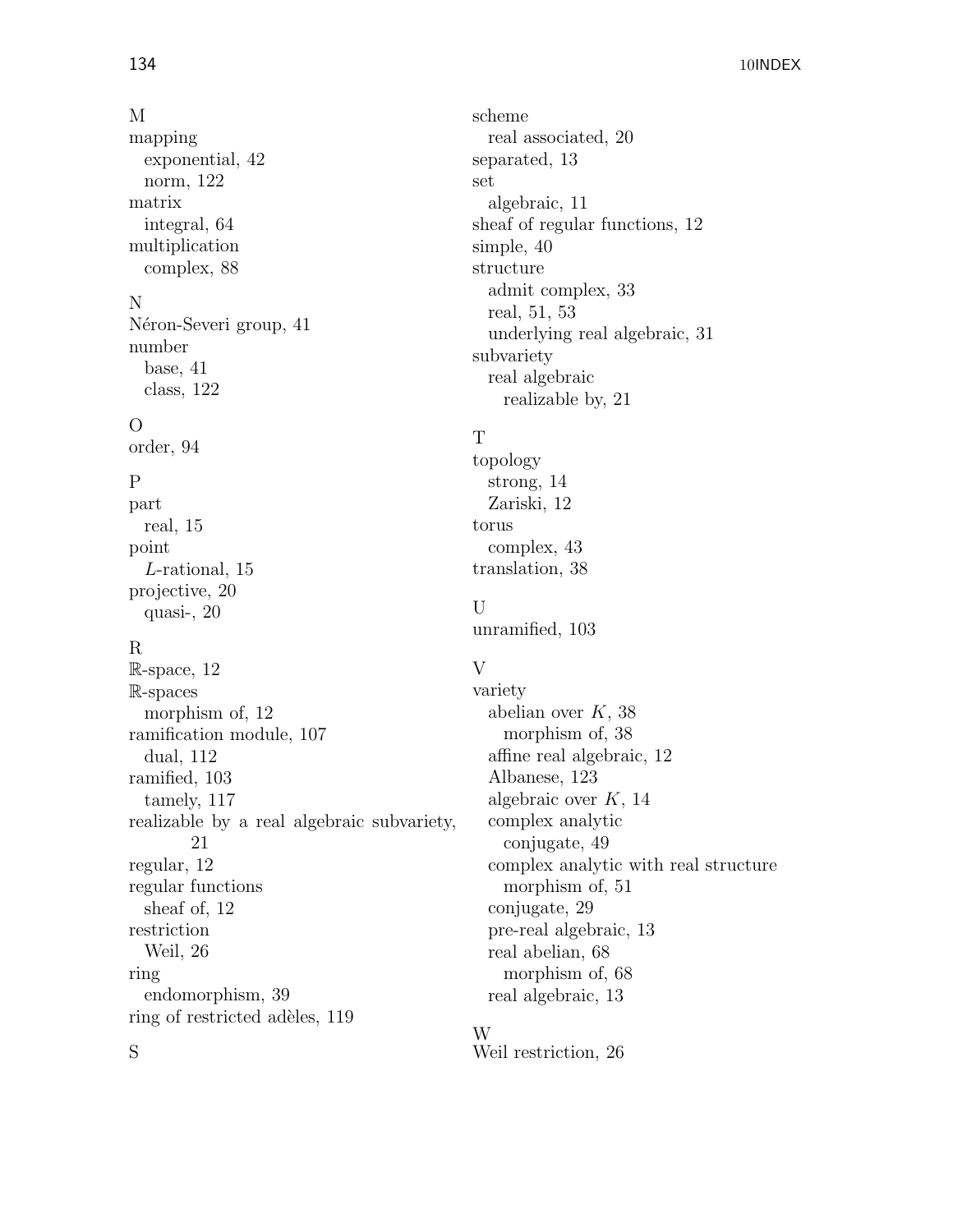## Samenvatting

In dit proefschrift bestuderen we reële abelse variëteiten, waarbij de nadruk ligt op die reële abelse variëteiten die voldoende veel complexe vermenigvuldigingen toelaten. In het bijzonder zijn we geïnteresseerd in

- (i) realiseerbaarheid van  $\mathbb{Z}/2\mathbb{Z}$ -homologieklassen van reële abelse variëteiten door reële algebraïsche deelvariëteiten,
- (ii) klassificatie van de onderliggende reële algebraïsche structuur van abelse variëteiten over  $\mathbb C$  die voldoende veel complexe vermenigvuldigingen hebben, en
- (iii) de produktstructuur van simpele abelse variëteiten over  $\mathbb C$  die voldoende veel complexe vermenigvuldigingen hebben.

We bestuderen (i) in Hoofdstuk 2. Daar wordt, voor een willekeurige reële abelse variëteit  $V$ , de groep  $H_{d-}^{alg}$  $\frac{deg}{d-1}(V, \mathbb{Z}/2\mathbb{Z})$  van codimensie-1  $\mathbb{Z}/2\mathbb{Z}$ homologieklassen die realiseerbaar zijn door reële algebraïsche deelvariëteiten bepaald. In het bijzonder bewijzen we in Hoofdstuk 2 dat, zodra V niet samenhangend is met betrekking tot de sterke topologie en de dimensie d van V groter dan 1 is,

$$
(0) \neq H_{d-1}^{alg}(V, \mathbb{Z}/2\mathbb{Z}) \neq H_{d-1}(V, \mathbb{Z}/2\mathbb{Z}).
$$

In Hoofdstuk 3 bestuderen we (ii) en (iii). We generaliseren in dat hoofdstuk resultaten uit [5] en [14], waar het 1-dimensionale geval bestudeerd is. Zo is in [14] het volgende bewezen. Laat  $E$  een elliptische kromme over C zijn met complexe vermenigvuldiging, dat wil zeggen, de ring  $End(E)$  van endomorfismen van E is ongelijk aan  $\mathbb{Z}$ . Zij T de onderliggende reële algebraïsche structuur van  $E$ . (In het bijzonder geldt dan dat  $T$  een reële algebraïsche torus is.) Dan is het aantal (isomorfieklassen van) algebraïsche variëteiten X over  $\mathbb C$  zodat de onderliggende reële algebraïsche structuur van  $X$  isomorf is met  $T$ ,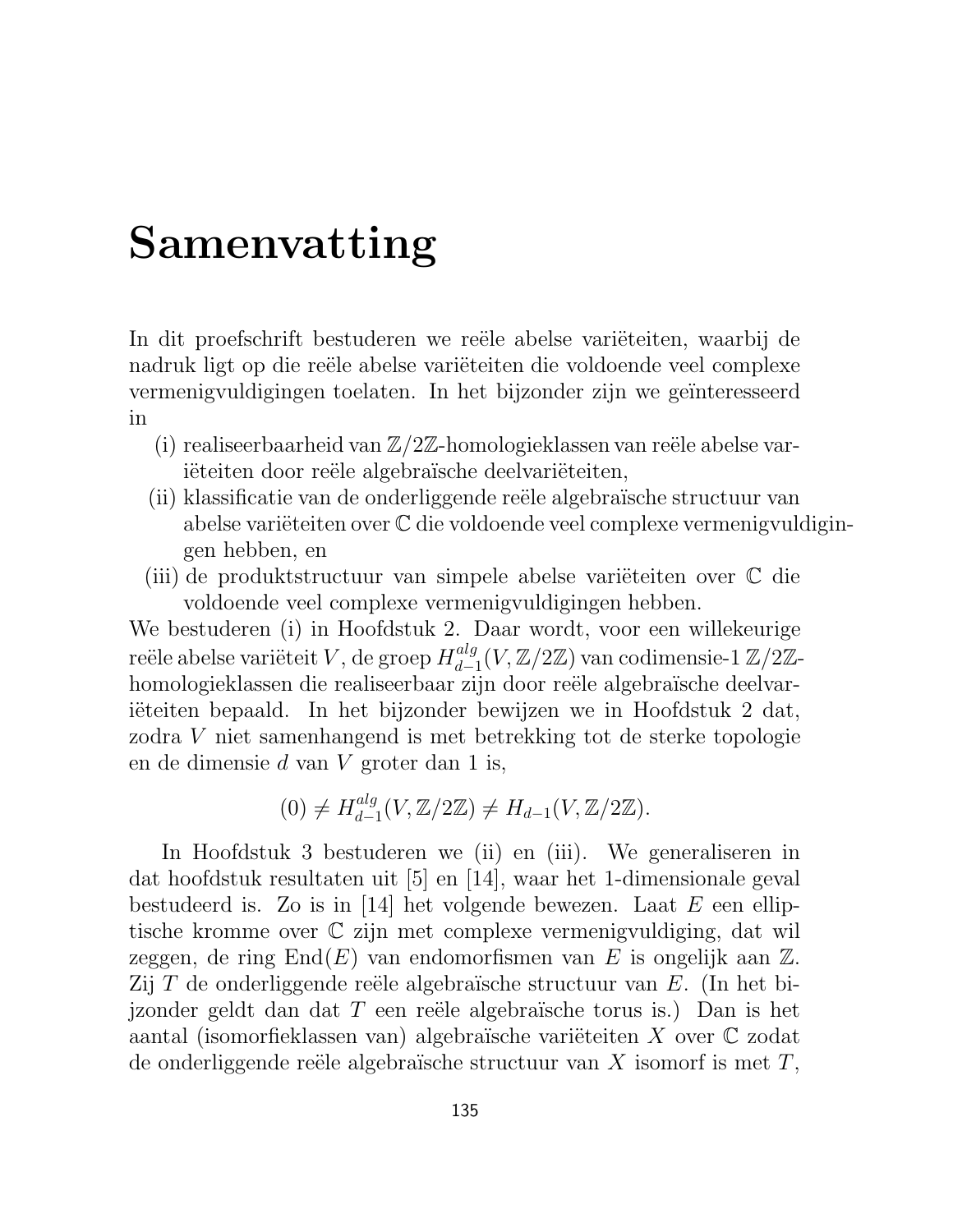gelijk aan het klassegetal van de ring  $End(E)$ . Stelling 137, die we in Paragraaf 3.3 bewijzen, is hier een generalisatie van.

In [5] is bewezen dat de onderliggende reële algebraïsche structuur van een elliptische kromme E over C isomorf is met het produkt van 2 reële algebraïsche krommen als en slechts als  $E$  complexe vermenigvuldiging heeft en de discriminant van de ring  $End(E)$  oneven is. Stelling 140 generaliseert deze uitspraak.